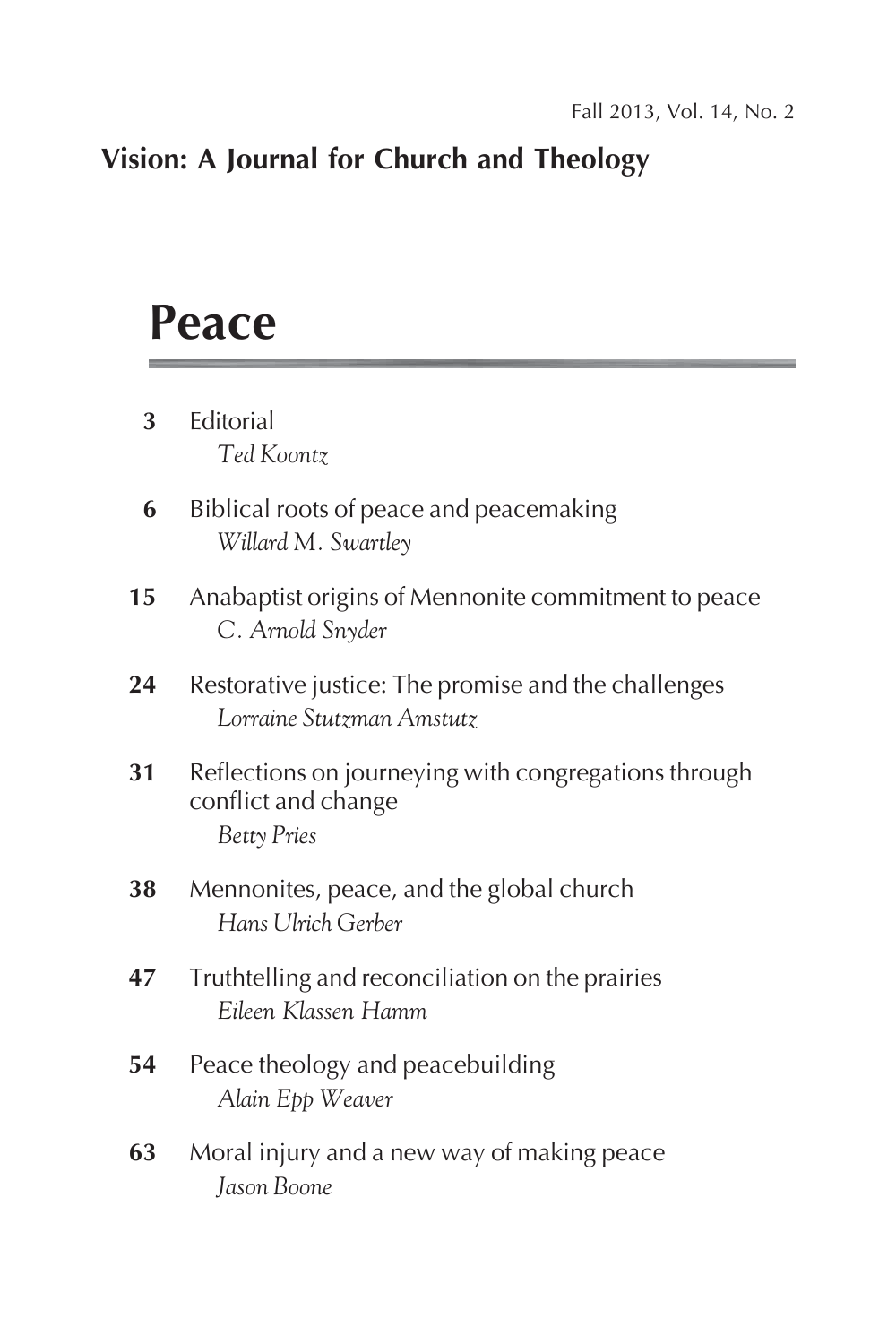- **70** Frogs, miracles, martyrs, and the fog of peace: Pitching peace to pagans through popular culture can be a whole lot harder than you'd think! *Joel Kauffmann*
- **78** Take the red pill: Tumbling down the rabbit hole of peacemaking *Nekeisha Alexis-Baker*
- **87** What a half-Italian Jersey girl is doing in a peace church *Samantha E. Lioi*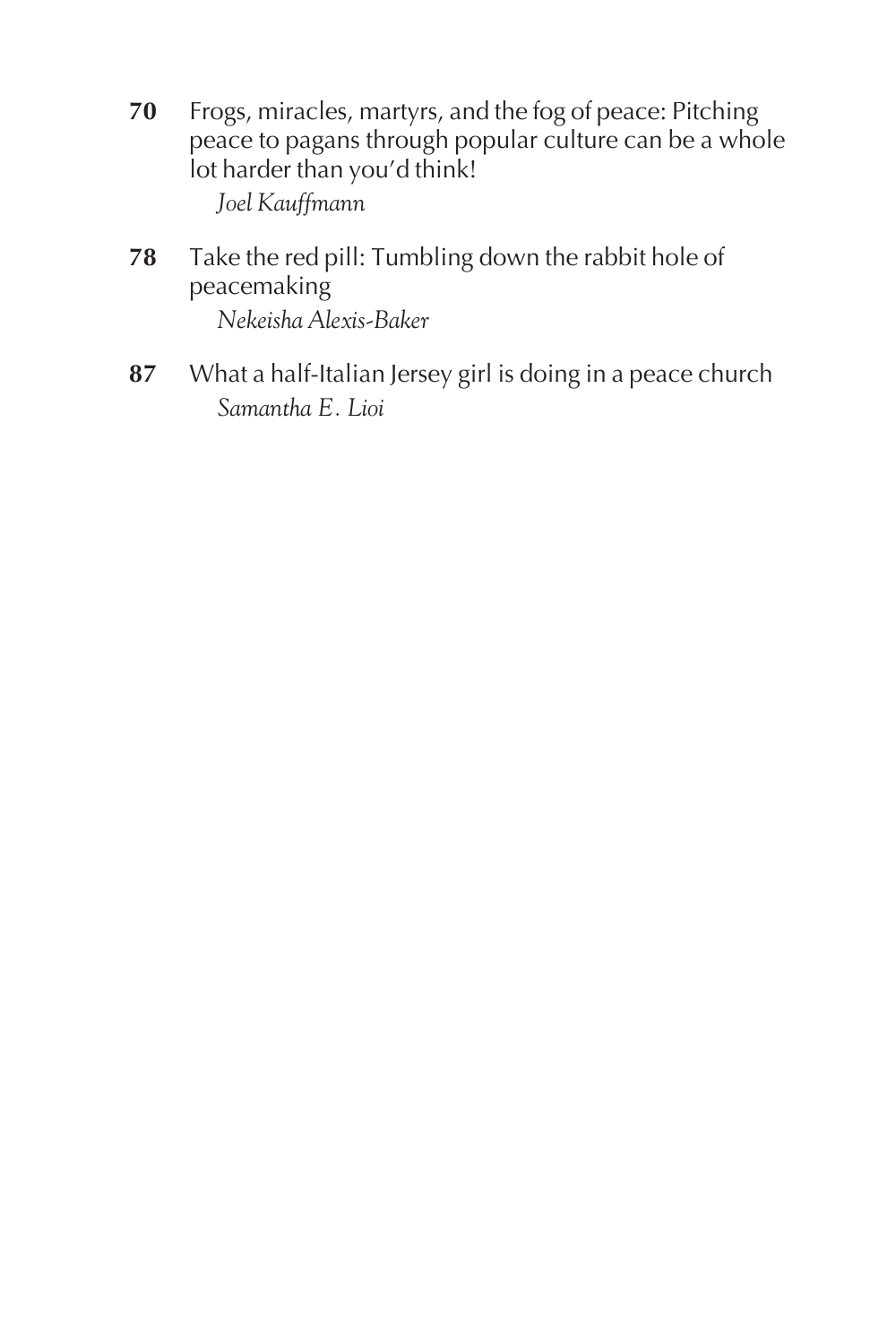# **Editorial**

Ted Koontz

**E** diting this collection of essays on peace has been inspiring because of the abundance of worthy topics and authors I could imagine including. As I look back on peace-related developments occurring within my lifetime among Christians, and among Mennonites in particular, I am filled with amazement and gratitude.

Mennonites in North America emerged from World War II with a strong peace commitment that focused heavily (though not exclusively) on refusing military service. This commitment was unpopular and sometimes costly, *and* it was challenged by many within our churches.<sup>1</sup> This understanding of peace—as *at least* refusing to kill and *mostly* as refusing to kill—had been central for Mennonites and other groups known as peace churches throughout the centuries. This understanding of peace remains strong.

But since the 1940s—as North American Mennonites became more integrated into and more influential in our societies; as the pressure of a military draft ended; and as biblical, theological, and ethical thinking evolved (now more frequently engaging those from other Christian traditions)—attention and energy shifted from the "negative" act of refusing to kill to the positive (or proactive) tasks of peacemaking and peacebuilding. This shift, and the increasing sophistication characteristic of Mennonite scholarly work in peace theology, is reflected in Willard Swartley's essay here. He stresses biblical texts and theological themes supporting nonviolence or nonretaliation as central to Christian commitment to peace, while also giving attention to a more comprehensive view of peace as *shalom* present throughout the biblical canon*.*

That more active understanding of peace has accompanied and supported a flourishing of peacemaking initiatives. Reinterpretations (such as those by Arnold Snyder in these pages) of themes from the Anabaptist beginnings of Mennonite tradition—including their gifts and their limitations—have challenged the viability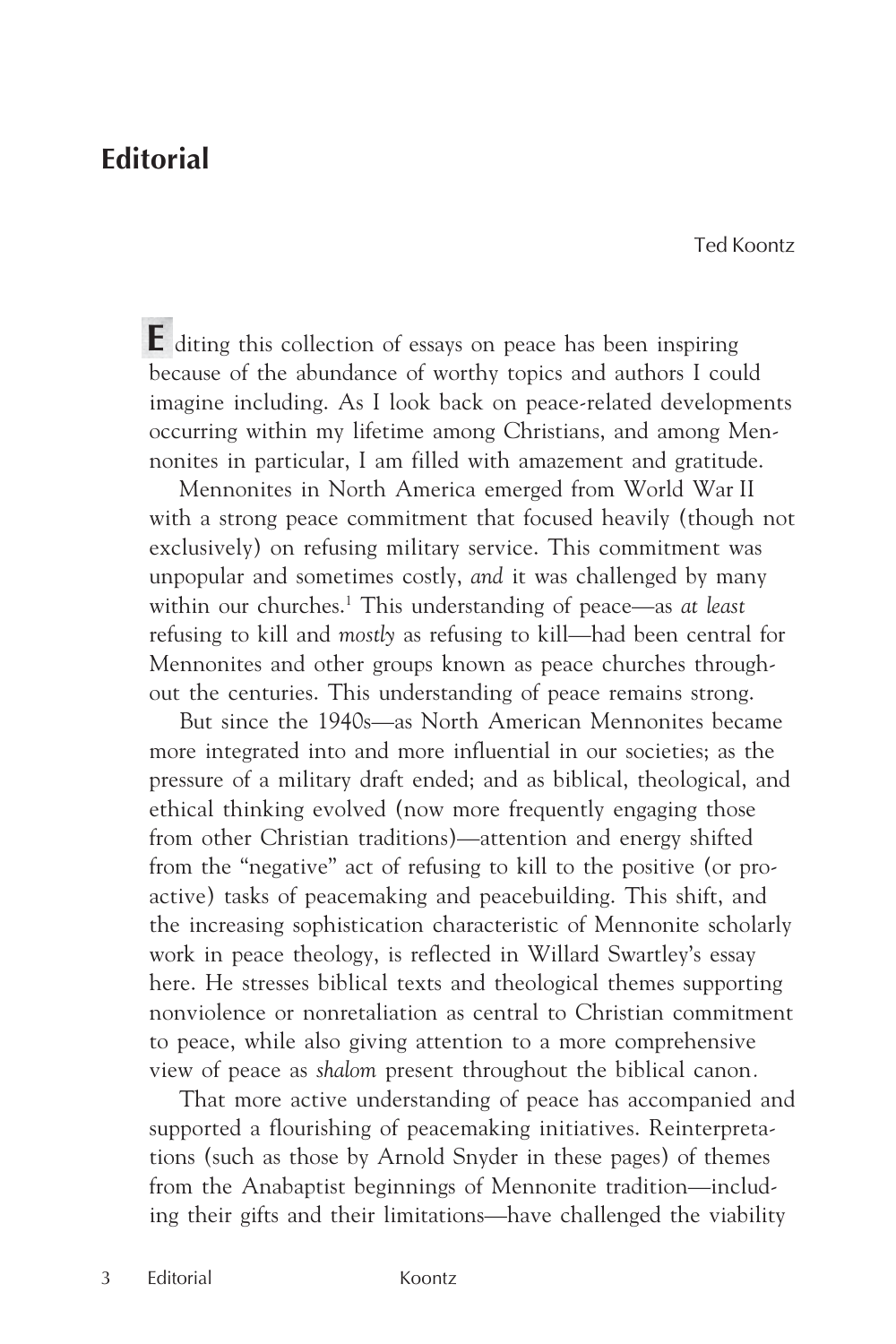and the faithfulness of a sharp (especially sociological) church/ world divide. Arnold also points to the centrality of spirituality, of staying connected to the life-giving (sap of the) vine of Jesus, for those who would be Christian peacemakers.

When I began imagining what this issue of *Vision* might include, I thought of many expressions of peace theology—with roots in the Bible and growing out of five centuries of Anabaptist/ Mennonite tradition—that have emerged since World War II. I imagined essays about that branching out. But as I thought further and as others contributed thoughts, I experienced the downside of an abundance of possible topics and authors: pain because I could not include everything that should be included!

How could an issue on peace for *Vision* in 2013 fail to include such topics, movements, and themes as, for example, justice for women; antiracism work; development efforts to address poverty; revolutionary violence aimed at bringing about justice; witness to governments; Christian Peacemaker Teams; pioneering work in mental health; interfaith dialogue; just policing, just peacemaking, and responsibility to protect as alternative ways of thinking about Christians and violence; help for soldiers who become conscientious objectors; efforts to deal with domestic and sexual abuse; making peace with the natural world; teaching and practicing mediation and other conflict transformation skills in contexts of direct violence within or among nations; immigration; opening conversations with military folks on nonviolent or less violent ways to defend peace/justice; the emergence of peace studies programs at our schools . . .

In the end I chose to include essays on a sampling of worthy and relatively well-developed initiatives: restorative justice (Lorraine Stutzman Amstutz); conflict transformation at a congregational level (Betty Pries); ecumenical engagement related to peace (Hans Ulrich Gerber); and (a particular window into) efforts to heal wounds caused as native peoples were shoved aside by European settlers (Eileen Klassen Hamm). While a good deal of work has been done in these arenas, the essays point to the opportunities and need for further work. Shalom has not yet arrived, even where faithful people have been at work!

I also chose to make room for a reflective essay (Alain Epp Weaver's) on the relationship between peace theology and the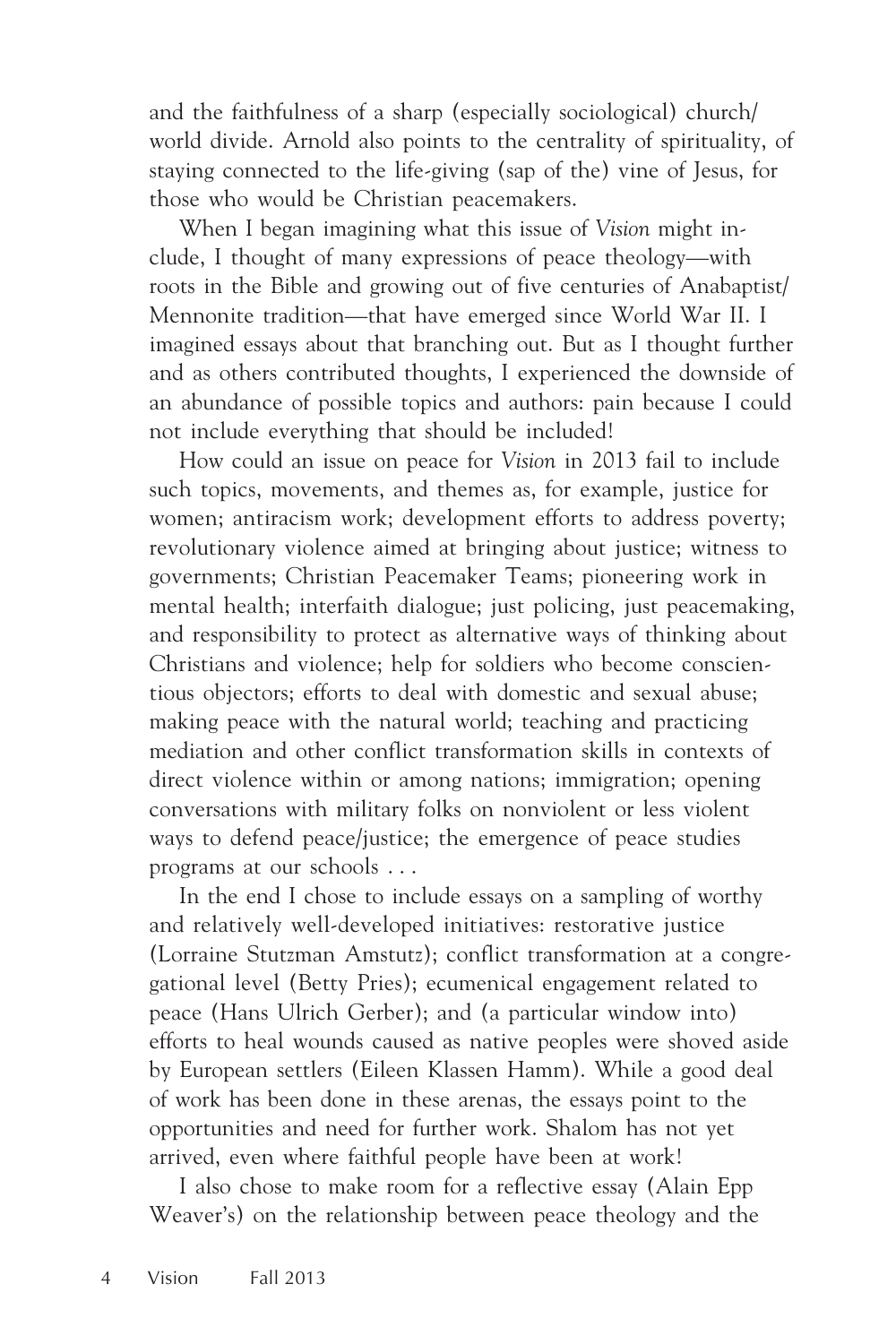practice of peacebuilding. Broadening our understanding of peace, teaching about how to build peace, and creating programs to promote peace call for engagement with social sciences and with people who hold all kinds of commitments. Alain explores ways our commitments to peace translate into language that is readily understood and valued by those with many theological or philosophical starting points—and ways our theology may not be easily translated. And he asks (respectfully) whether our emphasis on peace might tempt us to substitute it for the much richer gospel of Jesus Christ.

I also wanted to include essays dealing with frontiers in peace thinking and acting. Jason Boone asks us to consider whether peace church communities might have a role in helping heal wounds—moral injuries, in particular—that have been suffered by veterans (who often are also victims of war). Joel Kauffmann reflects on his work in taking a Christian peace message outside the comfortable confines of churches and church institutions, through popular media such as cartoons and films. Nekeisha Alexis-Baker tells her story as a (relatively) new Mennonite, and challenges us to move further in rooting out racism and sexism and argues that taking our peace theology seriously means refusing to raise and kill animals in order to eat them.

Finally, I wanted to include personal stories. Both Joel's and Nekeisha's contributions include this element while also dealing with particular topics. The final essay by Samantha Lioi is the testimony of another new-ish Mennonite. It offers evidence that telling and living a Christian gospel that is not shy about stressing peace does not necessarily put people off. It can indeed be good news, inviting others to journey with a Christian peace church and contribute to its ongoing growth and transformation.

#### **Note**

<sup>1</sup> In most instances here and in the essays that follow, "North American Mennonites" and similar terms refer primarily to groups that are now part of Mennonite Church Canada and Mennonite Church USA. Approximately 40 to 50 percent of young men drafted from the bodies that now make up these churches accepted some form of military service in World War II.

## **About the editor**

Ted Koontz is professor of ethics and peace studies at Anabaptist Mennonite Biblical Seminary, Elkhart, Indiana.

5 Editorial Koontz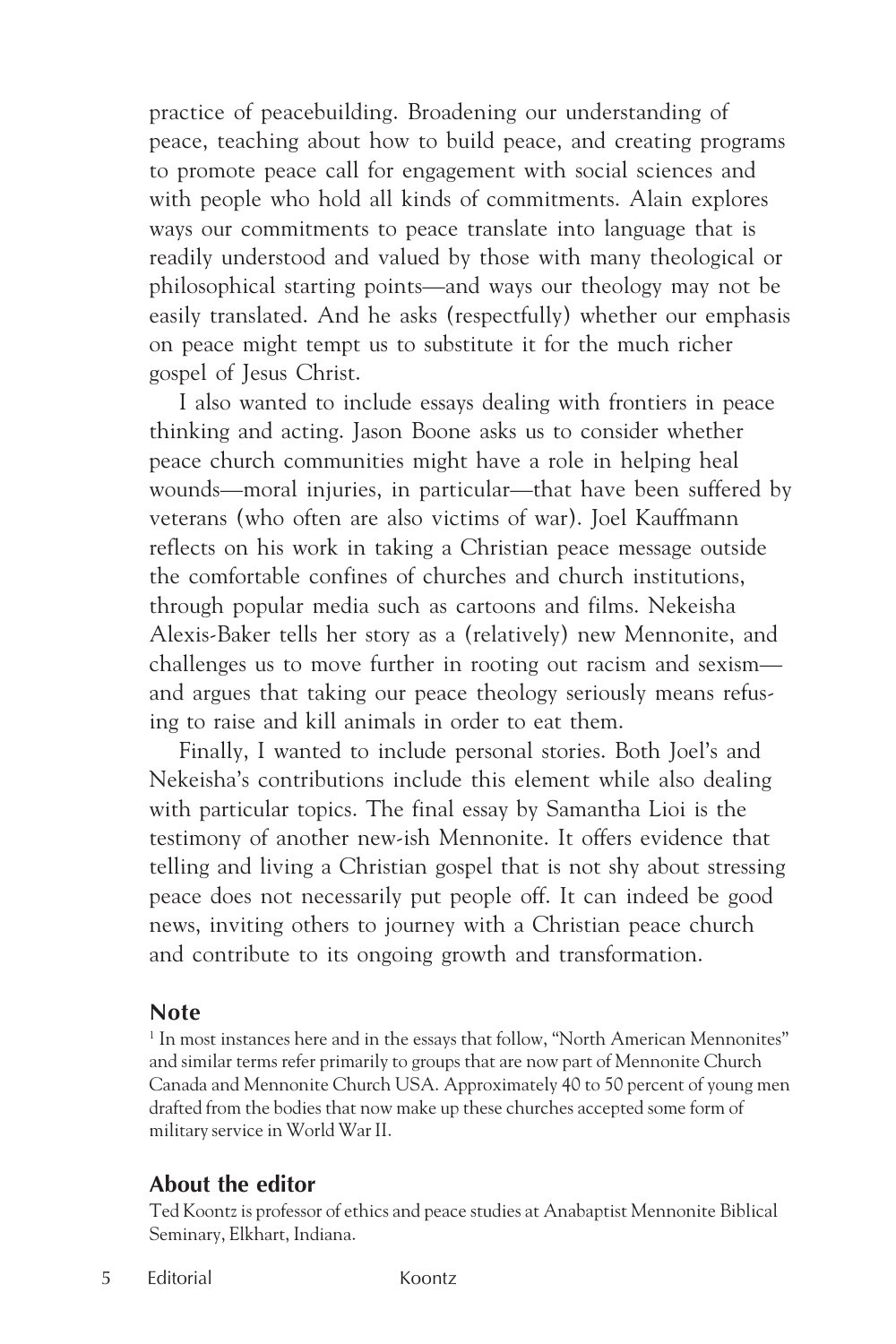# **Biblical roots of peace and peacemaking**

Willlard M. Swartley

**S** *halom,* the Hebrew word for peace, occurs about 250 times in noun and verbal forms in the Old Testament. David Leiter identifies fourteen different meanings (in numerous genre types), though all relate to its core meaning: wholeness or well-being.1

**Old Testament shalom roots for New Testament peace teachings** Some Old Testament shalom texts are the roots of New Testament peace teachings. According to Isaiah 32:17, "The effect of

**Shining brightly are numerous prophetic oracles that envision a peaceable future. Visionary texts of "beating swords into plowshares" stir the people's hope for universal shalom.**

righteousness will be peace." James 3:18 reverses the order: "A harvest of righteousness is sown in peace by those who make peace."<sup>2</sup> This shift illustrates how the Old and New Testaments complement each other's way of framing the relationship between peace and justice.

"How beautiful upon the mountains are the feet of the messenger who announces peace, who brings good news, who announces

salvation, who says to Zion, 'Your God reigns'" (Isa. 52:7). In the Aramaic, "Your God reigns" reads "The kingdom of God will be revealed" (so also for Isaiah 40:9: "Behold your God"). Since Aramaic was the language of Jesus's culture, Jesus's proclamation of the kingdom of God is rooted in this text proclaiming the gospel of peace and salvation. The exact phrase in the Septuagint for "gospelizing peace" (a literal translation of the Greek) appears in Acts 10:36, summing up the content of Jesus's proclamation: "You know the message he sent to the people of Israel, preaching peace by Jesus Christ—he is Lord of all." The same term occurs in Ephesians 2:17 and 6:15.

Notably, 1 Peter 2:22 quotes Isaiah 53:9—"And they made his grave with the wicked and with a rich man in his death, although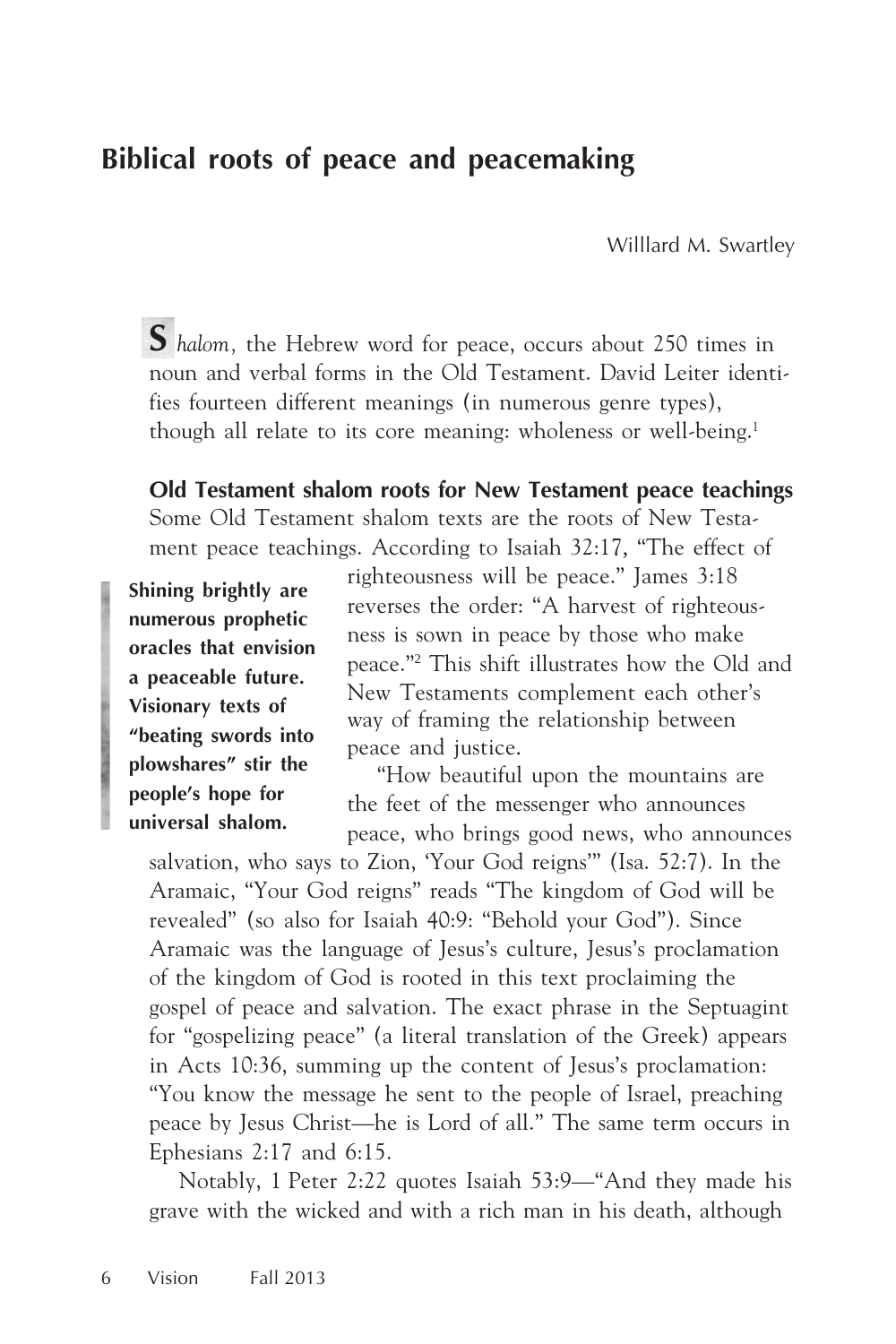he had done no violence, and there was no deceit in his mouth" for warrant, and 1 Peter 2:24 uses Isaiah 53:5—"But he was wounded for our transgressions; he was crushed for our iniquities; upon him was the chastisement that brought us peace, and with his stripes we are healed" (ESV). First Peter 2:18–25 thus draws on Isaiah 53 to warrant instruction to undergo suffering in the face of injustice rather than repay evil with evil. To authorize his

**Isaiah reprimands King Ahaz as he musters troops for war: "If your faith is not sure, you will not be secure" (Isa. 7:9b). What Israel lacked then, and nations lack today, is trust in the LORD and the prophetic word.**

admonition "Do not return evil for evil, or abuse for abuse; but on the contrary, repay with a blessing," 1 Peter 3:9–12 quotes Psalm 34:12–16a, which includes the words "let them turn away from evil and do good; let them seek peace and pursue it*"* (1 Pet. 3:11).

"I will make with them a covenant of peace. . . . I will send down the showers in their season; they shall be showers of blessing" (Ezek. 34:25–26; compare Ezek. 37:26 and Isa. 54:10; all three texts promise a covenant of peace). My major study of peace in the New Testament, titled *Covenant of Peace,*

highlights this crucial link between the Testaments. I explain how each New Testament book or corpus contributes to peace theol- $Ogy.<sup>3</sup>$ 

Many other Old Testament texts are crucially relevant for peacemaking, even though the word *shalom* does not occur in them. These stories also build the bridge between the Testaments. The first is the creation portrait of Genesis 1 and 2. God creates a paradise, a "peaceable ontology of creation," as David Neville describes it.4 But human sin (Genesis 3) disrupts this peaceable ontology. That peace is regained only through the life, death, resurrection, and exaltation-reign of Messiah Jesus, envisioned fully in Revelation 21 and 22. The long narrative between these peaceable bookends is filled with murders, warfare killing, and many sinful deeds (lies, deception, rapes, torture, and infidelities—both in worship of false gods and to sexual covenants). Jesus predicts that "wars and rumors of wars" will continue until the end (Mark 13:7; compare Luke 21:9).

Also in the Old Testament are many stunning peacemaking stories, most notably the related stories of Elisha healing Naaman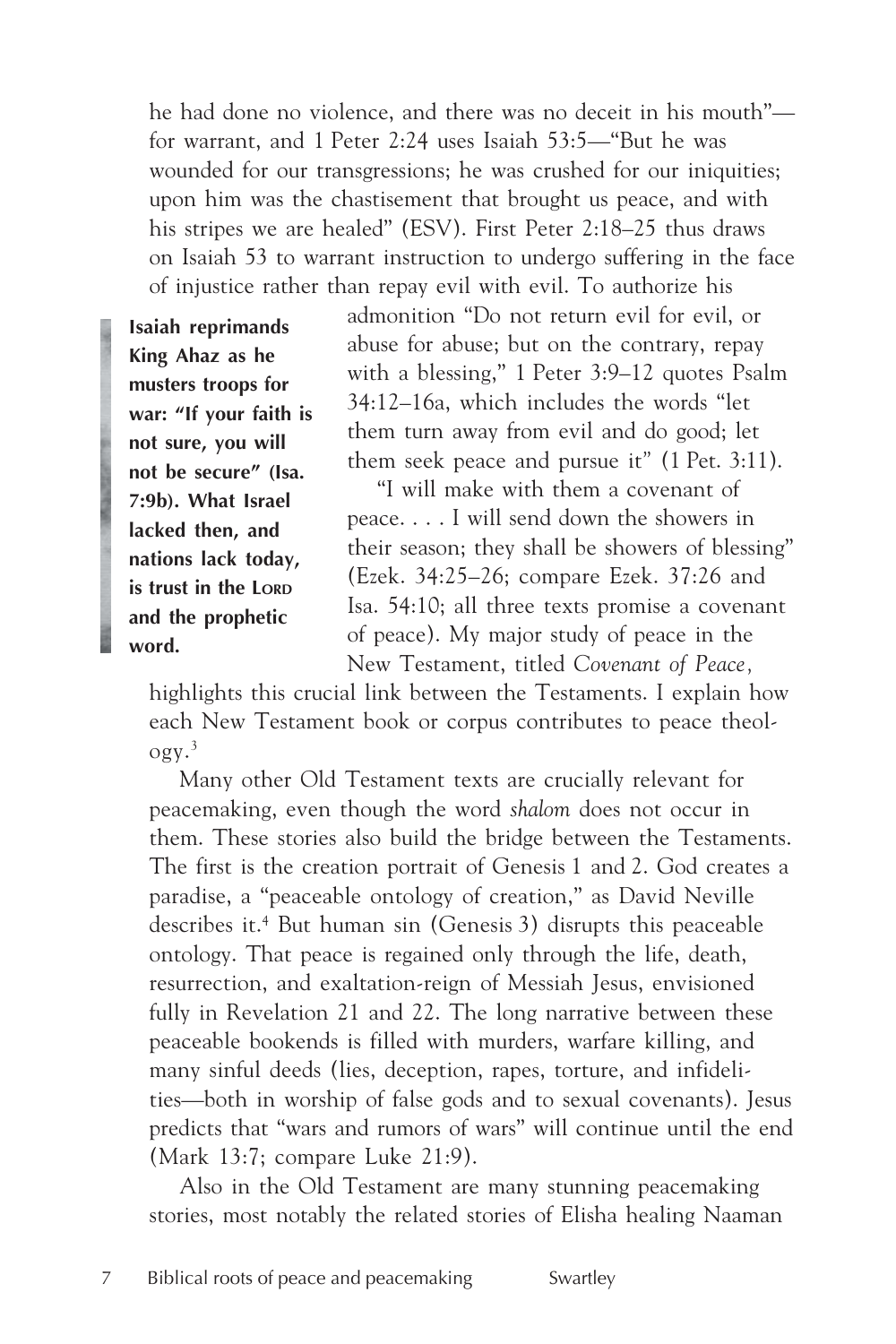and throwing a banquet for the invading Arameans (2 Kings 5 and 6). Other stories exemplify peacemaking: Isaac's handling of disputes over wells (Gen. 26:12–22), the welcoming of Ruth into the messianic Boaz lineage, and the Jonathan-David bond of covenant loyalty, in which Jonathan risks his life to protect David from Saul's efforts to kill him.

Shining just as brightly are numerous prophetic oracles that envision a peaceable future, most notably Isaiah 2:1–4 and Micah 4:1–5. These similar visionary texts of "beating swords into plowshares" stir the people's hope for universal shalom. Many nations will stream to Jerusalem, for from Zion the "word of the LORD will go forth: nations will beat their swords into plowshares, and their spears into pruning hooks. Nation shall not lift up sword against nation, neither shall they learn war any more." What a vision! When will it come to pass?

Israel, meanwhile, secured its borders, stockpiled weapons, and marginalized the prophets, achieving a situation quite the opposite of sitting under fig trees in peace (Palestinians today, losing their fig trees, know). Isaiah reprimands King Ahaz as he musters troops for war: "If your faith is not sure, you will not be secure" (Isa. 7:9b).<sup>5</sup> What Israel lacked then, and nations lack today, is

**Jesus does not bring a theory of pacifism or nonviolence. Rather, he intervenes in the cycle of violence by exposing it. He inaugurates God's reign and promises eternal life to believers.**

trust in the LORD and the prophetic word. Where does fulfillment of these prophetic hopes come from? How do we get to a restored ontology of God's creation peace?

In short, the answer is through Jesus Messiah, fulfiller of the Law and the Prophets. Jesus does not bring a theory of pacifism or nonviolence. Rather, he intervenes in the cycle of violence by exposing it. He inaugurates God's reign and promises eternal life to believers. New Testament literature is laced

with Old Testament citations, for it is only in the light of the Old that the New shines. In one sense, Rudolf Bultmann was correct when he spoke of the relation between the Testaments as miscarriage. But in a deeper sense he was profoundly wrong. For without the Old, the New is unintelligible. We end up with a different gospel (as occurs in most of the second-century "gospels" that are unhooked from the Old Testament).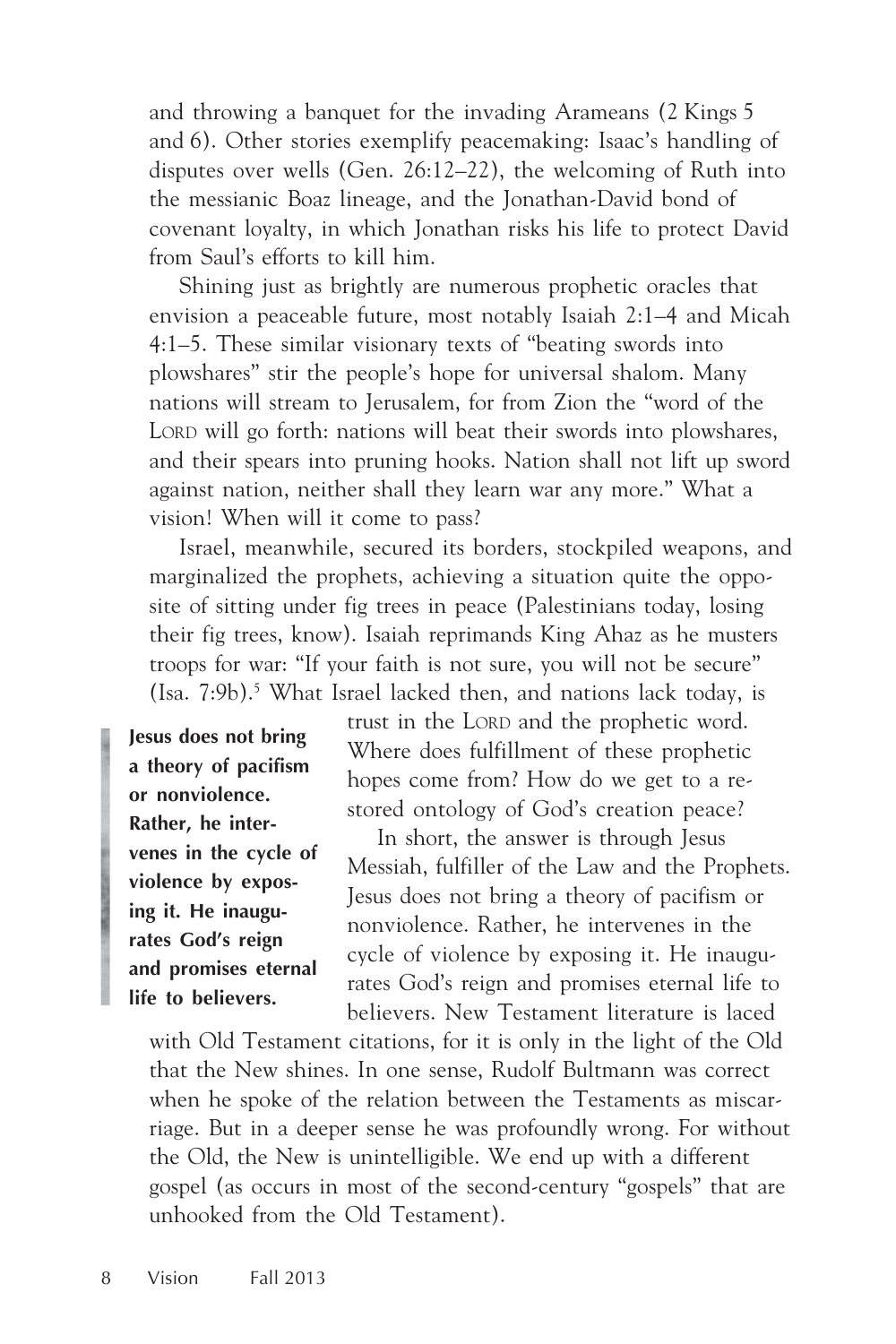#### **Peace in the New Testament**

In the New Testament, *eirene* in its noun and verbal forms occurs 100 times, appearing in every book except 1 John. Numerous correlative teachings support the peace emphasis.

*Peacemaking and love of enemies.* Jesus blesses peacemakers (Matt. 5:9), naming them children of God. The term *peacemakers* connotes positive action. It does not point to thinking about peace or avoiding evil but proactively seeks to make peace.

This seventh Beatitude is linked to one of Jesus's most distinctive teachings—namely, his command to love enemies *(*Matt. 5:44–48; compare Luke 6:27–36). The two texts are linked by an identity mark: children of God. Those who love enemies do so because "your Father in heaven" does. Jesus links peacemaking to God's moral character. Children bear the image of the parent. Being children of peace is the gospel's identity-mark for those who follow Jesus. Jesus called disciples in order to train them in this new identity and action; see Mark 9:50: "be at peace with one another." This is Jesus's catechism of the disciples.

Loving enemies is beyond human capacity. The natural human response to enemies is to avoid them, tolerate them, or scheme to wipe them out. Rarely do people respond to an evildoer with intent to convert the enemy into a friend. But this is at the core of Jesus's gospel. Its uniqueness shines!

*Do not resist one who does evil, but overcome evil with good; do not return evil for evil* (Matt. 5:39–41; Rom. 12:17, 19–21; 1 Pet. 3:9; 1 Thess. 5:15). Jesus and apostles Paul and Peter together command nonretaliation. Paul adds the positive initiative: overcome evil with good.

It is not clear how Matthew 5:39 should be translated. The descriptor "the evil (one)" is in the dative and could mean "by evil means"; thus, "Do not resist by evil means." Some interpreters (John Ferguson, Clarence Bauman) propose this translation. But this leaves "Do not resist" without a direct object (whom or what is to be resisted?). Walter Wink retains the direct object: the evildoer. Jesus's command is followed by five specific examples (5:39–42): turn the other cheek, go the second mile, give your cloak as well, loan and don't expect return, and give to one who begs. How would the hearers respond to such novel steps toward peacemaking? Living under Roman occupation, many undoubt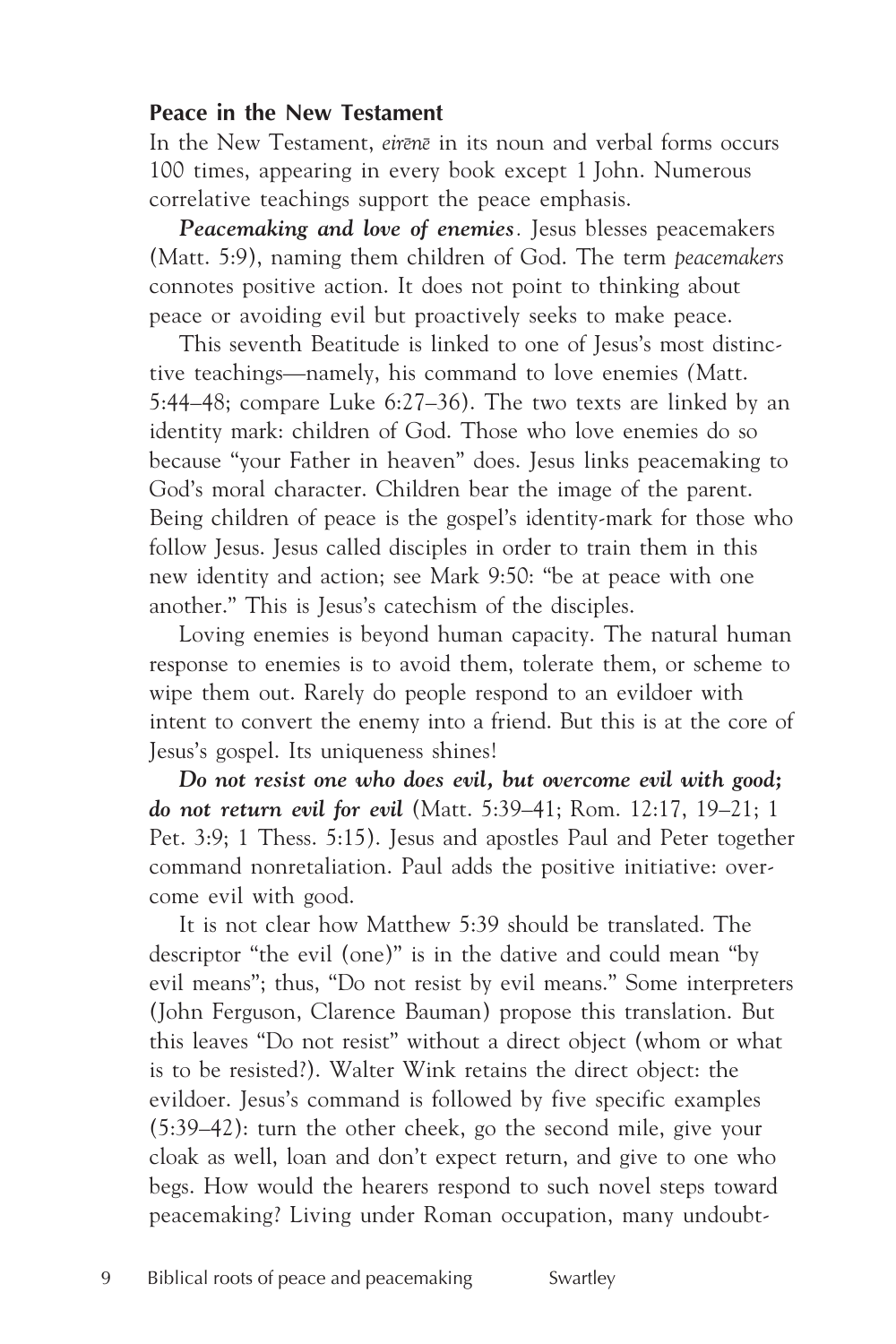edly developed "a rankling hatred for a system that subjects them to humiliation by stripping them of their lands, their goods, finally their outer garment."6 This novel response to evil intends to disarm enmity in social relationships, even in a sociopolitical system in which injustice abounds. The shock tactics expose the indignity of the oppression.

According to Wink, "do not resist" (*antistnai*) means "do not resist violently." The examples show a form of nonviolent resistance whereby the poor and oppressed ones claim their dignity and open the door to a new relationship between oppressor and oppressed. The enemy is disarmed by a surprise response: turn the other—left—cheek to one who insultingly hits you with his

**Loving enemies is beyond human capacity. Rarely do people respond to an evildoer with intent to convert the enemy into a friend. But this is at the core of Jesus's gospel. Its uniqueness shines!**

backhanded right-fist slap on your right cheek; when sued for your coat in court give your undergarment also, and thus stand naked; and offer to go a second mile when required to carry a Roman soldier's load one mile.

Such response throws the opponent off balance, introducing a third way response to instinctive fight or flight reactions; the situation is radically redefined. This approach of nonviolent resistance does not guarantee that the other party will refrain from violence or

that there will be no casualties. It rather creates a new paradigm by using "moral jujitsu" to disarm the enemy. Wink's insight is valid as long as the third way response is not tactical, used in order to win, but arises from a genuine interest in the other's welfare, expressing love of enemy.

Luise Schottroff connects not resisting evil with love of enemy—key to proper interpretation of "do not resist," I believe. She writes that Matthew 5:38–41 "commands the refusal to retaliate as well as prophetic judgment of violent persons. . . . As imitators of God, Christians are supposed to confront the enemies of God with his mercies. . . . Loving one's enemy is the attempt to change the violent person into a child of God through a confrontation with the love of God. That is, love of one's enemy can be concretely presented as the prophetic proclamation of the approaching sovereignty of God."7 Especially persuasive is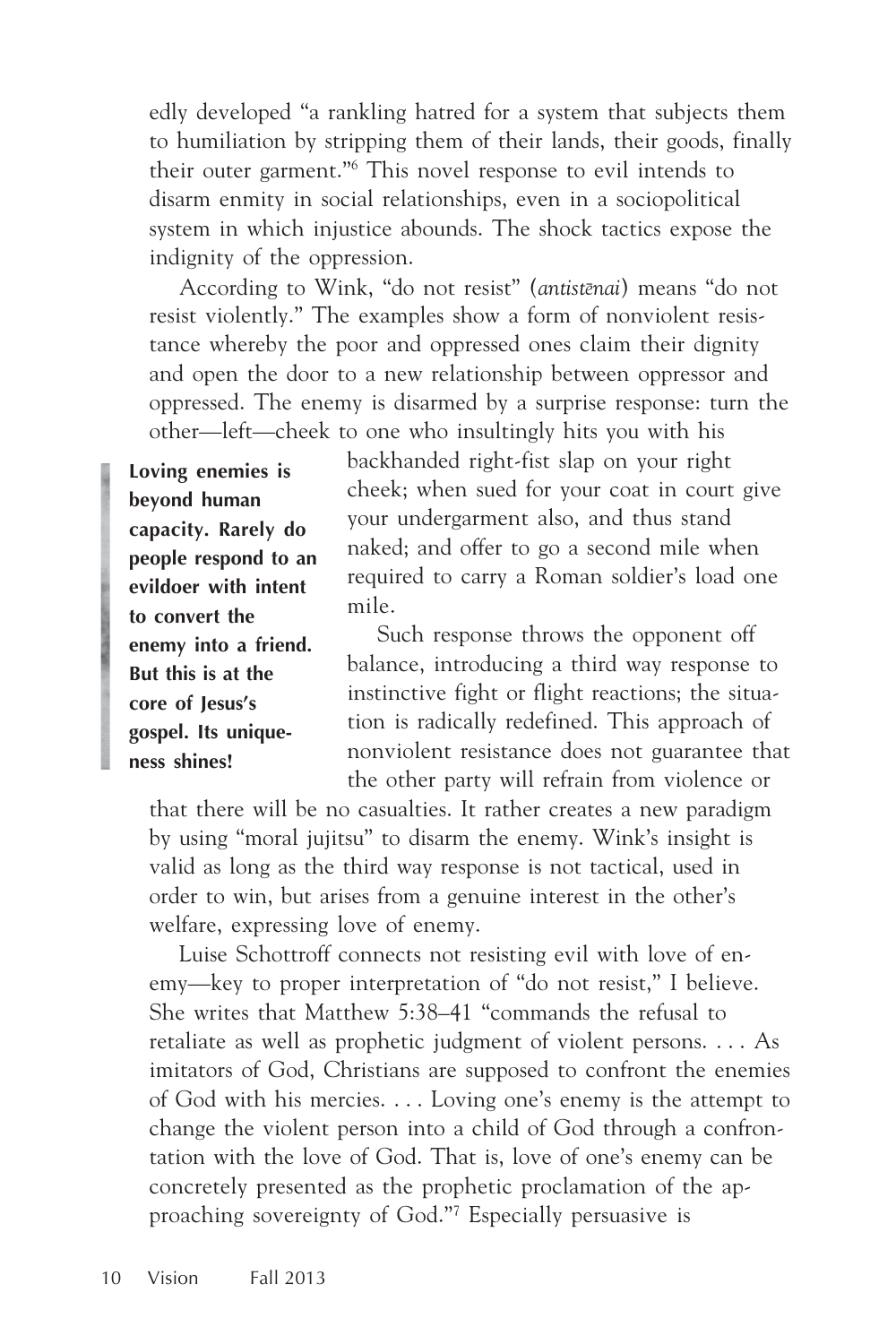Schottroff's connecting "not resist" and "love your enemy" to another important strand of New Testament teaching: God alone in sovereign justice and mercy bears responsibility to deal with those who do evil, through either judgment or mercy that transforms the heart of the evildoer. Our human task is peacemaking, a daunting but life-giving challenge.

*Jesus taught against the use of the sword* (Matt. 26:52–53; Luke 22:49–52; John 18:10–11, 36; compare 2 Cor. 10:4). When Peter uses a sword to cut off the ear of the high priest's servant with the intention of defending Jesus, Jesus's response is clear and definitive: "No more of this!" (Luke 22:49–51). Rather than responding with violent self-defense, Jesus heals the ear, an act more broadly symbolic of healing the evil of violence. In his arrest, trial, and crucifixion as a criminal, Jesus remains defenseless (Luke 23:35), though in John's Gospel Jesus's response to the high priest's query evokes a violent response from one policeman. Jesus renounces the sword as a weapon to defend justice. His defenselessness seeks to make peace (Matt. 15:18–19; 5:21–22; 1 John 3:15). In John, Jesus's extended verbal tiff with Pilate, while not violent, is politically stunning: Pilate, more than Jesus, is on trial.

New Testament writers do teach standing against evil, through means similar to that of Exodus 14:14: trust in God and clothe yourselves with God's armor. Stand against all the wiles of the devil with truth, righteous justice, the gospel of peace, faith, salvation, and "the word of God" (Eph. 6:10–18). In his third temptation (Matt 4:8–10), Jesus resists the devil's offer to give him the kingdoms of the world. At his arrest he refuses to call twelve legions of angels to defend himself against the Romans who arrested him. Jesus proclaims the enduring kingdom of God; earthly kingdoms propped up by military power are doomed to pass. God's kingdom is of a different order ("from above," in John); in it, love and peacemaking mark the path to God's peace for the church and the world.

*Paul's distinctive contribution.* Paul contributes a novel and significant title for God: "God of peace," occurring seven times. Four are in benedictions (1 Thess. 5:23; 2 Thess 3:16; Rom. 15:33; Phil. 4: 9: also Heb. 13:20); two more are assurances (Rom. 16:20; 2 Cor. 13:11); and one is a moral descriptor of God (1 Cor. 14:33).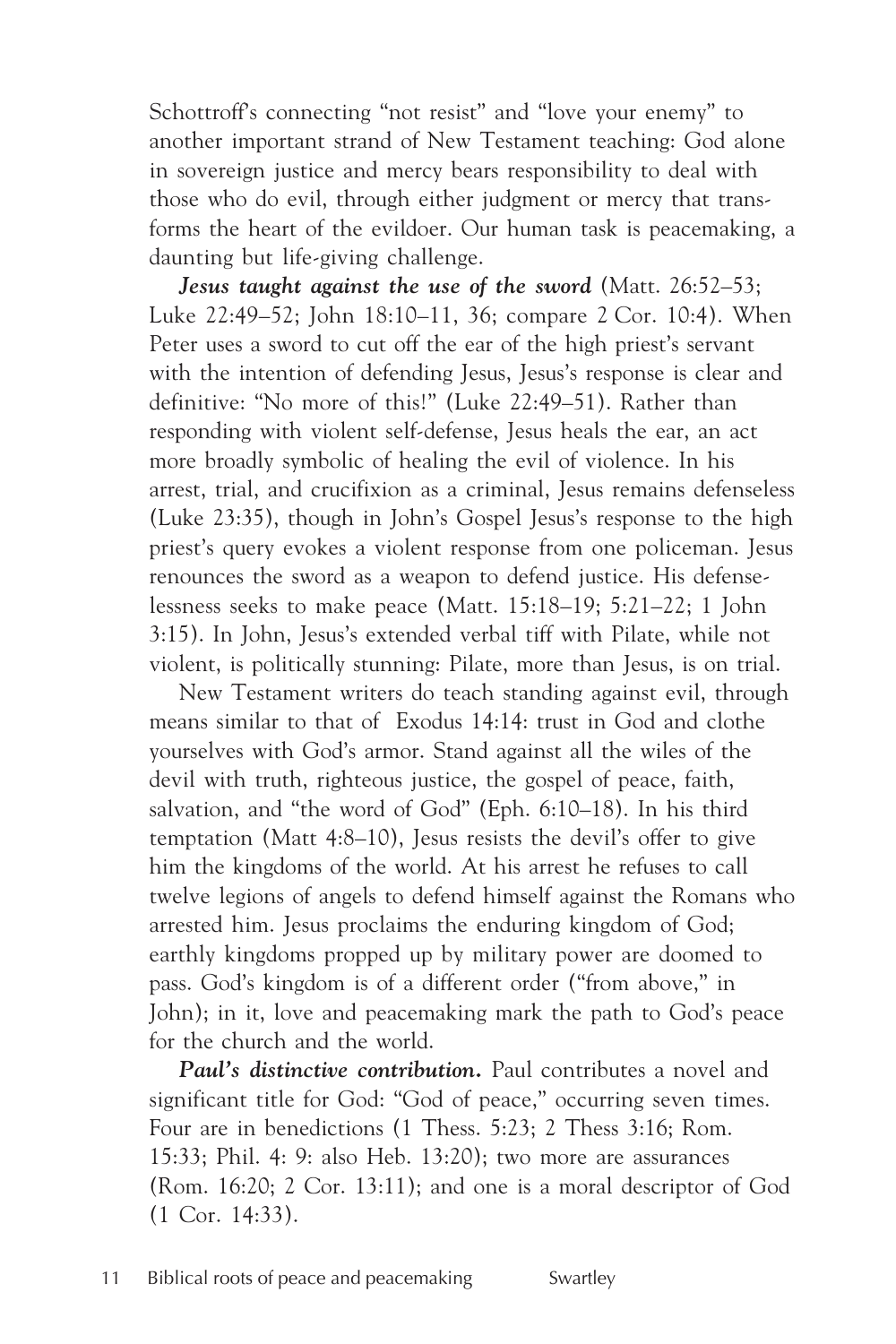On this basis of this unique title for God, Paul calls believers to be agents of reconciliation that is initiated by, grounded in, and empowered by God's own initiative of reconciliation in Christ Jesus (2 Cor. 5:17–20). Peace and reconciliation are linked to Jesus Christ, anchored in Jesus's death on the cross (Eph. 2:11– 22). No separation can be made between establishing peace with God and establishing peace between alienated Jews and Gentiles. The cross welds together the vertical and horizontal. Reconciliation is God's work in accordance with Jesus's way of peacemaking that exemplifies suffering servanthood. The "God of peace" commissions Jesus's followers to be ambassadors of reconciliation, to follow the path of suffering for the gospel, and to imitate Jesus's peacemaking.

Jesus's call to discipleship and Paul's "in Christ" identity of believers (compare Jesus as vine and believers as branches in John 15) are both anchored in God's purpose of salvation for all people and the unity of all in the bond of peace (Eph. 4:3). The

**On this basis of a unique title for God—"God of peace"—Paul calls believers to be agents of reconciliation that is initiated by, grounded in, and empowered by God's initiative of reconciliation in Christ Jesus.**

nature of the church as one body in Christ means that Christians don't fight against other Christians in nationally authorized wars. Objection to participate in war is not an addon to the gospel but is the gospel in the face of warring nations. Further, it is through uniting in Christ those who had been enemies (Eph. 2:11–22) that the church witnesses to the powers (Eph. 3:9–10). God's redeemed people are to be the conscience of the world, being one in Christ and renouncing desires that lead to violence and war. From this context of moral discernment, the church

witnesses to the principalities and powers, to beckon them to strive toward the decisions that decrease violence and human suffering and maximize the shalom well-being of the nations with compassionate justice for all.

*Peace through justification by faith (Gentile inclusion).* This distinctive Pauline thesis is often misconstrued as only a personal relationship with God. But Romans 5 is addressed to the believing community. Yes, peace with God is personal, and justification is also personal. On the one hand, Paul's extended exposition of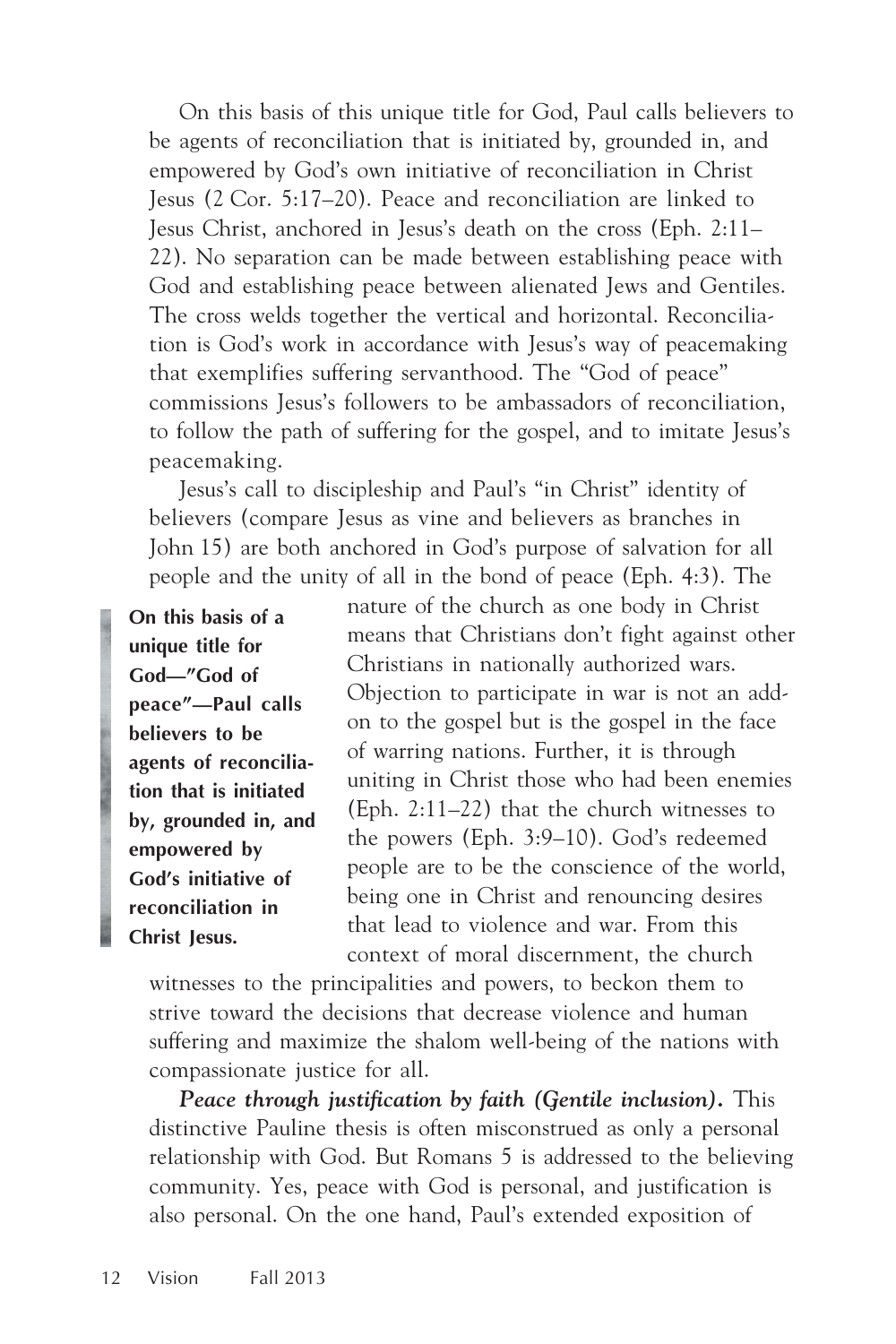justification by faith appeals to Abraham's faith (Gen. 15:6) for Old Testament warranting, and it also readily incorporates a more political text, Psalm 85:10: "justice and peace will kiss each other." Why so? Because the Greek New Testament has only one word (*dikaiosyne*) for "justice" and "righteousness." Wherever one occurs, the other could substitute. The impetus driving Paul's view of justification is the inclusion of Gentiles (compare God's promise to Abraham to make of Abraham's descendants a blessing to the nations). Because justification is by faith, and not through the law or by works, the two peoples become one. The wall falls and kills the enmity.<sup>8</sup> This peace is precious, made possible by Jesus crucified via the collusion of Jews and Gentiles (Pilate). While that event exposed violence from both sides, God's resurrection vindicates Jesus's peaceable life and forms faith-unity of former enemies. Was Jesus scapegoated? Yes, but this cross— Paul proclaims—is the power of God unto salvation, the greatest subversion of symbol in all history (but horrors! when the cross reverted to become a fighting symbol). Indeed, justification is a social doctrine, a powerful theology empowering peacemaking between enemies.

*Peace and mission in John's Gospel.* John's "great commission" interweaves peace, mission, and forgiveness of sins (John 20:19–23). The same is implied in Jesus's journey through Samaria (John 4).9

*Peace at last, in the new heavens and earth.* Revelation, despite its terrifying apocalyptic imagery, has its interpretive key in the Lamb slain for the sins of humanity. Seven times choirs praise God and the Lamb for triumph over evil. The slain Lamb as peacemaker conquers evil. Those who through patient endurance faithfully resist the empire's idolatries witness to the Lamb, at the risk of martyrdom. Faithful witness to the Lamb climaxes in God's gift of a new city come down from new heavens to a new earth.

#### **Conclusion**

The biblical roots of peace are many and deep. Of the many texts referred to here, Acts 10:36 (with Eph. 2:17 and 6:15) describing Jesus's ministry as preaching peace (echoing Isa. 52:7) may be the central root growing down to the water. The promised "covenant of peace" fulfilled in the New Testament (new covenant) is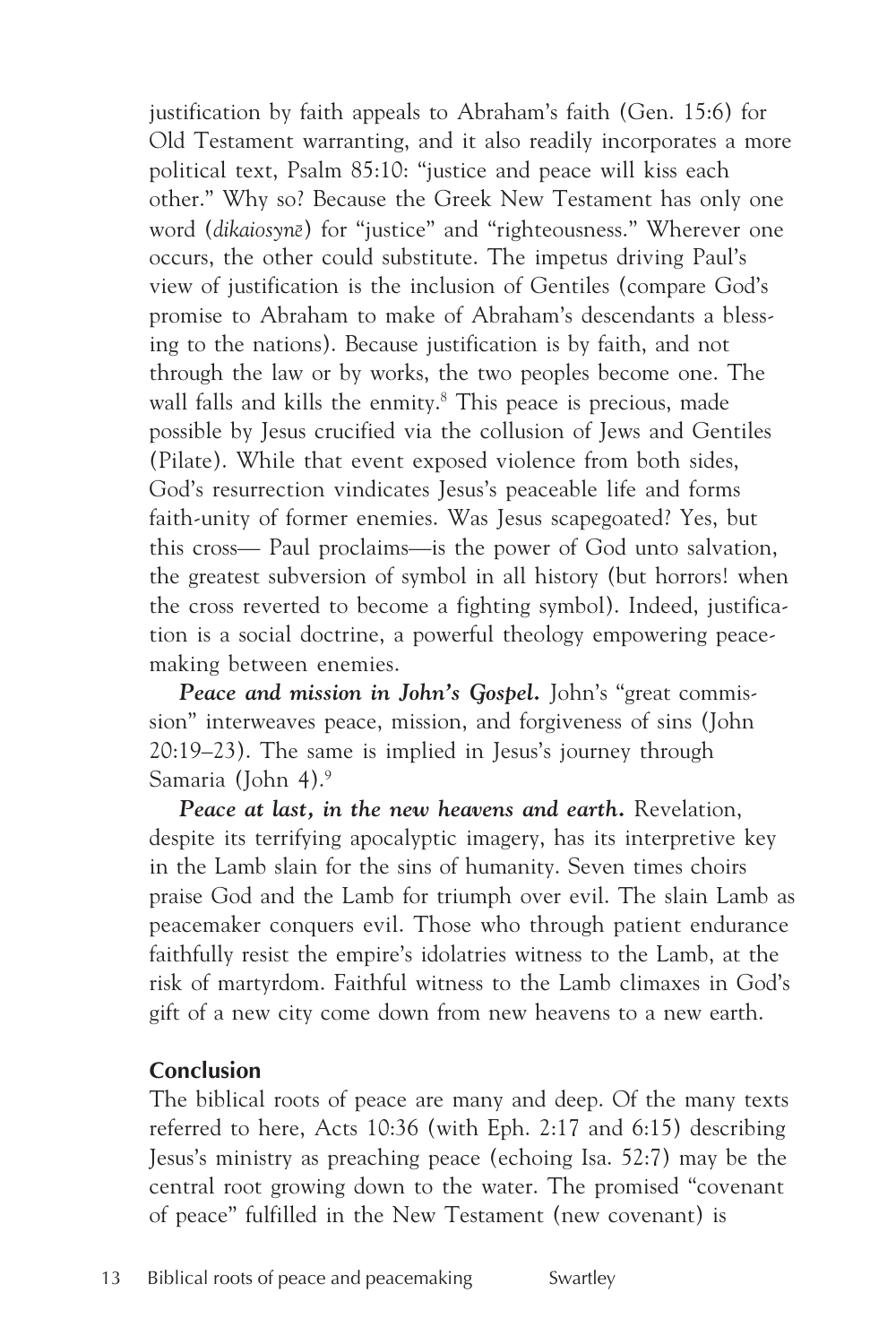another. Paul's "God of peace" title is a strong, lateral root. John's account of Jesus's great commission ("so I send you*"*) framed by "Peace be with you" (20:19, 21) is another lateral curving down deep. Jesus said, "Blessed are the peacemakers." This, with "love of enemy" and "do not resist violently the evildoer," are roots that nourish our faith in God's peaceable reign and anchor our growth as people of reconciliation.

#### **Notes**

<sup>1</sup> David A. Leiter, *Neglected Voices: Peace in the Old Testament* (Scottdale, PA: Herald Press, 2007), 21–32.

<sup>2</sup> My translation.

3 Willard M. Swartley, *Covenant of Peace: The Missing Peace in New Testament Theology and Ethics* (Grand Rapids: Eerdmans, 2006).

4 David J. Neville, *A Peaceable Hope* (Grand Rapids: Baker Academic, 2013) 190–91. Neville connects John's prologue to Genesis 1–2.

<sup>5</sup> My translation.

6 Walter Wink, "Neither Passivity nor Violence: Jesus' Third Way," in *Love of Enemy and Nonretaliation in the New Testament*, ed. Willard M. Swartley (Louisville: Westminster John Knox Press, 1992), 104–11.

7 Luise Schottroff, " 'Give to Caesar What Belongs to Caesar and to God What Belongs to God': A Theological Response of the Early Christian Church to Its Social and Political Environment," in *Love of Enemy and Nonretaliation,* ed. Swartley, 232. Schottroff correlates this teaching with Paul's in Romans under the topic, "Make Room for God's Wrath: Romans 12:14–21," and she takes up a study of Romans 13:1–7. She presents a persuasive case that Matthew 5:38–48 and Romans 12–13 are entirely compatible and represent a consistent pattern of early Christian response to evil.

8 See Thomas R. Yoder Neufeld, *Killing Enmity: Violence and the New Testament* (Grand Rapids: Baker Academic, 2011), ix, 90.

9 This subject deserves a longer discussion; see Willard M. Swartley, *John*, Believers Church Bible Commentary (Harrisonburg, VA: Herald Press, 2013), 134–36, 139–41, 457–63, 467–69; and Swartley, *Covenant of Peace*, chapter 11.

#### **About the author**

Willard Swartley is professor emeritus of New Testament at Anabaptist Mennonite Biblical Seminary, Elkhart, Indiana.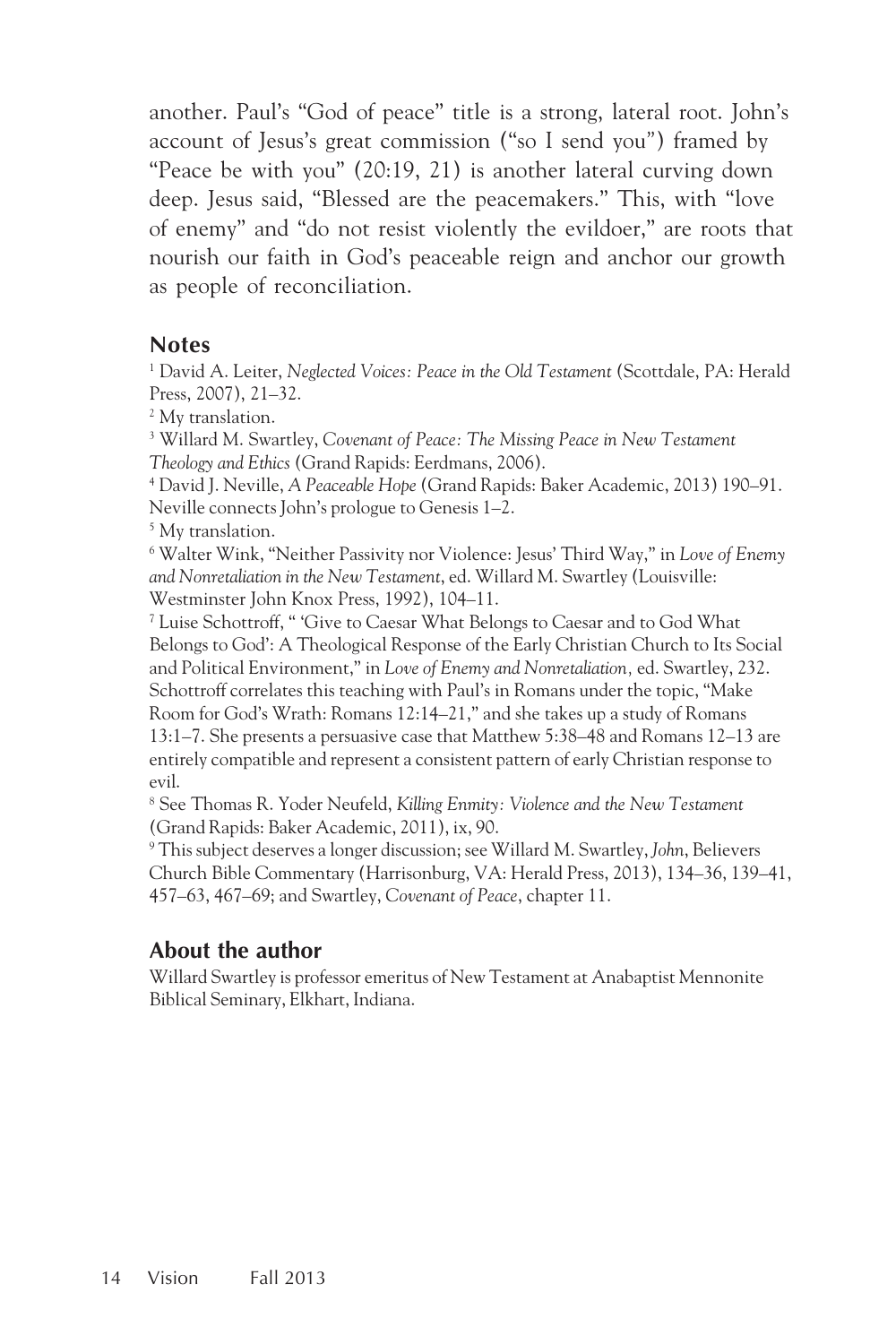# **Anabaptist origins of Mennonite commitment to peace**

C. Arnold Snyder

*e have been united as follows concerning the* **"W***sword. The sword is an ordering of God outside the perfection of Christ. . . . Christ teaches and commands us to learn from him, for he is meek and lowly of heart. . . . Christ did not wish to decide or pass judgment between brother and brother. . . . So should we also do. . . . Christ was to be made king, but he fled and did not discern the ordinance of his Father. Thus we should also do as he did and follow after him. . . . The rule of government is according to the flesh, that of the Christians according to the Spirit. . . . In sum: as Christ our Head is minded, so also must be minded the members of his body."*<sup>1</sup>

*"The point at which the Sermon on the Mount focused most clearly the intensification of the law . . . is that . . . we are not to answer evil with evil but to love our enemies. . . . Honest readers have had to admit that that is what Jesus meant, even when they do not intend to follow it. Loving the enemy is one good candidate for the status of a moral imperative specific to Christianity, or to Jesus."*<sup>2</sup>

It is foolhardy to attempt to compare sixteenth century "original principles" to the expressions of those principles almost five centuries later. We look only at the bookends—and that in cursory fashion—and pay no attention to the volumes that have shaped the story in between: the coming of religious toleration, the scientific revolution, secularization, industrialization, citizenship in nation states, migrations, and catastrophic wars. Although taking a deliberately long view can sometimes help to focus continuities and differences, I apologize in advance for this brief and inadequate treatment of an exceedingly complex subject.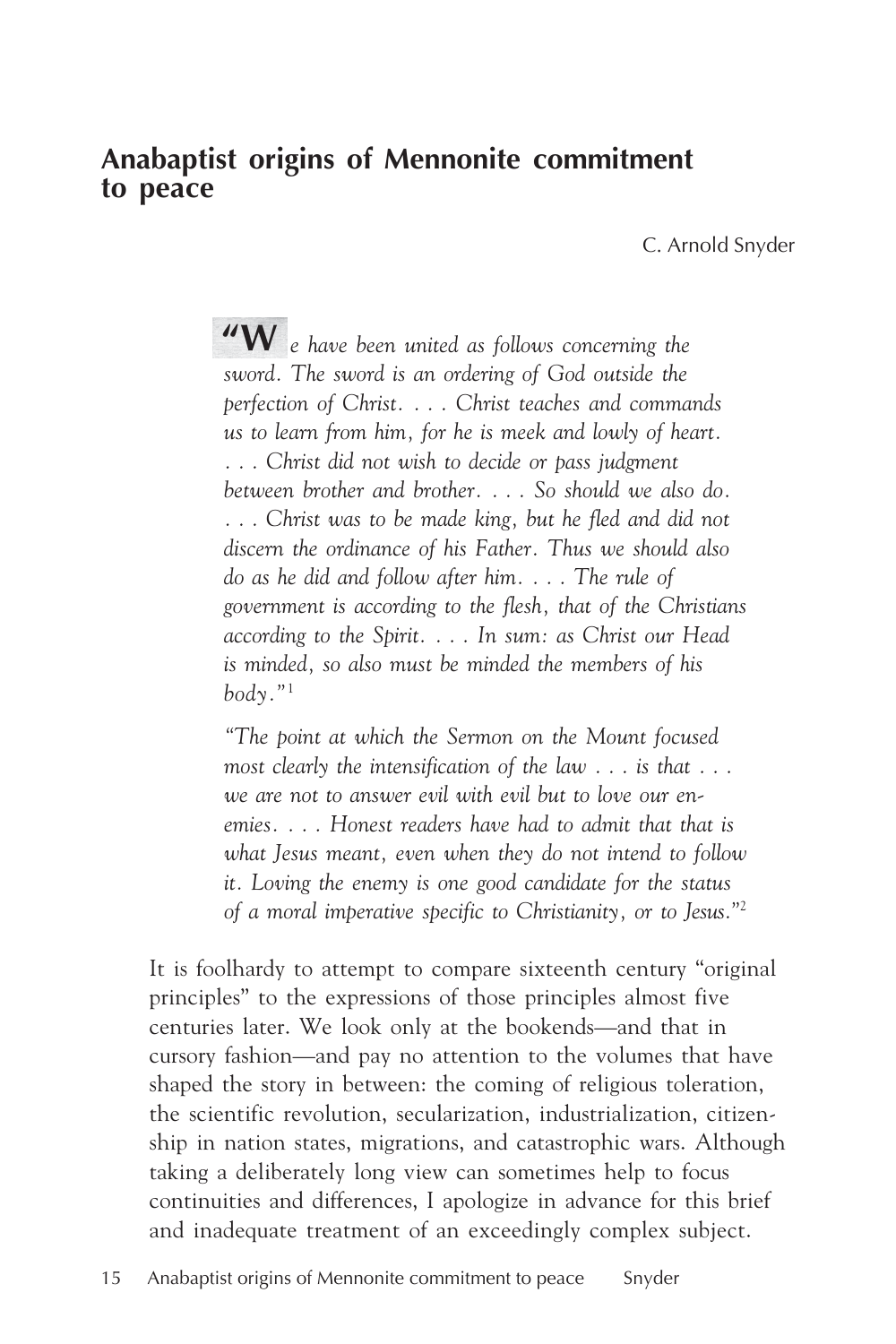Even the simplified story of bookends cannot be told without entering caveats. There were nonpacifist and pacifist Anabaptists at the beginning—as the polygenesis historians taught us—but a longer historical view marks the eventual predominance of the pacifist position. The Schleitheim Confession's article VI, on the sword (cited above) is an early and powerful expression of the nonresistant conviction, and by the middle of the sixteenth century, the baptizers had arrived at consensus and endorsed positions of Christocentric nonresistance that sound much like Schleitheim. This "peace position" was subsequently bequeathed as an essential confessional element to the Anabaptist faith descendants, that is, to the Mennonites, the Amish, the Hutterites, and the Church of the Brethren.

The story of the appropriation of the Anabaptist peace position by those standing in the tradition also needs to be qualified at numerous places. In the development of the Mennonite tradition, for example, there have been times when the peace position has not been maintained or has not been lived out with consistency. During the Second World War, to pick one difficult time, no pacifist Mennonite witness survived in Europe, and around half of the Mennonite men in North America who were eligible for military service chose to serve in the Allied armed forces.

Nevertheless, Mennonites in North America have remained committed to a nonviolent, pacifist position as a central faith commitment. The decades following the Second World War have seen a strengthening and reaffirmation of the Mennonite commitment to peace, particularly in Mennonite Church Canada and Mennonite Church USA. Peace, or more broadly, *shalom*—which includes justice—today is supported by these Mennonites as a biblical, theological, and moral imperative for them, or even for all Christians. *Confession of Faith in a Mennonite Perspective* (1995), for example, devotes article 22 to explaining Mennonite convictions on "Peace, Justice, and Nonresistance." In an appended commentary, the Confession of Faith clarifies: "Peace and justice are not optional teachings, counsel that Christians can take or leave. They belong to the heart of gospel message."3 Or, as John H. Yoder emphasized in the citation above, loving enemies is what Jesus intended for his followers to do: as close to a moral imperative as there is for Christians.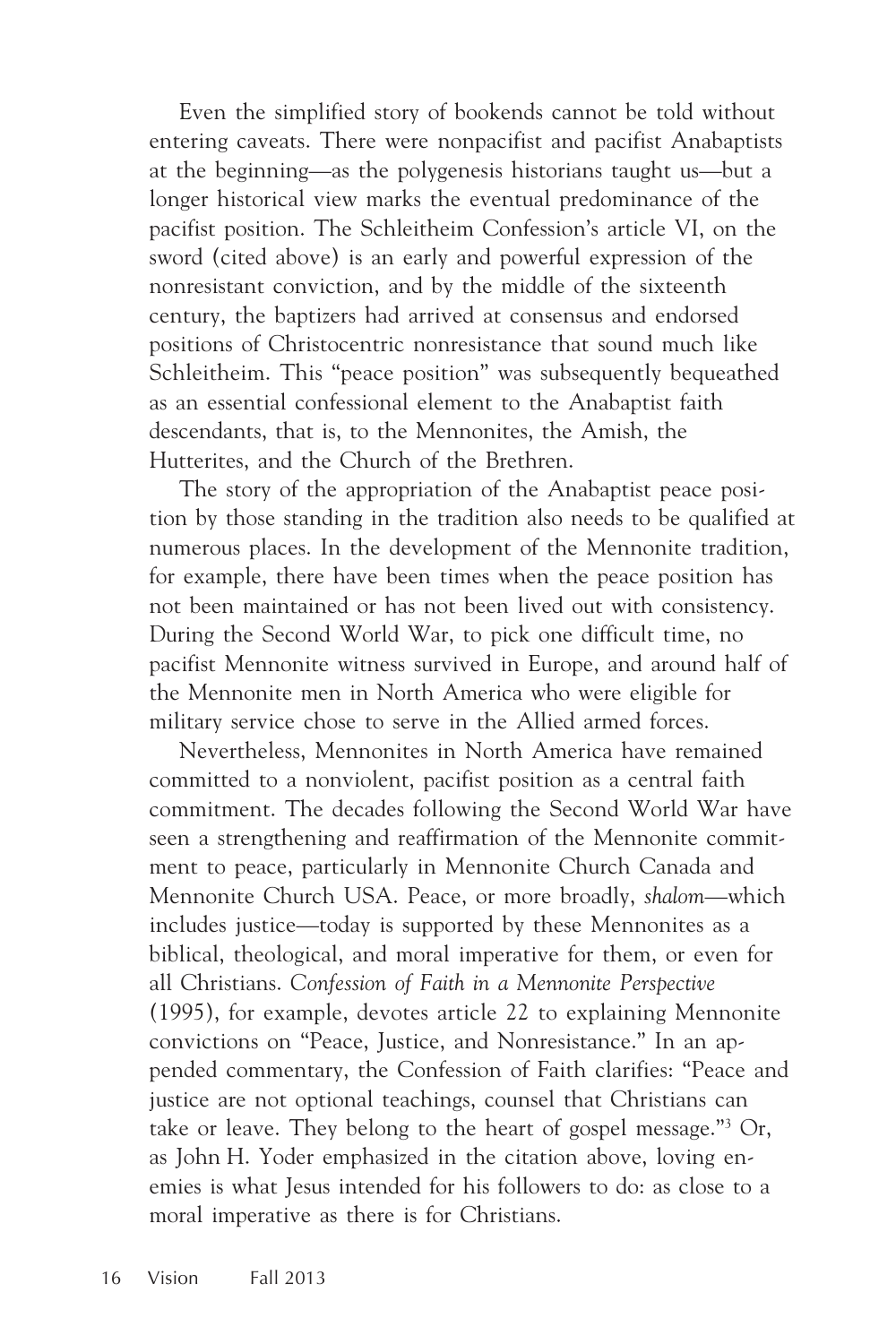Growing parallel to these expressed convictions, often independently of the biblical or theological discussion, has been an explosion in "peace and justice" social practice, promoted and supported by Mennonites. Among the practical expressions of the Mennonite commitment to peace we can list victim/offender reconciliation programs (VORP), nonviolent resistance to injustice (Christian Peacemaker Teams, for example), and mediation and conflict resolution training and degree programs in Mennonite colleges. Increasingly, to be Mennonite in Mennonite Church Canada or Mennonite Church USA is to be identified as someone who is part of a peace-and-justice church tradition.

Again, there are exceptions to this generalization, and some Mennonites worry that the Mennonite peace witness is eroding.<sup>4</sup> Perhaps there is some fraying around the edges, but in my experience, peace—in its biblical, theological, ethical, and practical

**Peace—in its biblical, theological, ethical, and practical aspects—has come to occupy the center of Mennonite conversation and identity as no other denominational conviction has. It was otherwise in the sixteenth century.**

aspects—has come to occupy the center of Mennonite conversation and identity as no other denominational conviction has.

It was otherwise in the sixteenth century. Of course, it was another time and another world; the issues faced by the Anabaptists were vastly different. Granting all this, the fact remains that when we read widely in Anabaptist sources—even reading only the Anabaptists committed to peace—we fail to find *peace* there as the central and guiding principle to understanding the gospel and the Christian life. "Living without weapons"

(*Wehrlosigkeit*) is certainly present, but it is generally located in a long list of virtues that will be visibly manifest in the lives of Christians. Living a weaponless life is one visible fruit (along with many others) of a spiritually committed life, but it is not sap. The early Anabaptists in particular were interested in both sap and fruit; more importantly, they knew the difference between them.

I am quite certain that the sixteenth-century Anabaptists would have rejected a historical metaphor that suggested that they, the Anabaptists, could be the vine responsible for the fruit of peace witness borne by Mennonites four centuries later. At best they would have accepted being one of the historical branches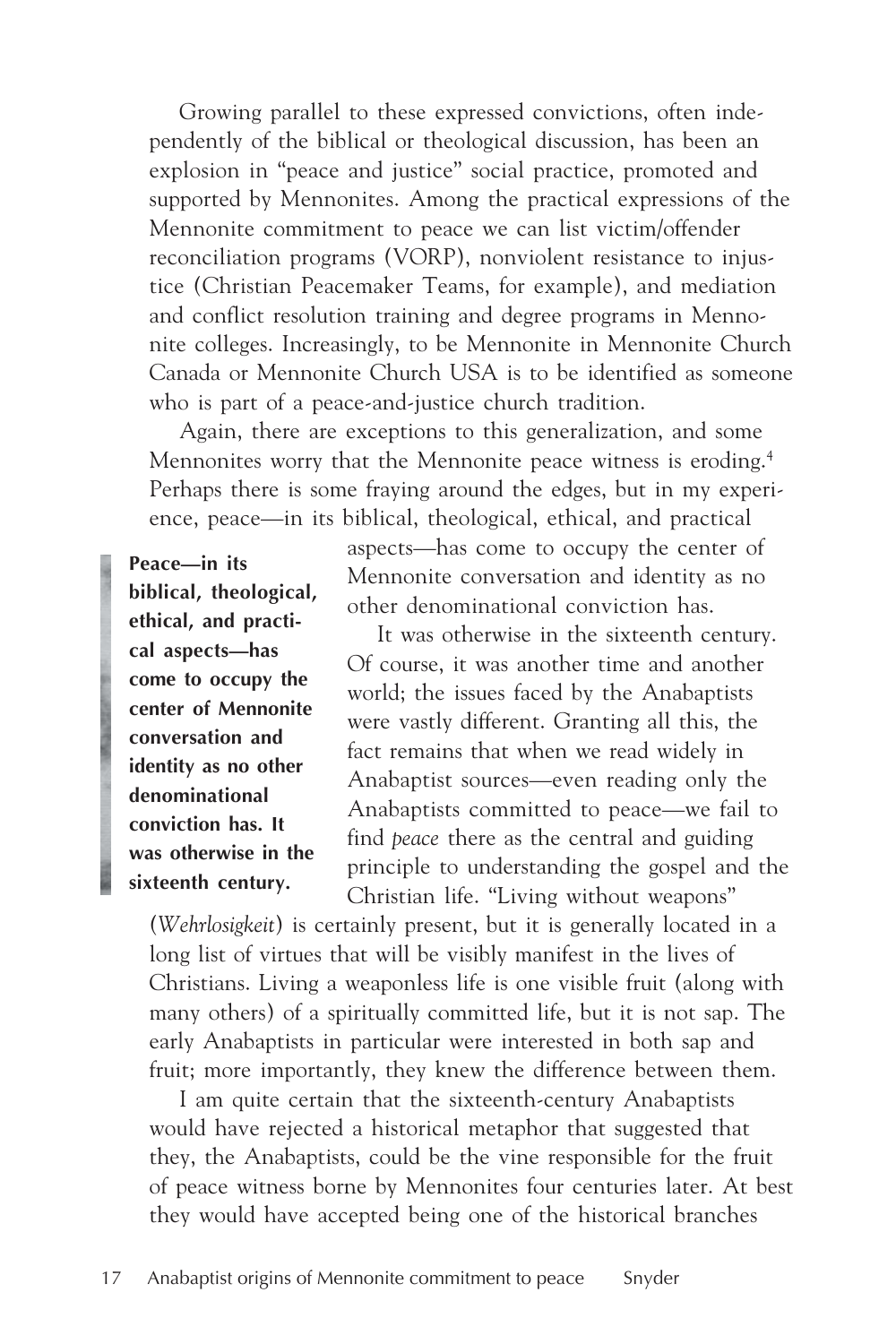connected to the true vine and witnessing to a new life in Christ as part of the vine. The metaphor that spoke to them was found in the Gospel of John, where the vine is clearly the living Christ. The parable of the vine and the branches was a favorite Anabaptist text. The reflection of Andreas Gut, below, submitted to the Zurich authorities in 1588, is typical of what can be found in many Anabaptist writings.

> *Christ declared that nothing other than beautiful fruit will grow from the true vine, and will be visible on its branches. . . . If you abide in me, he says, you will bring forth much fruit. So the Christian life should be obvious to all Christians: all of his teaching is the Christian's teaching, his love our love, his mercy our mercy, his patience our patience, his peace our peace. . . . [But] unless one is born again, one cannot see the kingdom of God, for it is through the new birth which comes down from heaven that one is grafted into the vine, planted and blessed. . . . Therefore whoever has become a participant in the divine nature, and is of the divine nature, as Paul says in Acts chapter 17, such a one truly has the Son of God in him, and also life in him, and brings forth good fruit as noted above.*<sup>5</sup>

The Christian life will be a Christ-like life. Thus far the sixteenth-century reflection does resonate with the conclusion that loving enemies is close to a moral imperative specific to Jesus. But

**Underlying the Anabaptist teaching on living without weapons was a Christocentric spirituality grounded in an active pneumatology.**

the moral imperatives of a Christian life are nowhere near the central point for Andreas Gut. His point is, rather, that the fruit of Christ's peace in the life of a Christian is the **result** of a spiritual grafting of that person into the living Christ. This grafting happens through a spiritual birth, and this second birth results in a "divine nature" coming to reside in the believer. It is Christ's nature, implanted

and continually nourishing the believer from within, that brings forth Christ-like fruit. The "demand" of Jesus to love even enemies can be nothing but an unattainable legal requirement to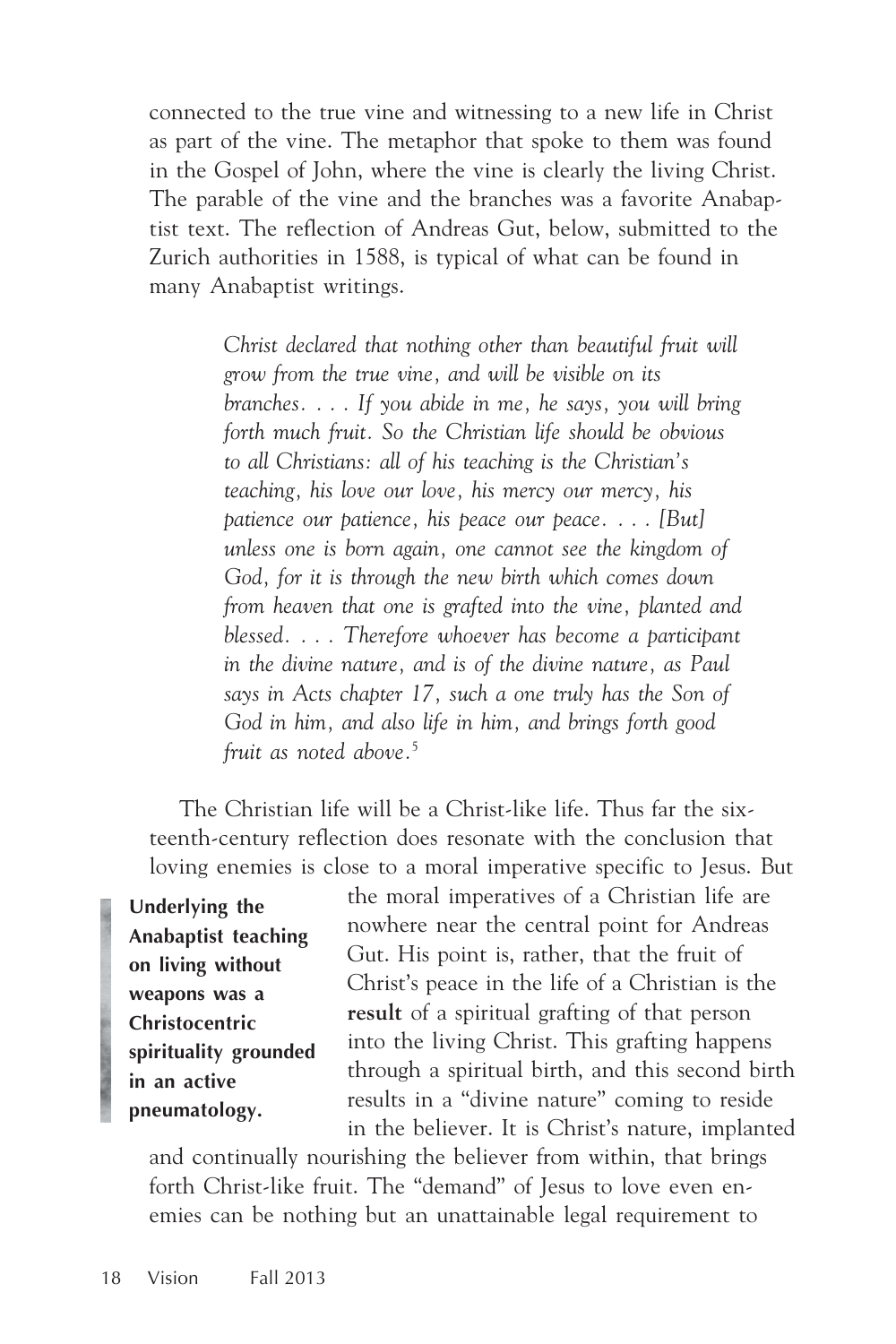those who are not reborn and nourished by the living Christ within.

The Anabaptist peace position was based on key theological assumptions. In the first place, the Anabaptists were not liberal or optimistic in their understanding of human nature—even though they considered infants innocent and free from condemnable sin. The Anabaptists expected all descendants of Adam and Eve to embrace lives of sin as soon as they were capable of choice, and they expected a majority to reject the narrow way of salvation. Second, the Anabaptists were convinced that the living God was near to them, ready, willing, and able to provide the grace and power for repentance, conversion, faith in Jesus Christ, rebirth by the Spirit, and strength to live a new and Christ-like life. Third, they believed that human will, cooperation, and effort are necessary in order for God's power and Christ's sacrifice to be effective in one's life. And fourth, they believed that the new birth in Christ is a covenant made between God and the believer, marked outwardly by the sign of water baptism. Water baptism visibly incorporates new members into the body of Christ, the church. This "body of Christ" is more than a metaphor. The church as Christ's body is to be a pure manifestation and continuation of Christ's incarnation in the world: a visible body of the living Christ in his members, possible because Christ the living head of his body is spiritually present in and with his members. Underlying the Anabaptist teaching on living without weapons was a Christocentric spirituality grounded in an active pneumatology.

These sixteenth-century assumptions are not operative in quite the same way for us in the present day. The Anabaptist view of human nature was bleakly Augustinian and prescientific. It is true: human beings today continue to inflict bad choices on ourselves and others; we still suffer from a self-centered alienation from God and neighbor. However, our diagnosis of the problem and the range of proposed responses today is broader and more nuanced. As Christians we recognize and value the spiritual element in human nature, but we recognize that the language of sin and repentance does not exhaust every human condition, situation, and problem. Coming to a knowledge of oneself, repentance, and prayer remain important steps on the Christian journey; but therapy or counselling may also mark key steps on the Christian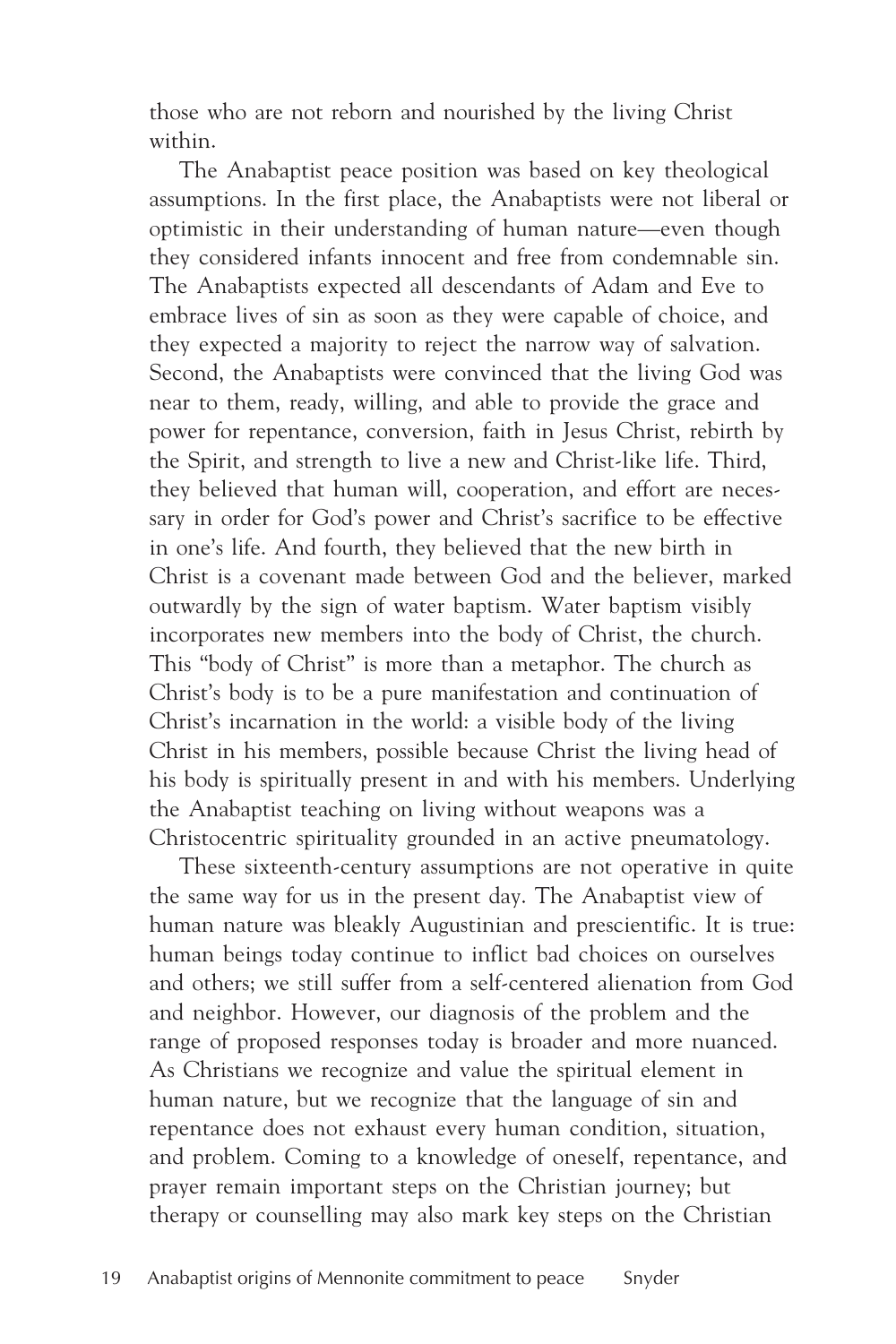way. Our spiritual language today needs to express a broader understanding of the complexities of human nature, brokenness, and healing. Our prayer and hope, however, remains the same for us as it was for our Anabaptist faith parents: may Christ's mercy become our mercy; Christ's peace, our peace.

The Anabaptist understanding of the church as the pure body of Christ "without spot or wrinkle" was put to the test before the sixteenth century came to an end, in the banning and shunning controversies. Over the next four centuries we discovered that the spiritual regeneration of believers—while it produced an astounding fruit of faithfulness, even unto death, and undeniable testimonies to new lives in Christ—nevertheless failed to produce a pure

**No doubt it is a good thing to keep Christ's commandment not to kill. But without a vital spiritual connection to the living vine, can such an ethically based, activist, political peace witness be expected to survive the next great challenge to national peace and security?**

church. Anabaptist-descended churches appear to have been made up of less than perfectly regenerated believers, and instead have often been divided, contentious churches. At times this church seemed to be guided in its mutual excommunications by stubborn men wielding lists of external requirements for Christ-likeness, with attitudes that suggested more Pharisaic legalism than Christ-like charity.

The peace witness of this church, maintained in refusals to participate in warfare, might be seen as something of a Pyrrhic victory, given the fading of the spiritual underpinning of connection to the living vine, the emergence of legalism, and the

absence of peace among the churches and the members themselves. No doubt it is a good thing to keep Christ's commandment not to kill; it is far better to refuse to participate in state violence than it is to lend one's efforts to the destruction of human beings. But without a vital spiritual connection to the living vine, can such an ethically based, activist, political peace witness be expected to survive the next great challenge to national peace and security?

Which brings us to the Anabaptist understanding of spiritual regeneration. The majority of Anabaptists who wrote about the subject seem, in light of historical developments, amazingly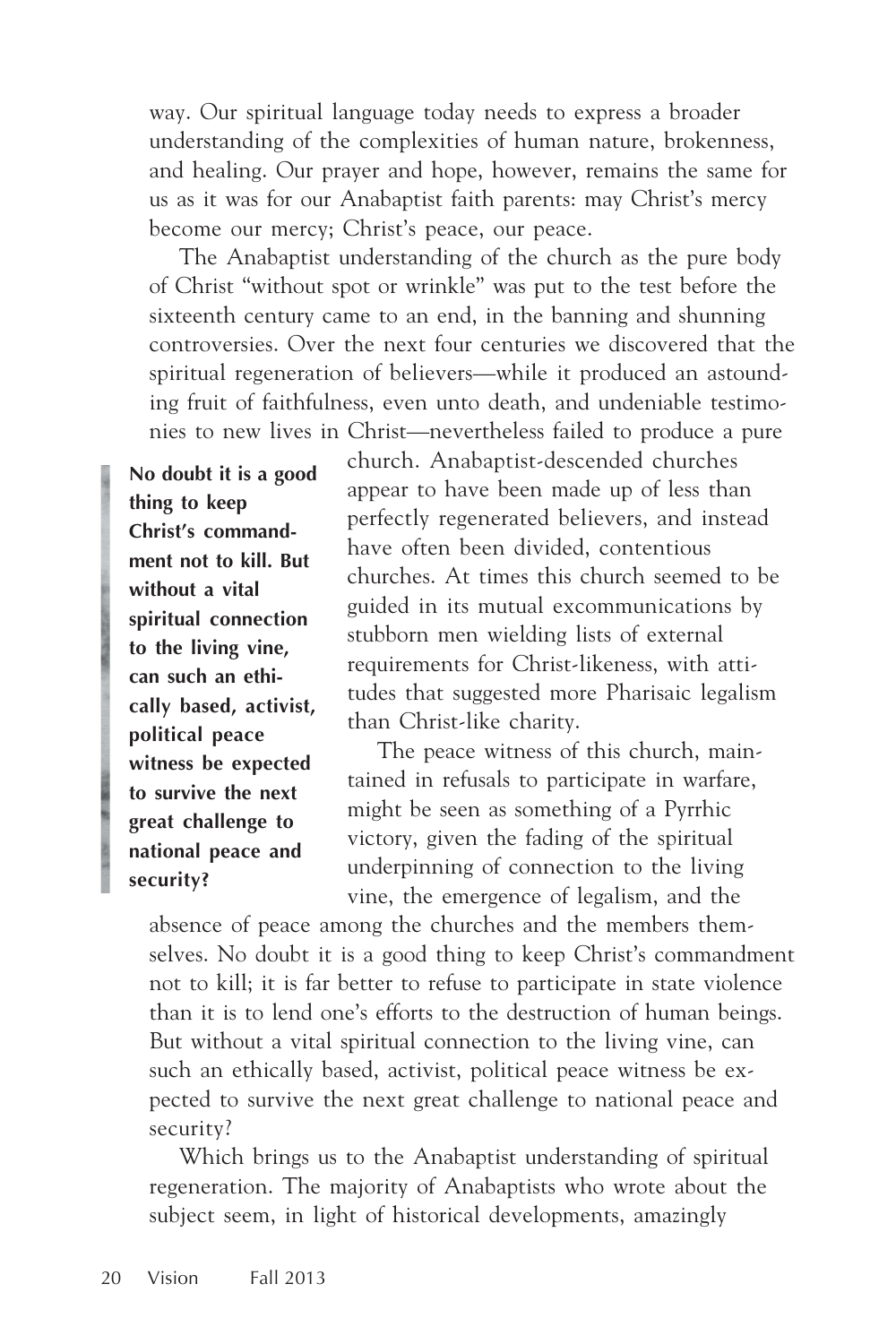optimistic about the new spiritual birth in Christ. Divinization language is common. As Menno himself said,

> *Behold this is the nature, property, and effect of the seed of the Word of God. By it man is renewed, regenerated, sanctified, and saved through this incorruptible seed, namely, the living Word of God which abides eternally. He is clothed with the same power from above, baptized with the Holy Ghost, and so united and mingled with God that he becomes a partaker of the divine nature and is made conformable to the image of His Son.*<sup>6</sup>

Renewed, regenerated, sanctified, clothed with divine power, partaker of the divine nature: we conclude today that Menno was describing an extraordinary spiritual process that he may have witnessed and experienced, but that he could not be describing the common spiritual experience of all church members, given the historical evidence to the contrary.

The expectation of Menno Simons and other Anabaptists, that spiritual regeneration would be sudden and thorough and would

**We no longer share the Anabaptist expectation that spiritual regeneration would lead to pure members populating a pure church. But this is not to deny the basic truth that a commitment to peace is a fruit of a life fed and nourished by the living Christ.**

lead to pure members populating a pure church, is an expectation we no longer share—and for good empirical and historical reasons. But this is not to deny the basic truth of the Anabaptist conviction, that a commitment to peace is one of the fruits of a life fed and nourished by the living Christ. This we can say even if we have come to the conviction, as I have, that establishing and maintaining the connection to the living vine is more difficult than Menno seemed to think, and that the fruit will not be the perfectly formed specimen Menno expected to see. Or to put it a different way: it is true that we need to do our part in cooperating with God's

grace, but our efforts to love as God loves will necessarily be flawed and imperfect, because we remain flawed and imperfect. The answer is not to demand more perfection but rather to practice those things that increasingly open us to God's grace.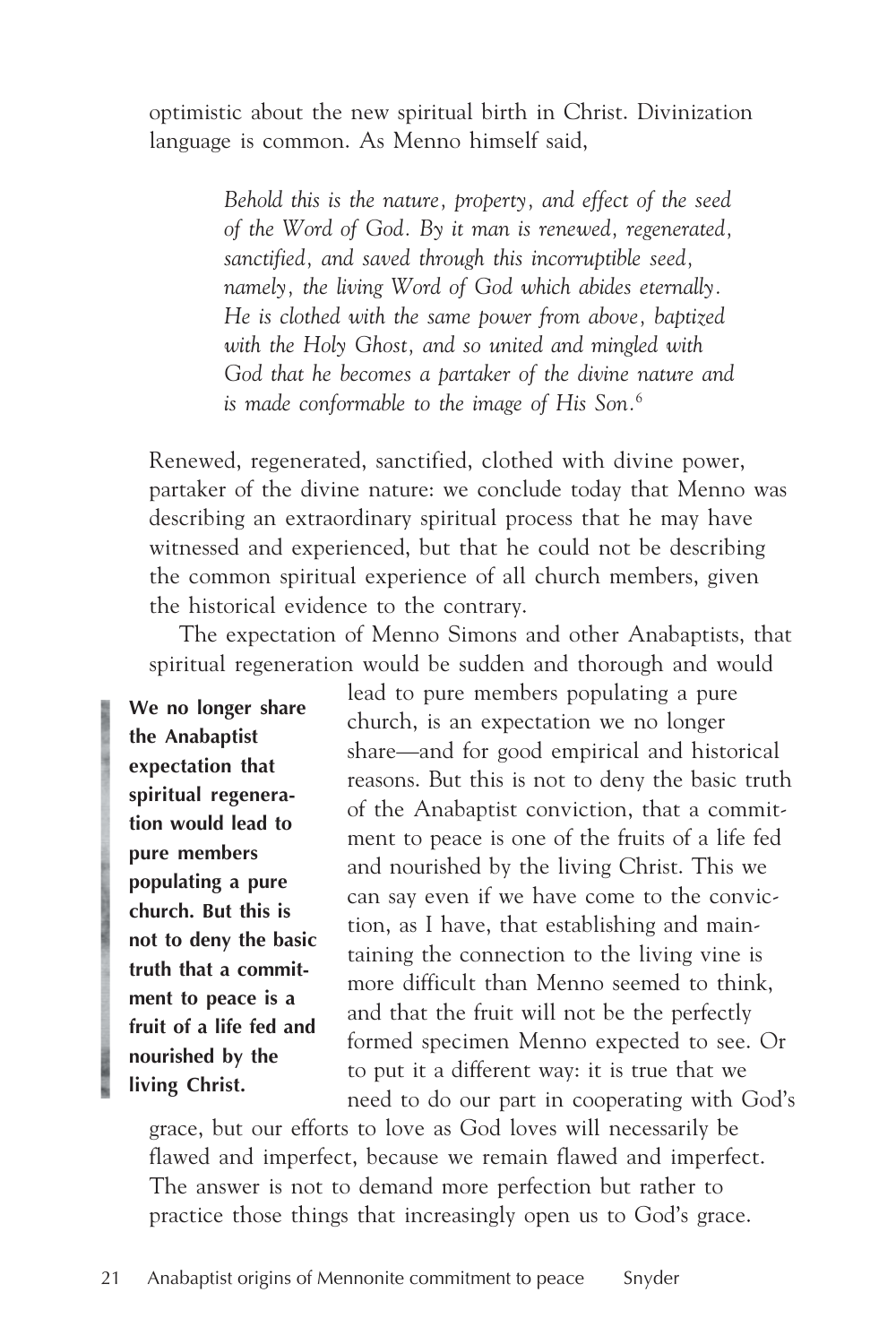Dirk Philips provided a more helpful image when he described a gestation period for the new birth. "Where this takes place and is in process as a pregnancy," says Dirk, "there is the new creature in Christ Jesus."7 Pilgram Marpeck likewise provided a helpful guide to spiritual growth into the likeness of Christ. Marpeck's devotional reflection remains compelling today.

> *Christ forbade . . . vengeance and resistance, and commanded the children who possessed the Spirit of the New Testament to love, to bless their enemies, persecutors, and opponents, and to overcome them with patience. . . . Now we are to reflect upon Him spiritually, upon what kind of a mind, spirit, and disposition He had, and how He lived; the more we reflect upon His physical words, works, deeds, and life, the better God allows us to know His mind, and the better He teaches and instructs us. . . . The more one learns to know Him and see Him spiritually, the more one learns to love Him, to become friendly and pleasant toward Him and, through such knowledge, receives Him into the heart and grows therein. Finally, one jumps with Peter himself, freely and voluntarily, into the sea of tribulations and, concentrating on Christ, casts aside the mantle or the old garment. Through such a knowledge of Christ, we also come to the knowledge of God and partake of the divine nature. . . . In this manner, through instruction and knowledge of Christ's mind, God places His law into our mind and writes it into our hearts.*<sup>8</sup>

The Anabaptist reading of John 15 rings true: it is not by the striving of the natural person that the fruit of Christ's peace will be produced and maintained, but only insofar as the divine sap is enabled to flow and nourish both branch and fruit. But the parable is not only about sap. It also makes it clear that real fruit is expected from the grafted branches, in visible forms that reflect the nature of the vine and its life-giving sap. The parable, as the Anabaptists grasped, points both to spiritual nourishment and to actual, living fruit, the integration of an inner "abiding in Christ" and an outer "witness of life."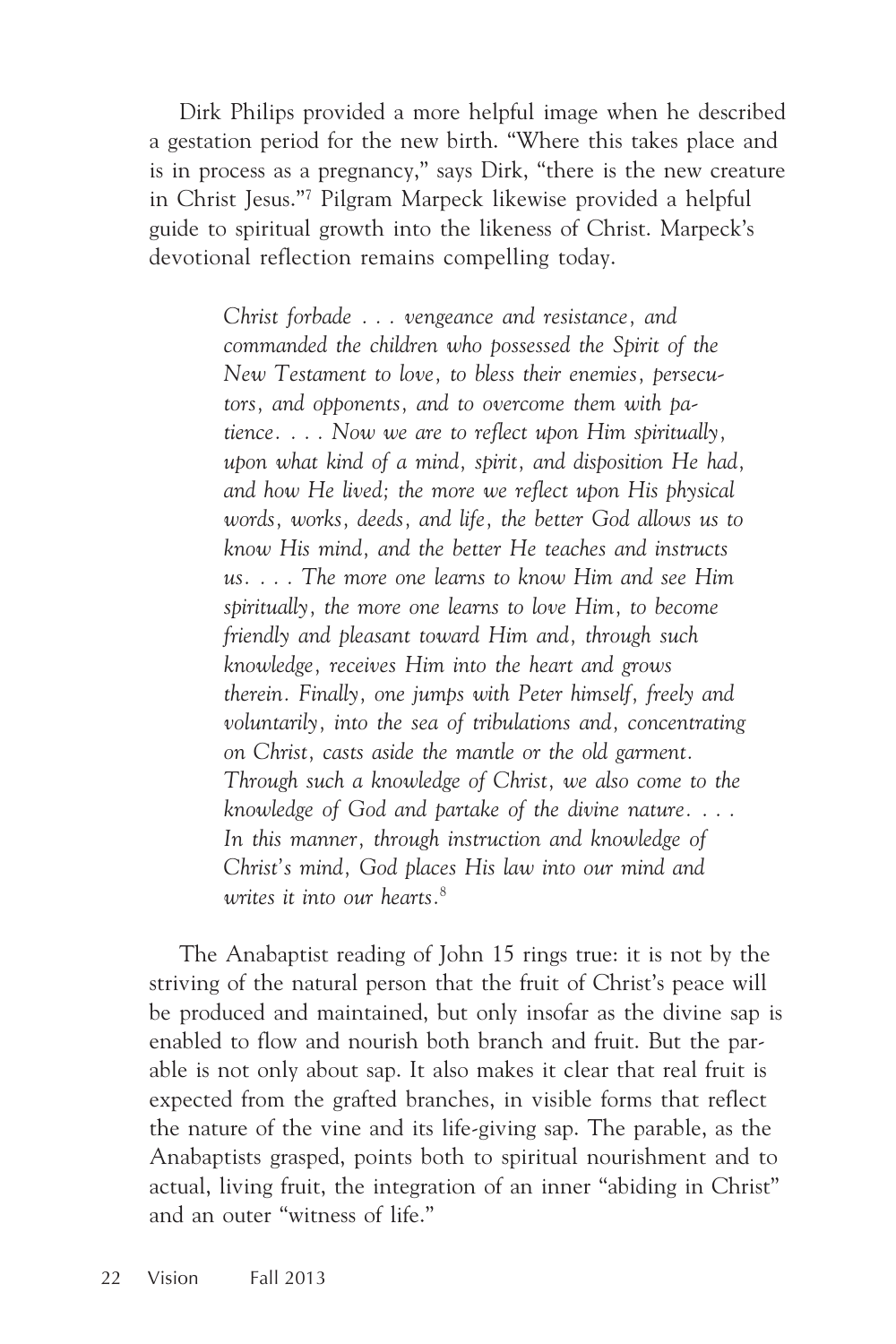The survival of the Anabaptist peace witness, no matter how flawed in historical practice, suggests that sincerely attempting to

**The survival of the Anabaptist peace witness, no matter how flawed in historical practice, suggests that sincerely attempting to live lives that honor Christ's command to love even enemies is also a profound spiritual practice.**

live lives that honor Christ's command to love even enemies is also a profound spiritual practice. Attempting to return good for evil, daily loving as God loves, will lead back to the living vine, for radical love of this kind is not "fruit" that grows naturally from our human nature. I believe—although I cannot prove it—that it was Anabaptist Christcenteredness that managed to keep our peace tradition spiritually alive by something like osmosis, even though we sometimes fell into external demands and practices that lost sight of the spiritual essence. I do not doubt that a

more conscious focus on the life and mind of Christ, and a more conscious practice of his way and walk, with the sincere desire to abide in his living presence, will lead to even more abundant fruit.

#### **Notes**

1 Michael Sattler, "The Schleitheim Articles," Article VI, in *The Legacy of Michael Sattler,* trans. and ed. John H. Yoder (Scottdale, PA: Herald Press, 1973), 39–41, *passim.*

2 John H. Yoder, *For the Nations* (Grand Rapids: Eerdmans, 1997), 47.

<sup>3</sup> *Confession of Faith in a Mennonite Perspective* (Scottdale, PA: Herald Press, 1995), 83.

4 For example, J. Denny Weaver, "The Peace Church as Worship of God: If We Confess the God of Jesus Christ, a Peace Church Is the Only Church We Can Be," *The Mennonite,* July 1, 2010; online at http://www.themennonite.org/issues/13-7/ articles/The\_peace\_church\_as\_worship\_of\_Gods.

<sup>5</sup> "A Simple Confession," submitted by Andreas Gut in 1588 to the mayor and the council of the city of Zurich; original in the Staatsarchiv Zürich, signature EII, 443, 126–27; my translation.

6 Leonard Verduin, trans., John Christian Wenger, ed., *The Complete Writings of Menno Simons* (Scottdale, PA: Herald Press, 1956), 58.

7 Cornelius J. Dyck, William E. Keeney, Alvin J. Beachy, trans. and eds., *The Writings of Dirk Philips* (Scottdale, PA: Herald Press, 1992), 79.

8 William Klassen and Walter Klaassen, trans. and eds., *The Writings of Pilgram Marpeck* (Scottdale, PA: Herald Press, 1978), 62–63.

#### **About the author**

C. Arnold Snyder, now retired, was professor of history at Conrad Grebel University College, Waterloo, Ontario.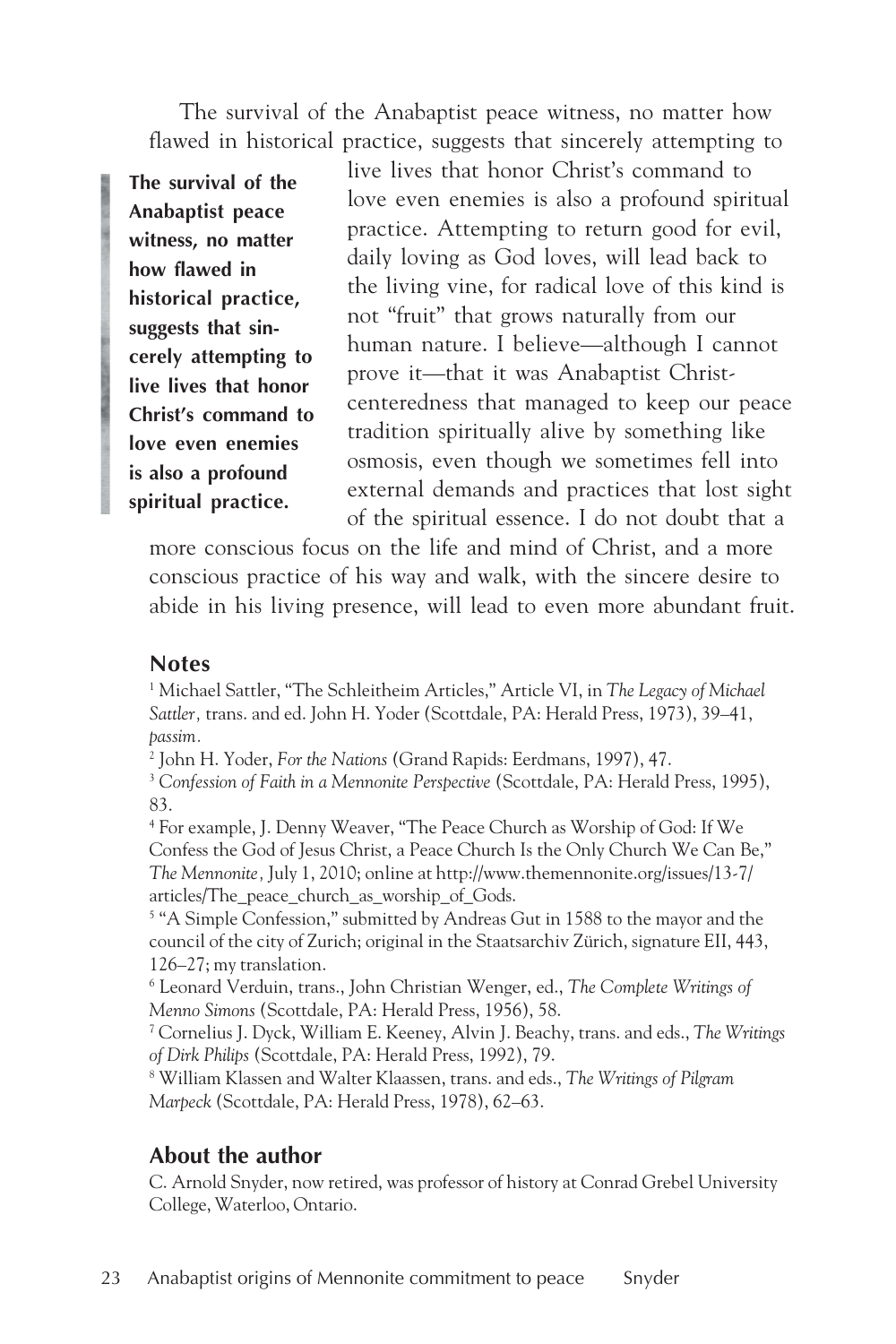## **Restorative justice The promise and the challenges**

Lorraine Stutzman Amstutz

**R** estorative justice has come to mean many things. Most of us who work in this field agree that it provides an alternative way of viewing criminal justice and a different way of shaping a legal system to deal with crime. It is also a fresh way of responding to harm and wrongdoing in other—noncriminal, nonlegal—contexts. While the primary focus of restorative justice theory and work has

**While the primary focus of restorative justice theory and work has been in the criminal justice arena, its principles and practices are being implemented in schools, places of work, and churches.**

been in the criminal justice arena, its principles and practices are being implemented outside that system. It is being adapted for use in schools, places of work, and churches, and it provides general principles to guide the work of living together in community.

Although the language of restorative justice is relatively recent, practices of restorative justice are not new. Restorative justice was practiced in Indigenous cultures around the world until their traditions were stifled as

a result of western colonialism. Many of these communities are now seeking to reclaim traditional responses to harm and crime, and we in the West have learned much about processes and principles of restorative justice from the wisdom of these Indigenous traditions.

#### **Prevailing approaches to criminal justice**

Typical North Americans are taught that the prevailing legal system here—"the rule of law" administered by the state—was created as a "humane" alternative to a system relying on vengeance, in which those injured or their relatives and friends (if they were powerful enough) imposed sanctions on—exacted revenge against—those who offended. Our system of retributive justice—punishment, proportionate to the crime, imposed by the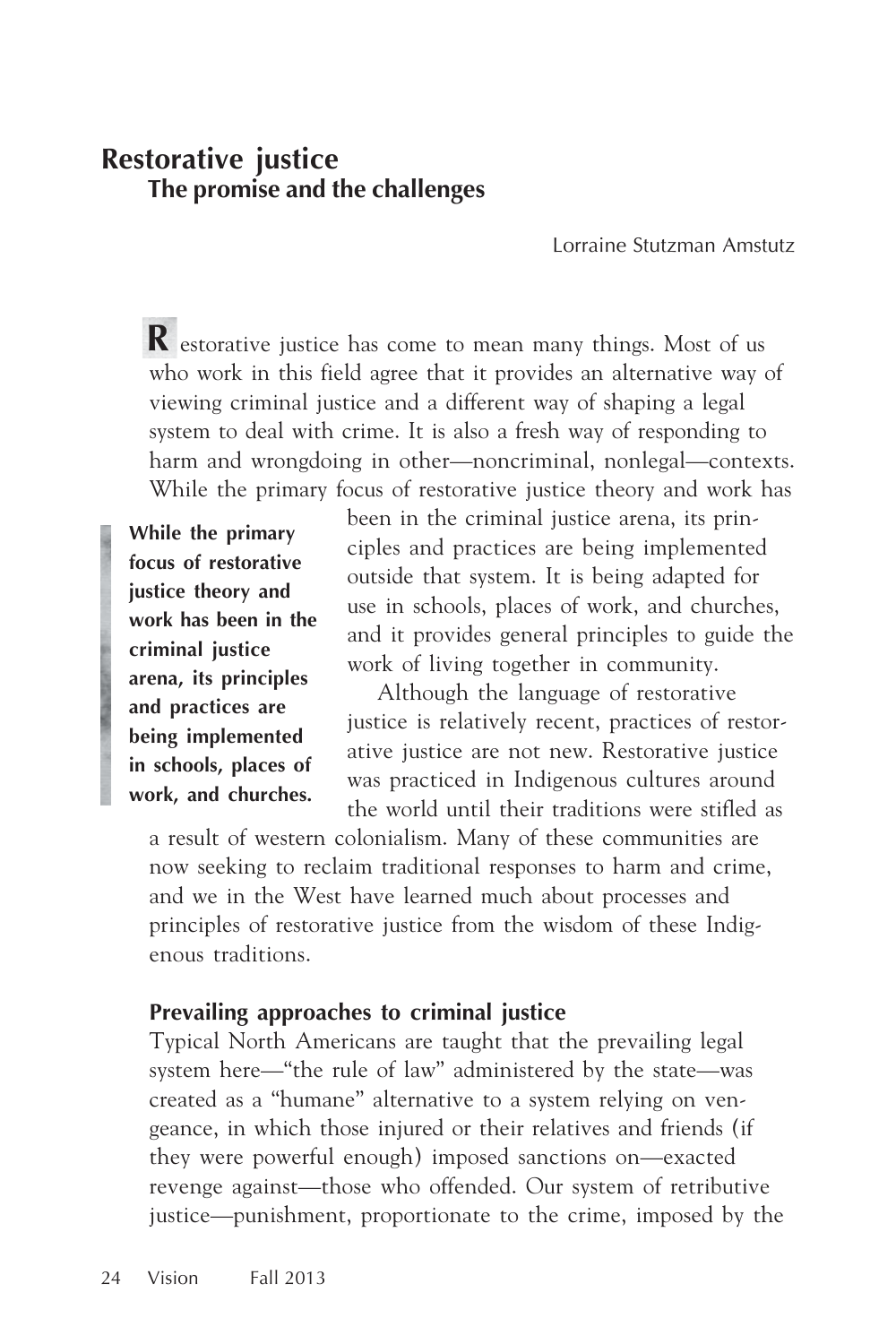state for the benefit of the society—is an alternative to a system that can lead to endless cycles of revenge.

The early legal systems that formed the foundation of western law recognized that offenders and their families need to settle with victims and their families; crime was considered an offense against the community, a breach of societal peace and a disruption of relationships. Elaborate codes prescribed restitution not only to restore the community's peace but also to compensate victims and their families.

This understanding of crime shifted in the aftermath of the Norman invasion of Britain. By the end of the eleventh century, William the Conqueror and his successors had developed a notion of crime as an offense against the state rather than against the individual. This system named the king as the victim of any crime, and the actual victim lost significance. The criminal justice system became focused on upholding the laws of the state (which stands in for the actual victim) rather than on repairing the harm done to the individual or the community.

A society's legal justice system reflects and shapes that society's character. The Norwegian criminologist Nils Christie, in his 1981 book *Limits to Pain,* discusses state-administered punishment as a way that society communicates values. "In penal law, values are clarified through a gradation of the inflicting of pain. The state establishes its scale, the rank-order of values, through variation in the number of blows administered to the criminal, or through the number of months or years taken away from him. Pain is used as communication."

#### **The emergence of alternatives**

In recent decades, many have come to see this prevailing legal system, built on the notion of justice as punishment and crime as an offense against the state, as lacking in a number of areas. New models for doing justice have started to emerge, focusing on principles and values that contribute to the well-being of our communities. Christie's alternative to this system of penal justice is "participatory justice." The approach he proposes conveys values through a process of communication between those directly affected by the conflict, rather than through an end result of the state inflicting pain on an offender.<sup>1</sup>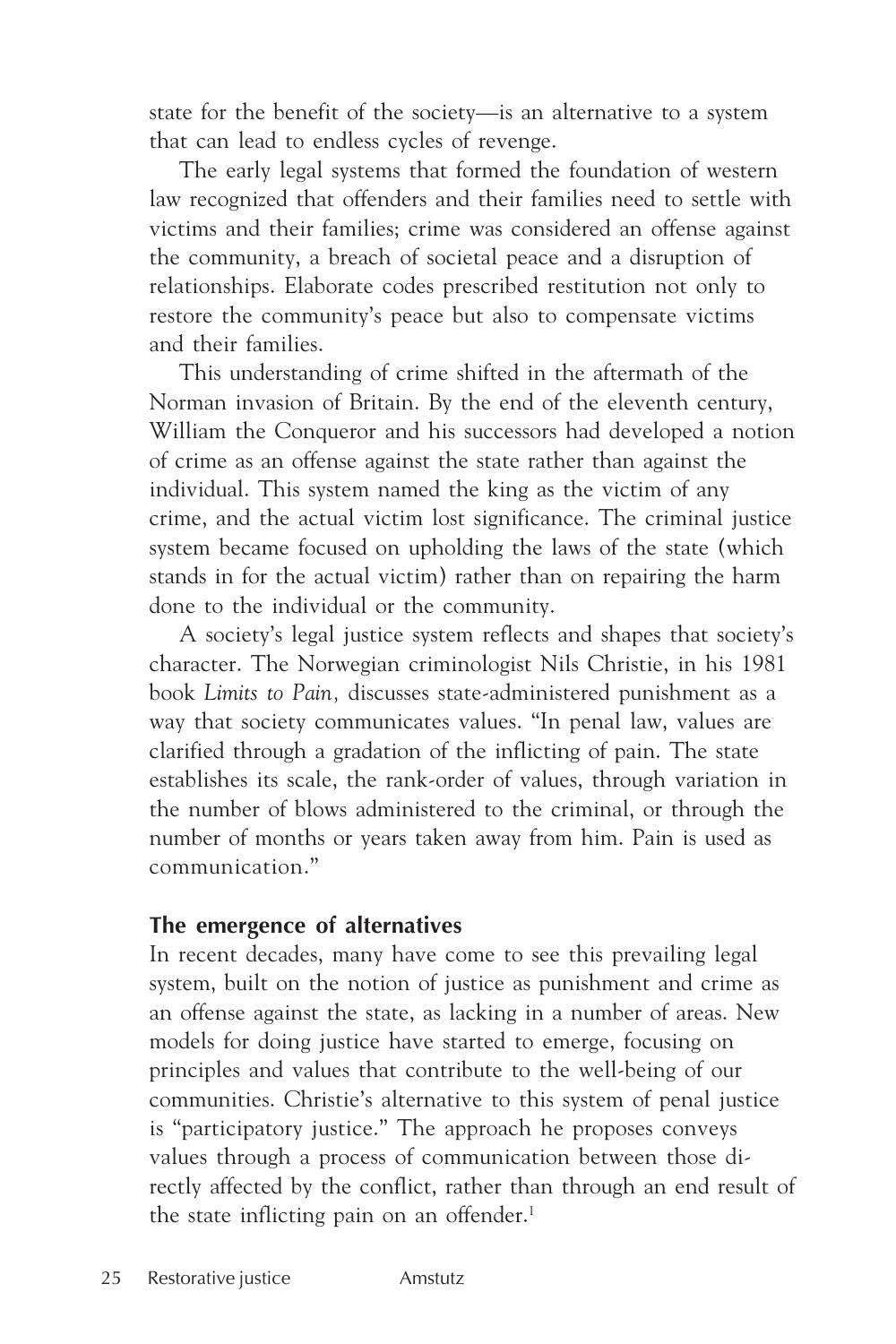Christie highlights an issue that has brought restorative justice to the forefront: the stakeholders in any justice process must be involved in resolving the conflict. Reorienting criminal justice to focus on stakeholders means rethinking our ideas about primary victims and about consequences for the offender. Victims have been neglected in our current legal system, and offenders, although they are locked up in record numbers, are not being held accountable to the person they harmed or to the community of which they are members. Restorative justice (or participatory justice, in Christie's terminology) works out of an alternate value system; it isn't just about another way of punishing offenders (or inflicting pain on them, in Christie's formulation).

The earliest use of the term *restorative justice* seems to come from Albert Eglash in 1958. Eglash distinguishes restorative justice from retributive justice and distributive justice, and he defines it as focusing on the "harmful effects of offenders' actions and actively involv[ing] victims and offenders in the process of reparation and rehabilitation."2 Howard Zehr's seminal book on restorative justice, *Changing Lenses,* describes crime as "a violation of people and relationships. It creates obligations to make things

**Restorative justice provides a framework for looking at justice through a set of values that includes respect, relationships, responsibility, and accountability to one another.**

right. Justice involves the victim, the offender, and the community in a search for solutions which promote repair, reconciliation, and reassurance."3 This definition has continued to expand as practices and processes continue to be implemented in new contexts.

Models of participatory justice seek to build healthy communities. Restorative justice provides a framework for looking at justice through a set of values that includes

(but is not limited to) respect, relationships, responsibility, and accountability to one another.

The current practice of restorative justice has been informed by concerns of people within the victim community who saw restorative justice as an offender-driven model that, like the justice system, ignored the needs of victims. Practitioners of restorative justice have worked to address those concerns and seek ways to balance the needs of victims and offenders as well as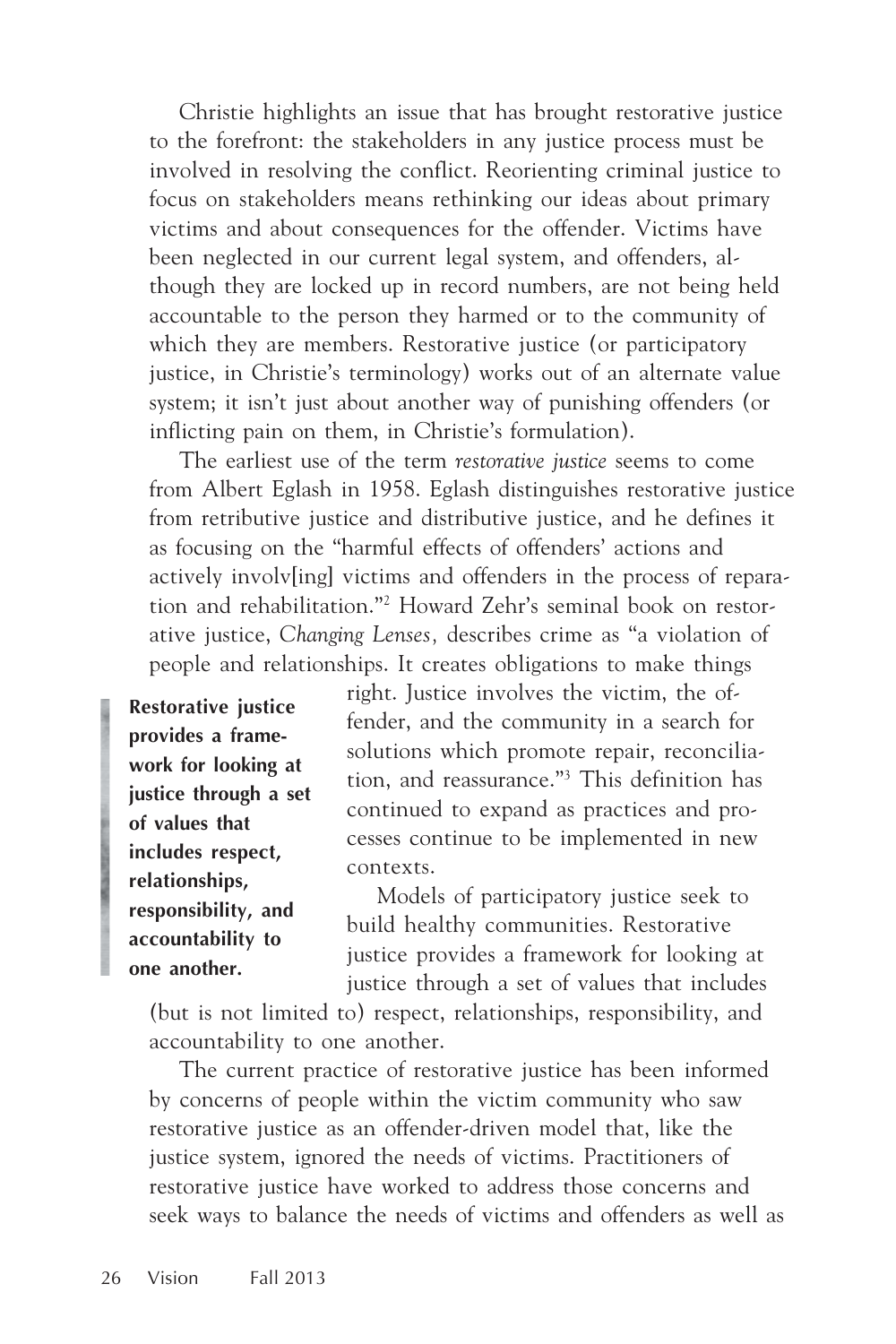the well-being of communities. A key conviction of restorative justice holds that a just response to harm or wrongdoing must (1) work as much as possible to repair the harm; (2) encourage taking appropriate responsibility for addressing needs and repairing the harm; and (3) involve those affected by harm or wrongdoing, including communities, in the resolution.

## **Restorative justice in biblical perspective**

For those of us working at restorative justice out of a faith perspective, biblical texts present challenges, challenges that cannot be addressed here. But the Bible also offers rich resources. In the Hebrew scriptures, justice aimed to restore wholeness to the person harmed and to the community. Communities were to function in a state of shalom, a social peace understood as more than the absence of conflict and instead as encompassing right relationships within that community. Shalom, as Old Testament scholar Perry Yoder puts it, is a biblical vision "of what ought to be and a call to transform society."4 Yoder identifies three aspects of shalom that are relevant for restorative justice: shalom can refer to a material and physical state, to relationships, and to moral behavior. Restorative justice practitioners dare not limit shalom to any one of these meanings; if our work is to transform society, we must keep these three linked in all we do.

## **Programs of restorative justice**

Much restorative justice work in North America began through Victim Offender Reconciliation Programs (VORP) initiated in Mennonite communities. Community-level crimes were referred to these programs which brought victims and offenders together (with a trained mediator) to talk about what had happened and the impact it had had, and to make agreements about how to put things right. Thirty-five years later, these programs continue and have expanded to work with victims and offenders in crimes of severe violence. A significant difference is that victims initiate these dialogues rather than having them happen through referral by the legal system. About thirty states in the United States now have statewide programs of Dialogues in Crimes of Severe Violence; most dialogues take place in prisons between victims and incarcerated men and women, with mediation.<sup>5</sup>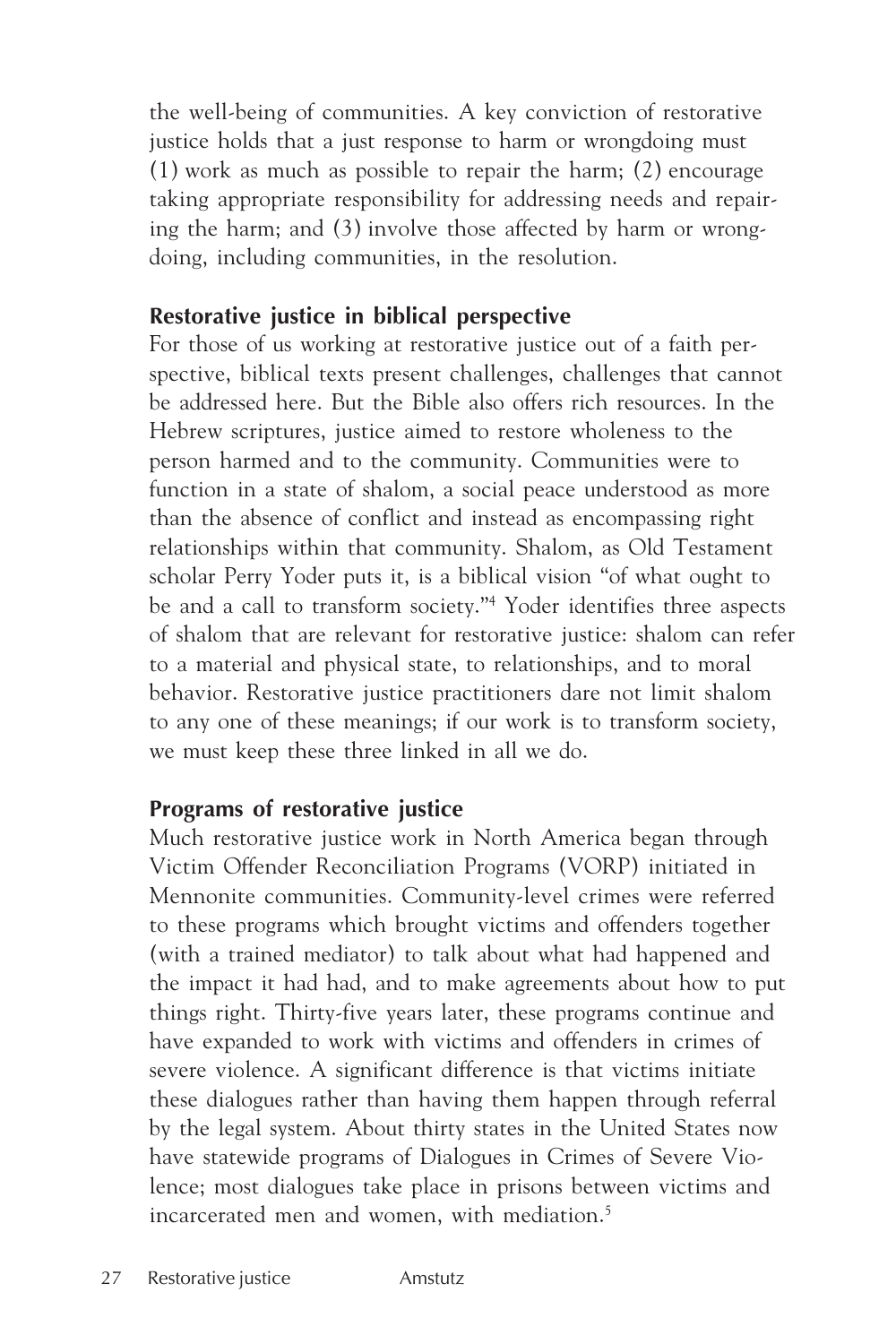Another newer approach to restorative justice is widespread use of circle processes. These include re-entry circles for offenders coming out of prisons, and Circles of Support and Accountability for high-risk offenders to ensure that they don't fall between the cracks as they seek to reintegrate into communities where they are not welcomed with open arms.

Family Group Conferencing and Family Group Decision-Making were first used in Australia and New Zealand, largely at the urging of the Maori community which was reclaiming its traditional processes. These processes bring together victims and offenders not just for a dialogue but for decision-making in all

**Faith communities have embraced restorative justice as ways to work at congregational conflict and also to deal with thorny issues—of sexual abuse, for example.**

aspects of the case. FGDM has also been implemented in child welfare cases to empower families and children to make decisions based on their own strengths and history; this process removes the veil of secrecy often present in such cases.

Schools and universities have become strong proponents of restorative approaches to discipline as ways to rebuild community in campus housing and other contexts. Restor-

ative justice practices are transformative ways to deal with cases that would otherwise go through traditional judicial processes.

Faith communities have embraced restorative justice to work at congregational conflict and also to deal with thorny issues—of sexual abuse, for example. Restorative justice practices are healthy ways of providing support and creating accountability in such situations.

One project of restorative justice to which Mennonite Central Committee has been giving leadership is the Return to the Earth project. Through this effort the remains of more than 110,000 culturally unidentifiable Native Americans are being repatriated to federally recognized tribes for burial. These remains have been housed in universities and museums across the United States. Lawrence Hart, Cheyenne peace chief and retired Mennonite pastor, views this repatriation as a restorative justice issue, given the complicity of Christians in forced removals and massacres of Native Americans. It is an opportunity to right at least one of the wrongs.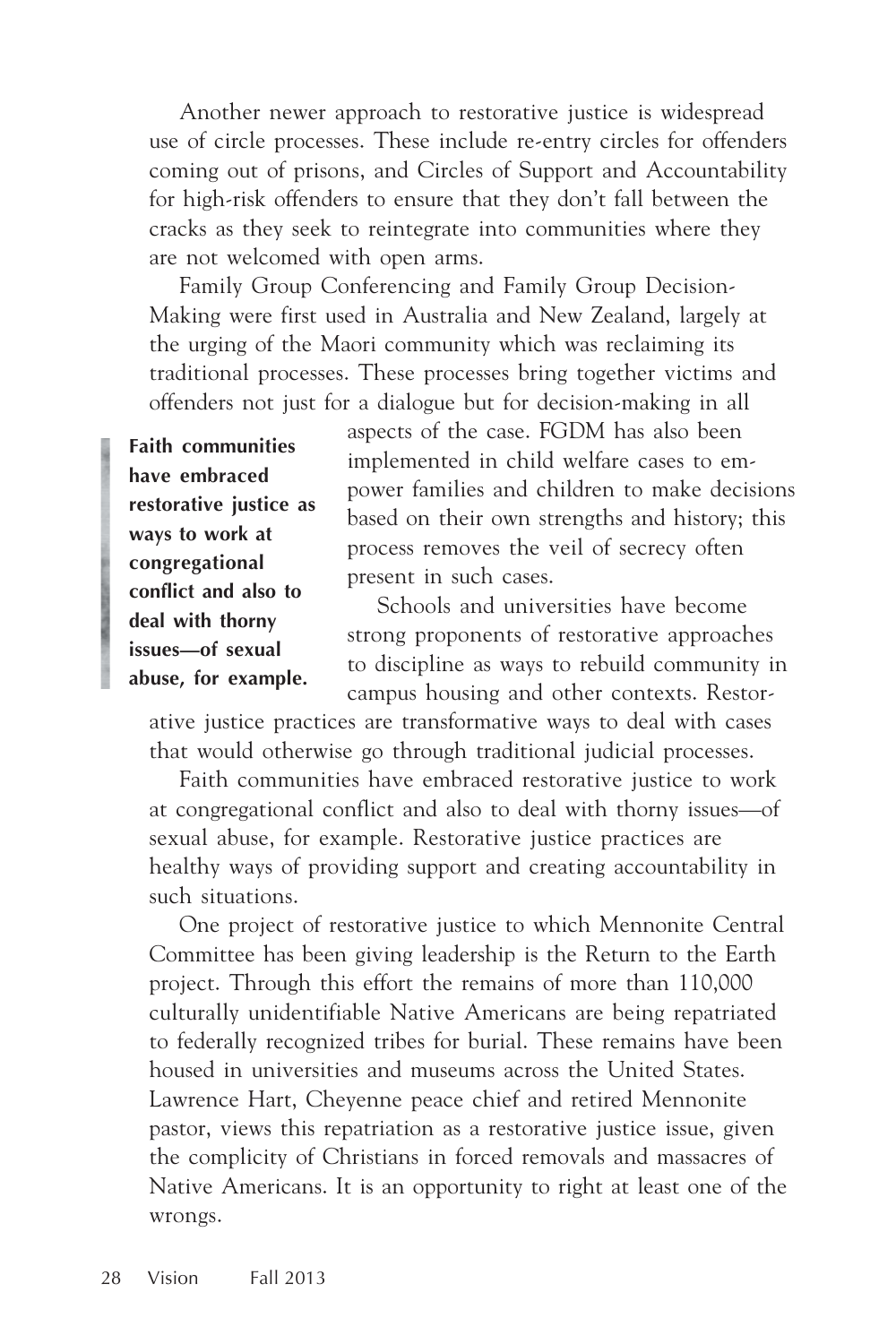## **Challenges restorative justice faces**

One danger confronting the field of restorative justice is that its practices will be adopted in the absence of an understanding of or commitment to maintaining—the values framework on which the practices rest. The concept of restorative justice is at risk of being coopted and diluted by having its processes used within a system that remains punitive and adversarial (winners and losers, good guys versus bad guys) rather than being reoriented by a different set of values.

Practitioners of restorative justice must also be aware of the danger of implementing cookie-cutter approaches. Communities need to be able to find ways to build on their own strengths in order to develop lifegiving ways to meet the challenges created by harm and crime.

Who gets to define restorative justice? Although there is no single clear definition within the field, current western understandings have largely been white, middle class, and male dominated. As more practices and processes of restorative justice emerge, it is critical that the contributions of other voices provide the framework for a broader understanding of restorative justice.

S. Y. Bowland and Hassan Batts are calling those of us in the dominant culture not to continue moving forward until traditionally marginalized voices are fully incorporated into the restorative justice work we are doing:

> *If the canons in the literature of restorative justice do not represent the voices, values, opinions and lived experiences of the people and communities it seeks to use its practices, then who is restorative justice really seeking to benefit? How does restorative justice include the perspective of the African American and the African American experience? Who are the individuals presenting the concepts of restorative justice and where are the concepts being presented? Any field of study must find a way to incorporate the voices of those who have been historically absent from and in the knowledge, research, theory, practice and application of the field of study. Restorative justice is no exception. It is a great place to create a model of success in this effort.*6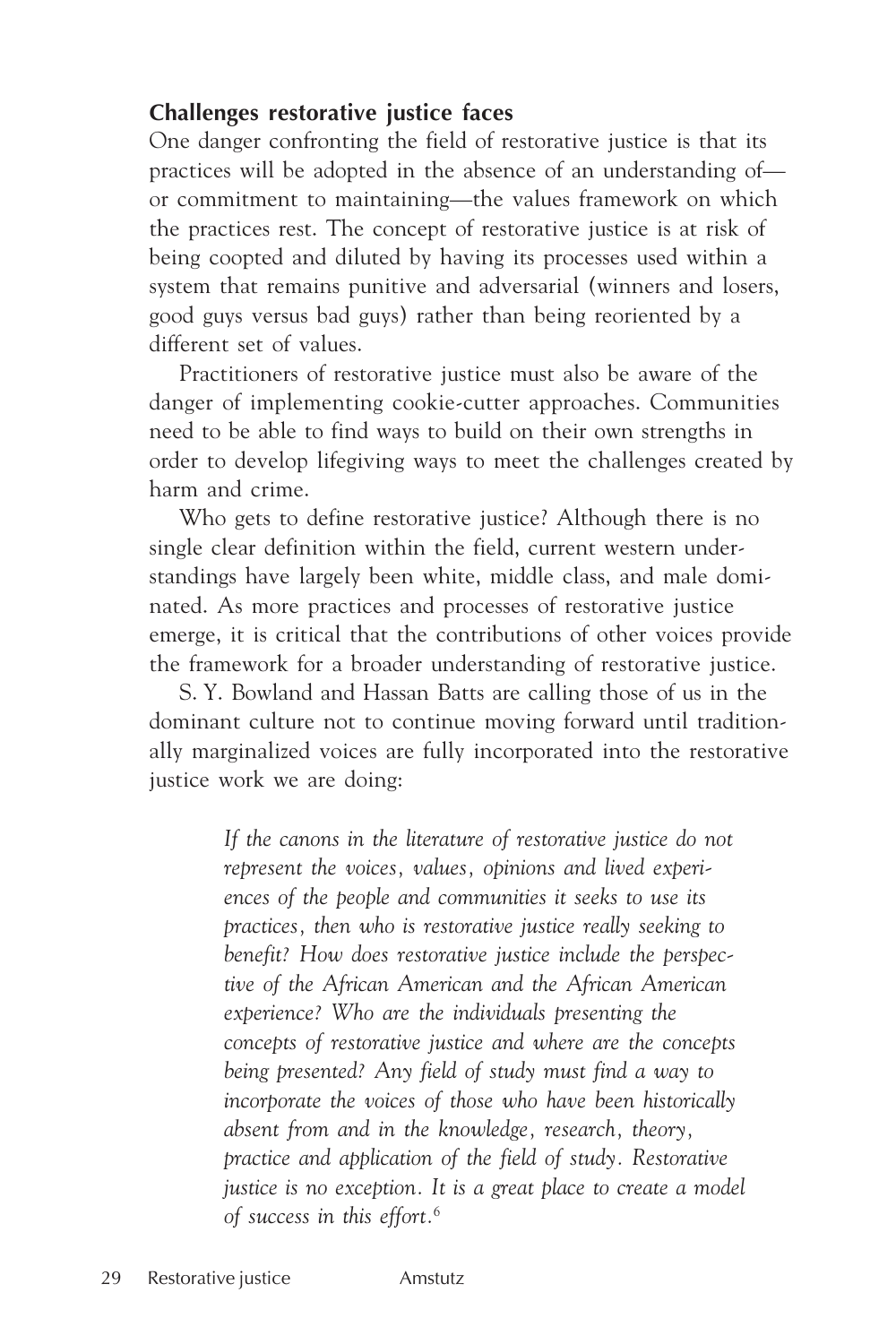These words present a challenge that practitioners of restorative justice must take up as we look to the future.

#### **Notes**

1 Nils Christie, *Limits to Pain* (Oslo: Universitetsforlaget, 1981), 94.

2 Daniel W. Van Ness and Karen Heetderks Strong, *Restoring Justice: An Introduction to Restorative Justice,* 4th ed. (New Providence, NJ: LexisNexis, 2010), 21–22.

3 Howard Zehr, *Changing Lenses: A New Focus for Crime and Justice* (Scottdale, PA: Herald Press, 1990), 181.

4 Perry B. Yoder, *Shalom: The Bible's Word for Salvation, Justice, and Peace* (Newton, KS: Faith and Life Press, 1987), 5.

<sup>5</sup> According to researchers at the University of Minnesota Center for Restorative Justice and Peacemaking, "The most frequently stated reasons of victims and family members for meeting with the offender were: to seek answers to lingering questions about the crime; to let the offender know of the impact of the crime; to have more human interaction with the offender; and to advance their own healing process. The most often stated reasons given by offenders for meeting were: to apologize to the victim; to help the victim's healing process; to help in their own rehabilitation and healing; and to provide the victims with more information about themselves. After the dialogue, the majority of victims and family survivors reported the process led to personal growth and healing. Both victims and offenders were satisfied with the programs" (Mark S. Umbreit, et al., "Victim Offender Dialogue in Crimes of Severe Violence: A Multi-Site Study of Programs in Texas and Ohio," December 1, 2002; http://courtadr.org/library/view.php?ID=2527).

6 S. Y. Bowland and Hassan Batts, "Re-centering: Restorative Justice towards the Elimination of Racism and Oppression," workshop presentation, January 2013.

#### **About the author**

Lorraine Stutzman Amstutz works as Restorative Justice Coordinator for Mennonite Central Committee U.S. She has been involved in the field of restorative justice for many years and co-chaired the international Victim Offender Mediation Association (VOMA) for seven years. She is co-author of *The Little Book of Restorative Discipline for Schools: Teaching Responsibility, Creating Caring Climates* (Good Books, 2005)*,* and the author of *The Little Book of Victim Offender Conferencing: Bringing Victims and Offenders Together in Dialogue* (Good Books, 2006), both in the Little Books of Justice & Peacebuilding series. Lorraine speaks and conducts trainings on issues of crime and justice, restorative justice, and conflict transformation. She lives with her family in Akron, Pennsylvania.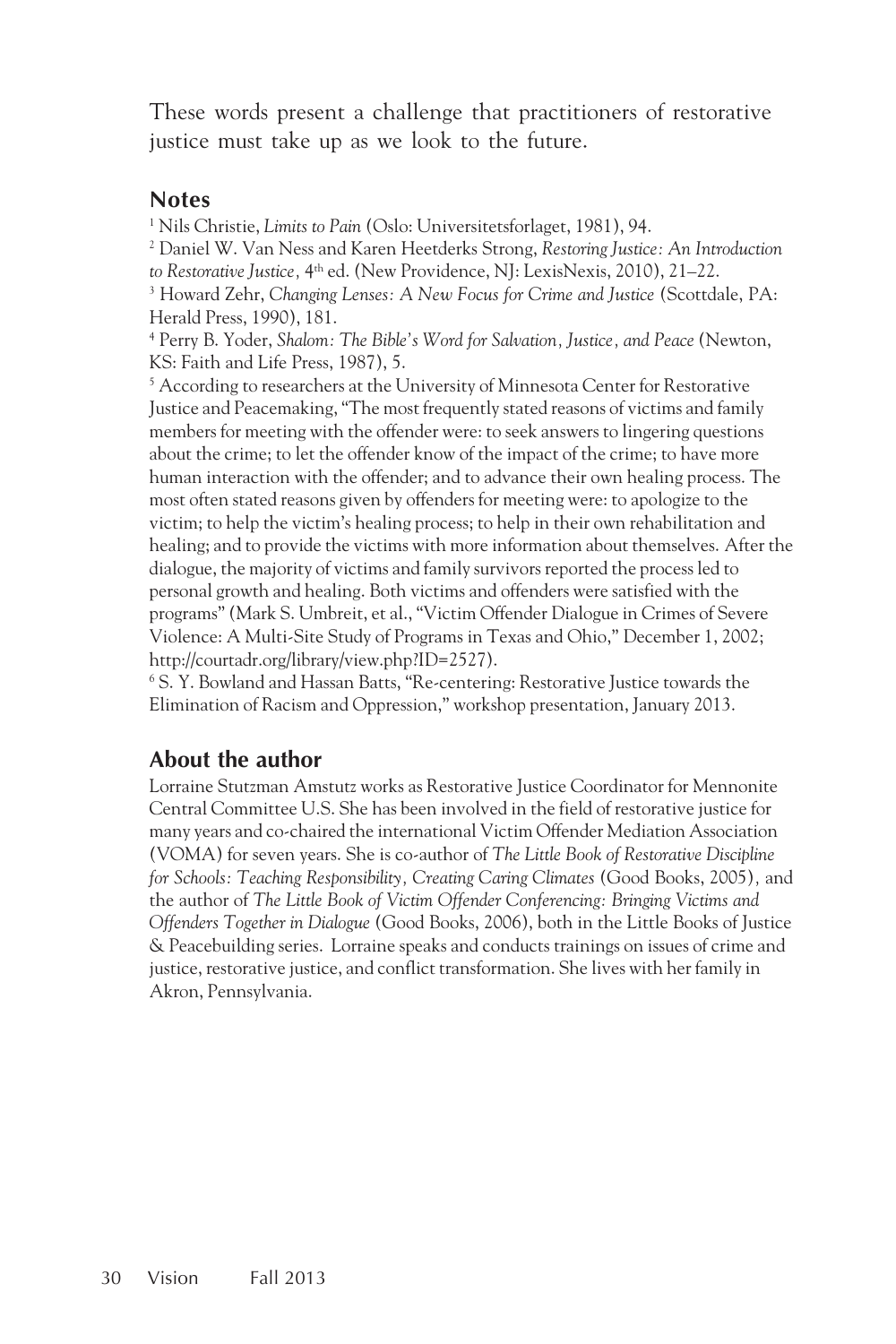# **Reflections on journeying with congregations through conflict and change**

Betty Pries

 **I** t has been my privilege to work as a mediator for the past twenty years, and while my vocation began in a secular context, for the past fifteen years my primary focus has been accompanying churches and their leaders as they experience conflict and change. Yes, this work can be hard. It is also tremendously rewarding. I have had the privilege of working with churches of many different denominations, and contrary to what some may believe, no denomination has a corner on conflict: we all fall on hard times when the way out seems dim and blurry at best.

I could regale you with stories of the odd things churches fight about (such as where the minister stored the communion cups) or of the awful things people do to each other (such as the minister who threatened to resign if the church didn't kick out certain people) or of the beauty of the human spirit in times of resolution (such as the time when at the end of a mediation, people began embracing one another, and I quietly slipped out of the room).

But I have not been asked to tell you about these things. Instead, I have been asked to write about what I have learned as a mediator, especially as it relates to churches in conflict. Here's my list of learnings: (1) Our theology matters. (2) Our personal journeys of transformation matter more—way more. (3) Our corporate journey of transformation also matters. With regard to congregational transformation I offer the following counsel to leaders: (a) Attend to the spiritual and emotional health of your leadership. (b) Learn to move beyond artificial harmony. (c) Redevelop the skill of listening for the leading of God's Spirit among you.

#### **Our theology matters**

Some months ago, I mentioned to a New Testament scholar the idea that when it comes to people's behaviour at church, our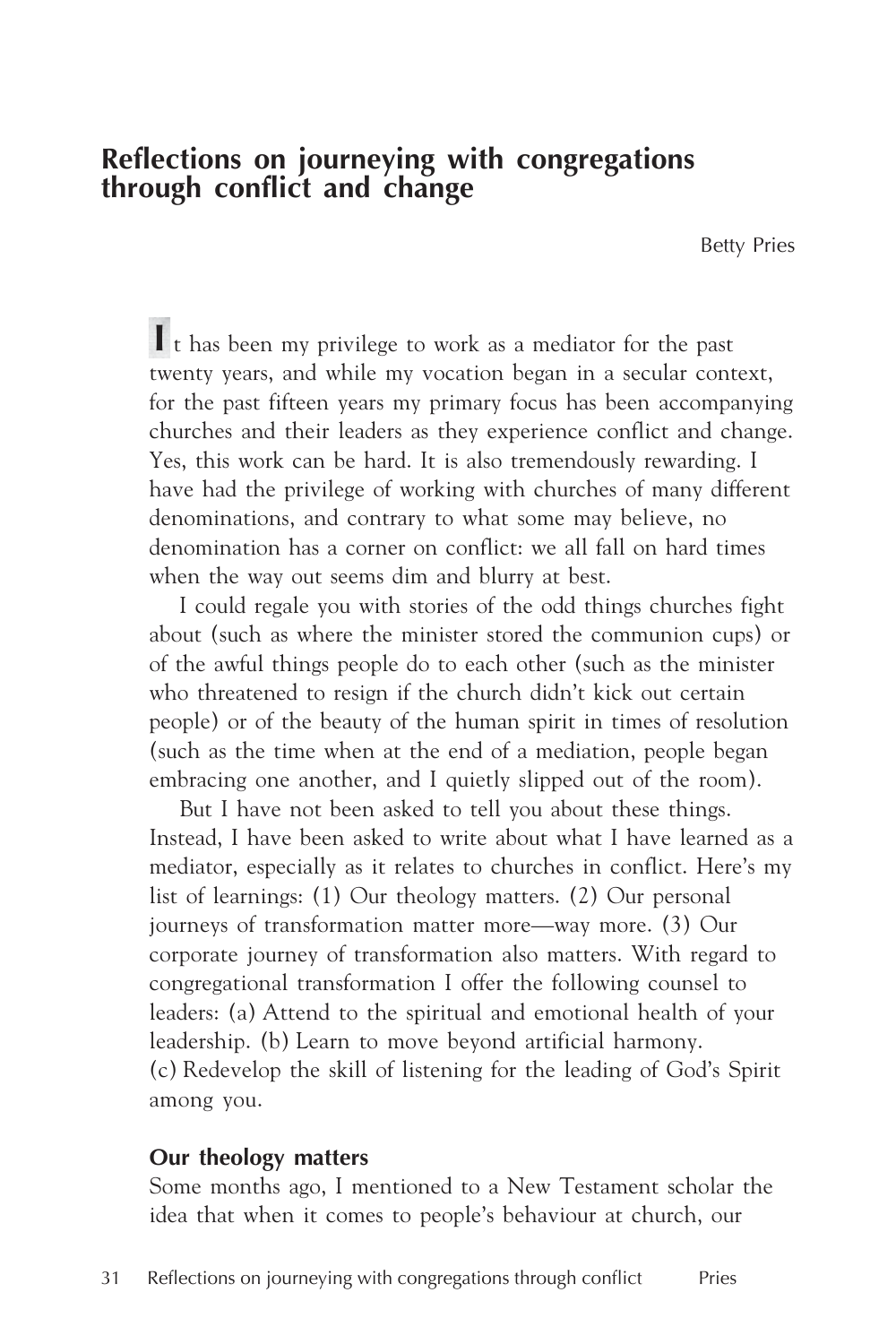theology matters, and he almost fell out of his chair. "I hope it matters," he said, "or my work has been in vain!" I am embarrassed to admit that as it relates to conflict, this realization came as a bit of a surprise to me. While all denominations have conflict, how we fight—and to some degree, even what we fight over differs from one group to the next. It appears that what we believe actually makes a difference in how we behave when we are disput $ine<sup>1</sup>$ 

This should comfort us—and it should give us pause. I have found (for example) that all things considered, Mennonites can be relatively kind when they fight. This does not mean that we do not say hurtful things. We do! We are often deeply misguided in our attempts to work toward resolution with one another. But given the breadth and depth of conflicts I've seen, I find myself surprised by the bits of grace or restraint Mennonites are able to

**In my experience, the most critical factor in a conflict resolution process is the attention the individuals involved give to their fidelity to their faith commitments—fidelity that is premised on their ongoing journey of transformation.**

display now and then in hard times. Has our peace theology helped us after all? Or is it our theology of discipleship that has helped us in this way?

#### **Our personal journeys of transformation matter even more**

Our peace theology is important, but when it comes to conflict I am intrigued more and more by the impact of our discipleship practice. In fact, these two are not that different from each other; they are two sides of the same coin and they must be held together. Peace theology declares the stan-

dard by which we believe God has called us to live; discipleship places our feet on the path that (we hope) leads us in this direction. Discipleship is about our fidelity to actually living as followers of Jesus, to incarnating peace theology as a part of our daily practice.

It has been my experience that the most critical factor in any conflict resolution process is the attention the individuals involved give to their fidelity to their faith commitments—fidelity that is premised on their ongoing journey of transformation. As Christians, we sometimes forget that conversion was not intended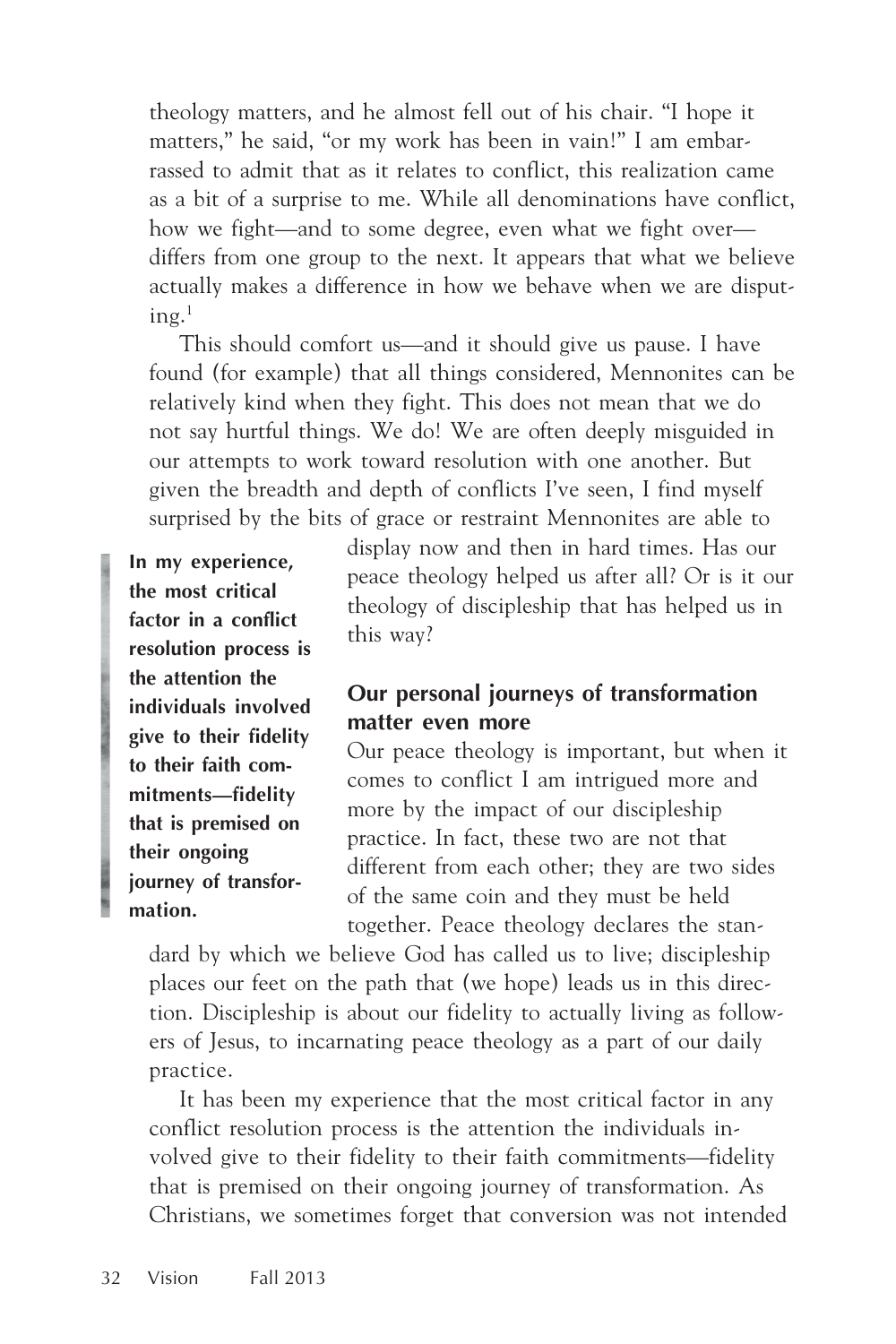to be a one-time event. Through every event and encounter of every day, whether it is observing a sunset, buying groceries, or engaging in conflict, we are invited deeper and deeper into God's love, and by virtue of this love into ever more profound depths of transformation. What this means practically is that conflict, in its own challenging and sometimes awful way, is a gift, as hard as that sometimes is to grasp. Conflict is an invitation to learn more about ourselves and to be awakened again to our own path toward reflecting more fully our identity as children of God.

Recently, I was speaking with some people who had emerged with emotional wounds from a painful conflict in their church. As they prepared to meet the members of the congregation on the other side of this dispute, they asked themselves again and again: "What have I contributed to this situation? How did I invite this dispute to occur? How did my actions trigger reactions in the people with whom we fought? For what do I need to apologize? How do I live the forgiveness God has asked me to offer? How do I love these people?" Just as importantly, they asked: "How do I tell my story of pain honestly, yet in a way that others can hear?" When people in our congregations ask themselves these questions, they are not only putting their peace theology into discipleship practice, they are also allowing the experience of conflict to transform them into reflecting ever more fully the image of God.

#### **Our corporate journey of transformation also matters**

While legitimate, painful, and hard realities lie behind deep congregational conflicts, one of the biggest gifts congregations can give themselves is a reminder that healing can come—but to get there, the church must gently, graciously, and courageously engage in a corporate journey of transformation. Healing after conflict requires time and tremendous patience. It typically includes hard conversations. It may also include reconsideration of the congregational culture and of how the congregation functions organizationally. While none of this assessment is easy, it can result in profound learning and growth, even grace. For our purposes here, I offer the following counsel for the consideration of congregational leaders:

*Attend to the spiritual and emotional health of your leadership.* Much has been said about leadership in recent years. Should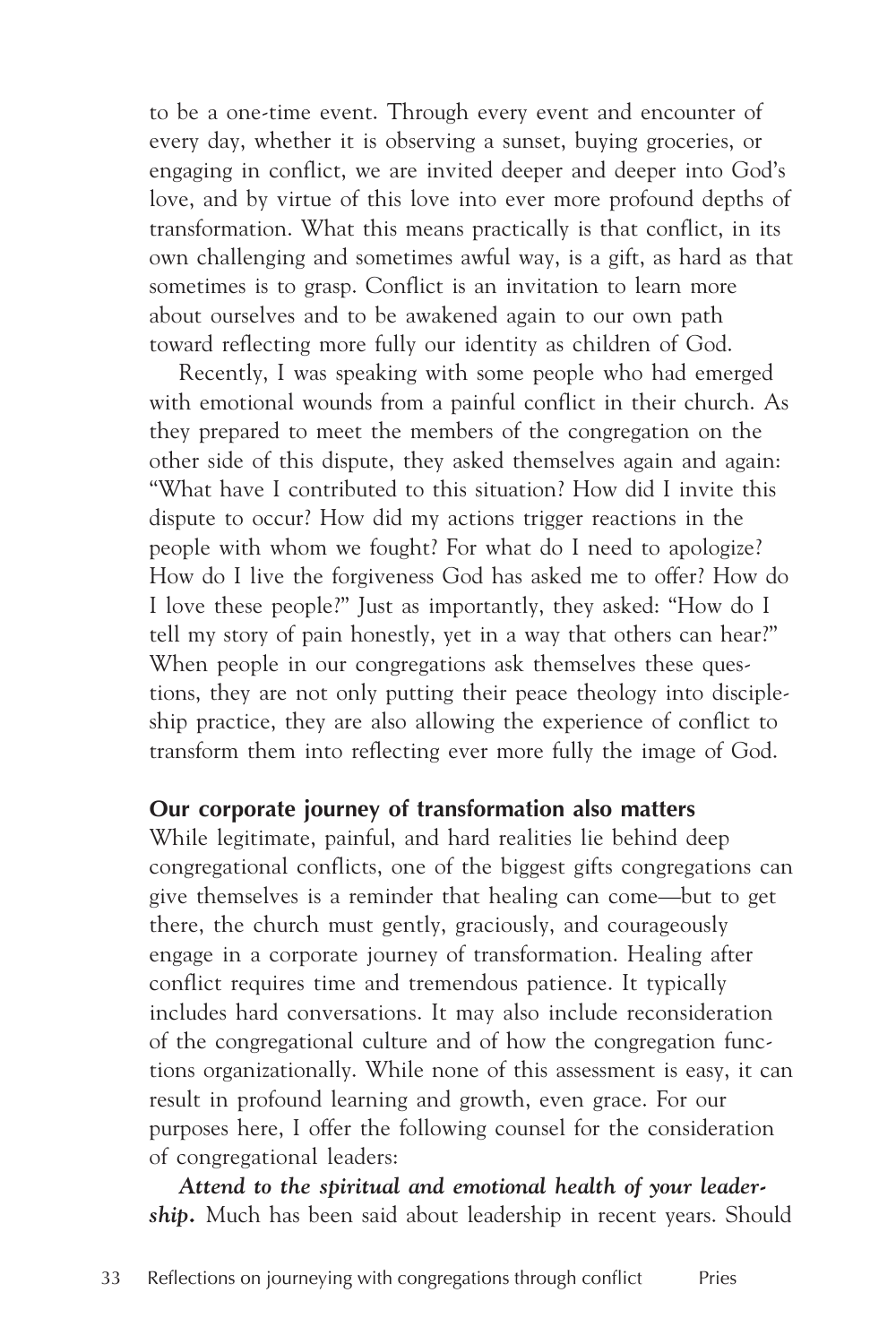we be training shepherd leaders, chaplain leaders, vision-casters, motivational leaders? These are worthy questions, but when it comes to conflict they distract from a deeper and more important leadership issue. Leaders (lay and paid): How spiritually and emotionally mature are you? How have you attended to your anxieties, your fears, your ego needs? How do you get hooked by the anxieties of people in your congregation? What has your own journey of transformation been like? What are your spiritual practices and how are you nurturing them? Do you love the people you are leading?

Leadership matters. A lot. A former CEO of a large company has observed that "the success of an intervention depends on the interior condition of the intervener."2 For our context, we might translate this as follows: *The success of a congregation depends on the interior condition of its leaders.* This is *not* to say that leaders are to blame for all the conflicts churches fall into. It does suggest, however, that the emotional and spiritual health of a congregation's leaders will *significantly* influence a congregation's capacity to navigate conflict.

*Learn to move beyond artificial harmony.*<sup>3</sup> Years ago, a friend told me: "At our church, we like to act as though everything is okay. And then at congregational meetings [or in the parking lot], it's all guns." Sometimes our peace theology helps us. Sometimes it kills us. Often church people tell me they can't be honest with one another because to be Christian is to be nice. The problem is that nice only lasts for so long. When we neglect real concerns and issues, people typically respond in one of three ways: some wear a mask of contentment, some explode, others leave.

Sadly, somewhere along the way, many of our churches came to the conclusion that to disagree is to sin. This notion seems to have left us with two choices: either avoid disagreement at all costs, or when that doesn't work, fight hard until at least one side is hurt. It doesn't need to be this way. Not only is there a third way; it is in pursuing this third way that we will encounter the Holy Spirit.

Much can be said about the nature of this alternative course, but when it comes to conflict within the Christian community, this third way has several key characteristics: (1) The people involved are able to speak honestly, even passionately, about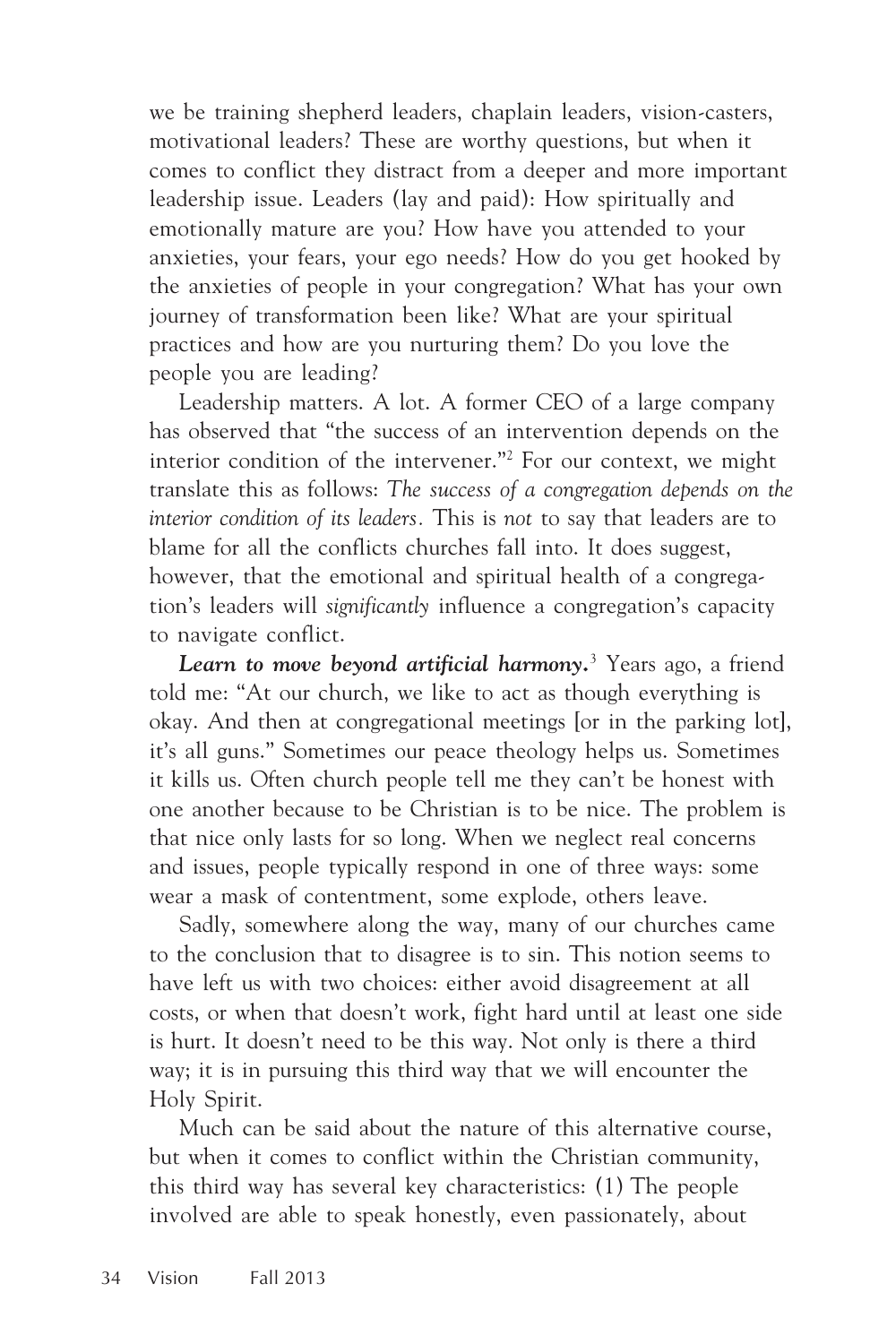their perspective, yet as they speak, they are kind and gracious to those with whom they disagree. (2) People listen, listen, and listen some more to each other, holding their own perspectives with humility in order to learn from the perspectives of the other. (3) All involved listen deeply for the leading of God's Spirit with regard to the issue and with regard to what this conflict might be teaching those involved about themselves. This last item leads us directly to the next major theme.

*Redevelop the skill of listening for the leading of God's Spirit among you.* I am grateful that the Mennonite churches I visit know what I mean when I ask them to listen for God's leading. That said, most of these same congregations tell me they have no idea how to do this, either personally or collectively. The implications here are profound. Without the discipline of listening for God's leading, we reduce our dialogue to a battle of opinions rooted in our own perspectives about the situation at hand.

I am aware that the notion that we might be able to discover the heart of God is fraught with challenges. How do we know we

**Listening for God's leading involves relearning practices of prayer, especially listening prayer. We are invited to release our attachments to our own opinions in order that we might hear God's voice rather than our own.**

are on track? How do we know when it is God's wisdom we are hearing? What role does scripture and biblical scholarship play in our listening? These are important questions. Too often, though, we have allowed these questions to become an insurmountable barrier, and in frustration we give up on the task altogether. Or we seek to answer these questions using only the same resources—our own opinions—that created the problem in the first place.

Listening for God's leading involves relearning practices of prayer—especially

listening prayer that allows us to become still in God's presence. From this restful and reflective space, we are invited to release our attachments to our own opinions in order that we might hear God's voice rather than our own.

It is of course possible that two or more people or groups will hear God differently on the same issue. In fact, we may now have two conflicts, the original one and the one that emerged when we sought God and discovered that we heard God differently from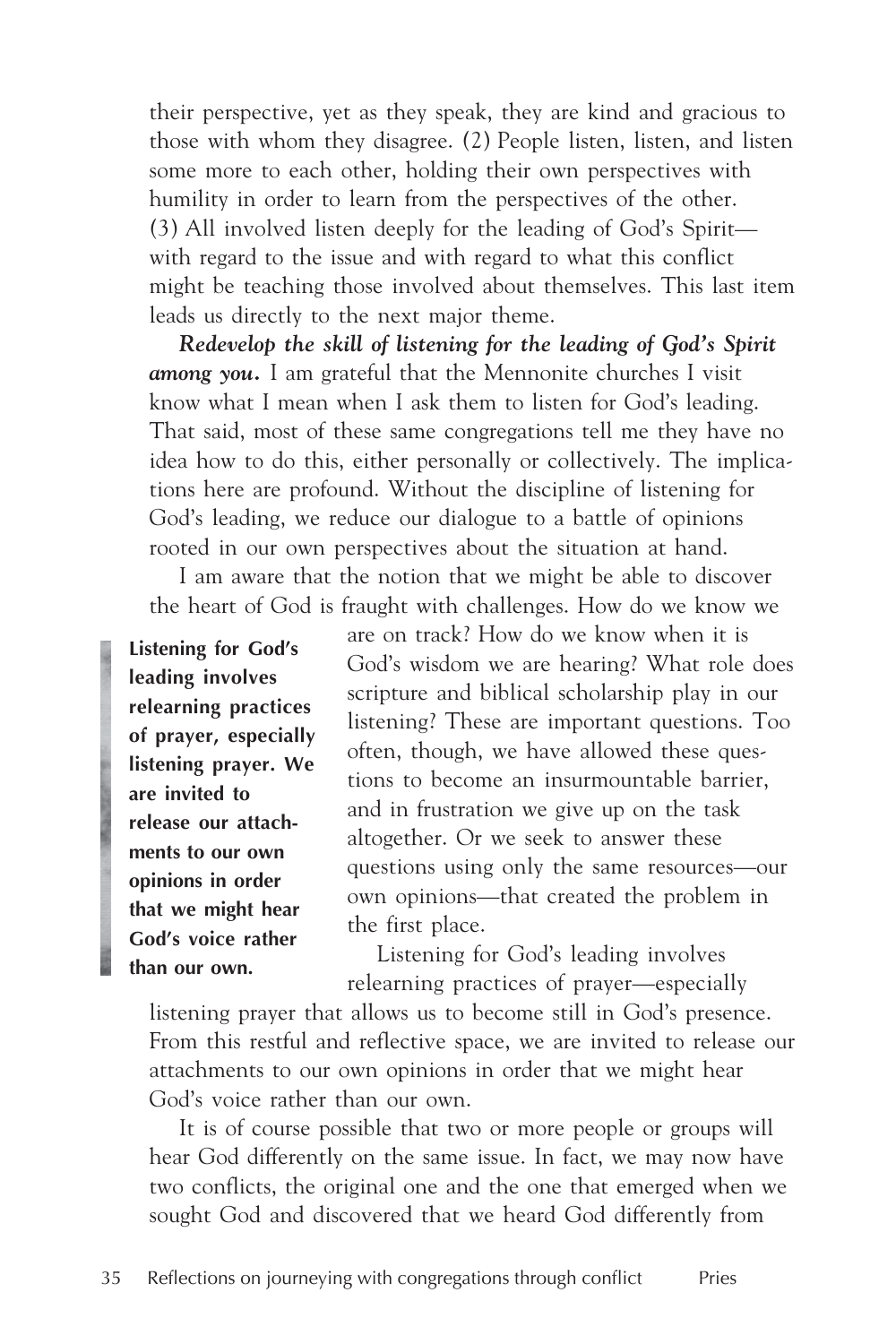one another! It is possible that one of us hasn't listened well, though it is just as possible that neither of us has listened well or

**Listening for God's leading places us in the heart of God, and when we are there, we discover that each of us belongs to God, and that despite our differences each of us is held in God's loving embrace.**

that God is calling us in different directions. More commonly though it is that God is still working with each of us, inviting us to continue listening for God's leading together.

It is worth noticing that when we take on the discipline of genuinely seeking God, the ego falls away and a deep humility begins to emerge. Why? Listening for God's leading places us in the heart of God, and when we are there, we discover—we remember—that each of us belongs to God, and that despite our differences each of us is held in God's

loving embrace. Even if our conflict causes us to part ways (and sometimes it does), we part well when we do so knowing in our bones that each of us is held in the heart of God.

#### **A word about our context**

Our twenty-first century North American context has added complexity to congregational life and to our conflicts. Many churches are in steep decline, and recent research has shown that the number of youth born into the church (whether evangelical or mainline) who leave the church is well over 50 percent.<sup>4</sup> It is easy to target each other and to blame those in leadership for this decline. Sadly, this adds conflict and stress to an already highstress situation. Like the children of Israel, we are in a wilderness—kicked out of our Egypt and not yet near our promised land. It is encouraging to remember that the Israelites left Egypt as a ragtag group of slaves and entered the Promised Land as children of God. Of course, this transformation did not happen overnight! It took forty years to make the journey, with much heartache and petty squabbling along the way. According to the Exodus story, the Israelites could have entered the Promised Land a lot sooner had they been ready. Instead it took forty years for the people to yield themselves to the new identity to which they were being called.

Like God's people long ago, we too are being called into a new identity. Perhaps we do not yet have a name for it, but this shift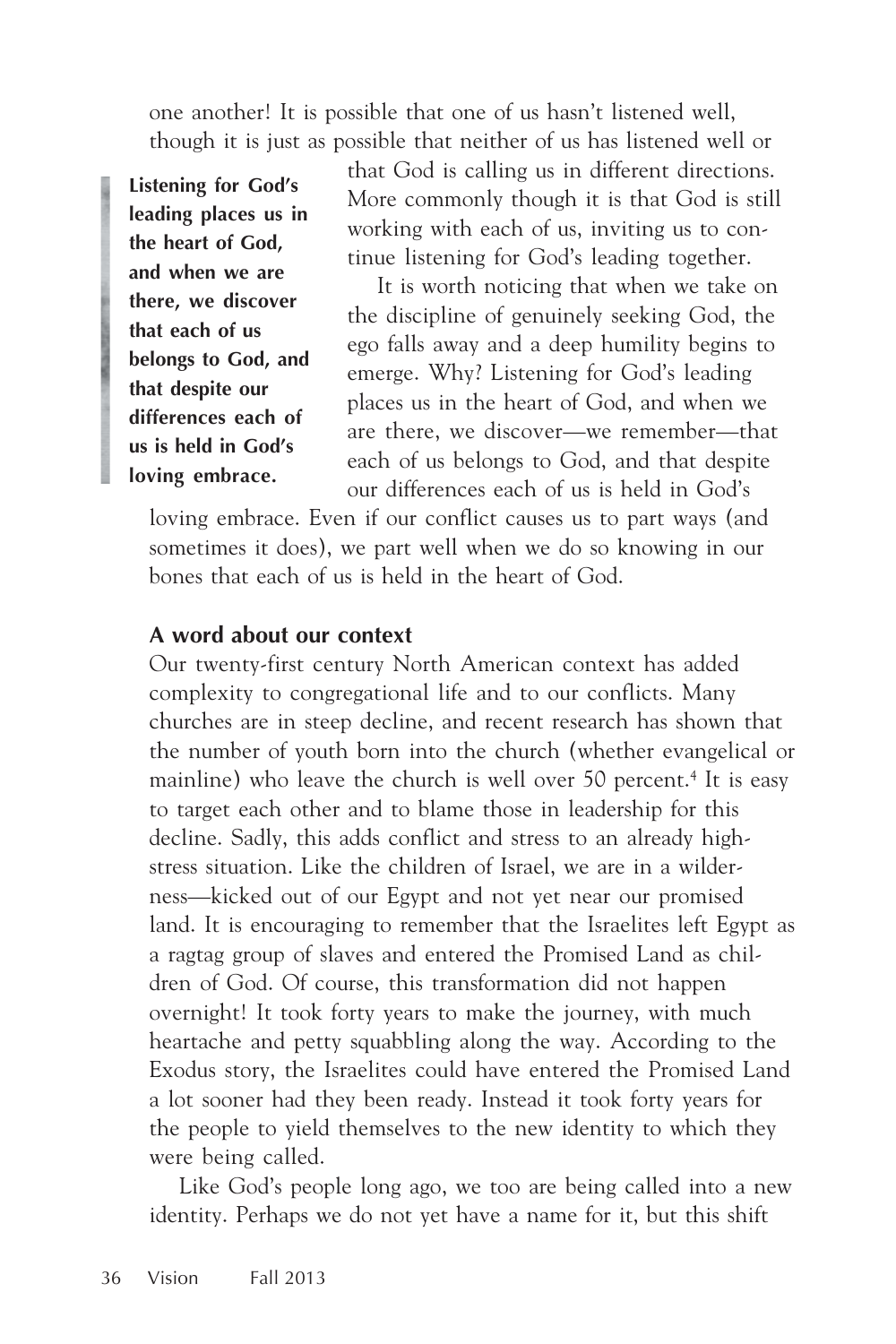we are in represents an invitation to recognize ourselves more fully as children of God, with all that this implies. The journey of transformation is not easy and is bound to involve conflicts some of them petty and distracting, others significant and germane to the very transformation we are undergoing. How many years we will remain in the wilderness will depend on how we address the questions implicit in the list offered above. How are we listening for God's Spirit, especially in our disagreements? How are we being shaped by our encounters with God? How are we attending to our spiritual and emotional health? How are we engaging each other, and how does this engagement reflect God's presence in our lives?

And one more question: How are we noticing the presence of God's joy and hope among us? After all, even when we cannot see them, God's joy and hope are always in our midst, calling out to us, awaiting us, inviting us again and again to drink from God's life-giving streams. May each of us be renewed by this water of life.

"How precious is your steadfast love, O God! All people may take refuge in the shadow of your wings. They feast on the abundance of your house, and you give them drink from the river of your delights. For with you is the fountain of life; in your light we see light" (Ps. 36.7–9; NRSV).

## **Notes**

<sup>1</sup> It is worth noting here that what matters is not what we say we believe but what we really believe in the depths of our being. Many people say they believe in a loving God, but the God they worship in their quieter and more honest moments is somewhat different.

2 William O'Brien, former CEO of Hanover Insurance Company; quoted in Otto Scharmer, *Theory U: Learning from the Future as It Emerges : The Social Technology of Presencing* (San Francisco: Berrett-Koehler, 2009 ), 7.

3 I have borrowed the term "artificial harmony" from Patrick Lencioni, *The Advantage:* Why Organizational Health Trumps Everything Else in Business (San Francisco: Jossey-Bass, 2012).

4 See a report of a recent Canadian study at http://hemorrhagingfaith.com.

# **About the author**

Betty Pries has been working as a mediator, facilitator, trainer, coach, and consultant for the past twenty years, with a focus on supporting the health of congregations and their leaders. She cooperates with a group of church consultants (www.arcministries. ca) and maintains her own practice for nonchurch disputes (www.bettypries.ca). She lives in Waterloo, Ontario, with her husband and three children.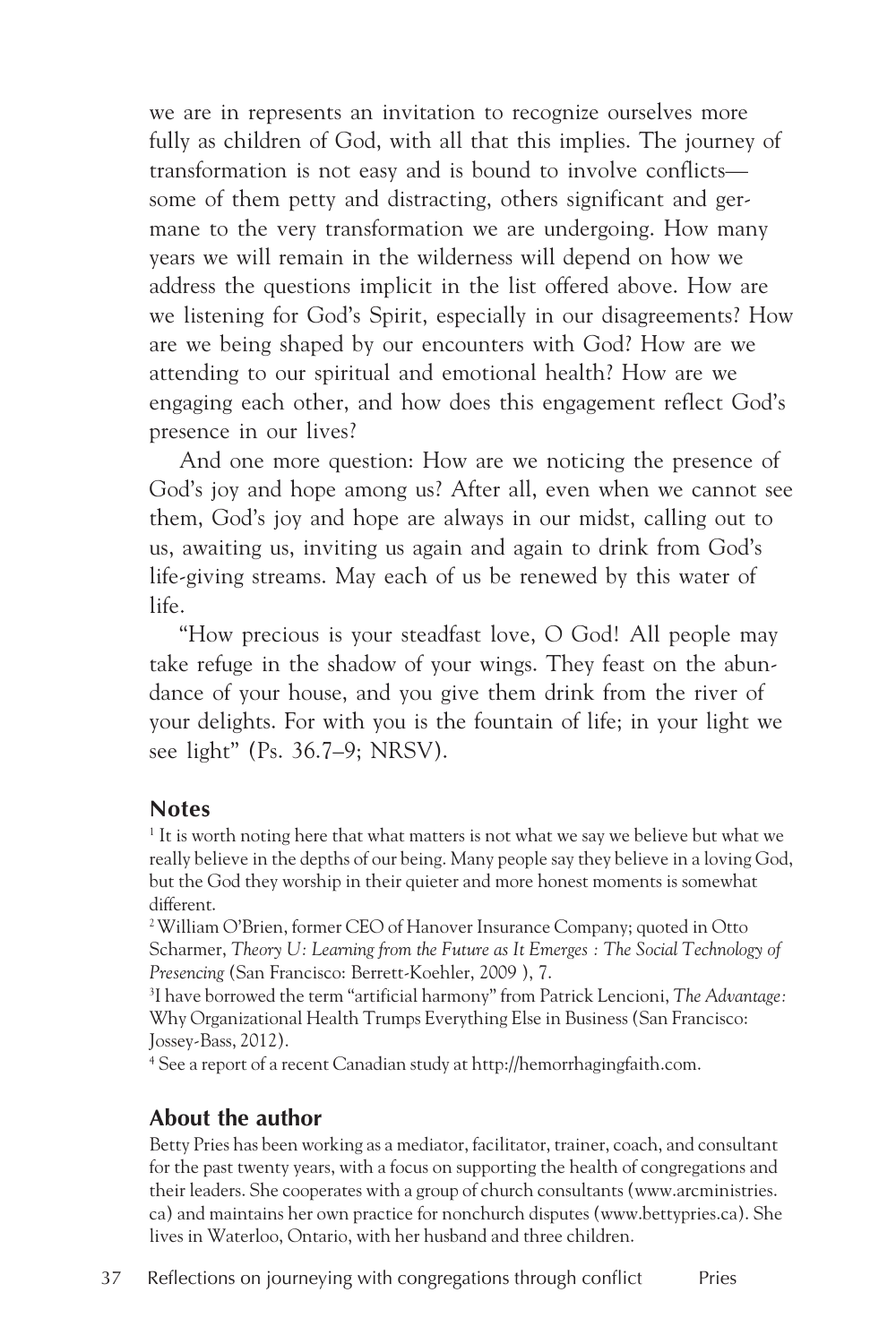# **Mennonites, peace, and the global church**

Hans Ulrich Gerber

**M** ennonite thinking on peace and Mennonite presence and practice since World War II have left profound and lasting marks on world Christianity and on the larger peace movement. And in that process Mennonites and their peace witness have also been changed.

J. R. Burkholder's article on peace in volume 5 of *The Mennonite Encyclopedia* ends with this observation:

> *At the end of the 1980s, it is difficult to assess the Mennonite peace position. On one hand, there has been impressive growth in church agency activity, in educational programs, and in theological sophistication. In the wider Christian world, the cogency and relevance of Mennonite pacifism has made a significant impact. At the same time, the rapid assimilation of Mennonites into the mainstream of society (particularly in the Western world) threatens to erode the traditional commitment to stand over against the world in faithful obedience to the love of Christ.*<sup>1</sup>

The decades since the 1980s have seen significant developments. Fernando Enns provides a detailed account and assessment of Mennonite engagement in ecumenical interaction on peace at the end of the twentieth and the beginning of the twenty-first century.2 My aim here is to draw a picture in broad strokes starting with the nineteenth century and looking to the future.

## **Mennonites and pacifism before World War II**

Today's global developments and the gradual reappearance of pacifist thinking and movements, diverse as they may be, prompt us to pause for a brief consideration of Mennonites and pacifism in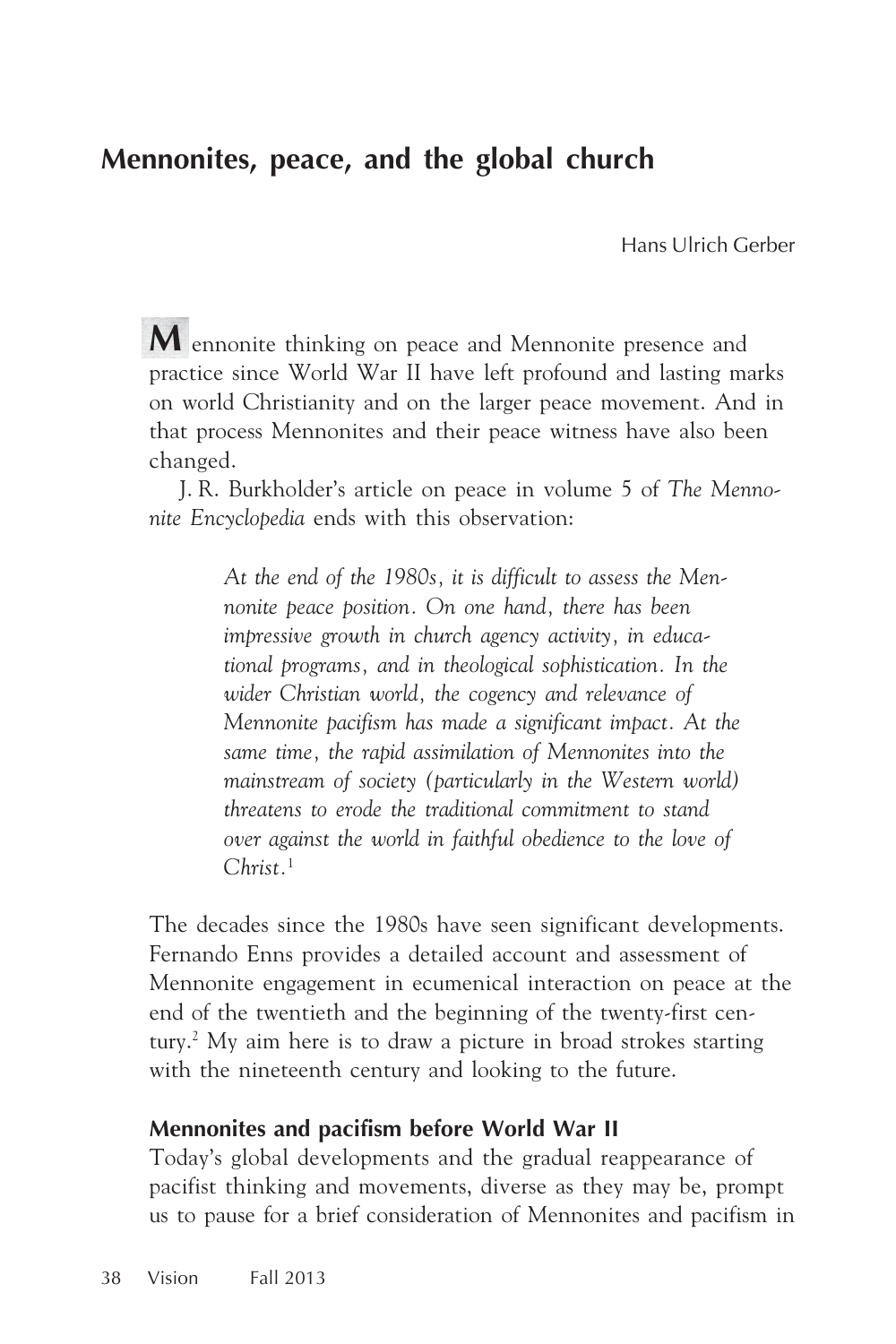the late nineteenth and early twentieth centuries. The term *pacifism* is of some importance here, because it gathers any and all movements that are opposed to war, resist militarism, and reject the idea that peace and justice come through violent means. Such movements have always met with strong opposition and often with some form of oppression or persecution.

Before World War I, the pacifist movement was prominent at all levels of society and in the churches of Europe and North America, but it went largely unnoticed by Mennonites of that time on either continent. Interest in ecumenical interaction came only later, after World War II. Mark Jantzen has shown that Mennonites in nineteenth-century Prussia for the most part were not among those objecting to military service.<sup>3</sup> It is not easy to

**Before World War I, the pacifist movement was prominent at all levels of society and in the churches of Europe and North America, but it went largely unnoticed by Mennonites. Interest in ecumenical interaction came only later, after World War II.**

find traces of Mennonite objection to military service or Mennonite resistance to war in Europe during World War I or World War II.

Those Mennonites of European origin who continued to hold a pacifist position migrated to North America. There they were instrumental in setting up alternatives to military service. But these Mennonite communities were socially isolated, had a dualist worldview and a dispensationalist theology, and were to a substantial degree able to maintain nonconformity to the world, including refusal of military service. These homogeneous communities were not prepared to engage with the world by cooperating with Christians of other

confessions, much less with pacifists who were not Christian. Mennonites' cultural isolation seems to have prevented them from seeing potential sisters and brothers outside the borders of their communities.

#### **Mainline churches call on historic peace churches**

That isolation changed with post–World War II trauma in Europe, during which International Fellowship of Reconciliation<sup>4</sup> and the historic peace churches, including Mennonites, were called to sit down with mainline church leaders to discuss war and peace. Mennonite Central Committee staff in Europe, some of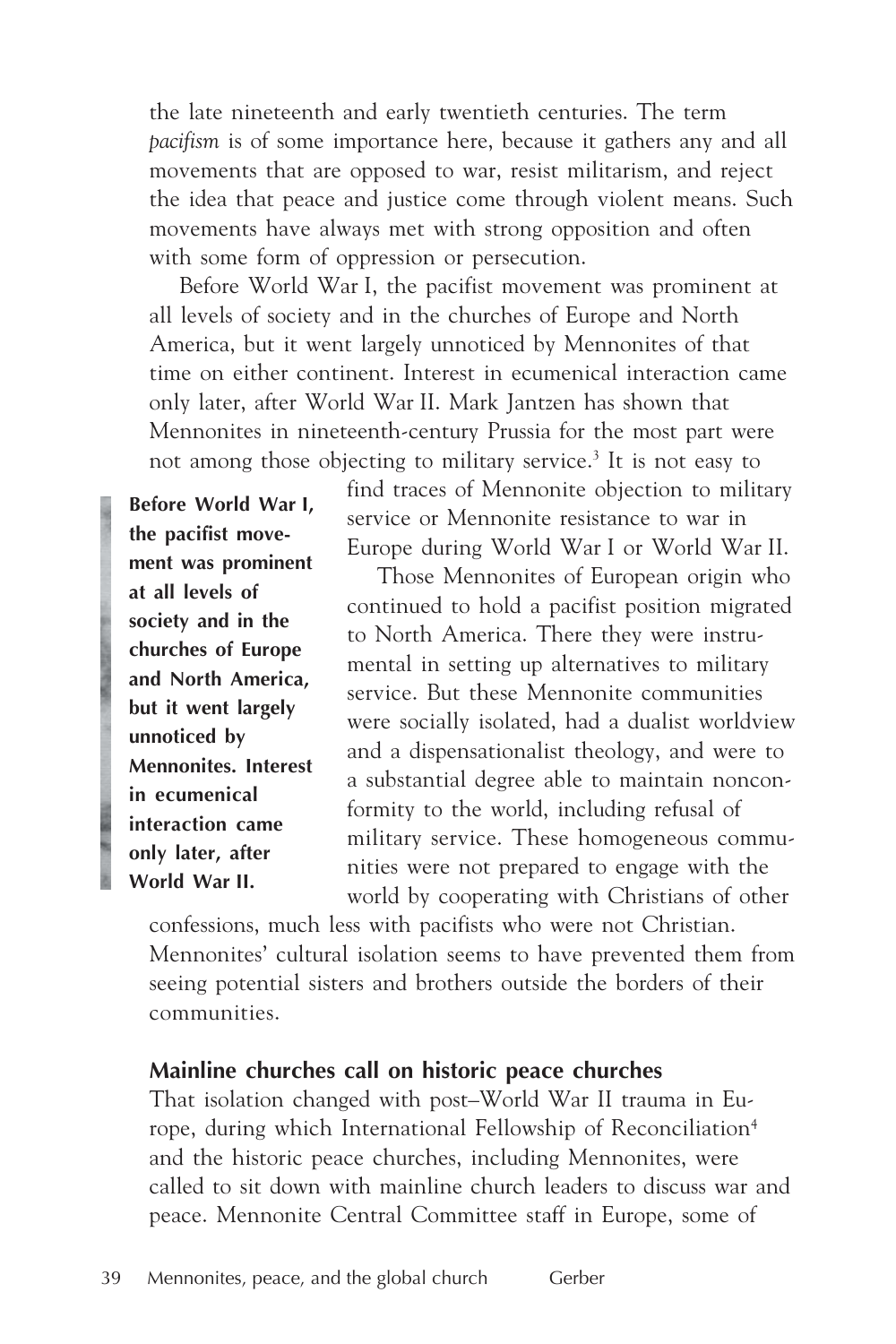whom were students motivated by Harold Bender's recovery of Anabaptist vision and influenced by Guy Hershberger's promotion of peace witness, found themselves giving leadership to these initial dialogues, referred to as the Puidoux Conferences.<sup>5</sup>

This is where Anabaptist-Mennonite perspectives, articulated most thoroughly by John Howard Yoder, were beginning to change the churches' discourse on war and peace in a lasting way. The deepest impact came through the insistence that the church as the body of Christ celebrates the cross and resurrection of Christ as redemptive events while actually following the way of Jesus, who announced the kingdom of God not only for a distant future but beginning now and here. The commitment to peacemaking is therefore not a moral derivative of an abstract or ritualized religious belief but an essential mark of Christian existence.

European Mennonites were minimally involved in the Puidoux Conferences, and they were not affected directly. Language may have been a major reason, with church leaders not being fluent in English. However, among some pastors of mainline churches, and especially among ecumenical grassroots communities of the 1960s and 1970s, there was strong resonance and a desire to pursue peace as central to the gospel. Mennonite Central Committee supported these efforts, from which the European ecumenical network Church and Peace grew.6 Church and Peace encouraged mainline churches to participate, on the way to becoming peace churches. For some Mennonites in Europe, this network opened the door to ecumenical experience and the discovery of spiritual treasures.

#### **Ecumenical presence with a peace agenda**

Apart from the Dutch Mennonites (ADS) and the North Germans (Vereinigung), who were founding members of the World Council of Churches, European Mennonites until the mid-1980s had minimal ecumenical interaction, and the primary Mennonite initiative for ecumenical work came from North America. Mennonite Central Committee's priority in Europe during the 1980s was interchurch and peace agenda. That priority was driven by a concern for peace—understood as going beyond refusal to participate in war—which was growing in the North American Menno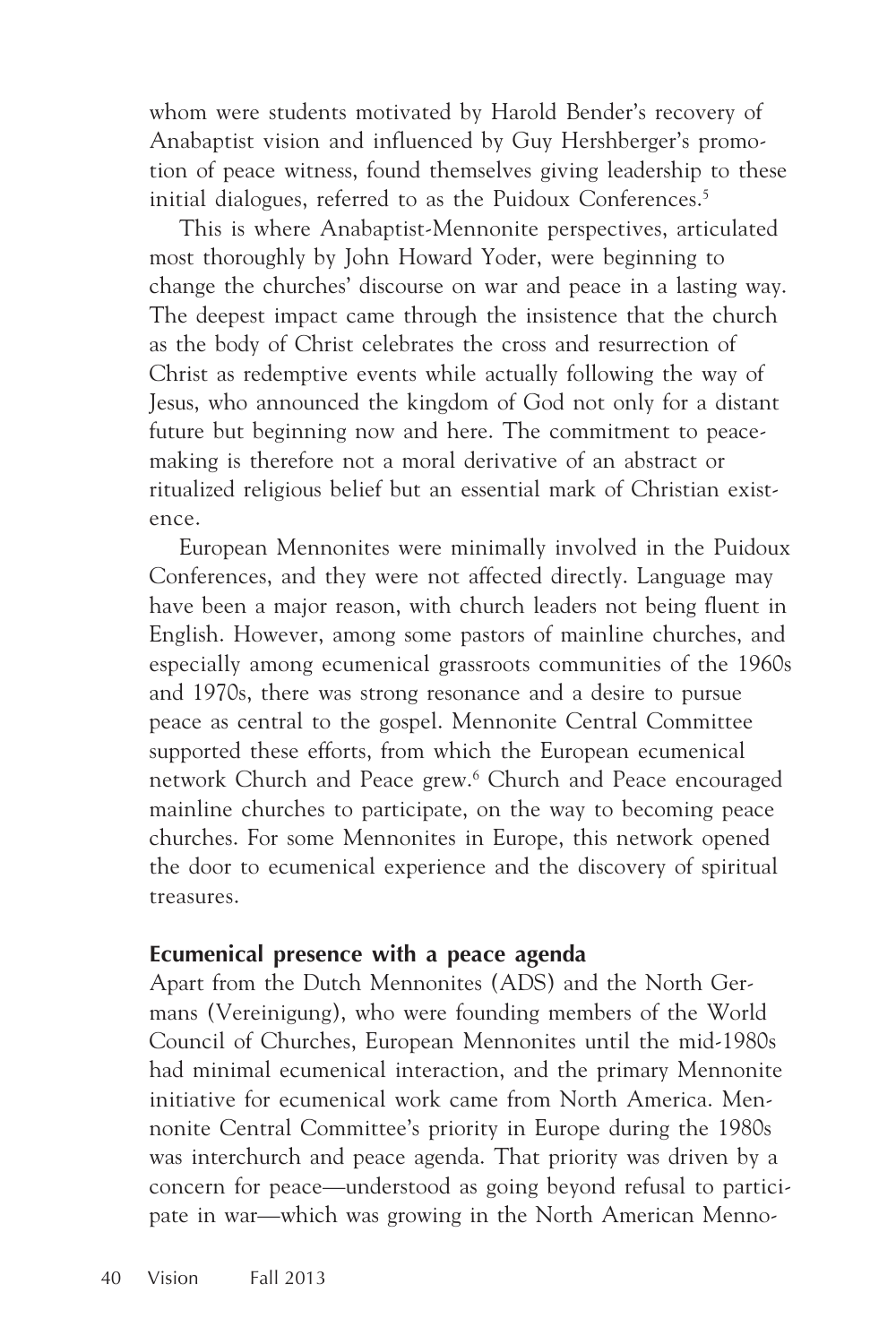nite community as a result of the Vietnam War and the threat of nuclear war. Marlin Miller, and then his brother Larry Miller, carried MCC's peace portfolio and nurtured many contacts in various confessional circles. There was the Eastern Europe Fraternity, with personnel placed in Eastern Europe to engage with Christians of various confessions. MCC and Mennonite Board of Missions jointly supported Mennonite centers in London, Paris, and Brussels, all of which were propagating a peace theology. For a time the Brussels Mennonite Centre published *NATO Watch,* a rare Mennonite effort involving both North Americans and Europeans (through European Mennonite Peace Committee) addressing issues on the political/military level.

Initiative to promote a peace agenda in Europe came primarily from North American Mennonite service workers. In its beginnings the Military Counseling Network in Germany relied on North American initiative.<sup>7</sup> The Anabaptist peace witness clearly found more resonance outside traditional European Mennonite communities than within them. The Anabaptist Network in the United Kingdom is a telling example.<sup>8</sup>

#### **Nonviolent accompaniment**

At Mennonite World Conference Assembly in Strasbourg, France, in 1984, Ron Sider called for development of "a new

**If nonviolent accompaniment doesn't end a conflict or dramatically change the course of events, it does help protect civilians and inhibit armed action. And it promotes nonviolence and has in its turn influenced many Mennonites.**

nonviolent peacekeeping force . . . ready to move into violent conflicts and stand peacefully between warring parties"; these peacekeepers would place themselves between "the weak and the oppressor," acting with "courage to move from the back lines of isolationist pacifism to the front lines of nonviolent peacemaking."9

The response to Sider was extraordinary: much excitement, wonder, head shaking. People well beyond Mennonite circles heard his call. Little did we know then of the shape this vision would take in the early twenty-first

century. Meanwhile, Anabaptist peace theology became more global, shifting from a Euro-centric and North American–driven base to the global South.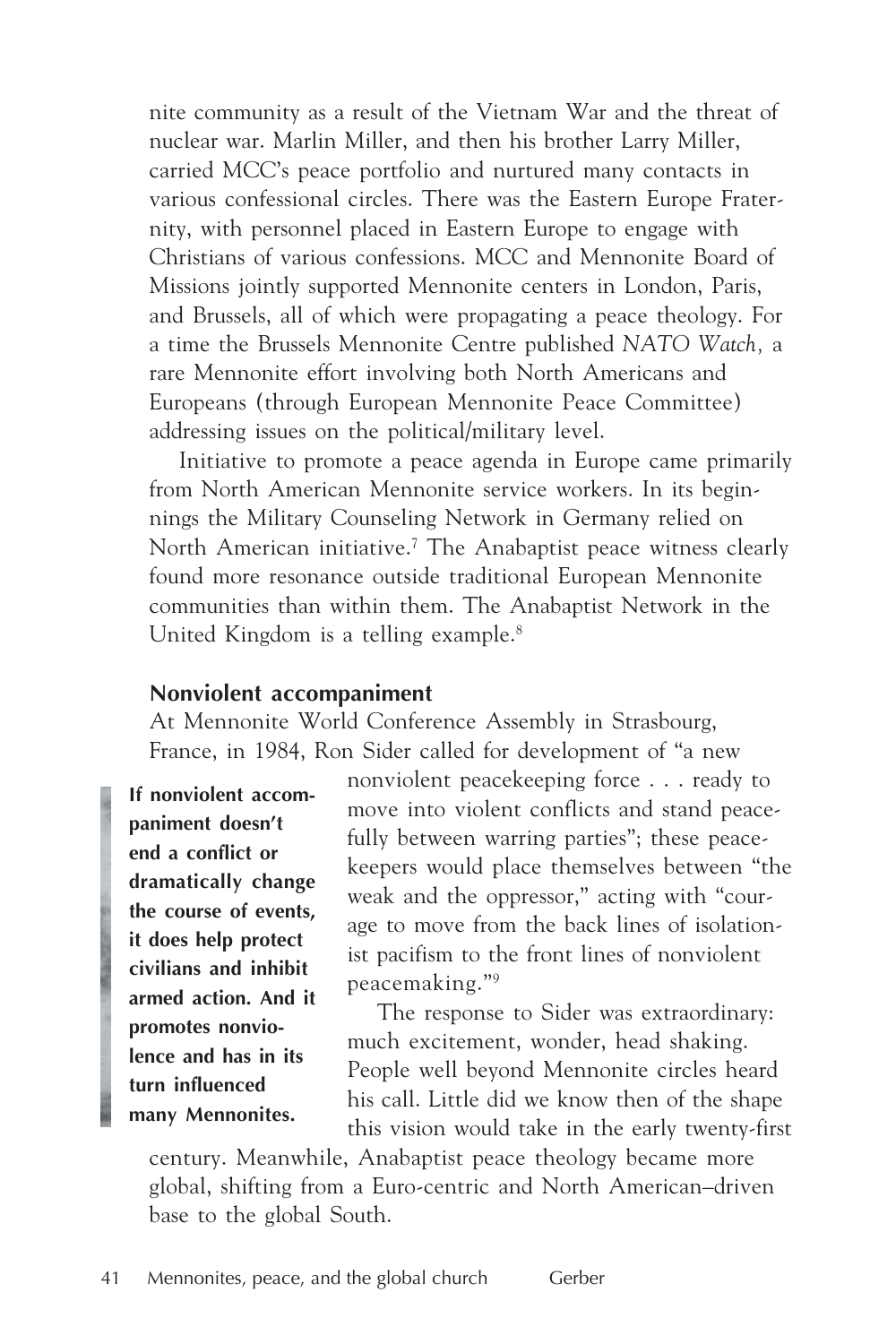Today, the idea of international nonviolent accompaniment in areas of grave injustice and armed conflict has taken on remarkable significance and proved to be rather effective. If this accompaniment doesn't end a conflict or dramatically change the course of events, it does help protect civilians and inhibit armed action against particular people in specific areas. It helps vulnerable people become more visible and increases international awareness of injustice and violence, putting checks on perpetrators' actions and increasing pressure on governments and paramilitaries and other warring factions to find ways of settling issues. On top of that, it promotes nonviolence and has in its turn influenced many Mennonites.

The initiative that arose in response to Sider's call, Christian Peacemakers Teams (CPT), struggled for years to find recognition and support in traditional Mennonite circles. Meanwhile it didn't go unnoticed in the ecumenical world and in the secular peace movement. The Ecumenical Accompaniment Programme in Palestine and Israel, inspired by CPT, became a flagship program for the World Council of Churches at the beginning of the twenty-first century. Peace Brigades International, International Fellowship of Reconciliation, and Nonviolent PeaceForce all have accompaniment programs. In Colombia alone, several such international projects have been active.

The concept of accompaniment is not exclusively a Mennonite product, but Mennonite theology and practice inspired it and contributed to its realization. If Mennonite peacemaking is credible around the world, down to the grassroots, it is largely because of the presence of people who believe that God is already there and at work through local wisdom, leadership, and gifts. That's where Mennonite theology of presence fits in powerful ways, almost regardless of doctrinal orientation. And that clearly is not a one-way street but has deep impact on the sending community.

# **Conflict transformation and peacebuilding**

Likewise, if conflict transformation and peacebuilding have become academic disciplines across the world, it is in part because of Mennonite thinking and practice/presence in areas of armed conflict. Anyone interested in the subject knows about John Paul Lederach's pioneering and crucial contributions. The theory and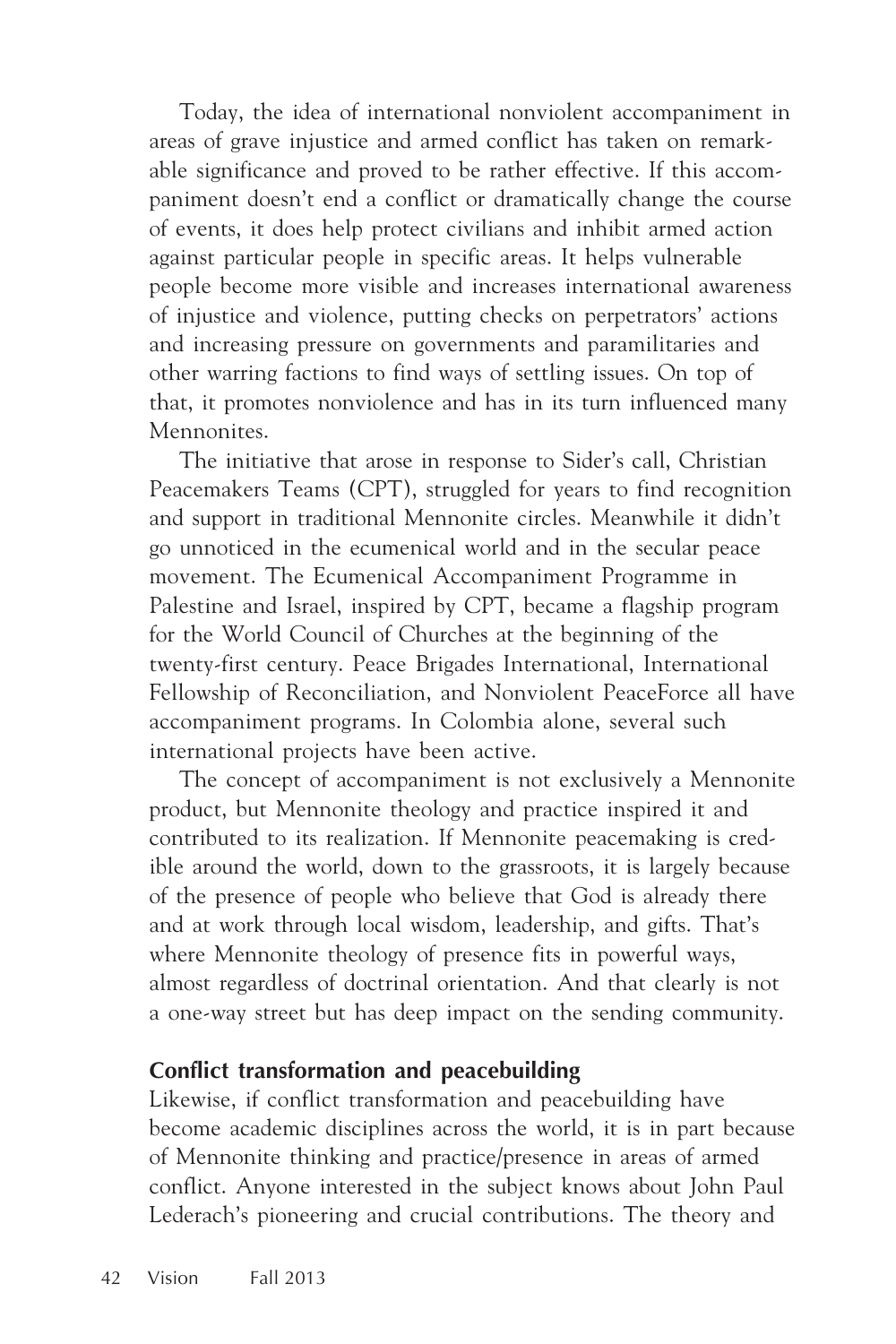practice of these relatively new disciplines require an engagement with the world and with likeminded actors going beyond the possibilities envisioned by earlier Mennonite communities and

**If Mennonite peacemaking is credible around the world, down to the grassroots, it is largely because of the presence of people who believe that God is already there and at work through local wisdom, leadership, and gifts.**

their leaders. Such interaction has had an impact on the Mennonite community.

# **Ecumenical dialogues affirm and challenge Mennonites**

The 1980s also saw the beginning of two decades of bilateral dialogue between Mennonites and other confessional bodies. These dialogues, fruitful and influential in the long run as they may be, have also been seedbeds for friendship that leads to increased interaction and collaboration on multiple levels and with immediate effect. One particular and perhaps surprising outcome was the report

from the Catholic-Mennonite Dialogue: "Together Called to be Peacemakers."<sup>10</sup> The report points to an affinity between Mennonites and Catholics not obvious at first glance to either side: a commitment to peace, grounded in an understanding of community. These dialogues affirmed and challenged Mennonites as communities and as a Christian world communion to be more assertive on issues of peace and nonviolence.

# **From overcoming violence to just peace**

By the mid-1990s, Mennonite Central Committee seconded a service worker to the World Council of Churches Programme to Overcome Violence. Beginning in 2001, the Decade to Overcome Violence was the fruit of deliberate historic peace church conversations and a joint determination to make a difference in the ecumenical world. Now, with a new focus on overcoming violence, Mennonites and their historic peace church friends were compelled to get directly involved. Fernando Enns, a young German Mennonite representative to the WCC Assembly in Harare, Zimbabwe, in 1998, made a motion for a Decade to Overcome Violence (DOV). This idea had been taken off the agenda prior to the meeting by WCC leaders who felt it didn't stand a chance. But Enns's motion was accepted with rare enthusi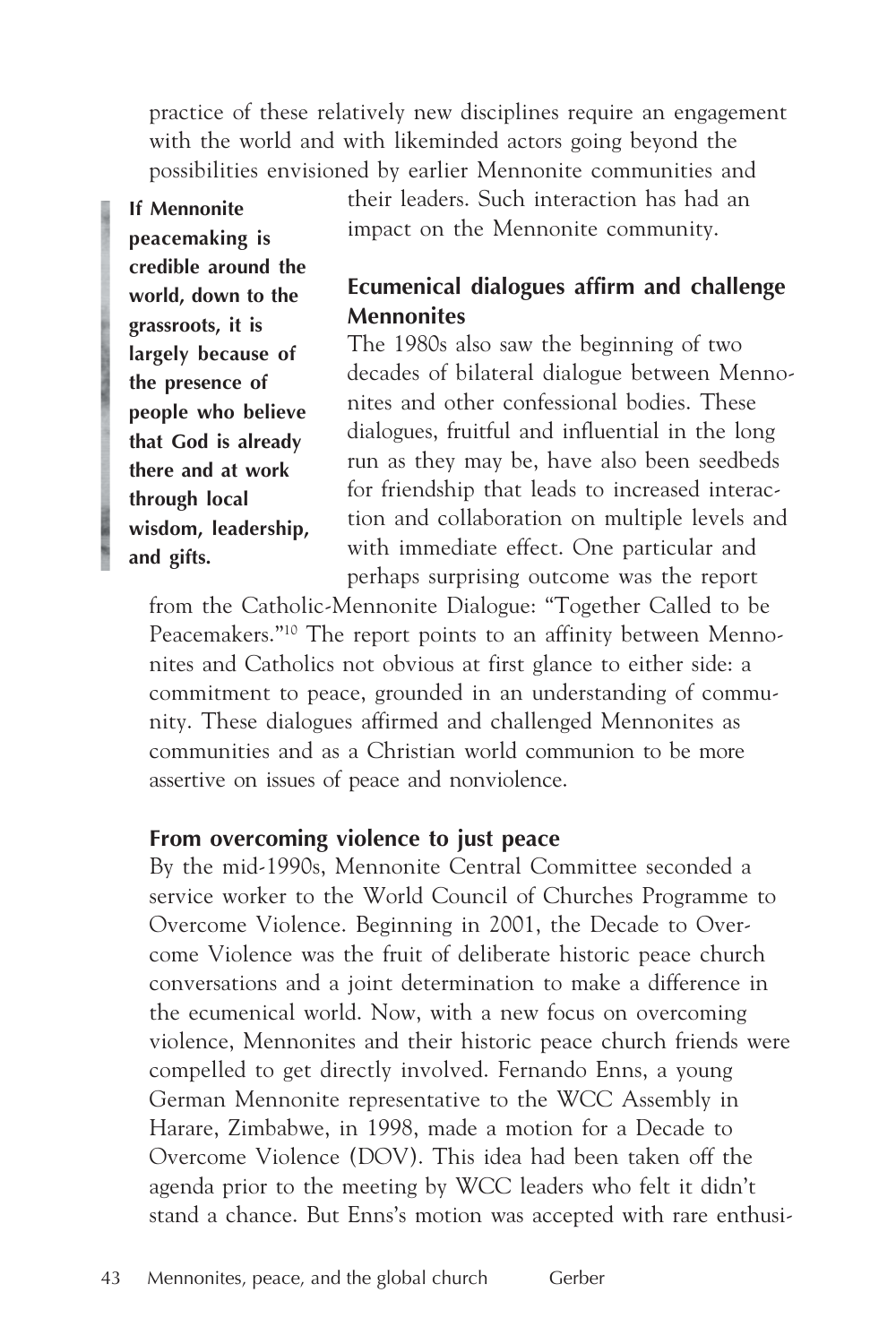asm. The DOV, however one assesses its results, forever changed the ecumenical profile of Mennonites. They are now seen as an

**The ecumenical movement has come to a point of acknowledging that just peace must be a higher priority for the church than the question of whether and when war may be just.**

integral part of the emerging deliberations some still prefer to refer to it as a conciliar process of the churches—on just peace.

Where this process will take the ecumenical movement remains uncertain, but Mennonites will be part of it. The ecumenical movement, although not unanimous with regard to nonviolence or war, has come to a point of acknowledging that the meaning and implementation of just peace must be a higher priority for Christians and the church

than the question of whether and when war may be just. The International Ecumenical Peace Convocation in Kingston, Jamaica, in 2011, marked the end of the DOV and displayed a somewhat new spirit. Liberation theology had insisted that there can be no peace without justice; now there was a stronger sense that just peace is the vocation of the church, and that it leaves little or no room for armed intervention. The participating churches have not reached consensus on whether there is room for such intervention (and if so, how much), so the ecumenical challenge and journey is ongoing.<sup>11</sup>

## **A living peace church?**

To what extent do Mennonites see themselves as ecumenical players? In the nineteenth and early twentieth century they were *die Stillen im Lande* (the quiet in the land), and their refusal of military service was more or less accommodated. Global Mennonites of the twenty-first century are in a very different position. In Europe others remind them of their identity as a historic peace church. Now and in the future, their national authorities may no longer graciously grant them a kind of minority status.

Nor are they homogeneous communities with little exposure to the outside world. Many—especially in the Global South, but also increasingly in the Northern Hemisphere—are directly exposed to or part of social, political, or religious tension, which calls for wise and courageous nonviolent action. Amazing stories emerge from such contexts in Indonesia and Colombia, among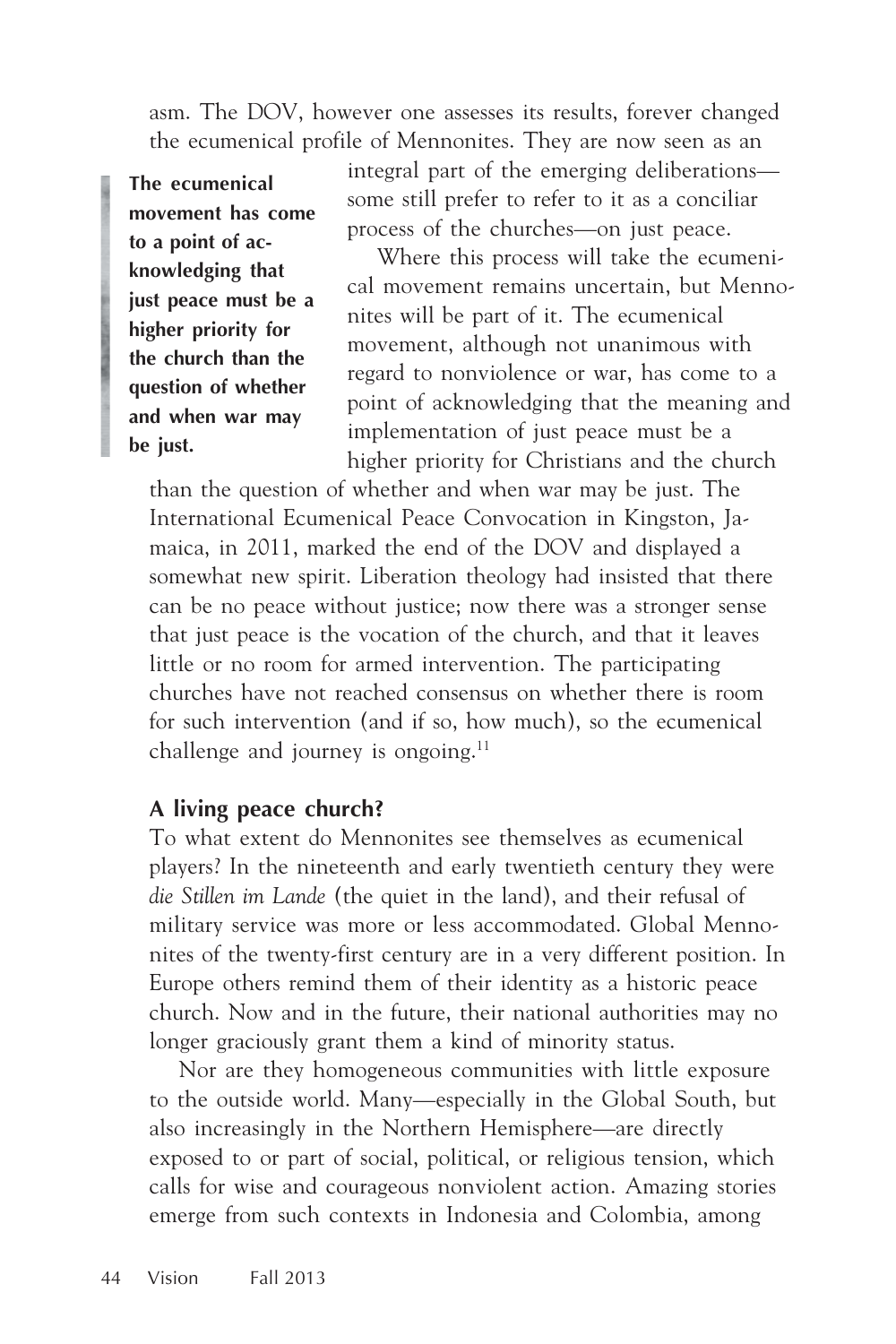other places. One can see hopeful indicators that Mennonites are a living peace church.

Stuart Murray in *The Naked Anabaptist* points out that Mennonite tradition, faithful as it may have appeared, also kept Mennonites from living up to their calling as a people of peace.<sup>12</sup> That reality was visible in debates emerging in the 1980s in Mennonite World Conference meetings, when delegates from Africa stated that they had not been prepared by their missionaries for the real meaning of being a peace church. They had learned about baptism, communion, and Mennonite customs, but now, they said, "we are told that we are a historic peace church, but we don't really know what that implies." Paul Gingrich, then president of Mennonite Board of Missions, suggested that North American

**Many Mennonite churches in the Southern Hemisphere have more experience than their northern counterparts in embodying a theology and practice of just peace or nonviolent resistance.**

mission agencies have a responsibility to help churches in the South catch up on the peace agenda. Meanwhile, many Mennonite churches in the Southern Hemisphere have as much experience as—if not more experience than—their northern counterparts in embodying a theology and practice of just peace or nonviolent resistance. Many impressive stories from Indonesia, Australia, and Africa illustrate this reality.

Another global development, about which Mennonites may feel torn, is the further decline of historic confessional structures and

the increase of nondenominational, evangelical, charismatic, Pentecostal, and other church groups and movements. As Mennonite denominational loyalties weaken, and as Mennonites seek relationships with other Christians, will nonviolence and peace be decisive elements or marginal ones in forging alliances? The true global horizon of the twenty-first century is not how we respond to the threat of terrorism but how we live out our faith through nonviolent action.

In such contexts, Mennonites are not the only ones to be challenged, nor can they act alone. In what respect and to what extent will they be willing to cooperate with unlikely partners, including non-Christian pacifists? Will our actions be oriented by insight or will they be fixated on cultural identity and doctrine?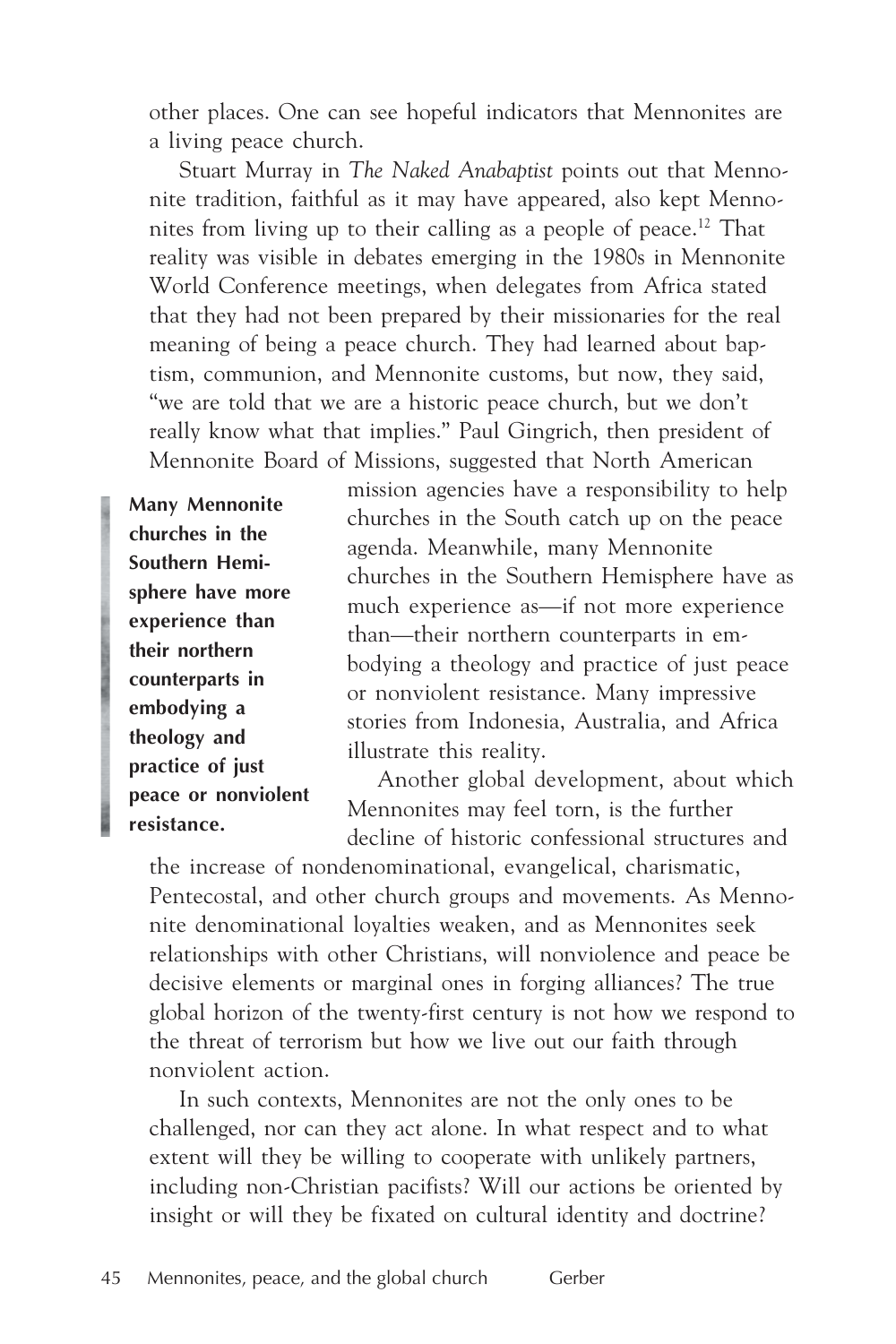Will commitment to peace and nonviolence be primary, or will it be circumscribed by traditional and confessional issues? Given the diversity within the Mennonite fold, and given the fading of our ethnic identification, what will be our distinctive mark? These are crucial questions.

If Mennonites make nonviolence and just peace a priority again, and join others with new insights and new approaches, they can be sure they will be in good company. Part of the challenge for Mennonites is that we no longer can pretend to be the faithful few when it comes to peace. The people of God is a reality that is larger than the people of Menno. This is true in both a geographical and a confessional sense. Divine grace brings us together with unlikely sisters and brothers.

#### **Notes**

<sup>1</sup> J. R. Burkholder, "Peace," in *The Mennonite Encyclopedia*, vol. 5 (Scottdale, PA: Herald Press, 1990), 685; online: http://www.gameo.org/encyclopedia/contents/ P4ME.html.

2 Fernando Enns, *The Peace Church and the Ecumenical Community: Ecclesiology and the Ethics of Nonviolence* (Kitchener, ON: Pandora Press, 2007)

<sup>3</sup> Mark Jantzen: Mennonite German Soldiers: Nation, Religion and Family in the Prussian East, 1772-1880; Notre Dame, IN, 2010

4 IFOR, incorporated in 1919, was the first significant international pacifist organization, deeply rooted in and closely affiliated with churches.

5 See Paul Peachey, "Puidoux Conferences," in *The Mennonite Encyclopedia* 5:738; online: http://www.gameo.org/encyclopedia/contents/P856.html.

6 See http://www.church-and-peace.org/.

7 See http://en.wikipedia.org/wiki/Military\_Counseling\_Network; http://www.mcnetwork.de/.

8 See http://www.anabaptistnetwork.com/.

9 Http://www.cpt.org/resources/writings/sider.

<sup>10</sup> Http://www.mwc-cmm.org/sites/default/files/report\_cathomenno\_final\_eng.pdf.  $11$  An Ecumenical Call to Just Peace states: "On the Way of Just Peace the justifications of armed conflict and war become increasingly implausible and unacceptable"; http://www.overcomingviolence.org/fileadmin/dov/files/iepc/resources/ECJustPeace\_ English.pdf.

12 Stuart Murray, *The Naked Anabaptist: The Bare Essentials of a Radical Faith* (Scottdale, PA: Herald Press, 2010).

## **About the author**

Hans Ulrich Gerber is executive secretary of the Swiss branch of the International Fellowship of Reconciliation (IFOR) and serves as president of IFOR (International). He was Europe director for Mennonite Central Committee (1992–2002) and coordinator of the Decade to Overcome Violence (DOV) 2002–2009 at the World Council of Churches (WCC). Hansuli is a member of the pastoral team at the Mennonite Church La Chaux-d'Abel.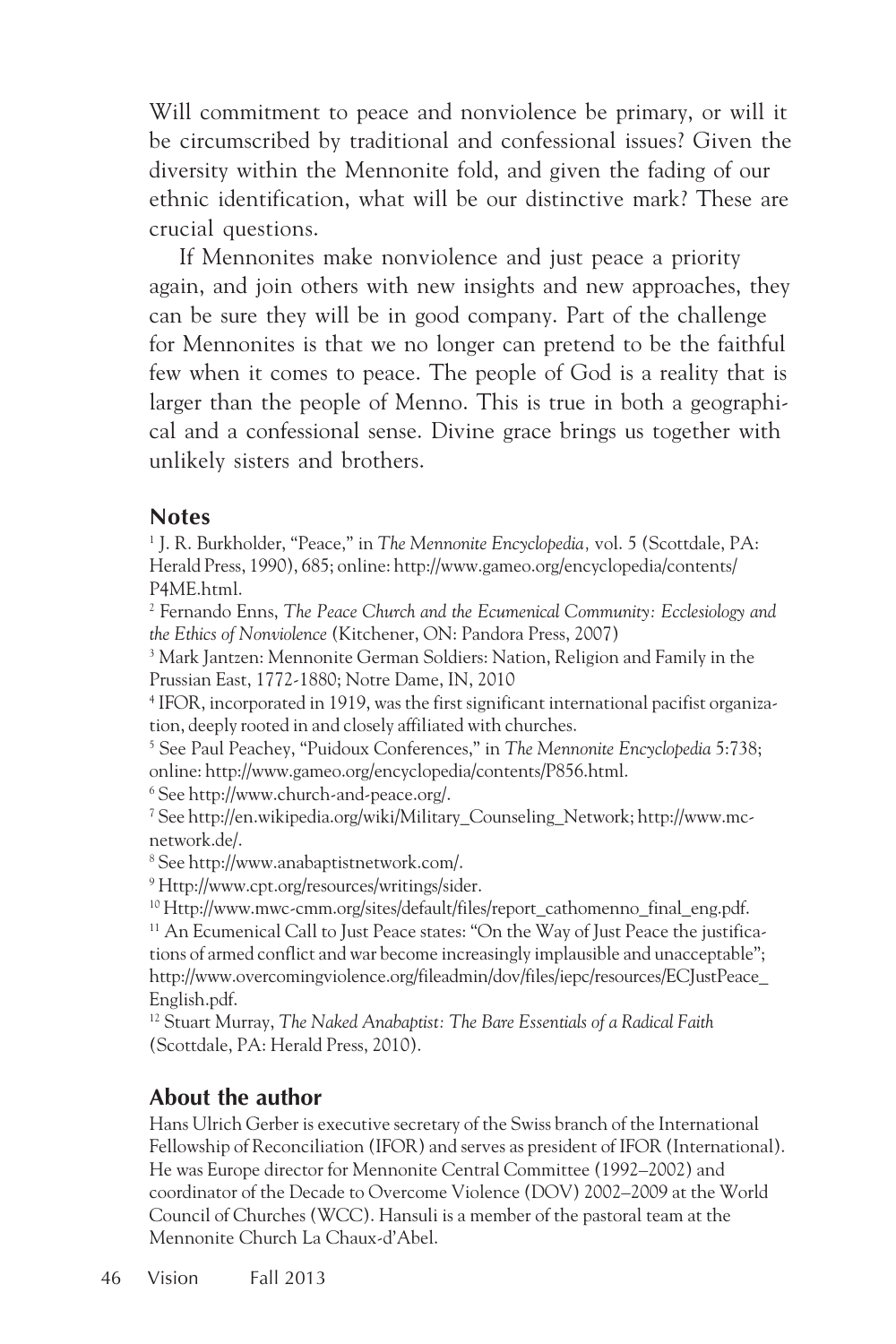# **Truthtelling and reconciliation on the prairies**

Eileen Klassen Hamm

 **I** live along the South Saskatchewan River near the northern edge of the great prairie in a city named after the sweet purple berries that grow in abundance in the coulees and creeks of the

**We do not get to choose the stories that inhabit our landscape. We can choose how to respond to those stories. How is a community's peace theology shaped by the stories in the landscape?**

watershed. This is a generous land under an expansive sky with room for so many stories that sometimes it takes too many years for them to bump into each other. Stories of ingenuity and overcoming, of migration and resettlement, of community and compassion exist alongside stories of deception and blindness, of ignorance and violence, and of losses in abundance.<sup>1</sup> We do not get to choose the stories that inhabit our landscape. We can choose how to respond to those stories. What does it mean to be a peace

church in a particular watershed? How is a community's peace theology shaped by the stories in the landscape?

As I write this article, the Truth and Reconciliation Commission (TRC) of Canada is hosting the fifth of seven national events, in Montreal, Quebec.<sup>2</sup> I am watching it live on my computer, and it reminds me of the rhythms, emotions, rituals, and practices that I was deeply immersed in ten months ago when the TRC held its Saskatchewan national event here in Saskatoon.

The Truth and Reconciliation Commission of Canada is in its fourth year of a five-year mandate to learn the truth about what happened in the Indian residential schools and to educate Canadians about this history and its legacies. The commission is collecting testimony from officials of the institutions that operated the schools and from survivors and their families who have been personally affected by the residential school experience and its subsequent impacts. The TRC hopes to guide and inspire pro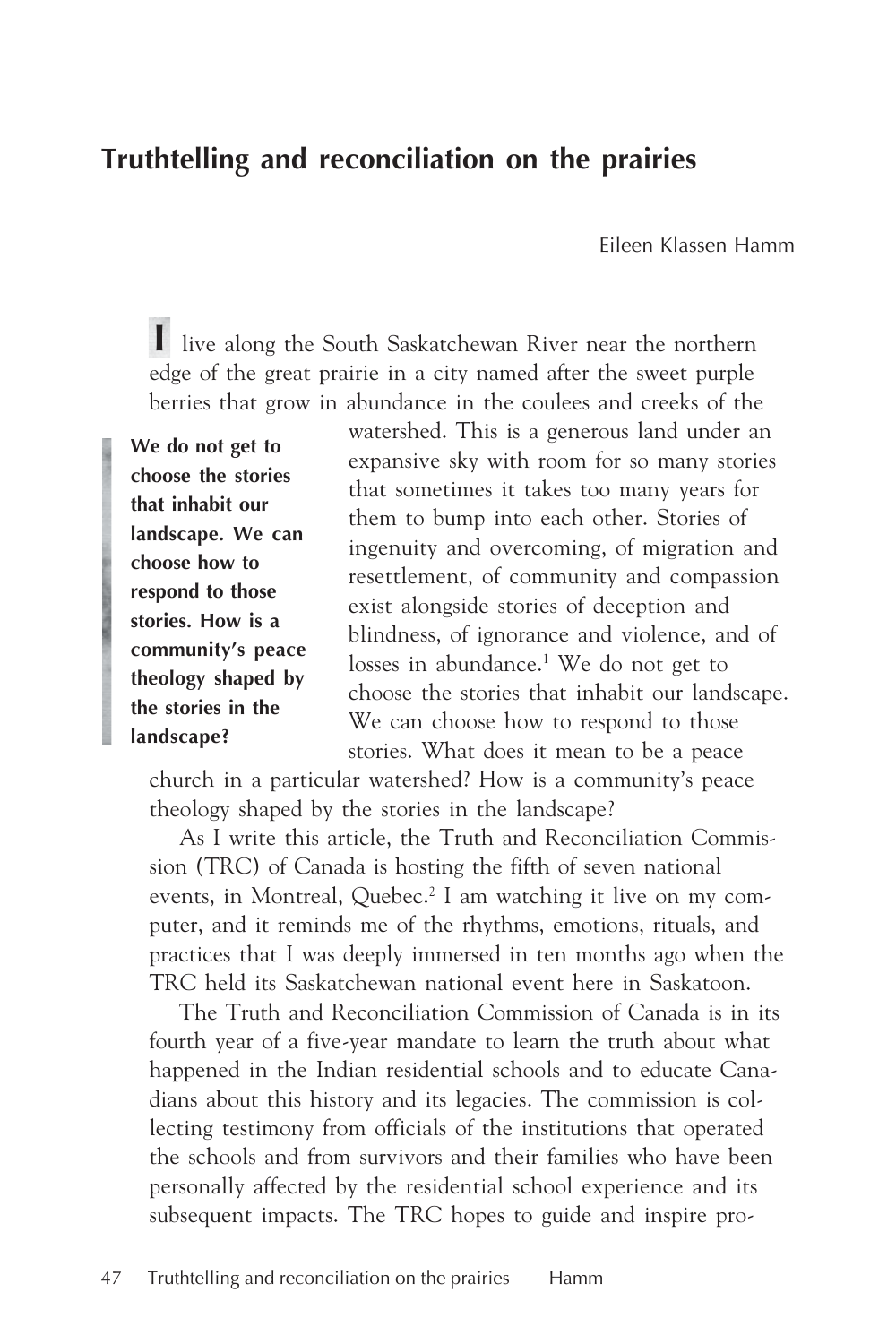cesses of truthtelling and healing that can lead toward reconciliation and renewed relationships based on mutual understanding and respect between Indigenous and non-Indigenous peoples.

Indian residential schools, government-funded and church-run, operated in Canada for about 130 years. The last school closed in 1996, in Saskatchewan. More than 150,000 First Nations, Métis, and Inuit children were placed in these schools.

In the 1990s, church institutions involved in Indian residential schools began coming forward with apologies for their actions in these schools. On June 11, 2008, Prime Minister Stephen Harper, on behalf of the government of Canada, delivered a formal apology in the House of Commons to former students and their families and communities for Canada's role in the operation of residential schools.

> *Two primary objectives of the Residential Schools system were to remove and isolate children from the influence of their homes, families, traditions and cultures, and to assimilate them into the dominant culture. These objectives were based on the assumption Aboriginal cultures and spiritual beliefs were inferior and unequal. Indeed, some sought, as it was infamously said, "to kill the Indian in the child." Today, we recognize that this policy of assimilation was wrong, has caused great harm, and has no place in our country. . . .*

*It has taken extraordinary courage for the thousands of survivors that have come forward to speak publicly about the abuse they suffered.*

*It is a testament to their resilience as individuals and to the strength of their cultures. . . .*

*To the approximately 80,000 living former students, and all family members and communities, the Government of Canada now recognizes that it was wrong to forcibly remove children from their homes and we apologize for having done this. . . .*

*The burden of this experience has been on your shoulders for far too long. The burden is properly ours as a Gov-*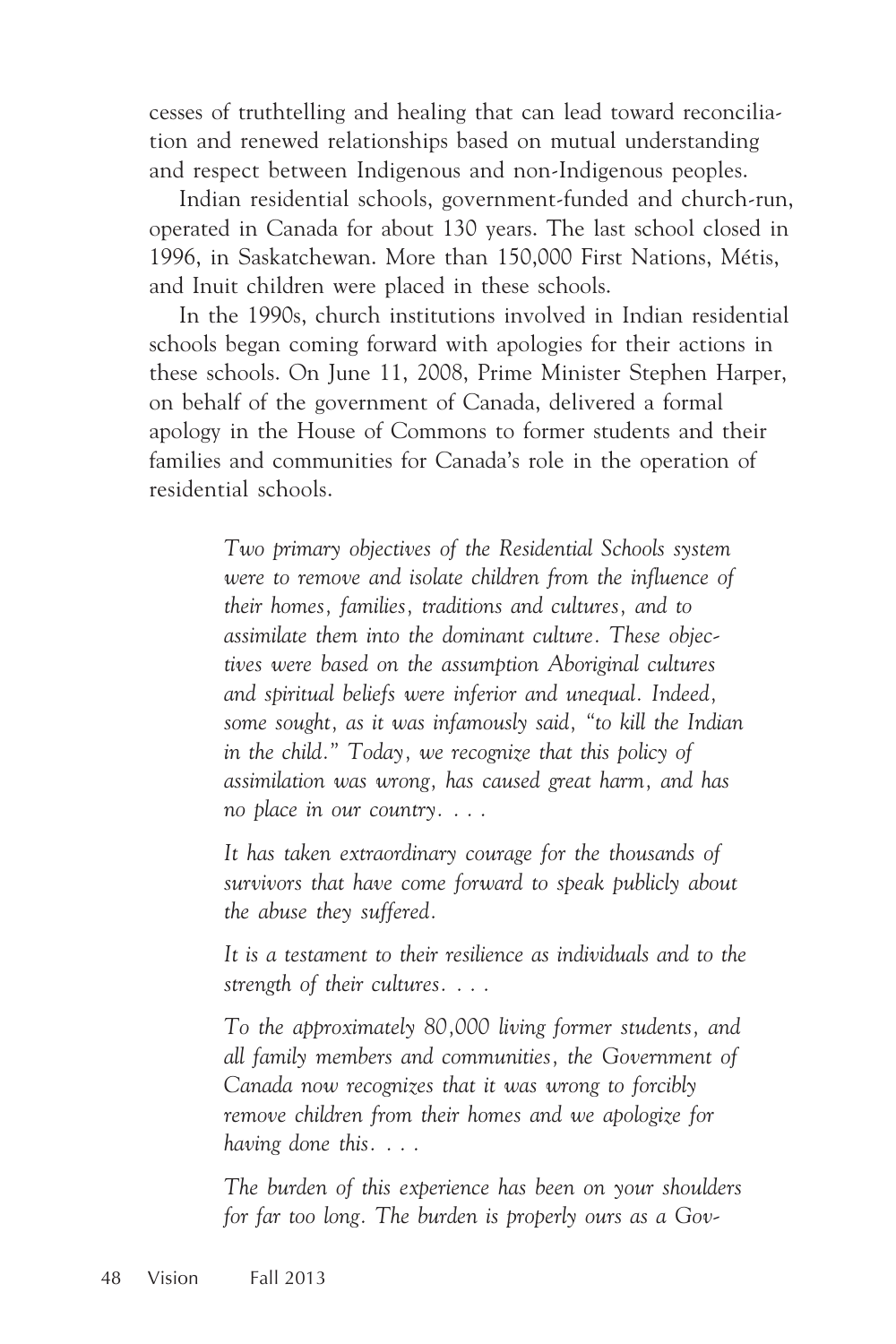*ernment, and as a country. There is no place in Canada for the attitudes that inspired the Indian Residential Schools system to ever prevail again. You have been working on recovering from this experience for a long time and in a very real sense, we are now joining you on this journey. The Government of Canada sincerely apologizes and asks the forgiveness of the Aboriginal peoples of this country for failing them so profoundly.*<sup>3</sup>

The TRC came to my town last June, and it changed my life, shifted my worldview. From the lighting of the sacred fire in the early morning of the first day to the closing words of the commissioners four days later, I was drawn into a powerful experience of listening, wrestling, unlearning, relearning, reimagining. This was not my first experience with the residential school story. I would have said I had a fairly good grasp of the history; I had taught it to college students. What was so new was the intimacy of the experience. We, white settlers and recent immigrants, were invited into

**When the Truth and Reconciliation Commission came to my town, we, white settlers and recent immigrants, were invited into an intimate re-storying of our community and our country. The stories are disturbing, troubling, heartbreaking.**

a most intimate re-storying of our community and our country. The stories are disturbing, troubling, heartbreaking. Our hearts should be broken by these things—children snatched from their parents and grandparents, stripped of their identity, isolated, abused, never told they were precious. Our hearts should be broken wide open to make room for transformation.

Many church folk supported the TRC event in Saskatoon. Some congregations raised funds for food and travel expenses; some created educational conversations ahead of and after the TRC event. During the

June event, church volunteers assisted with the flow of activities, and many joined the gathered community witnessing the testimonies of survivors and their families. We wondered how it had taken us so long to listen for the stories that live right here among us on this land. Will the TRC change us as a church? Will it transform us? What gifts does the TRC offer to us?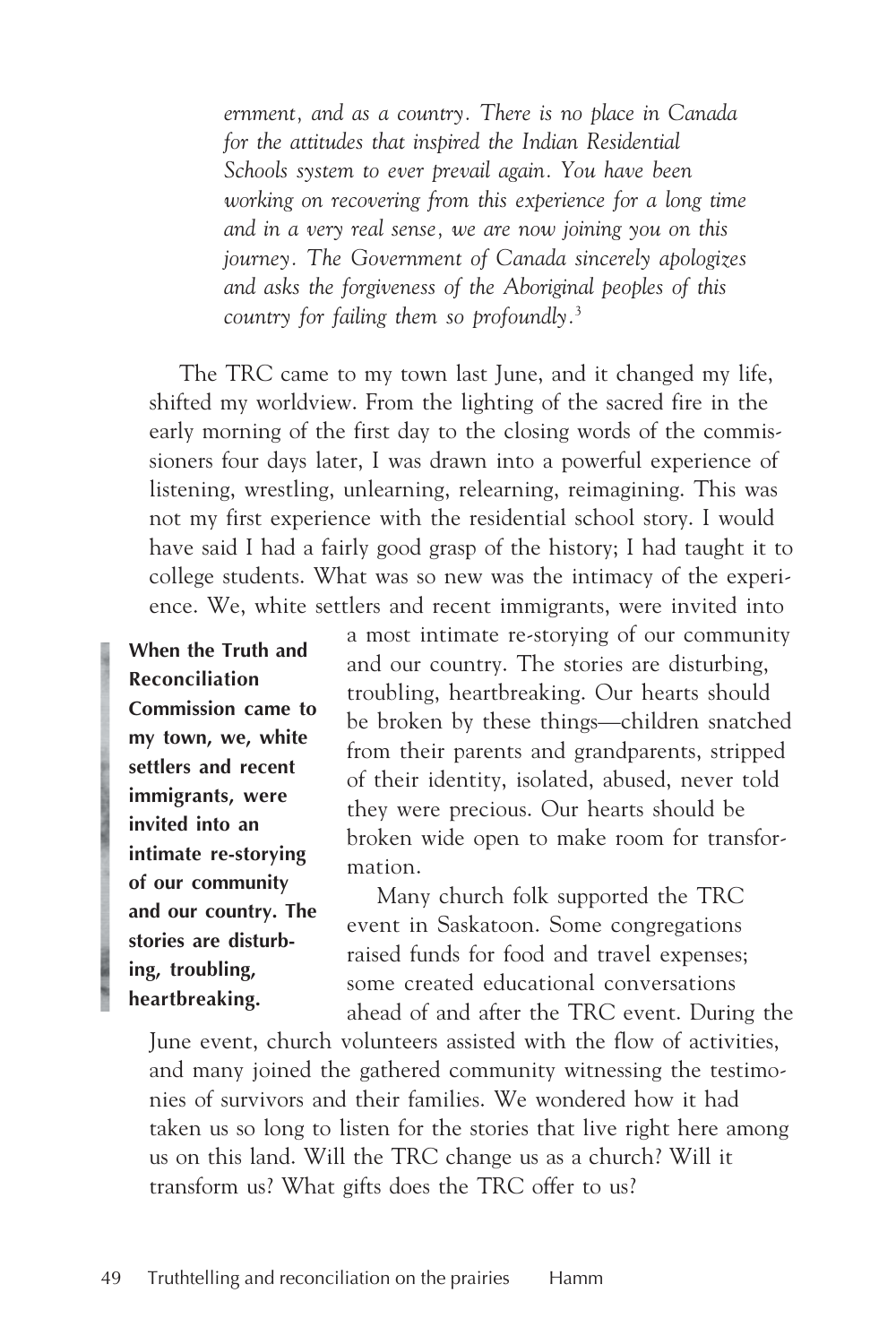# **Truthtelling and repenting**

An examination of Indian residential school history is also an examination of colonialism and the church's willing and enthusiastic participation in colonialism. The Mennonite story in Canada is not at the centre of this history, but it plays at the edges and is not unconnected. The TRC is making room in the public discourse for churches to carefully and critically remember their own stories (not just the honourable ones), to tell their own truths, and to take responsibility for their memories. It is a rare moment in a nation's experience when leaders of institutions line up to make public apologies. The TRC has created spaces for that to happen.

# **Unsettling history**

As truths are told and confessed, identities are dislodged. One such identity lies close to the heart of many peace church folk, and that is of Canadians as "benevolent peacemakers." Canadian settlers like to remember that while the United States conducted "Indian wars," Canada enjoyed a more benign settlement process made possible by treaty negotiations with Indigenous groups. These treaties spoke of peace and harmony, bounty, and benevolence. Stories being told at the TRC are calling this national mythology into question, both historically and in the present. Broken treaty promises litter the relationships between Indigenous and non-Indigenous peoples,<sup>4</sup> and the stories of residential school survivors bring us face-to-face with horrific violence enacted on children's bodies and souls as well as the hearts and minds of parents and grandparents, over generations. Seven generations.

Many Mennonite settlers came to the prairies to escape violence in Ukraine and elsewhere. We have benefitted immensely from the treaty negotiation processes, which opened up large tracts of land for Mennonite settlers to recreate communities based on language, religion, culture, and communal practices. At the very same time and in the very same landscape, Indigenous communities, generation after generation, were shattered by the Indian residential school policy and the Indian Act, which systematically sought to strip Indigenous peoples of their languages, religion, culture, and communal practices. What is a peace church on the prairie to do with such knowledge? How might we share such a burden as we journey forward?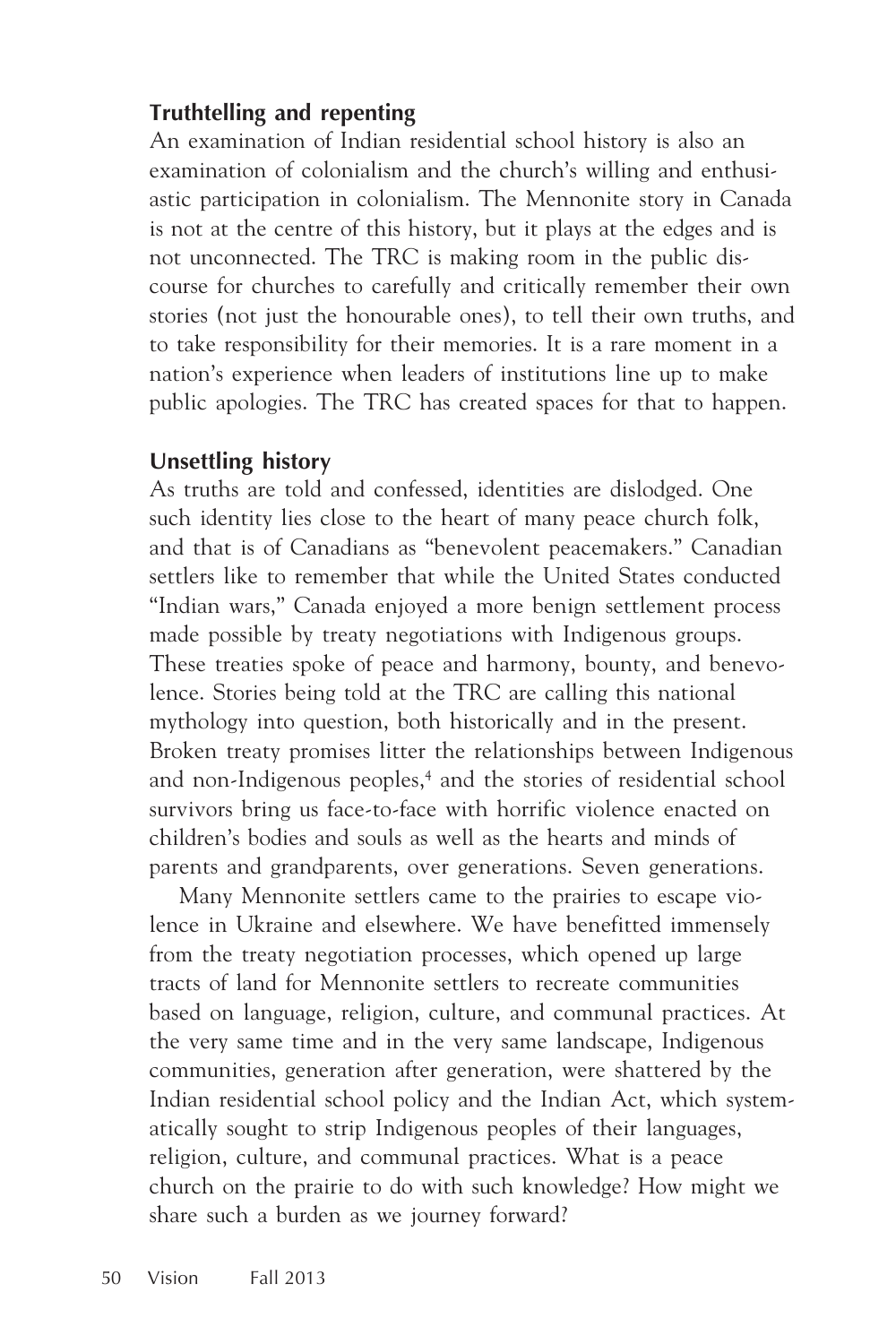# **Courage and forgiveness**

In the midst of immensely difficult stories of violence and abandonment, the TRC is also a place of forgiveness and grace. I have been astounded at the open-handed forgiveness offered by survivors, first to themselves and also to those who hurt them. Life stories are not only about victimization but also about courage and resilience and overcoming. Telling and receiving painful stories can be an act of dignity, an act of redemption. There is a role here for us, as settlers and as church folk, to receive stories, to witness the hard telling, to honour the long journey.

## **Peaceable spaces**

The TRC events have been carefully constructed to create healthy and gentle spaces for the oh-so-difficult work of telling

**Mennonites benefitted from treaties that opened up large tracts of land for settlement. At the same time and in the same landscape, Indigenous communities were shattered by policies that sought to strip them of their languages, religion, culture.**

truths and stepping toward reconciliation. Both the smaller community hearings as well as the large national events are wrapped in prayer and compassion. Local elders begin each day with prayers and songs. Often prayers are requested during the day, and each day ends with prayers. There is a clear understanding that this work cannot be done without the guidance of the Creator. Healthcare workers and cultural support workers encircle the rooms where testimonies are given, creating a safe space for vulnerability, watching for distress, holding a hand, supplying tissues for tears, paying attention to

the storytellers as well as the listening witnesses. The tear-filled tissues are carefully collected each day, and when a sacred fire is lit at a national event, the tissues carrying such pain are burned there. These rituals and symbols have much to teach us about creating peaceable spaces for whatever difficult work our communities have before us.

## **Reconciliation mentors**

The commissioners of the TRC, Justice Murray Sinclair, Chief Wilton Littlechild, and Marie Wilson, are remarkable people with extraordinary ability to weave together the pain and gifts of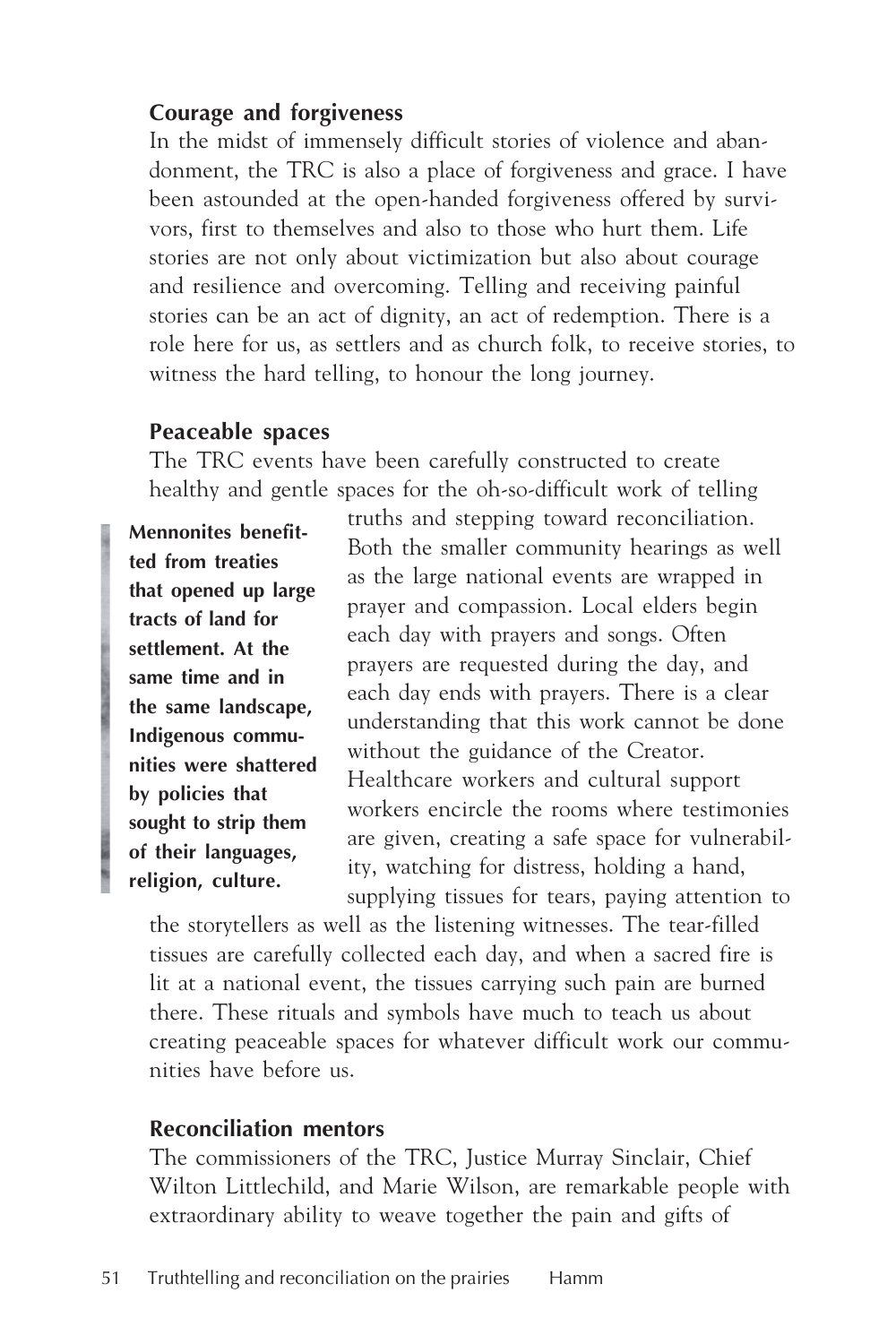community. Theirs is a massive re-storying task, and in the doing of it, they make room for laughter and weeping, for anger and art, for questions and dancing, for singing and grieving. They practice gratitude, recollect learnings, and offer their whole hearts to this work, which they consider a sacred trust. They are mentors for us all, gracious teachers leading us toward healing and reconciliation. The commissioners are also patient and pragmatic, reminding us that it took seven generations to bring us to this place, and that change will not happen overnight. It may take another seven generations to undo the harm. We are all invited to be part of the healing generations.

# **Cultural revitalization**

The TRC, among other activities in our country, is playing a role in the resurgence of Indigenous language, culture, and identity in our communities. The traditional knowledge, songs, and rhythms of Indigenous peoples are honoured and showcased at the TRC, and the strength and hope this brings to people is tangible. I am hopeful that we can embrace not only the pain but also the joy of Indigenous peoples, that we can set aside our paternalistic impulses and genuinely value the skills and teachings of the cultures that surround us, living and breathing so comfortably in this landscape.

# **Healing for settlers**

Do I need healing too? I need healing from an imperialist mindset, from thinking I know what is best for others. I need healing from racism that lives and breathes in the institutions and activities of my everyday life, that gets ugly quickly when Indigenous peoples speak up for themselves, questioning the inequalities they face in housing, employment, education, healthcare, access to safe water.5 I need healing from denial that colonialism has shaped my church, my workplace, my family. I need to be honest about how I have benefitted from the Canadian colonial enterprise.

We need healing and courage to imagine mutual relationships with Indigenous friends and neighbours. Five years ago, the prime minister stood in Parliament and gave what was considered at the time a heartfelt apology to former students of Indian residential schools. Included in his statement was a commitment to forge "a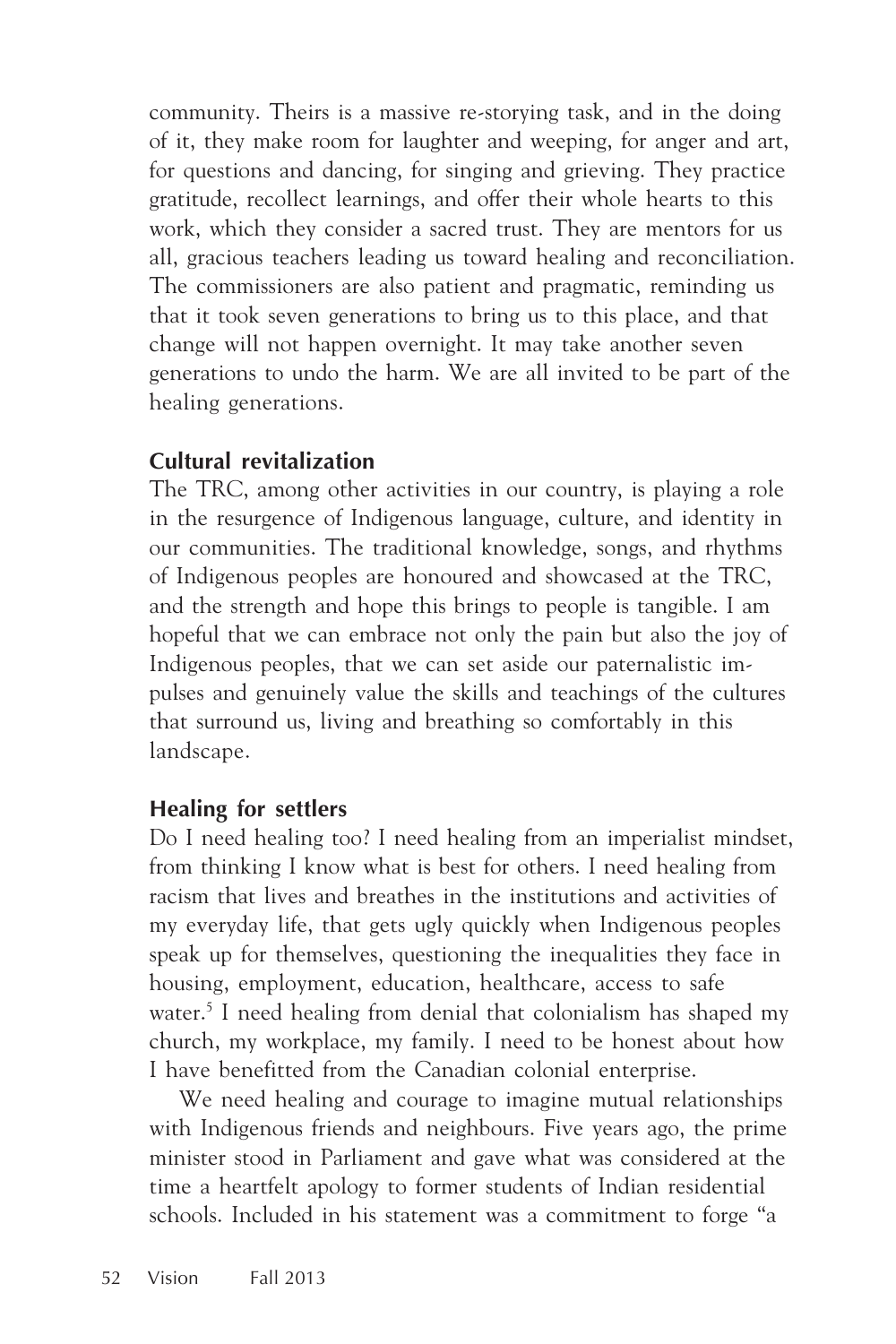new relationship between Aboriginal peoples and other Canadians, a relationship based on . . . a respect for each other and a desire to move forward together." Many Indigenous peoples are still waiting for this apology to come alive, waiting for us to make space for new conversations between peoples, to create new opportunities for sharing our lands and resources, to acknowledge the missing and murdered Indigenous women, to renew treaty relationships, to celebrate a multitude of languages and identities.

The apology is only words on a page until we act it out in the watersheds of our landscape. The church is invited to be part of making the apology come alive and breathe in our communities. The church, with full knowledge of a sordid past, is still invited to look forward, even to seven generations, nurturing the growth of reconciliation, celebrating small shoots and blossoms of peace on the land.

#### **Notes**

1 Two examples of writing that explores the stories of a landscape are Roger Epp, *We Are All Treaty People: Prairie Essays* (Edmonton: University of Alberta Press, 2008); and Candace Savage, *A Geography of Blood: Unearthing Memory from a Prairie Landscape* (Vancouver: Greystone Books, 2012).

2 The TRC's last two national events are in Vancouver in September 2013 and in Edmonton in March 2014. All TRC information is available at www.trc.ca. 3 For the full text, see http://www.aadnc-aandc.gc.ca/eng/1100100015644/ 1100100015649.

4 For settlers seeking to establish more just relationships with Indigenous friends and colleagues, I recommend Paulette Regan, *Unsettling the Settler Within: Indian Residential Schools, Truth Telling, and Reconciliation in Canada* (Vancouver: UBC Press, 2010), 83–110. For an incisive subversion of the history of Indigenous-settler relations on both sides of the 49<sup>th</sup> parallel, I recommend Thomas King, *The Inconvenient Indian: A Curious Account of Native People in North America* ([Toronto]: Doubleday Canada, 2012).

<sup>5</sup> Recent examples are the backlash to Idle No More activities, to Chief Theresa Spence's hunger strike, and to protests at oil pipelines and mining sites.

#### **About the author**

Eileen Klassen Hamm lives in Saskatoon, Saskatchewan, in Treaty 6 Territory. She is program drector for Mennonite Central Committee Saskatchewan and adjunct faculty at Bethany College, Hepburn, Saskatchewan.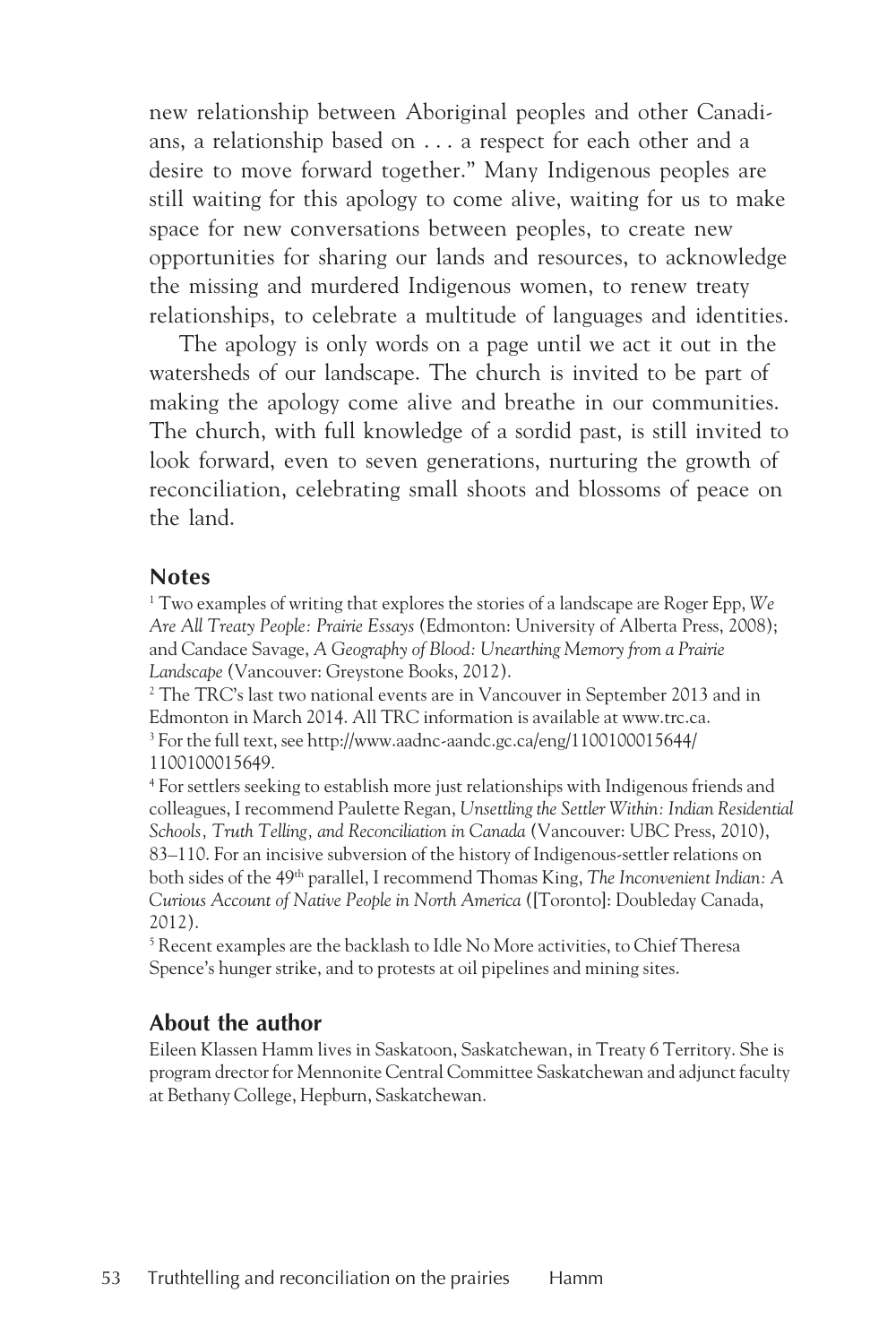# **Peace theology and peacebuilding**

Alain Epp Weaver

onviolence is the way for peace and a good society!" These **"N**words formed the refrain of a song sung by the nearly twenty participants in a several-month-long workshop for religious leaders organized by the South Sudanese Organization for Nonviolence and Democracy (ONAD) and sponsored by Mennonite Central Committee. The Lutheran pastor who had composed the song hoped that, with ONAD's help, it might be recorded and eventually get airtime on South Sudan's radio stations. Newly independent South Sudan, the workshop participants noted, must confront numerous potential internal conflicts dividing people along ethnic, religious, and other lines. Coming from varied ethnic backgrounds, these Christian and Muslim leaders emerged

**Should peace theology and peacebuilding be seen as two distinct and unrelated fields? Or as two fields that occasionally intersect? Or as two fields that stand in unrelieved antagonism to each other?**

from the ONAD workshop convinced that promoting nonviolence as a means for addressing conflict was an urgent necessity for South Sudan.

*Nonviolence,* for purposes of the ONAD workshop, referred to a variety of conflict analysis, mitigation, and prevention techniques, particular practices accessible to persons from varied religious and ethnic backgrounds. While certainly not value neutral, these peacebuilding practices gathered together by ONAD under the term

*nonviolence* are transportable, able to be carried from one religious or other worldview commitment into another: these nonviolent practices could be used by Christians as well as Muslims (not to mention atheists, Buddhists, communists, and others). Yet when workshop participants shared about what they had learned, they almost all contextualized these practices within Christian or Muslim theological discourse, using not only "secular" terms such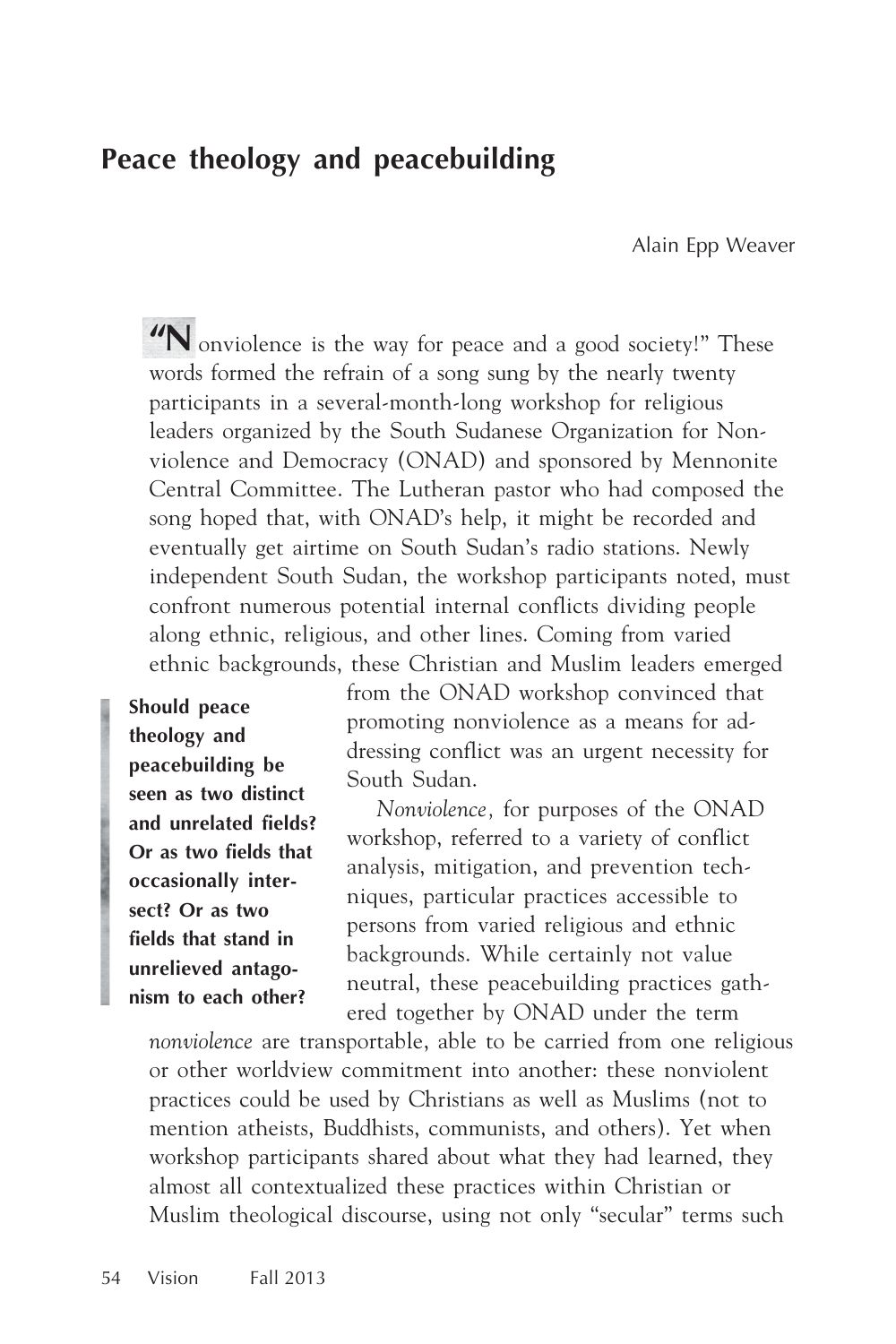as conflict analysis, conflict prevention, and nonviolence, but also religious ones such reconciliation, sin, grace, God's sovereignty. This was the language they used to describe the nonviolent practices they had learned through appeals to stories and other precedents from the Bible, the Qur'an, and extra-Qur'anic authoritative texts such as the hadith (traditions from and about the Prophet Muhammad) and *fiqh* (Islamic jurisprudence).

# **Distinct disciplines?**

I visited ONAD in April 2013, when I was starting to think about the assignment to write this article, in which I was asked to reflect on the relationship between Mennonite peace theology, on the one hand, and peacebuilding as an emerging academic discipline and set of practices, on the other. Should peace theology and peacebuilding be seen as two distinct and unrelated fields? Or as two fields that occasionally intersect? Or as two fields that stand in unrelieved antagonism to each other?

The first option—which would present peace theology and peacebuilding as so distinct that they have nothing to do with each other—seems clearly misguided. True, the array of diverse peacebuilding practices need not be embedded within theological discourse. In that regard, peacebuilding practices—such as promoting restorative justice, or conducting a conflict or Do No Harm analysis—can be thought of as equivalent to conservation processes in agriculture or best practices in nursing. So, for example, although some conservation methods promoting lowexternal-input farming—the "Farming God's Way" approach,<sup>1</sup> for instance—are packaged in Christian theological terms, these sustainable agriculture practices can be learned and implemented by anyone, regardless of theological or philosophical commitments. Similarly, even though Mennonite colleges might underscore how Christian commitments and practices should inform how one acts as a nurse, the best practices of the nursing profession can be learned and carried out by anyone—Christian, Muslim, Jew, Buddhist, atheist, or other.

In this sense, basic peacebuilding practices appear to be transportable practices that can be integrated into various forms of theological and philosophical discourse. Yet it is also true that those practices can become deeply embedded in such discourses,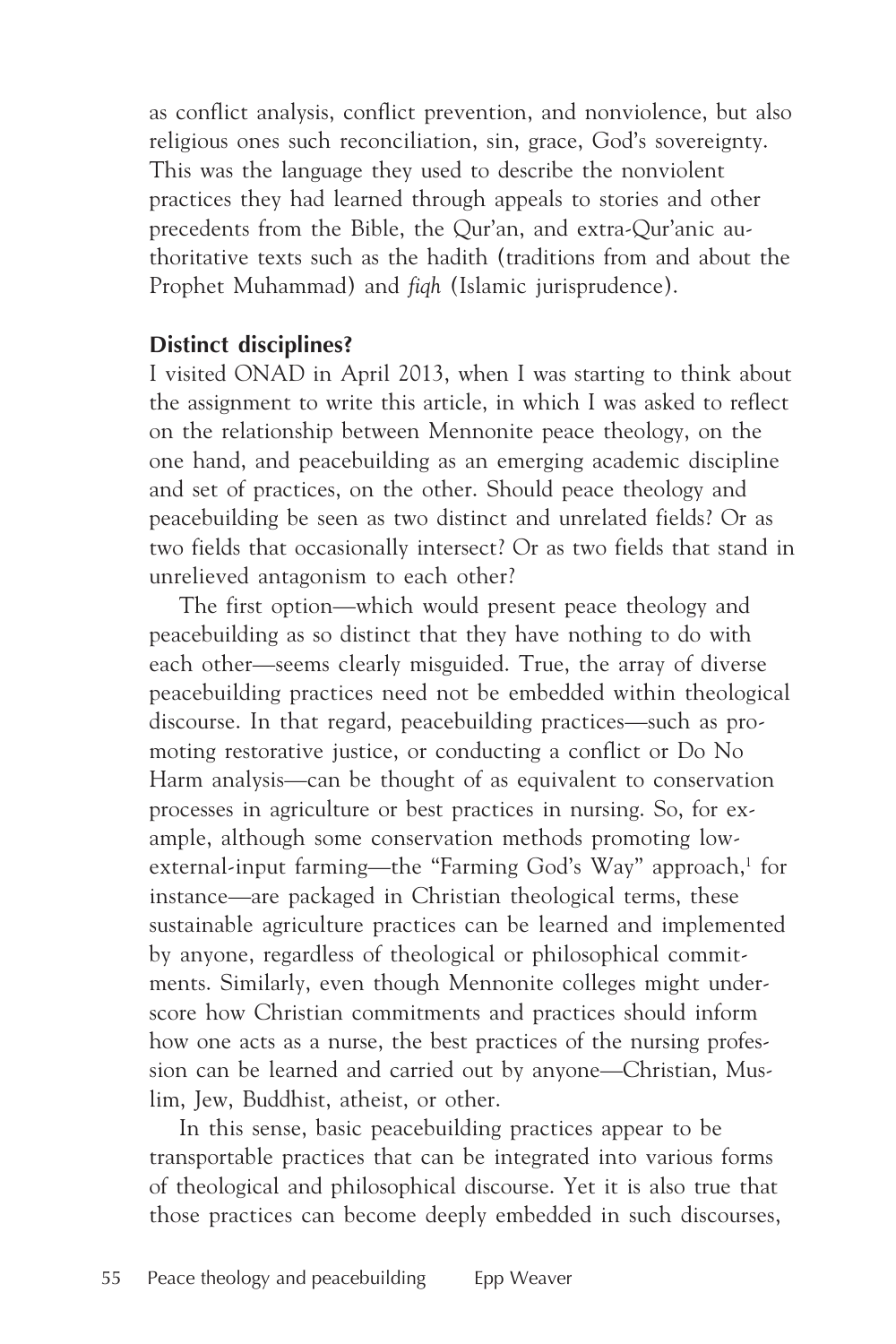so that to the practitioners the peacebuilding practices appear to be inextricably intertwined with these religious or philosophical convictions. That was certainly the case with the Christian and

**Peacebuilding practices appear to be transportable practices that can be integrated into various forms of theological and philosophical discourse. Yet those practices can become deeply embedded in such discourses.**

Muslim leaders in the ONAD workshop, for whom peacebuilding practices were bound up with theological commitments. For the Christian participants, being a faithful Christian meant incorporating peacebuilding practices into one's daily life; they viewed peacebuilding as an essential expression of their Christian identity. This fact did not preclude them from recognizing that for their Muslim co-participants, peacebuilding practices also appear to emerge organically from their commitments and practices as Muslims. Peacebuilding practices had become part of the Christian identity of these South

Sudanese Christians in Juba, yet these practices, as the Christian participants themselves recognized, were transportable and could be integrated into other religious (and nonreligious) discourses.

# **Intersecting fields?**

Peacebuilding and peace theology are thus not completely separate, unrelated fields: at a minimum, they intersect at specific points. The ONAD example is but one of perhaps thousands of examples of people and groups for whom peacebuilding practices are tightly intertwined with Christian theological discourse. Not only do the two fields of peacebuilding and peace theology intersect; for at least some peacebuilding practitioners, Christian theology offers the backdrop against which peacebuilding practices make sense—just as for other practitioners, Islamic theology offers the semantic field within which peacebuilding practices have their meaning.

But these points of intersection should not blind us to the fact that peacebuilding and traditional Mennonite peace theology (which in bare bones terms I would characterize as the christologically rooted conviction that Christians should always under all circumstances refrain from taking human life) can sometimes stand in uneasy tension with or even outright antago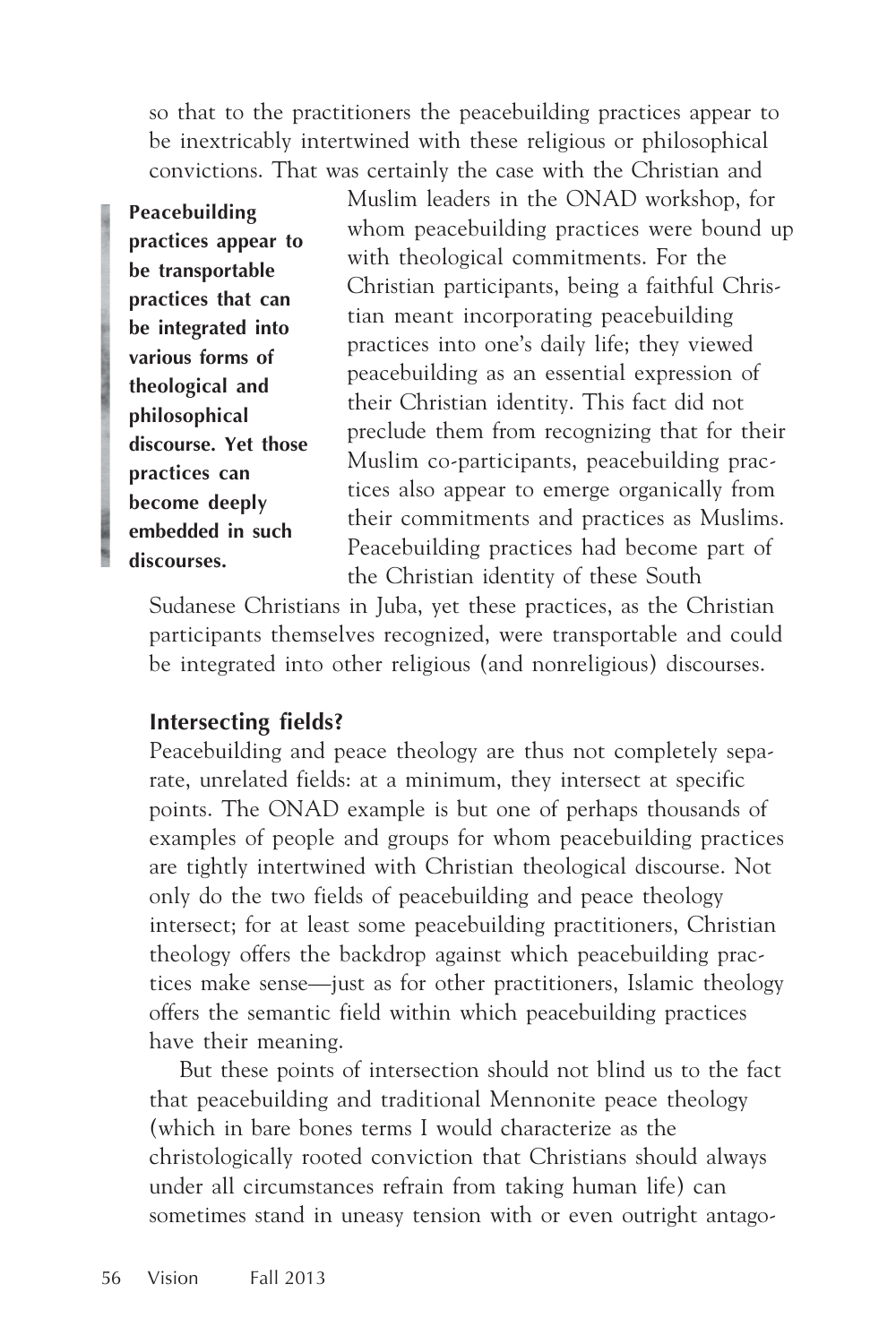nism to each other. Consider the ONAD workshop participants. Although all the participants emerged from the workshop fully committed to using grassroots peacebuilding practices in their individual lives and within their communities, and although all agreed that peacebuilding practices could help South Sudan grapple with many of its challenges as a newly independent state, none of the participants—Christian or Muslim—were pacifists committed to the proposition that it is always wrong to kill. All would have supported the South Sudanese armed struggle against the Sudanese military, viewing such struggle as a justified form of self-defense, defensible for Christians using just war criteria and representing for Muslims a legitimate form of jihad. At a minimum, adopting peacebuilding practices does not require that one be committed to a stringent pacifism. That observation should not call into question the validity of the types of peacebuilding practices the ONAD participants were learning; it simply underscores the fact that these peacebuilding practices can be used by pacifists and nonpacifists alike.

## **Antagonistic areas?**

From the perspective of Mennonite peace theology, greater concerns surface about peacebuilding as a field to the degree that self-identified proponents of peacebuilding either explicitly endorse armed and potentially lethal actions or appear implicitly to do so. This concern has less to do with grassroots forms of peacebuilding in civil society, and more to do with peacebuilding involving military and other armed actors. For example, so-called humanitarian intervention to prevent or mitigate genocide or other large-scale human rights abuses is touted by its defenders as a form of peacebuilding, a type of action aimed ultimately at violence reduction and mitigation. Such intervention may be championed by proponents of "just peacemaking" and "just policing," yet from a Christian pacifist standpoint it may ultimately prove indistinguishable from traditional just war approaches. Christian pacifists will rightly welcome having just war proponents take just war criteria seriously, but the rebranding of just war as humanitarian intervention or just policing or peacebuilding does not ultimately overcome the gap between such actions and Christian pacifism.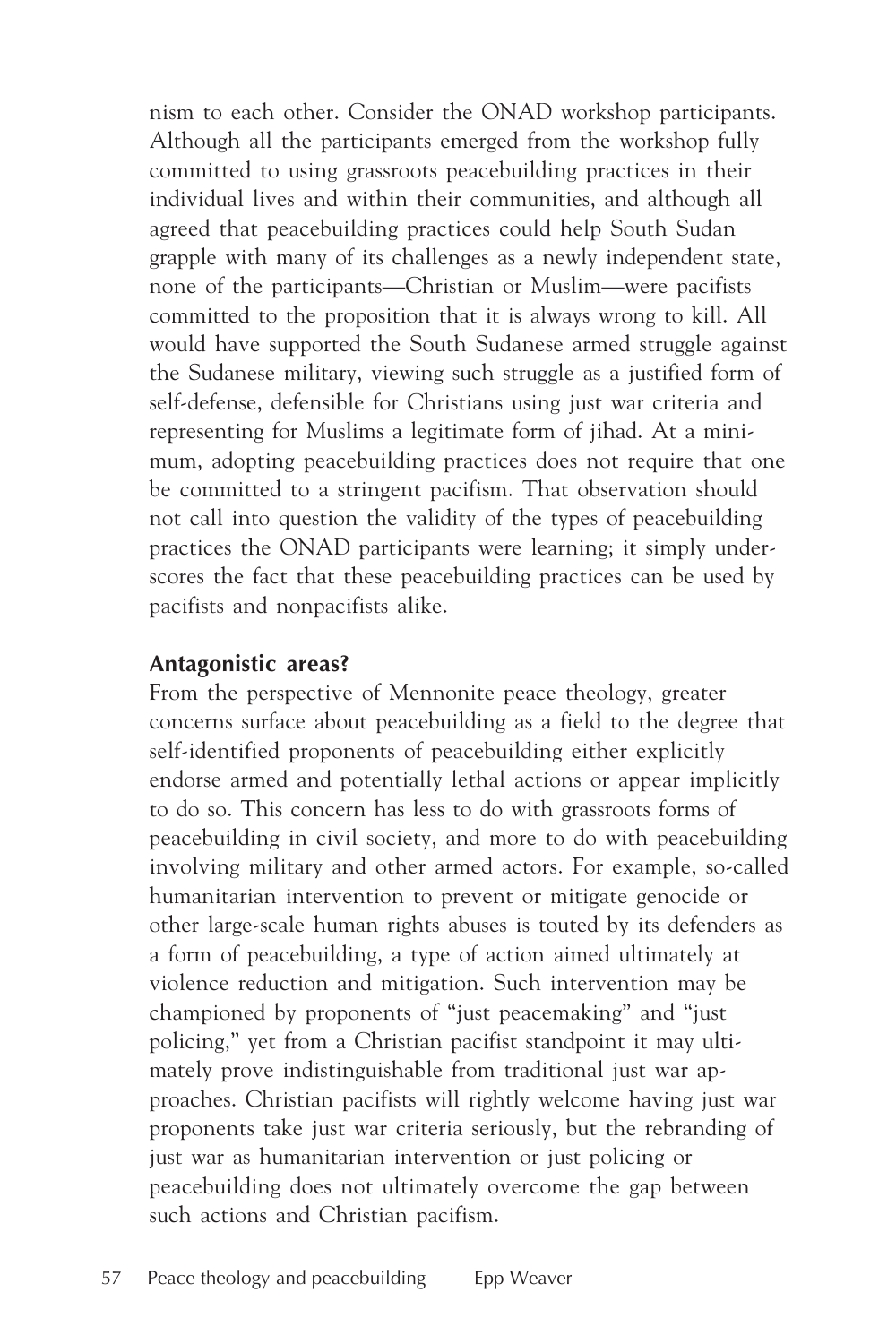Christian peacebuilders have also at times engaged military actors with the aim of promoting nonlethal strategies while also championing "whole of government" approaches in which diplomatic and humanitarian initiatives complement military action. At their best, such engagements can be viewed as a form of what John Howard Yoder called "middle axioms,"2 inhabiting non-Christian discourse in order to promote better outcomes within the operating terms of that discourse—in this case, helping military actors think through less lethal alternatives and strategies. Yet such engagements also run the risk of moving beyond middle axiom–style intervention to active promotion of certain forms of lethal force as the best option, and thus end up as advocacy for a form of justifiable war.

### **Compatible practices?**

While some initiatives that fall within the broad tent of peacebuilding thus run up against and contradict Christian

**While some initiatives that fall within the broad tent of peacebuilding contradict Christian pacifist commitment, most forms of peacebuilding are compatible with a christologically rooted conviction that lethal force is always wrong.**

pacifist commitment, most forms of peacebuilding are compatible with a christologically rooted conviction that lethal force is always wrong. Restorative justice initiatives; Do No Harm analyses; trauma healing interventions; nonviolent direct action; the promotion of conflict assessment, circle processes, and other types of grassroots peacebuilding practices: all these can and should be vigorously supported by Christian pacifists—and also by non-Christians and nonpacifists. And, not surprisingly, Mennonites have been at the forefront of the emerging peacebuilding disciplines and practices. It

is not surprising, given the understandable eagerness of Mennonites in the United States and Canada to move beyond the nonresistant stance that seemed to confine Mennonite witness to a sectarian ghetto toward an embrace of activist peacebuilding in which pacifist convictions display their public utility.

So far I have sought to show that while some peacebuilding practices sometimes stand in tension or opposition to rigorous Christian pacifist commitment, most peacebuilding practices at a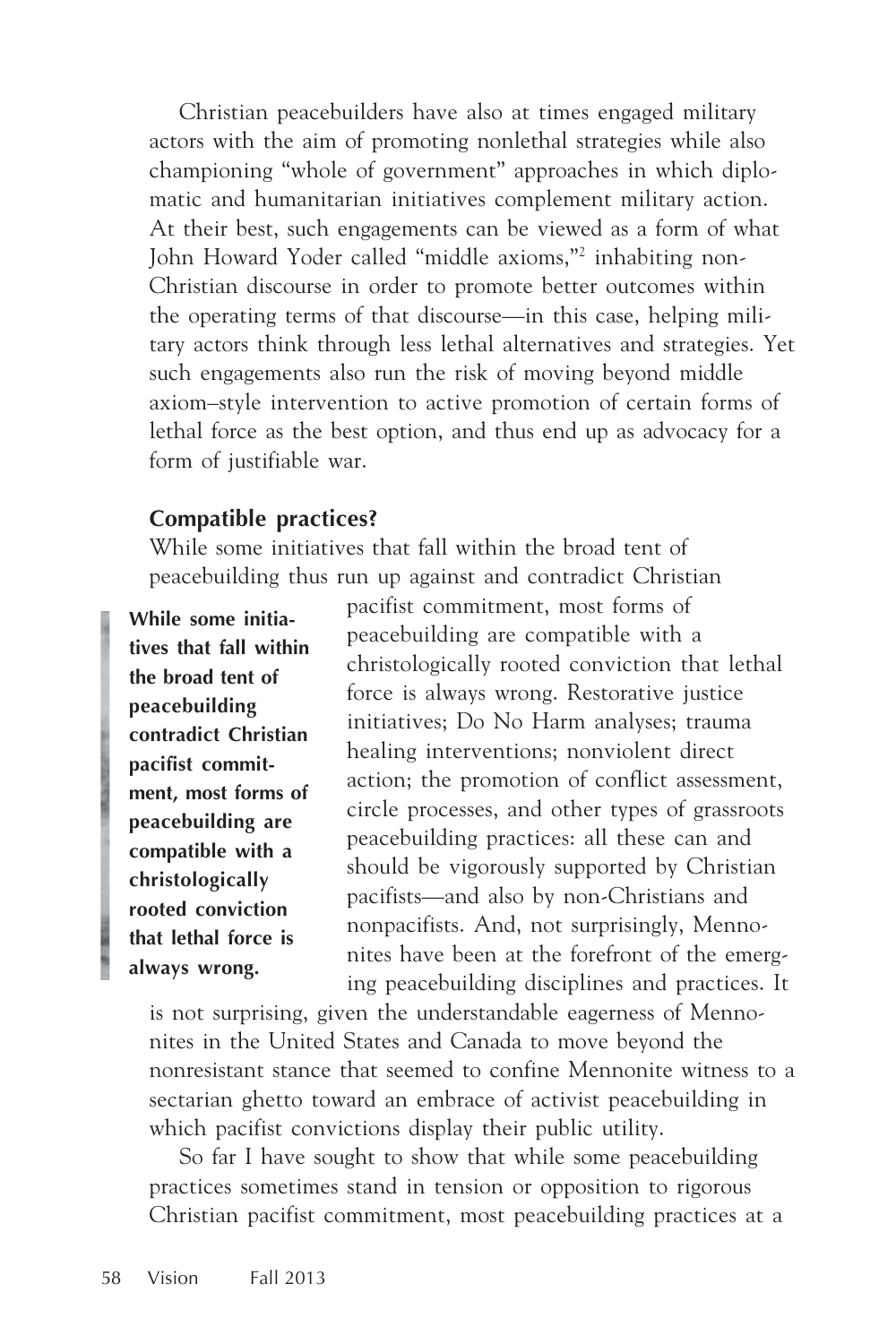minimum are consistent with Christian pacifism and arguably flow from Christian pacifist convictions while not necessarily being peculiar to Christian pacifists. In the remainder of this article I will highlight two dangers or temptations for Mennonite peace theology as it reflects on peacebuilding practice. The first danger I will discuss is the danger of epistemological hubris, of claiming more for nonviolent direct action and other forms of peacebuilding than can be legitimately advanced. The second danger I identify is reduction of the rich Christian vocabulary regarding sin and redemption into the language of peace and violence.

## **The danger of claiming too much**

My first concern stems from a decade of work with Mennonite Central Committee in the occupied Palestinian territories. During that time I repeatedly encountered a form of what I would identify as "peace colonialism" in Mennonites and other Christian pacifists who would visit Israel and the occupied territories and hold forth about how vital it is for Palestinians to engage in nonviolent resistance. They argued that nonviolence would clearly pave the way to Palestinian liberation from military occu-

**The hope that peacebuilding strategies will contribute to desirable outcomes must be tempered with humility about the limits of our knowledge and ability to control the future.**

pation and from a history of dispossession. Not only did such sermonizing display a telling ignorance of the nonviolent resistance Palestinians have used extensively against Zionist colonization over the course of the twentieth century and up to the present day; it also reflected an unwarranted confidence in the effectiveness of nonviolent direct action as a mode of struggle.

Christian pacifists often rightly accuse proponents of just war of epistemological hubris, of wrongly claiming to know what the

outcomes of particular lethal actions will be. Defenders of justifiable killing claim to know that specific courses of action (ones involving the lethal use of force) will result in specific desirable outcomes. The Christian pacifist counters this epistemological (over)confidence with an attitude of humility about human control over history. But a pacifist hubris that arrogantly claims to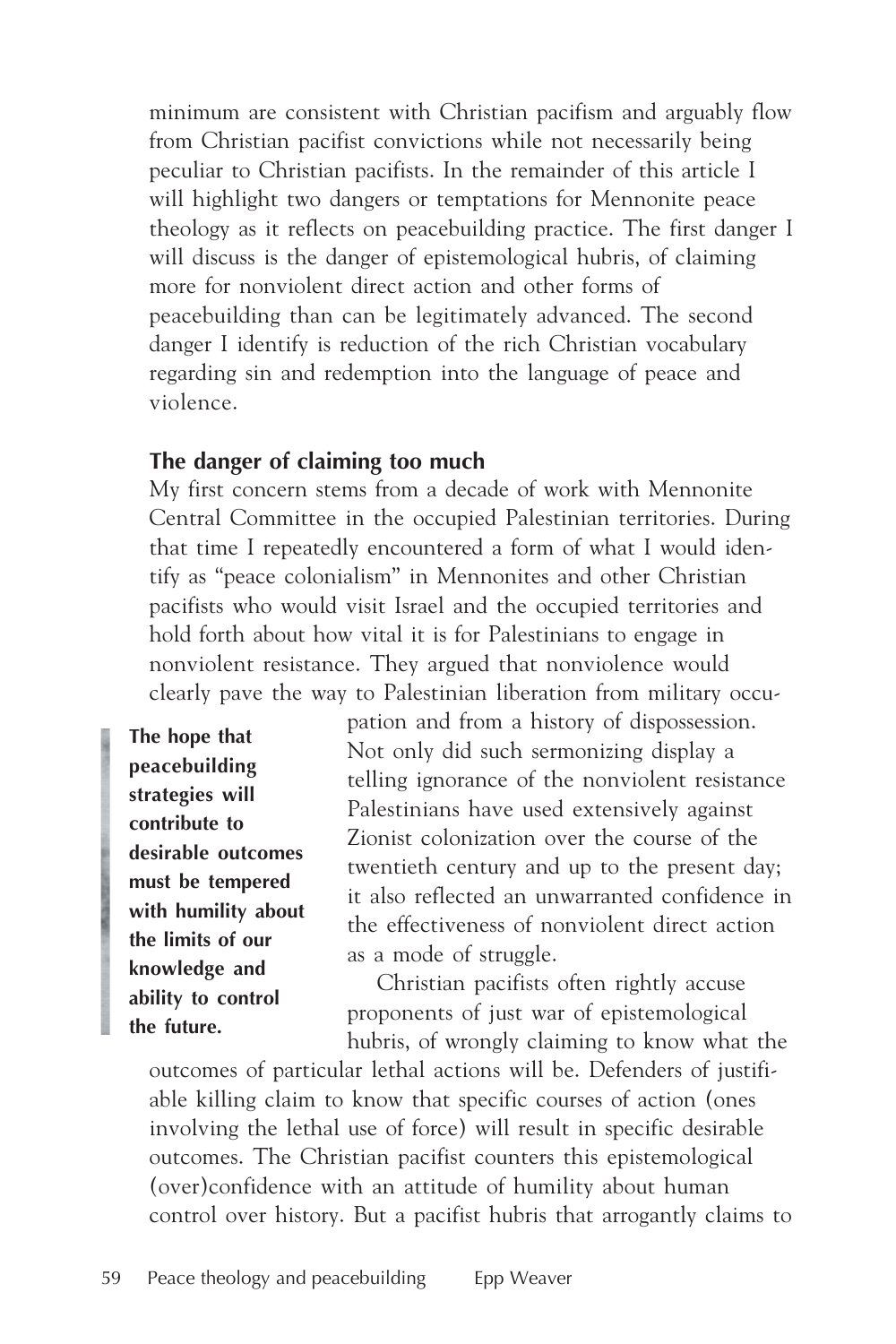know that nonviolence is going to work in a particular situation must be subjected to a similar critique and replaced with a similar humility. The experiences generated and the knowledge compiled by practitioners in the peacebuilding field offer good reasons for hope that in many situations specific peacebuilding strategies will contribute to desirable outcomes. Yet that hope must be tempered with humility about the limits of our knowledge and ability to control the future—and such humility is all the more vital when Christian pacifists privileged enough to live in relatively stable, safe, and prosperous settings are tempted to lecture people living under oppressive regimes on the efficacy of nonviolence as a means of struggle. To be sure, nonviolence has at times, by the grace of God, led to liberating outcomes, but Christian pacifists must soberly acknowledge the real possibility that nonviolent resistance might well lead to tragedy, death, and failure. The rationality of the Christian pacifist's commitment to nonviolence is validated only against an eschatological horizon.

# **The danger of impoverishing our vocabulary**

At least within some Mennonite theological circles, the primary danger is no longer that pacifist commitment will slip away or be treated as an optional addition to core Christian belief, but rather that the rich Christian vocabulary about the human condition and future has been impoverished, reduced to the words *peace* and *violence.* Concerned to show that Christian pacifist commitment need not lead to sectarian withdrawal, some Mennonites have been eager to demonstrate that Christian commitment to peace has practical import for a world scarred by violence. Mennonite peace theologians have in turn eagerly sought to show that peace and overcoming violence are at the heart of the Christian gospel. And to an extent these shifts within Mennonitism in Canada and the United States have been welcome. Yet I worry—and I readily grant that this may be an idiosyncratic perception—that at least for some Mennonite peace theologies the language of peace is now so ubiquitous that it not only becomes synonymous with but even practically replaces the vocabulary of salvation, redemption, and restoration. Similarly the language of violence, rather than representing one instantiation of sin, has practically displaced talk of sin.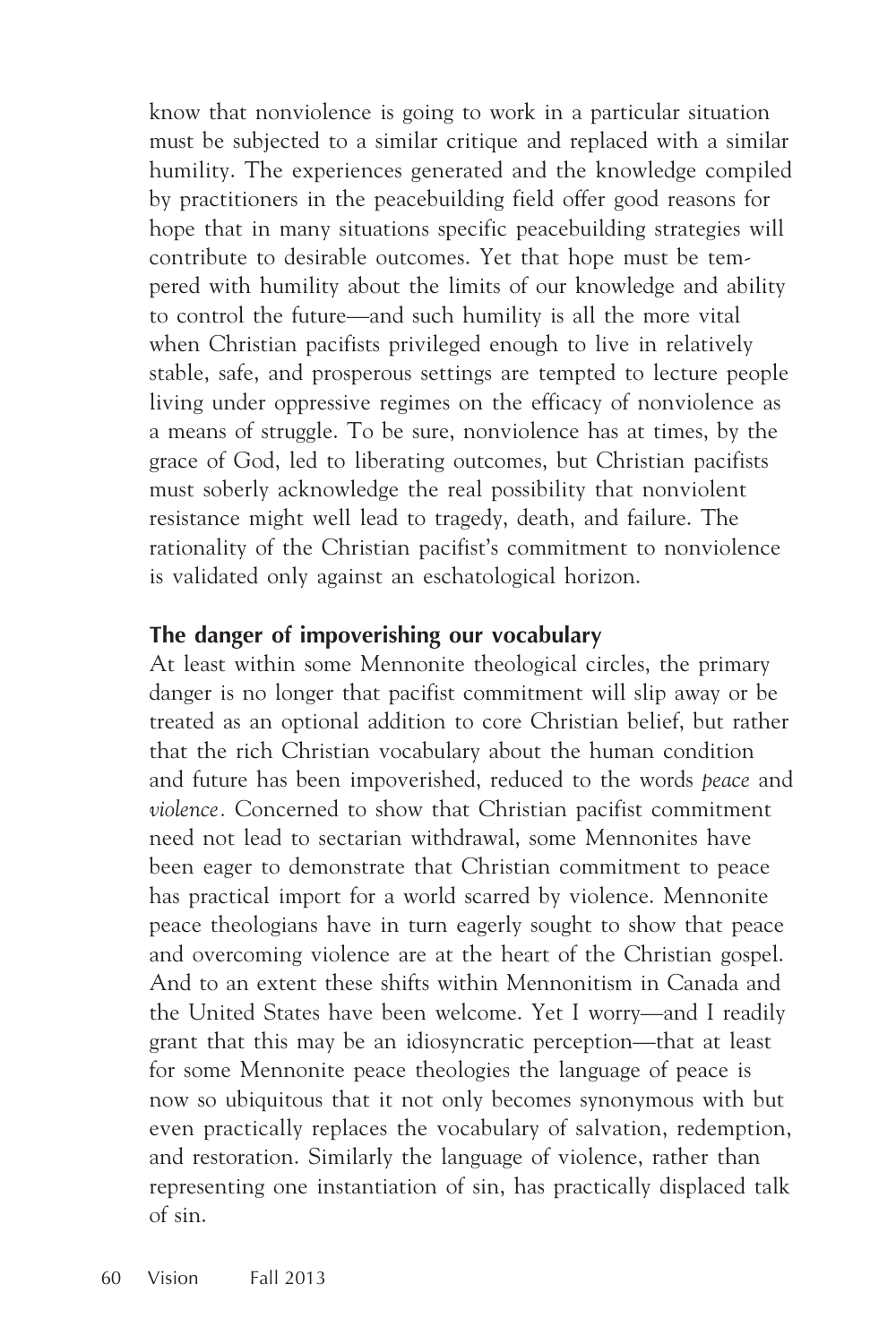My point is not to deny that various forms of violence constitute real forms of sin. Rather, my concern is that reducing sin to violence threatens to externalize the fundamental problem besetting humanity. Since most Mennonites in Canada and the United States are not engaged in (at least overt and public) acts of violence, it becomes all too easy and all too tempting to think of violence as outside ourselves and to conceive of the principalities and powers of this world as external forces with which the heroic community shaped by messianic pacifism must contend. As a result, we fail to recognize the deep brokenness within our churches and families (whether or not it involves violence), and we also fail to recognize the depth of sin within ourselves. We fail to perceive our disordered loves (as Augustine put it), and fail to

**Failing to recognize the depth of our sin and our captivity to the powers and principalities, we delude ourselves into thinking that salvation, now reduced to peace, is something we can achieve on our own.**

acknowledge that, far from being independent of the powers, we are shaped by them at the capillary level (as Michel Foucault would put it). Failing to recognize the depth of sin and our captivity to the powers and principalities, we delude ourselves in neo-Pelagian fashion into thinking that salvation, now reduced to peace, is within our grasp, something we can achieve on our own.

Again, I readily grant that this interpretation of the Mennonite theological landscape might be idiosyncratic: perhaps it is simply a

confession that I have in the past found myself tempted to reduce salvation to peace and sin to violence. But even if I am the only person (and I hope I am) who has been tempted to such impoverished theological language, the lesson I have gleaned from this temptation has broader validity—namely, that although peace and violence should continue to be significant concerns for Mennonite theology, Mennonite theology should have broader concerns. In the words of Peter Dula, we should not allow peace to be the tail that wags the theological dog.

Nonviolence and other forms of peacebuilding are indeed key elements for sociopolitical peace and a good society, as the Christians and Muslims sang together in Juba. And these peacebuilding practices are practices that Mennonites—alongside nonpacifists and non-Christians—should readily embrace and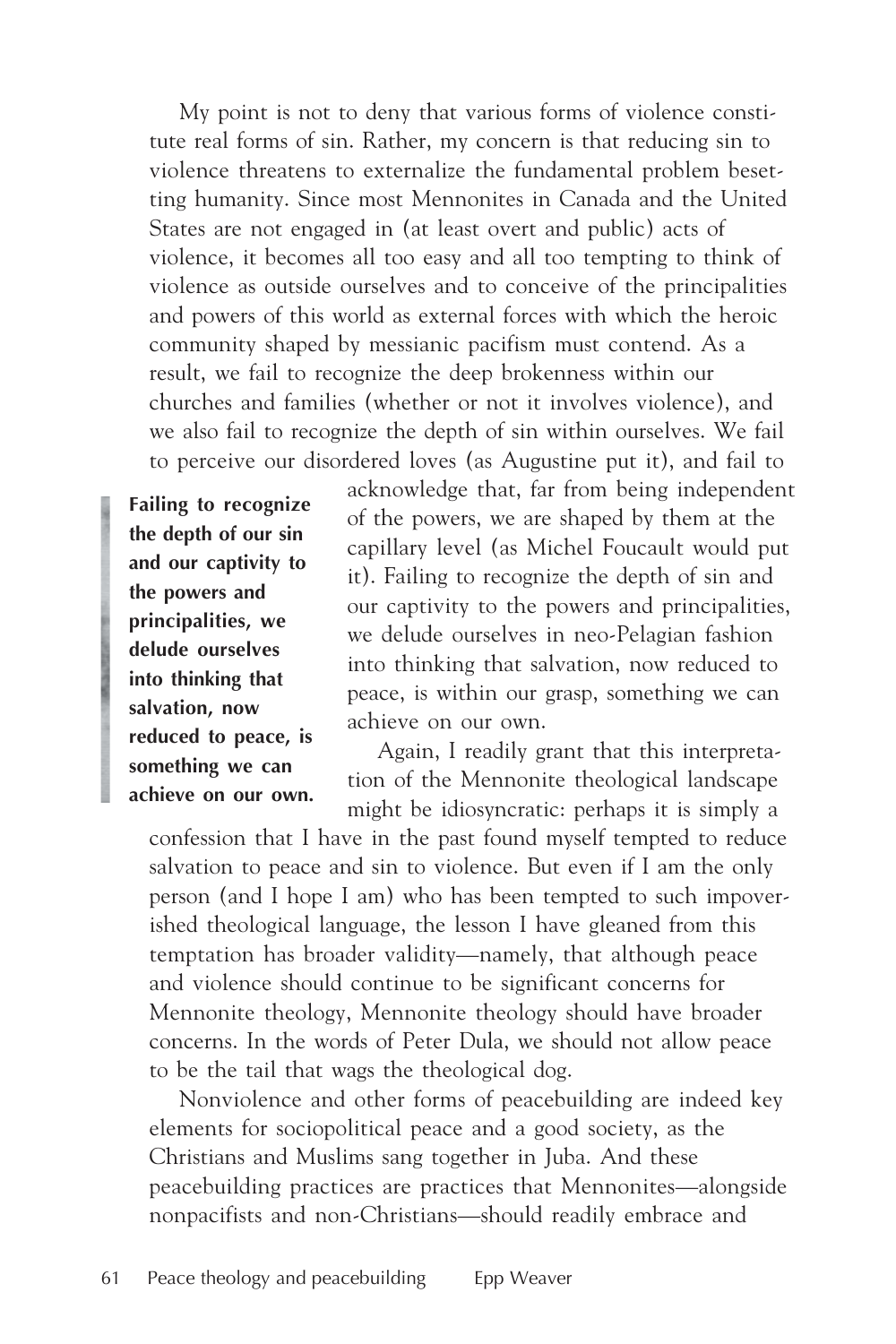promote. But all this does not exhaust the good news, the good news that our salvation is not in our own hands but in God's, that it is thanks to God and not to our own actions that the arc of the moral universe bends toward justice, and that through Christ's death and resurrection and the ongoing work of the Spirit our disordered individual and communal lives are being restored to God's image.

#### **Notes**

1 See http://farming-gods-way.org/. 2 John Howard Yoder, *The Christian Witness to the State,* Institute of Mennonite Studies Series no. 3 (Newton, KS: Faith and Life Press, 1963), 71–73.

# **About the author**

Alain Epp Weaver is director of strategic planning for Mennonite Central Committee and the author of *Mapping Exile and Return: Palestinian Dispossession and a Political Theology for a Shared Future* (Fortress Press; forthcoming in 2014).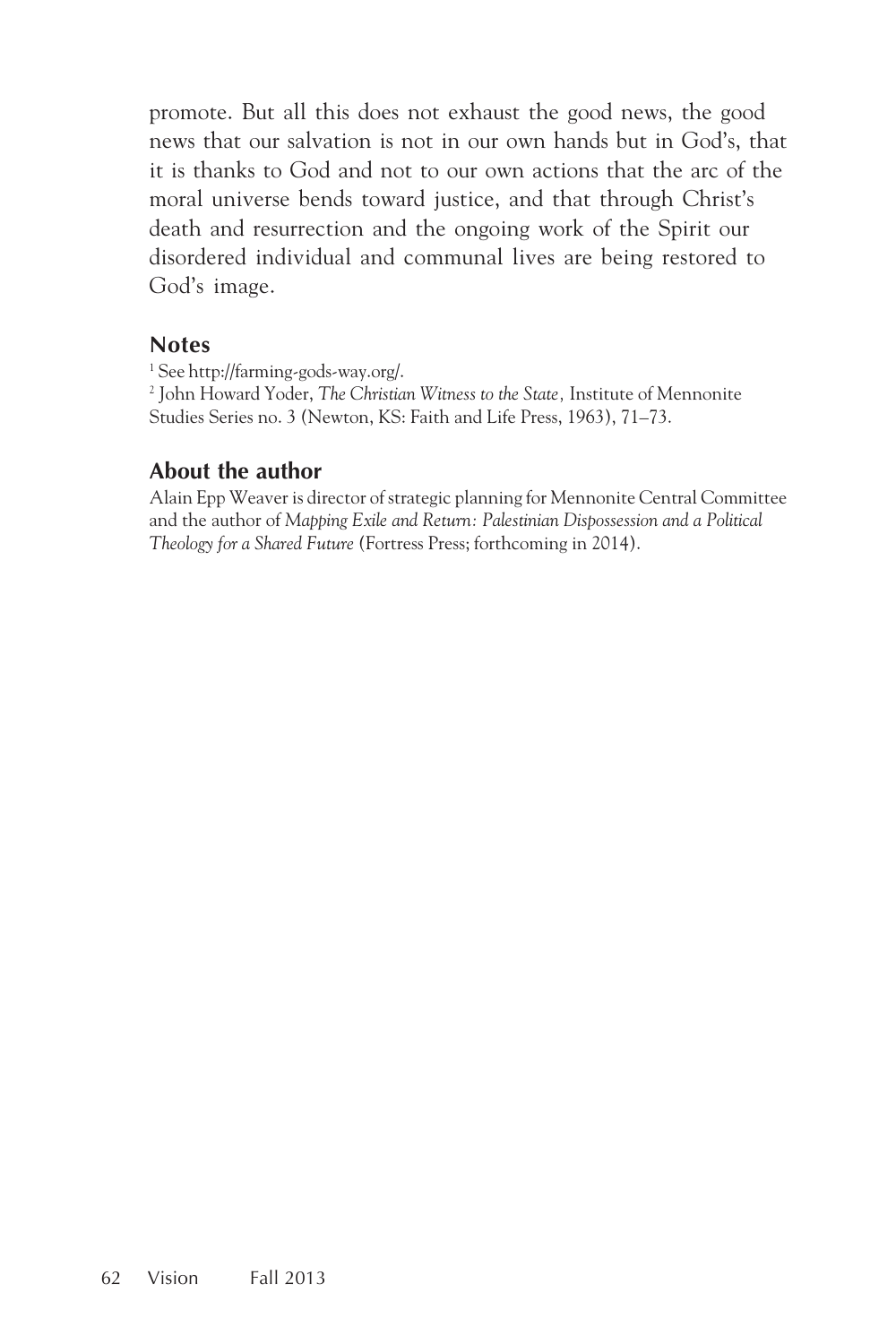# **Moral injury and a new way of making peace**

Jason Boone

 **J** esus told the crowds following him: "Suppose one of you wants to build a tower. Won't you first sit down and estimate the cost to see if you have enough money to complete it? For if you lay the foundation and are not able to finish it, everyone who sees it will ridicule you, saying, 'This person began to build and wasn't able to finish.' Or suppose a king is about to go to war against another king. Won't he first sit down and consider whether he is able with ten thousand men to oppose the one coming against him with twenty thousand?" (Luke 14:28–31; NIV).

But we can never fully calculate the cost of war. The economic costs reach to so many sectors of government and society that a realistic, comprehensive accounting of total expenditure and lost opportunity is at best a matter of guesswork. Our most primal and

**The spiritual wounds that are forcing us to reassess the cost of war have been around as long as war itself. From ancient times they've been written into myths, stories, poetry, and song. Science has been slowly catching up to art in recognizing these wounds.**

most tangible cost in war we measure in bodies. The bottom line is the body count: How many died? How many were wounded?

And what about the soldiers who return alive and seem to be intact physically? In the past, when people came back from combat uninjured, they were not counted among the costs of war. Leaving them out of the calculus was beneficial for those who made and prosecuted war: the fewer the bodies lost or mangled, the better the war.

The longer a war goes on, the more difficult it is to reduce the cost to numbers of dead and wounded. Veterans who return home physically whole may be psychically

scarred; they carry emotional, psychological, and spiritual scars. Spiritual wounds that don't show up on the balance sheets of war are nonetheless real and enormously costly.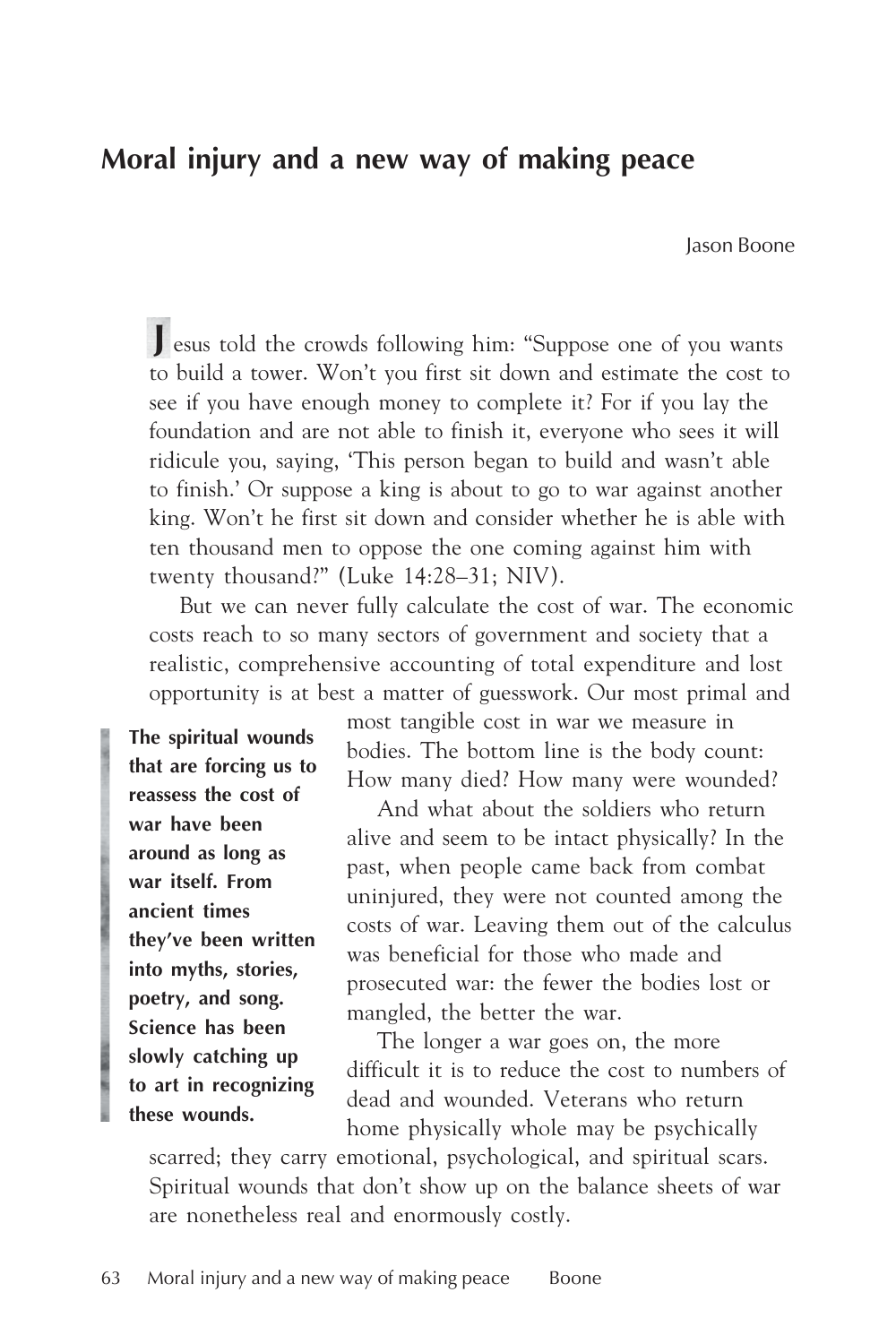# **Moral injury**

After the armistice that ended World War 1, the philosopher George Santayana wrote, "Only the dead are safe; only the dead have seen the end of war."<sup>1</sup> The spiritual wounds that are forcing us to reassess the cost of war have been around as long as war itself. From ancient times they've been written into myths, stories, poetry, and song. Science has slowly been catching up to art in recognizing these wounds. The term given them during World War I was *shell shock.* In World War II it was called *battle fatigue.* In 1980, the term *posttraumatic stress disorder* (PTSD) became an official diagnosis growing out of research on Vietnam veterans who returned from war but had trouble adjusting to life back home.

During the wars in Iraq and Afghanistan, alarming patterns including a high rate of suicide—among vets returning from tours of duty have defied traditional diagnosis and treatment, even that of PTSD. The shame, guilt, and despair some vets wrestle with doesn't align with a PTSD diagnosis. The search has continued among mental health professionals and military chaplains to explain why some returning vets suffer in these profound ways.

The term *moral injury* was first used in 2009 to describe extreme distress resulting from "perpetrating, failing to prevent, bearing witness to, or learning about acts that transgress deeply held moral beliefs and expectations."2 Moral injury occurs when soldiers engage in or witness acts of violence that violate their understandings of right and wrong.

> *Moral injury is different from PTSD. Post Traumatic Stress is a fear-victim reaction to danger and has identifiable trauma symptoms such as flashbacks, nightmares, hyper-vigilance and dissociation. Moral injury is an inner conflict based on a moral evaluation of having inflicted harm, a judgment grounded in a sense of personal agency. It results from a capacity for both empathy and self-reflection. Judgments pertain not only to active behavior, such as killing, but also to passive behavior, such as failing to prevent harm or witnessing a close friend being slain. Moral injury can also involve feeling betrayed by persons in authority. Even when an action may have*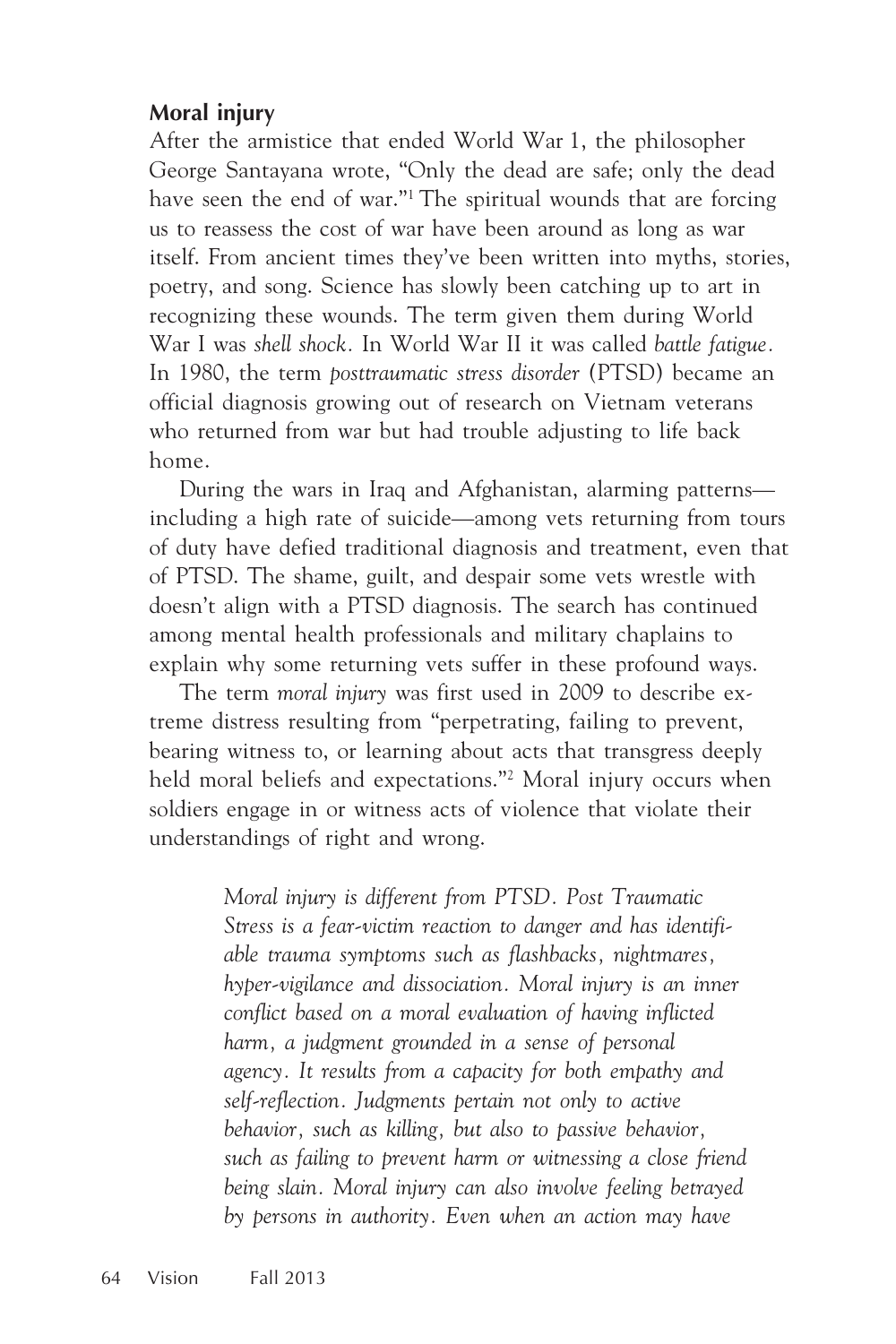*saved someone's life or felt right at the time, a veteran may come to feel remorse or guilt for having had to inflict harm that violates his or her inner values.*<sup>3</sup>

The effects of moral injury can be devastating. Not only does moral injury make coming home from war difficult; it can destroy a veteran's will to live.

These deep wounds drive risky behaviors and harm to self to confounding levels. And these are just immediate effects on veterans themselves. What happens to families, to children, when

**There is not yet a formula or pattern for facilitating healing of moral injury. But a basic element of healing is long-term ties with a caring community.**

a loved one returns from war with moral injuries? Sadly, we can predict sustained high suicide rates, increased homelessness, and domestic violence, among other outcomes.

Where do we go with this knowledge? What does healing look like for veterans with moral injury? There is not yet a formula or pattern for facilitating healing of moral injury. But a basic element of healing is long-term ties with a caring community. Veterans with

moral injuries need to be involved in communities where their stories can be told and held. A moral authority needs to be present in the community. Most urgently, veterans need a place to seek forgiveness.

These needs are not met by the traditional models for healing we have come to rely on. Healing from moral injury doesn't seem to depend primarily on the professional expertise of a psychologist or counselor. Rather, a healthy relationship with a community of committed, loving people is needed. Certainly professional counseling and therapy will have a role to play in the holistic healing of returning vets, but it appears that healing community is a central aspect that cannot be replaced: "Healing requires access to a caring, non-judgmental moral authority and welcoming communities that can receive the testimony of veterans, provide means for making restitution, offer forgiveness and sustain their long-term community service and ties."4

What types of communities can offer the resources needed for healing by veterans living with moral injuries? Today, aided by technology, communities can form broadly and over distances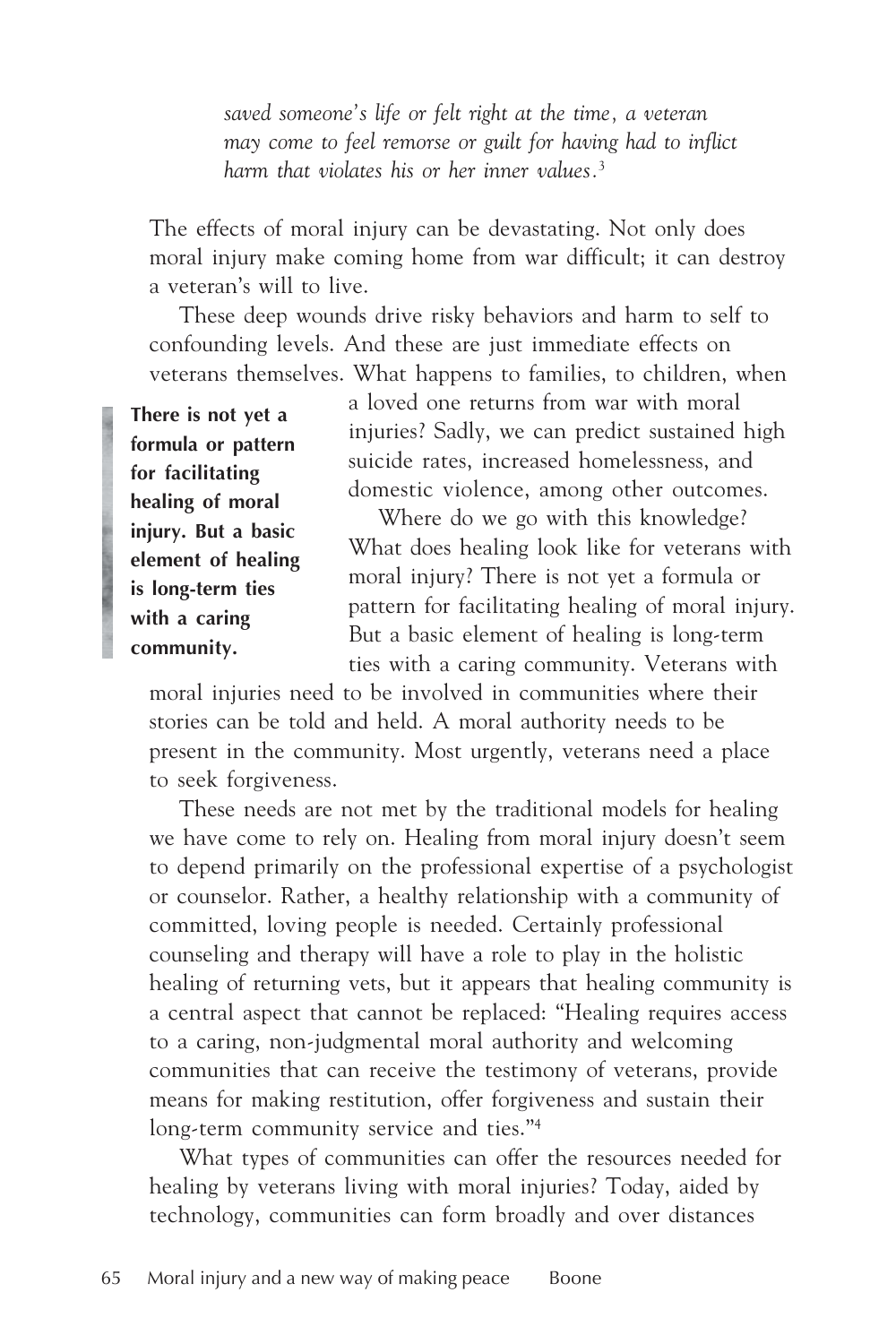that used to be barriers to connection. Person-to-person communities or networks can form around almost any interest or specialization. But what communities are equipped to offer long-term relationship, walking with people through a valley of guilt, shame, and pain, and offering them forgiveness?

# **Healing peace**

The apostle Paul reminds us that "though we walk in the flesh, we do not war according to the flesh, for the weapons of our warfare are not of the flesh, but divinely powerful for the destruction of fortresses" (2 Cor. 10:3–4). Church communities are uniquely suited to providing space and relationships where veterans with moral injuries can find healing. Mennonites in particular have long practiced walking with people through the dark valleys, listening to their stories, offering forgiveness. As a peace church, Mennonites understand the destructive power of violence and believe in the restorative power of forgiving love. The question now is, can we use these convictions and practices in service of veterans with moral injuries? Will we do so?

It's complicated, especially for a peace church. There's no getting around the fact that soldiers are the most tangible embodied—expression of military power and war in our communities. To actively embrace veterans may seem like a betrayal of pacifists' convictions. And this engagement wouldn't be on a superficial, programmatic level. It would involve the long-term work of building intimate spiritual connections.

And there are barriers from the other side. Returning veterans may be uncomfortable in a peace church. If they feel shame and self-loathing, why would they hope to find welcome with a group of people opposed to actions they did as soldiers?

And we must keep in mind that not all vets suffer from moral injury. It would be insulting to assume that they do. People enlist in the military as individuals; they have different experiences. We don't know how many veterans live with moral injury. What we know is that it is a painful condition, and that many suffer from it.

Clearly, a gulf separates peace churches from veterans experiencing moral injury, however suited to each other we may be. To bridge the gap will require developing a tolerance for discomfort and a willingness to do hard work. The question remains, is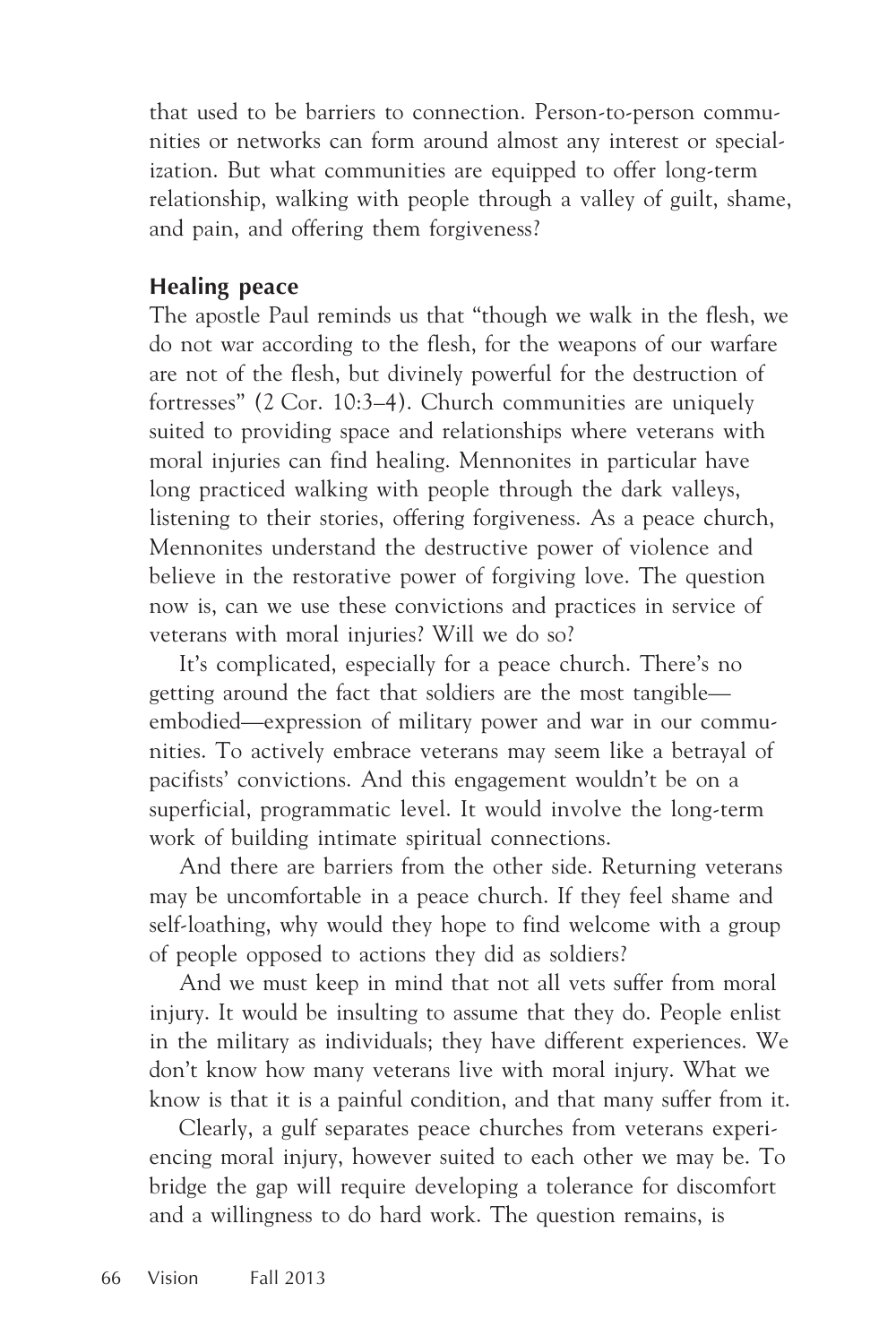becoming a community devoted to this kind of healing something in which Mennonites and other peace churches are called to invest prayer, thought, and energy?

I think we must. The pain from moral injury is too deep to ignore. A recent Associated Press story quotes a former US marine captain: "I can't forgive myself. . . . And the people who can forgive me are dead."5 This kind of guilt propels the rage, the shame, the substance abuse that affect too many returning vets.

The church isn't called to address all wounds and symptoms that veterans experience. But if we contain in our communal DNA attributes that can help relieve their suffering, to refuse to engage for cultural or theoretical reasons is to miss an opportunity to participate in the peaceful reign of God that Jesus lived and taught. Mennonites have long taken the light of Christ to victims of violence in a variety of settings. Veterans who suffer from moral injuries are also victims of violence. The blood of the mortally wounded cries out from the ground. The pain of the morally

**We have to see the suicides, the selfinflicted harm, and other problems for what they are: effects of the wars we protested against. This is the violence our nation shipped overseas, returned to sender.**

injured is present among us in their tormented silence.

Concerns about how reaching out to returning veterans will affect our peace witness are legitimate. Do we become accomplices of the machine that caused the damage when we help pick up the pieces? I think the opposite is true: helping returning vets find healing is another flowering of our stance against war.

When the towers fell on September 11, 2001, the road the United States would take

in response was heartbreakingly obvious to many. Taking the violence *over there* was preferable to living with the violence *here.* Many of us went into action in the familiar ways, with marches, protests, prayer vigils, calls to our senators and representatives. Despite these efforts, violence was transported over there, and in time the voices of dissent grew weary.

We have to see the suicides, the self-inflicted harm, and other problems for what they are: effects of the wars we protested against. This is the violence our nation shipped overseas, returned to sender. Healing for veterans is one way of bringing an end to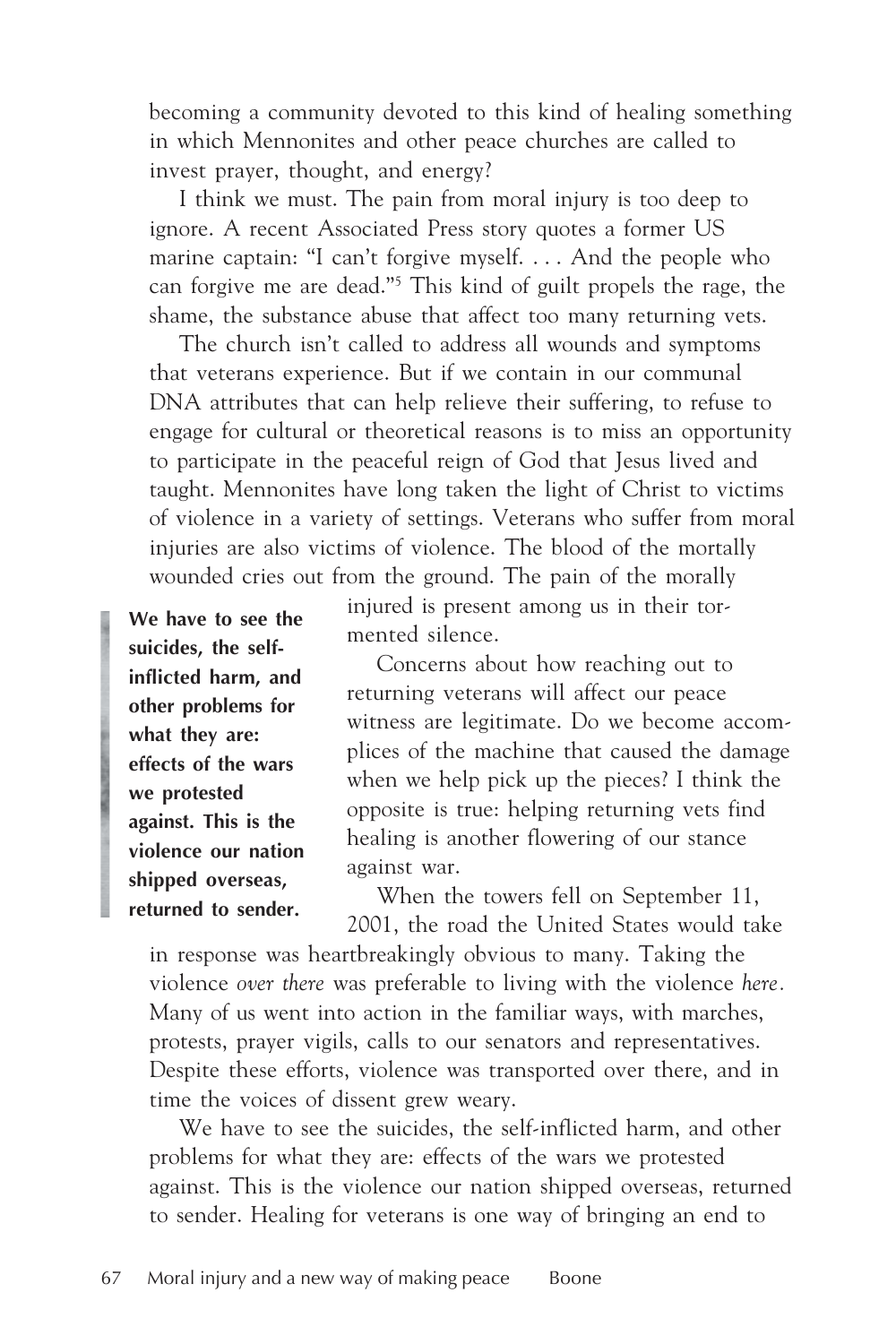the war, though not the way we had hoped for. To adopt this way is to live out our faith that, as Jesus taught us, the reign of God grows from mustard seeds; a little yeast leavens a big batch of dough. The part of the war that rages spiritually in returning veterans won't end with the stroke of a pen or an announcement from those in power. It ends where the restoring grace of forgiveness is found in a community that loves and accepts those burdened by wrong they have done.

In those ways, embracing returning veterans is not foreign for Mennonites. Helping to heal pain, nonviolently opposing violence—and doing so together, in communities of faith willing to confront our own participation in violence—this is who we are.

Embracing returning veterans who live with moral injury has another important effect: it becomes our response to the powers and principalities that foster and sustain the wars we find ourselves in. Helping returning vets find healing may be our way of standing against the powers that are disobedient to God. We can't fight these powers, and we seem to be unable to tame them using ordinary political means. So we follow Christ in carrying the burdens of those around us; we embrace returning veterans weighed down by intense spiritual suffering. We continue to work in the places available to us; we continue to pray. But we also face the powers squarely and offer compassion to the men and women damaged while in their control. We do not know what effect this action may have, but we stand firm in our belief in the power of nonviolent love in the face of war, oppression, and violence. As we learn to recognize the powers and principalities asserting themselves in ways previously obscured, our peace witness takes new forms.

# **Where does this road lead?**

How Mennonites may become communities of healing for veterans returning with moral injuries is not altogether clear. Just as the understanding of moral injury is evolving, our sense of how we could move toward these vets is evolving. In Virginia, New York, Oklahoma, Illinois, and elsewhere, communities of faith are discerning how to make connections with vets.

Our attempts have to be rooted in relationships. The pain of moral injury seems to turn vets inward. In the safety of friendship,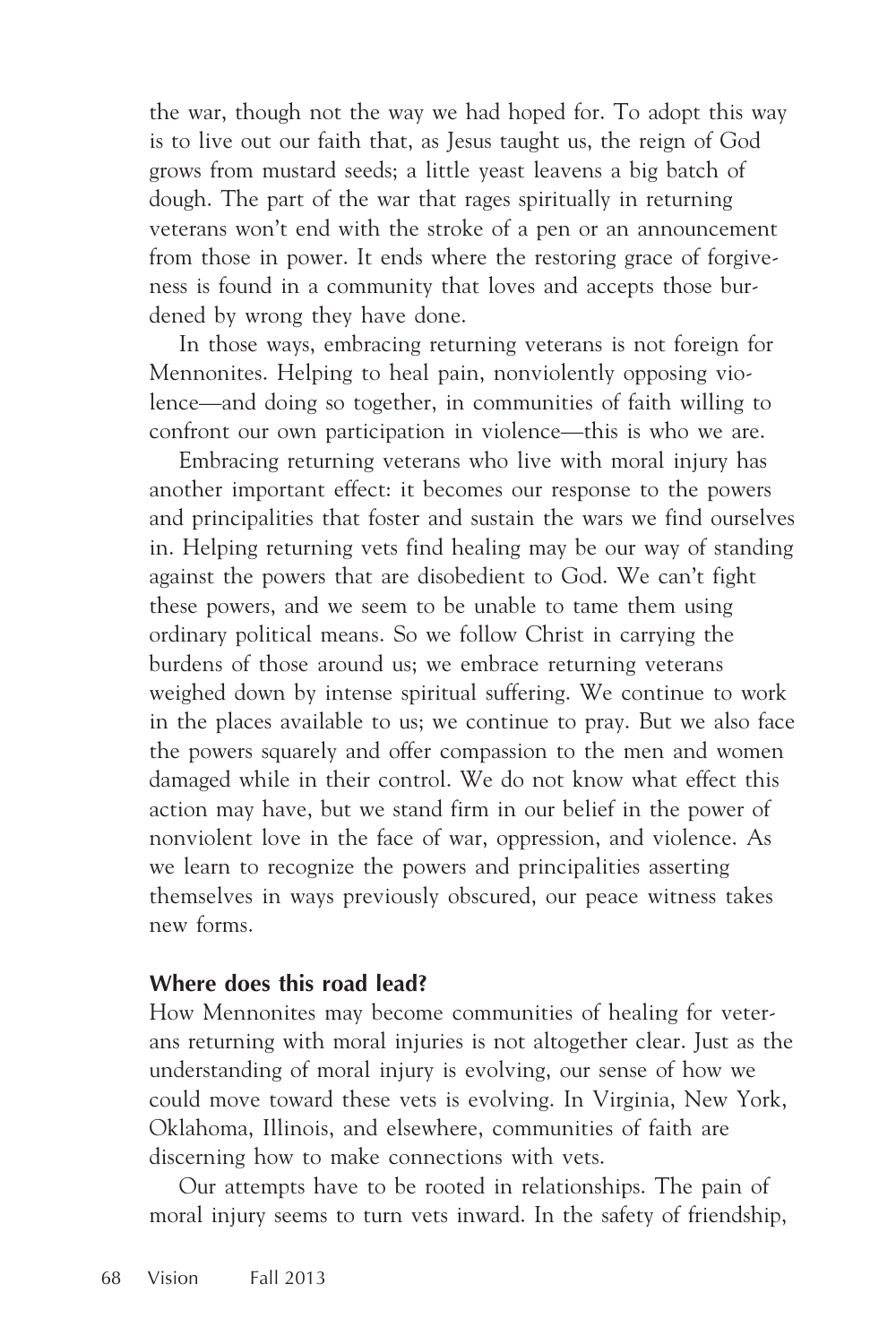healing may become possible. Mennonites who want to connect with returning veterans will have to find and create relational pathways in their communities. We have heard Jesus's invitation and we can extend it to others: "Come to me, all you who are weary and burdened, and I will give you rest. Take my yoke upon you and learn from me, for I am gentle and humble in heart, and you will find rest for your souls. For my yoke is easy and my burden is light" (Matt. 11:28–30).

One church's way of building relationships with returning veterans may not resemble another's. As Wallace Stevens has put it (poetically), "It was when the trees were leafless first in November / And their blackness became apparent, that one first / Knew the eccentric to be the base of design." Each group will have to find its own particular path.

This will be a prayerful journey, and the prayer may take new forms. Prayers of petition have a place in all we do. But contemplative prayer may also be needed now, especially in these uncertain early stages. In contemplation we reach to God with our hearts. We grope in the dark for understanding, in a place where our symbols lose meaning. In that darkness, we may meet brothers and sisters suffering under the heavy burden of moral injury, groping for meaning of their own.

May Jesus guide our paths to such a meeting.

## **Notes**

1 George Santayana, "Tipperary," in *Soliloquies in England [1914–1918] and Later Soliloquies,* no. 25 (London: Constable and Company, 1922), 102.

2 Brett Litz et al., "Moral Injury and Moral Repair in War Veterans: A Preliminary Model and Intervention Strategy," *Clinical Psychology Review* 29, no. 8 (2009): 695– 706.

3 Herm Keizer, "The Moral Injuries of War," *The Military Chaplain* 85, no. 2 (Summer 2012), 6.

4 Ibid., 6–7.

<sup>5</sup> "I Can't Forgive Myself": U.S. Veterans Suffering Alone in Guilt over Wartime Events"; online: http://www.cbsnews.com/8301-201\_162-57570706/i-cant-forgivemyself-u.s-veterans-suffering-alone-in-guilt-over-wartime-events/.

# **About the author**

Jason Boone is coordinating minister of the Peace and Justice Support Network, a partnership of Mennonite Church USA and Mennonite Mission Network. He lives in Raleigh, North Carolina, with his wife, Joni, and daughter, Harper. They attend Raleigh Mennonite Church.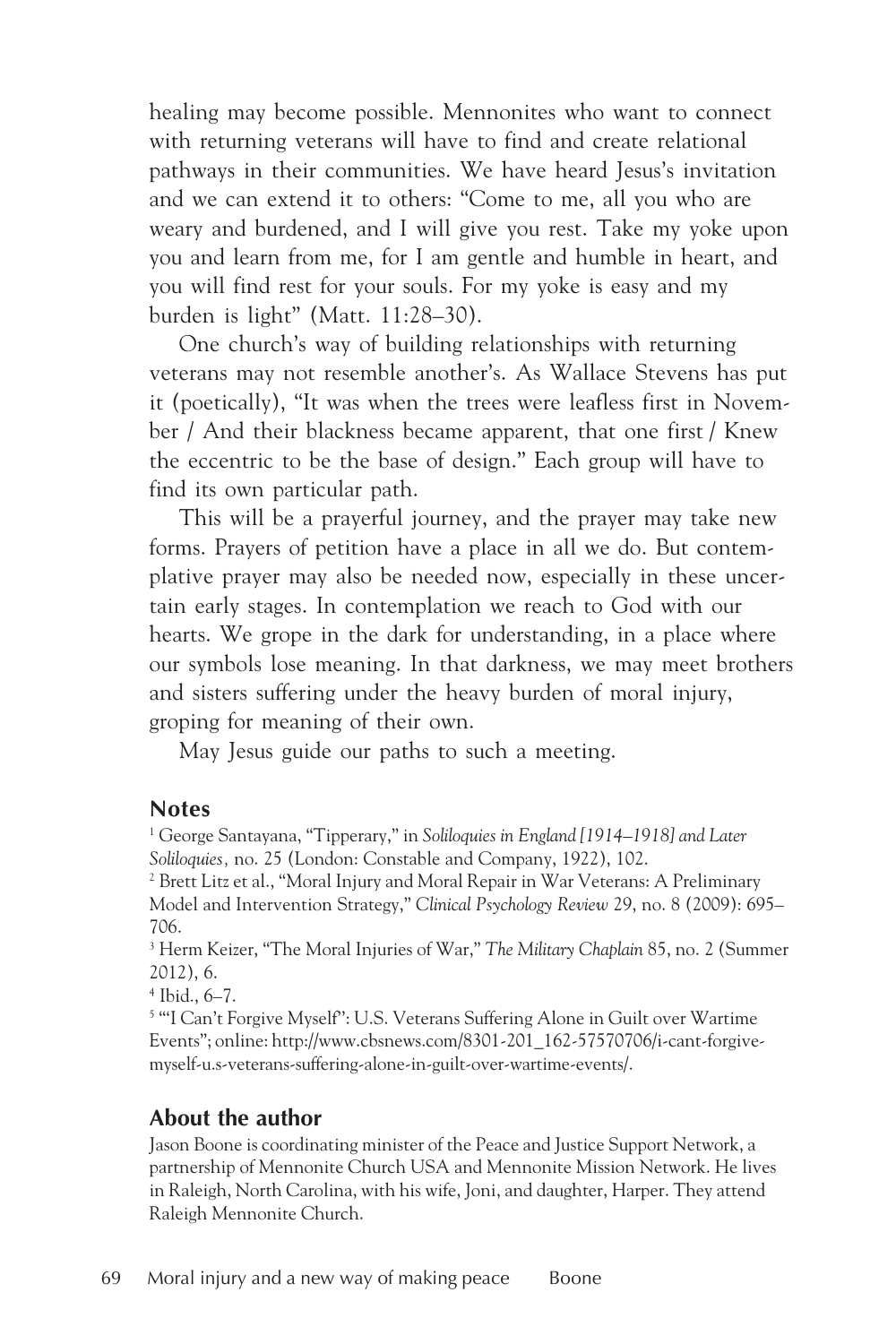# **Frogs, miracles, martyrs, and the fog of peace Pitching peace to pagans through popular culture can be a whole lot harder than you'd think!**

Joel Kauffmann

 **I** revere Michael Sattler because he remained true to radical convictions that included refusing to take up the sword against a "pagan horde" then threatening the very survival of sixteenthcentury Europe (or so its leaders claimed). While I don't envy Sattler's fiery demise, I do envy the clarity of his faith.

Unfortunately for generations of Anabaptists who follow in the wake of such sixteenth-century martyrs, even a life of relative faithfulness (hey, I volunteered in post-Katrina New Orleans four times) leaves us feeling inadequate—with a sense that if we were

**Perhaps an act of peacemaking should be judged not only by its resonance with our core beliefs, or by the extent to which it jeopardizes life and limb, but by the challenge of its context.**

all the Anabaptists we should be, somebody somewhere would be making a serious effort to burn us at the stake.

But those long-ago martyrs, with their allin approach—like those today who advocate radical peacemaking from the safety of tenured positions at peace church schools offer limited help to those of us seeking to balance the burden of peacemaking with the also-weighty demands of career, family, and the effort to fight off that last ten pounds that just might be the difference between diabetes

and mere middle-age spread. So where am I headed with this? Well, ultimately to address (or confess) my several decades of attempts to inject Anabaptist convictions about peace and justice into the marketplace of popular culture.

But first, to establish the bar by which my efforts might be measured, an account of the bravest peace stance I have witnessed. At halftime of a basketball game at my local high school, the audience was asked to stand in support of the Iraq War (the first one). I didn't stand, but I was up in the dimly lit cheap seats. So no big deal. Stand. Sit. Who would notice?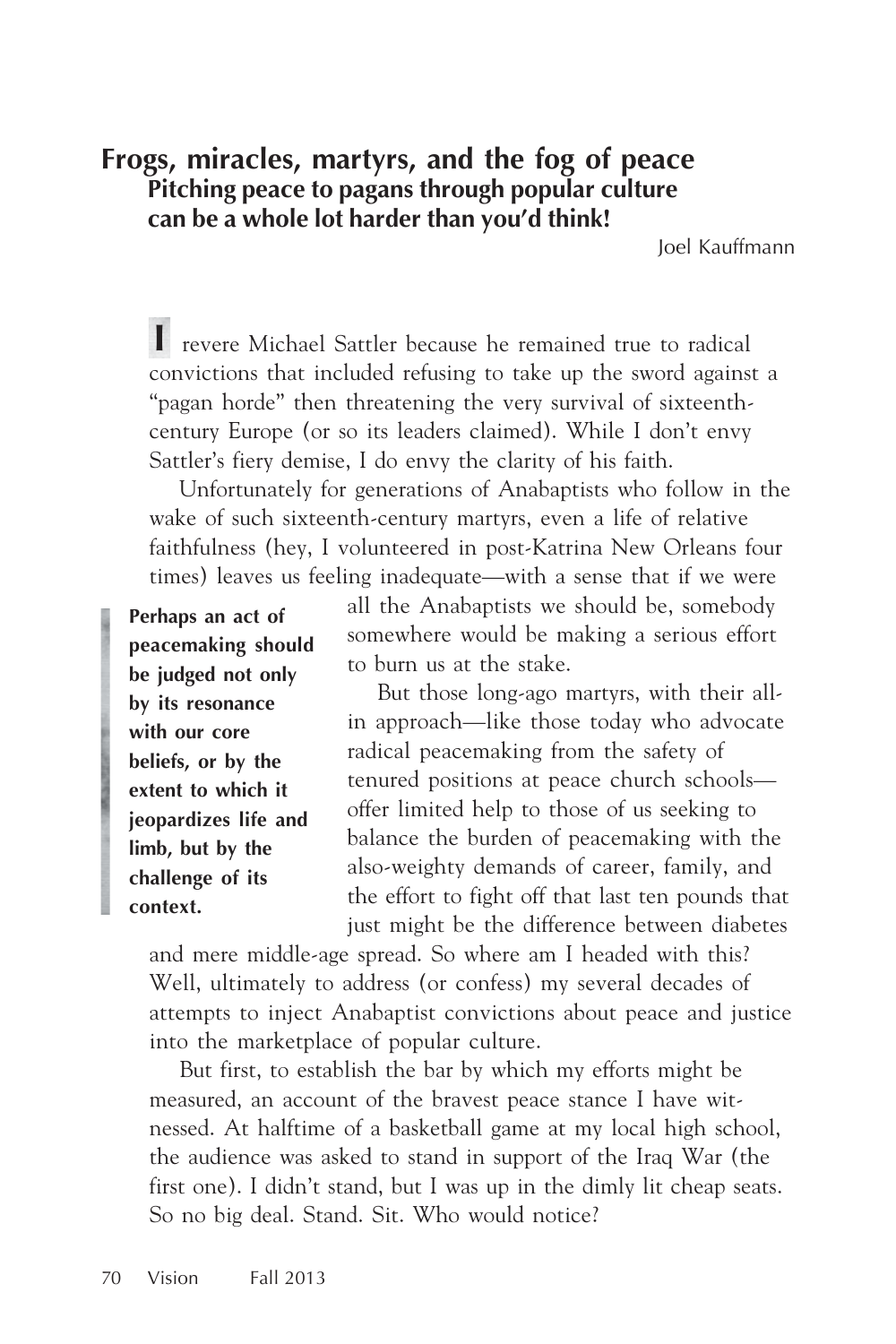But several high-profile members of my congregation had highly visible courtside seats. Members who wouldn't be caught dead carrying a protest sign—one that protested anything. Furthermore, they were well-known about town and had careers that depended on the continuing goodwill of (non-Menno) community leaders. I assumed they would have to stand and even prepared myself to pre-forgive them. But they didn't stand. In fact, they remained conspicuously seated. I have no idea what that act cost them economically or otherwise. Though it probably did not lead to physical harm, it could have cost a lot.

While that act of courage dwarfs anything I am about to claim, I mention it for one reason beyond humility: perhaps an act of peacemaking should be judged not only by its resonance with our core beliefs, by the extent to which it jeopardizes life and limb, or by its magnitude on some Richter scale of righteousness, but by the challenge of its context.

A death-defying act of conscience may make for a good story, or at least a good myth, but for most of us, a peacemaking stance requires a series of ongoing calculations that must be made while muddling through the fog of peace, much as soldiers have to act in the fog of war.

#### **The Weight**

It was the Vietnam War that introduced males in my generation at least those of us who had low numbers in the draft lottery—to this fog of peace. I wrote a novel, *The Weight,* to describe my inner and outer struggle with this fog. This was also my toedipping test of peace proclamation to popular culture (okay, the publisher was my peace church's denominational press, and the intended audience was Mennonite youth, but hey, it was a start).

My postscript to the book expresses both the central struggle of its protagonist and my naive idea that the seriousness of a peace stance can only be judged by the degree of physical jeopardy it brings down on you:

> *Although the response by pacifists to the draft and war was at times courageous, it was just as often confused, comatose, or even cowardly. While some persons did go to jail, to Canada, or into Voluntary (alternate) Service,*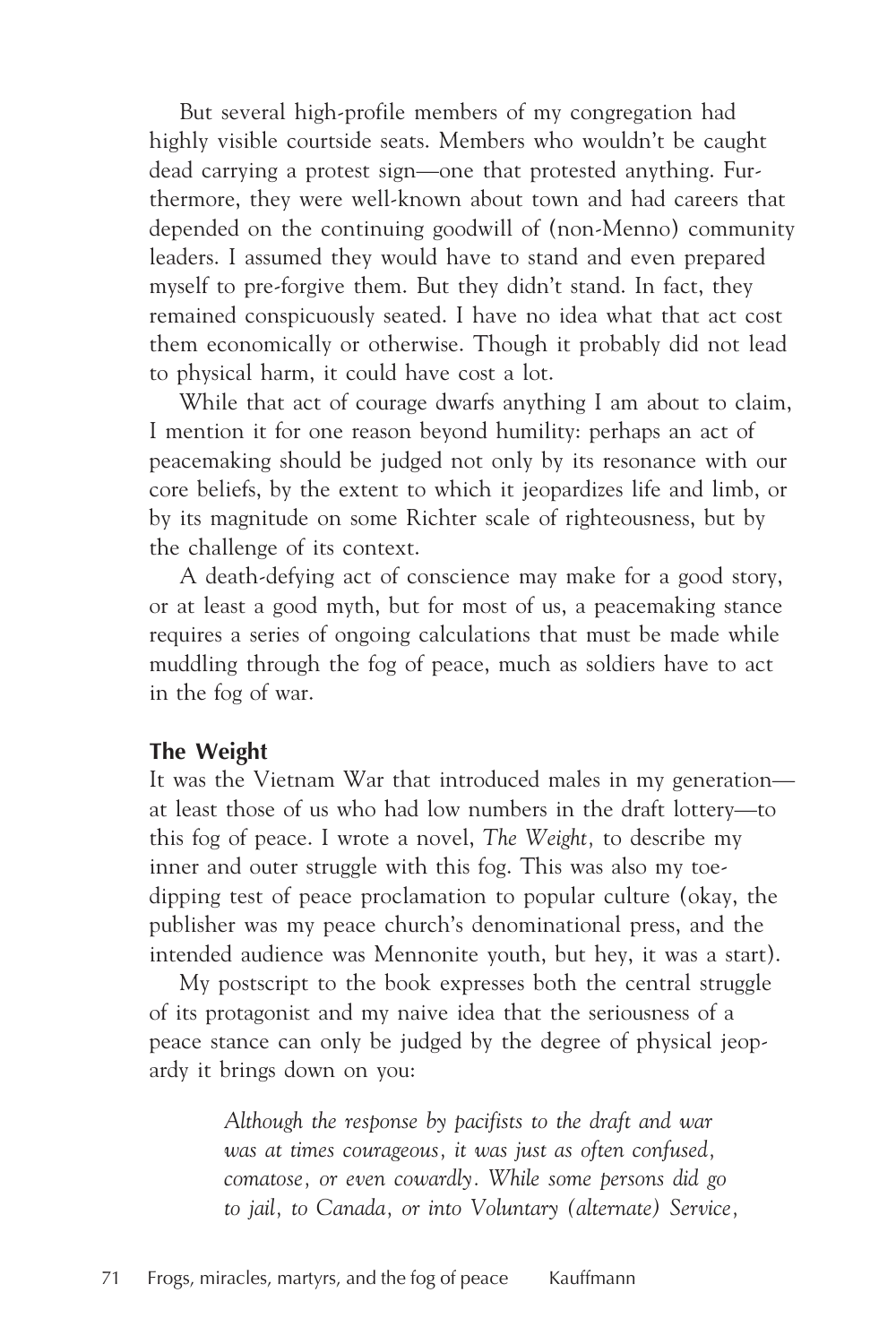*many simply went to college—and stayed there. We did join a notable parade of Anabaptist ancestry in protesting war, but we were the first to do so in an era when such protest was not only acceptable, but prestigious. And, ironically, while the struggle of our Anabaptist forbearers placed them in physical peril, our stance as conscientious objectors kept us (out of the Vietnam War and therefore) safe from such peril.*

In the novel, the main character does lose the girl, and in the movie made from that book, he gets beat up by a local thug, so that's something.

One of the actors in the film (made in the 1970s) was Doug Caskey, now the drama director at Goshen College. One of his students recently remarked that he found the film (intended as a serious drama) to be "really really funny." So in the end, I guess I did endure some suffering.

## **Pontius' Puddle**

Widening the circle of popular culture slightly. Since 1982 I have produced a cartoon strip for the religious magazine market (and a few secular magazines and papers).

Abingdon Press published a collection of these cartoons, entitled *The Peaceable Kingdom and Other Fallacies of Faith*. I felt Anabaptism had something to say to the rest of the world, including the rest of the global church, and I used this frog prophet perched precariously on his pond's pulpit pad of pontification to address peace whenever possible. In his foreword to the book, David Augsburger expressed the advantages and limitations of this aspiration better than I could have: "The amphibian is, by definition, capable of living in two worlds, Pontius does it well. Alter ego to a cartoonist aptly named for a stubborn prophet, he delivers the wit of Joel Kauffmann with the bite of honest, the nip of revelation, the tug of compassion." Of course, I like the last line, but the relevance here comes from the first.

Growing up in the isolation of a two-kingdom world led, at times, to lapses of judgment about what other traditions might find funny. I lost several Catholic papers by creating a Christmas cartoon (harmless, I thought) that lampooned the Virgin Mary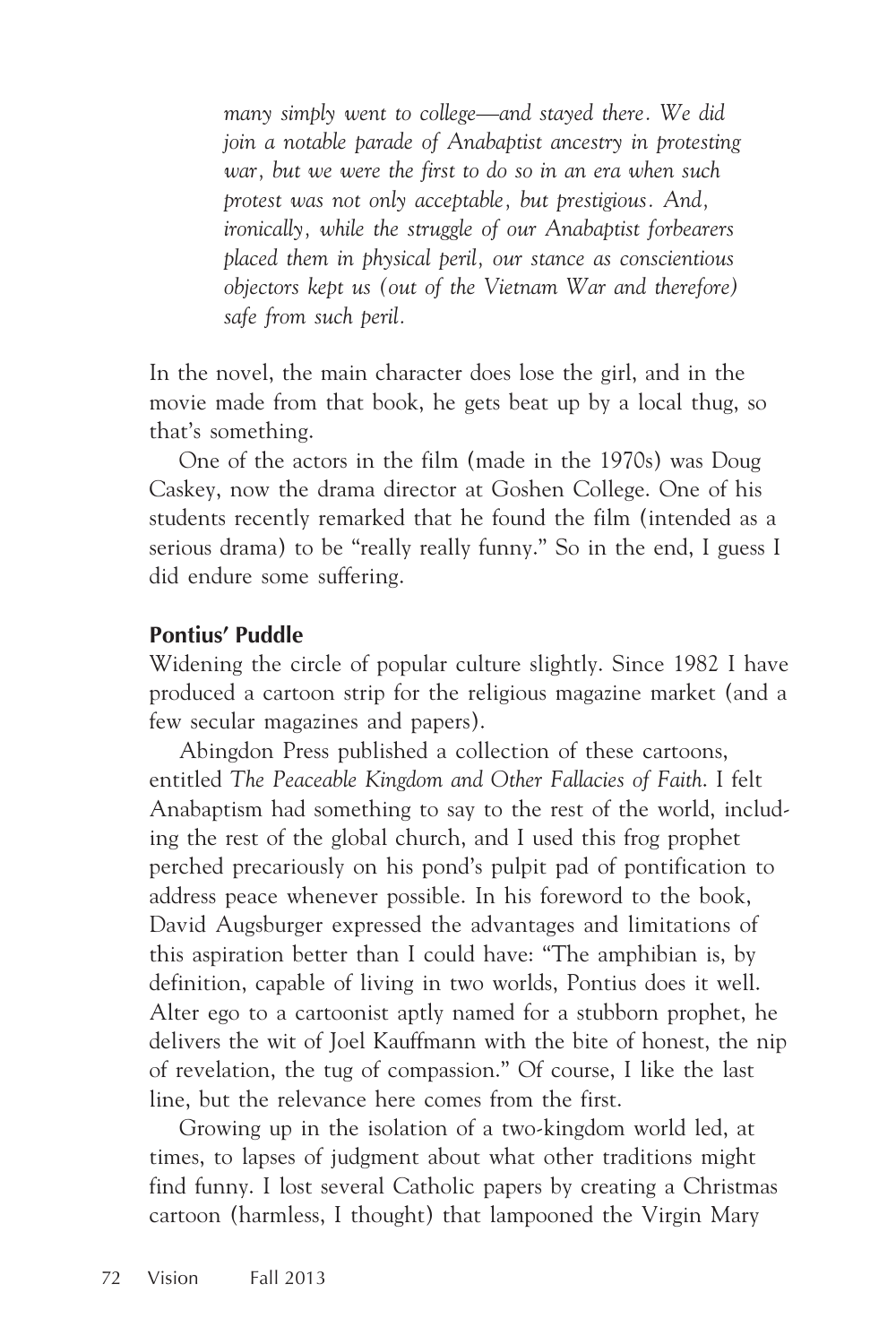writing the first whiny Christmas letter. And note to self: check all the Yiddish meanings of "schmuck" before sending a cartoon to a Jewish publication.

But on the positive side, the strip gave me ample opportunity to address issues of peace and justice broadly, if not deeply. Some of my strips embracing these issues proved to be the most popular. At the height of the strip's popularity (before budget concerns and the Web diminished the religious magazine marketplace), it appeared in more than 250 magazines in eleven countries. I estimate that the audience for some of the most popular strips may have exceeded 200 million readers.



The takeaway here, if there is one, is that there is broad receptivity to considering the faith basis for peace. But if you're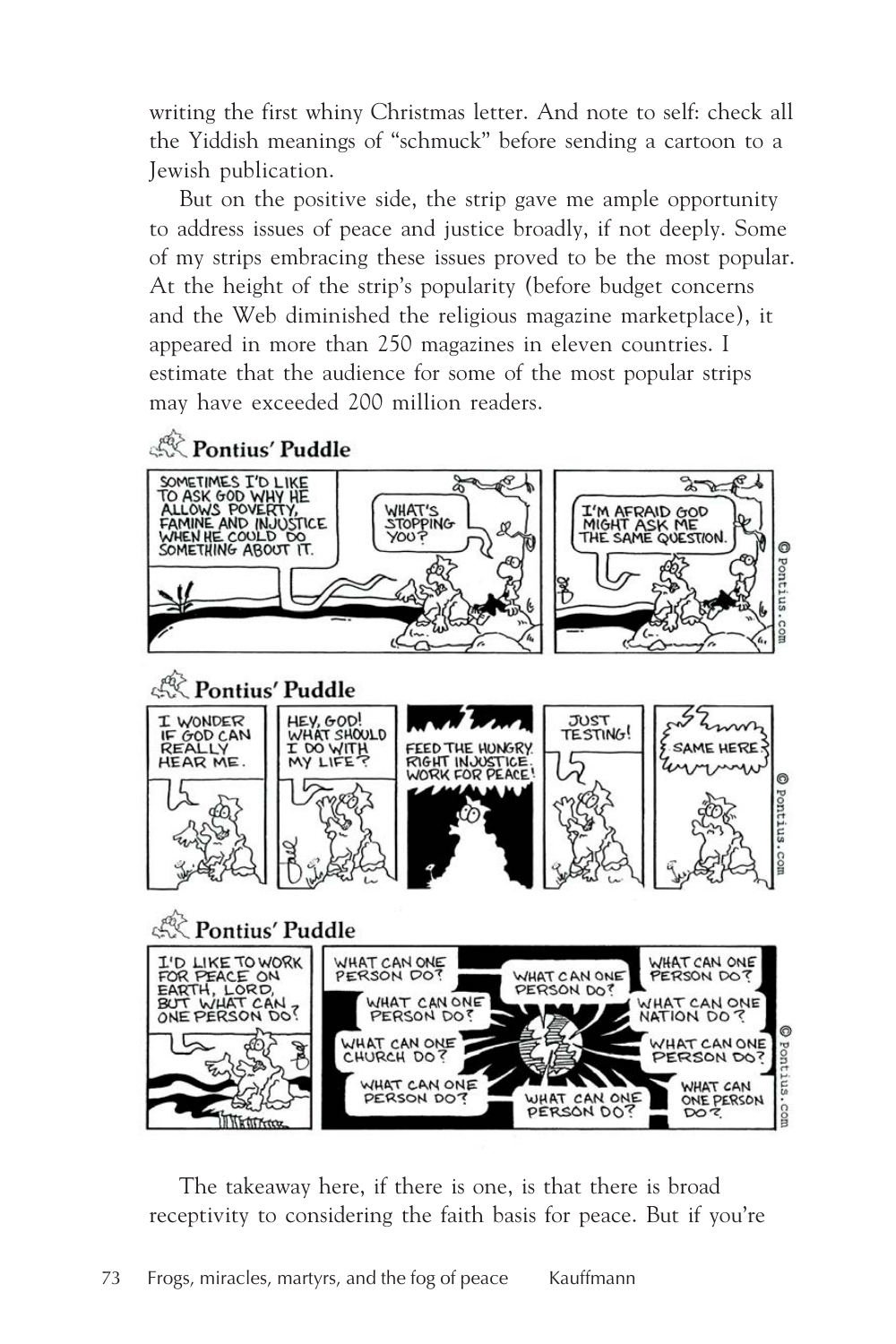going to do it in a cartoon strip, along with conveying some larger truth, it had also better be funny. And maybe that's a lesson for real-life peacemaking. Standing on a street corner with a scowl and sign designed to elicit insults from passing pick-up trucks may feel like a form of witness that resonates with Sattler, but might there be—as we like to say—a third way?

## **The Disney miracle films**

And now to the pinnacle of my popular culture career (by popular culture standards): the two movies I penned along with writing partner and fellow Mennonite Don Yost for Disney Channel.

The first was *Miracle in Lane 2*. The plot was simple (and a true story): a kid born with spina bifida and wheelchair-bound since birth wants to win a sports trophy like his athletic older brother. What elevated this loser-to-winner film was that throughout the story, Justin Yoder (his real and movie name; the part was played by Frankie Muniz at the cusp of his popularity) has a series of conversations with God. Conversations that question the Justness of God: "If the world you create is perfect, what the heck happened to me?"

For Don and me, this film was perfect. We wrote about something we knew. About people we admired. We wrote (and rewrote) it reasonably well. We sold it immediately. Disney pumped nearly seven million dollars into its production—nearly twice their usual budget for a TV flick. And it premiered at the Directors Guild to an audience of industry execs with aisles lined by kids in wheelchairs from the Southern California Spina Bifida Association. We not only felt successful but thought we had done the world a service. The second being far more relevant than the first to the articulated happiness of a Menno.

Just one fly in the ointment. When the project began, Don and I felt strongly that for Justin to earn his final insight (that God's idea of perfect is different than our own, perhaps even contradicts it), it was important that Justin *not* win the final race. And we went into our first script meeting with Disney executives prepared to defend this anti-ending with near-Sattler-like passion.

The Disney execs listened with practiced patience borne of having withstood the onslaughts of many a self-righteous writer, then said: "All right, you come up with a more satisfying ending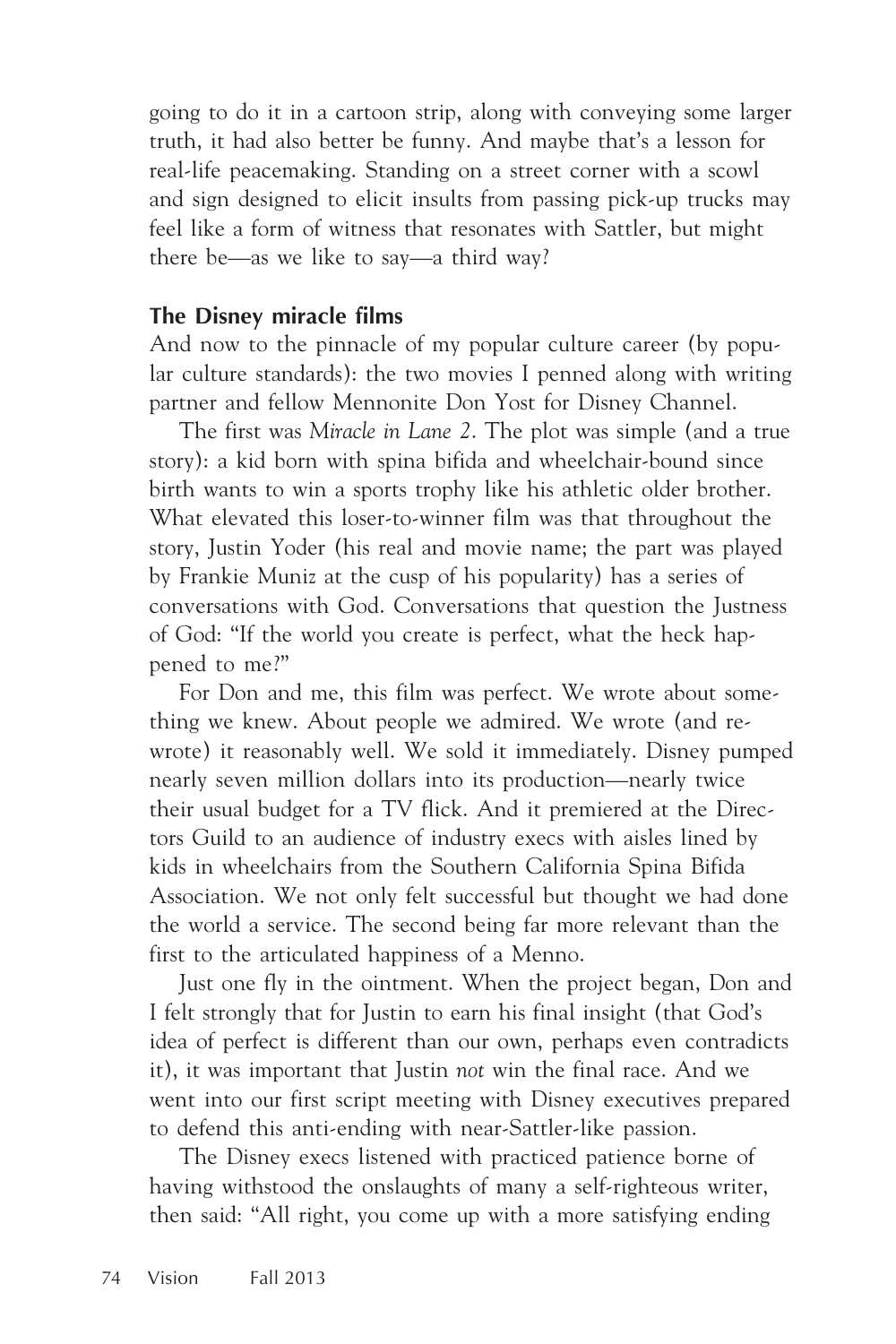than Justin winning the race and we'll use it." And of course, we folded like a cheap Rook table. The film got made, Justin won the big race, and we remain proud of the film.

The second film Don and I did for Disney was *Full Court Miracle*. They brought this idea to us. Their thinking: these guys made one film with a religious theme work; they should be able to pull off another. Our thinking: All right, another paid gig!

Again sports-themed, this second film was about a loser basketball team (Jewish kids) transformed to winners against larger and more skilled foes. It was meant to be an allegorical re-telling of the Maccabean Revolt, in which an overmatched Jewish army (in about 150 BC) repelled a larger and better trained invading army intent on physical and spiritual genocide.

We're not idiots. It did occur to us that taking on this project might create some problems for our peacemaking convictions. But we scrutinized the Hanukkah story till we felt we had found our doctrinal loophole: the true meaning of Hanukkah was not the fighting but the redemptive miracle of the oil burning for eight nights when it should have burned for just one.

Here was a story consistent with other Old Testament battles, such as those fought by Joshua at Jericho, with God reminding his people he was in charge. And hey, the Old Testament is part of our Bible. Long story short: we wrote a draft with this idea in mind, submitted it, then flew back to Burbank to bask in our brilliance.

"We hate it," the execs agreed. "This is the worst thing you have ever written." What followed was the most bizarre Hollywood note session we ever endured. Instead of talking character development or act structure, we argued theology and religious history. For more than an hour, we two Anabaptists stuck to our metaphorical guns against a room full of Jewish executives and one lapsed Catholic who clearly knew where his unleavened bread was buttered.

Don and I drew on every bit of Sunday school–Bible school– Mennonite Youth Fellowship–Goshen College training we could dredge up. The Disney execs wouldn't have needed to argue at all: they could have resorted to filmmaking genocide—fired us and hired new writers. But to their credit, they chose verbal combat. I recall only one of their arguments, the final one: "Had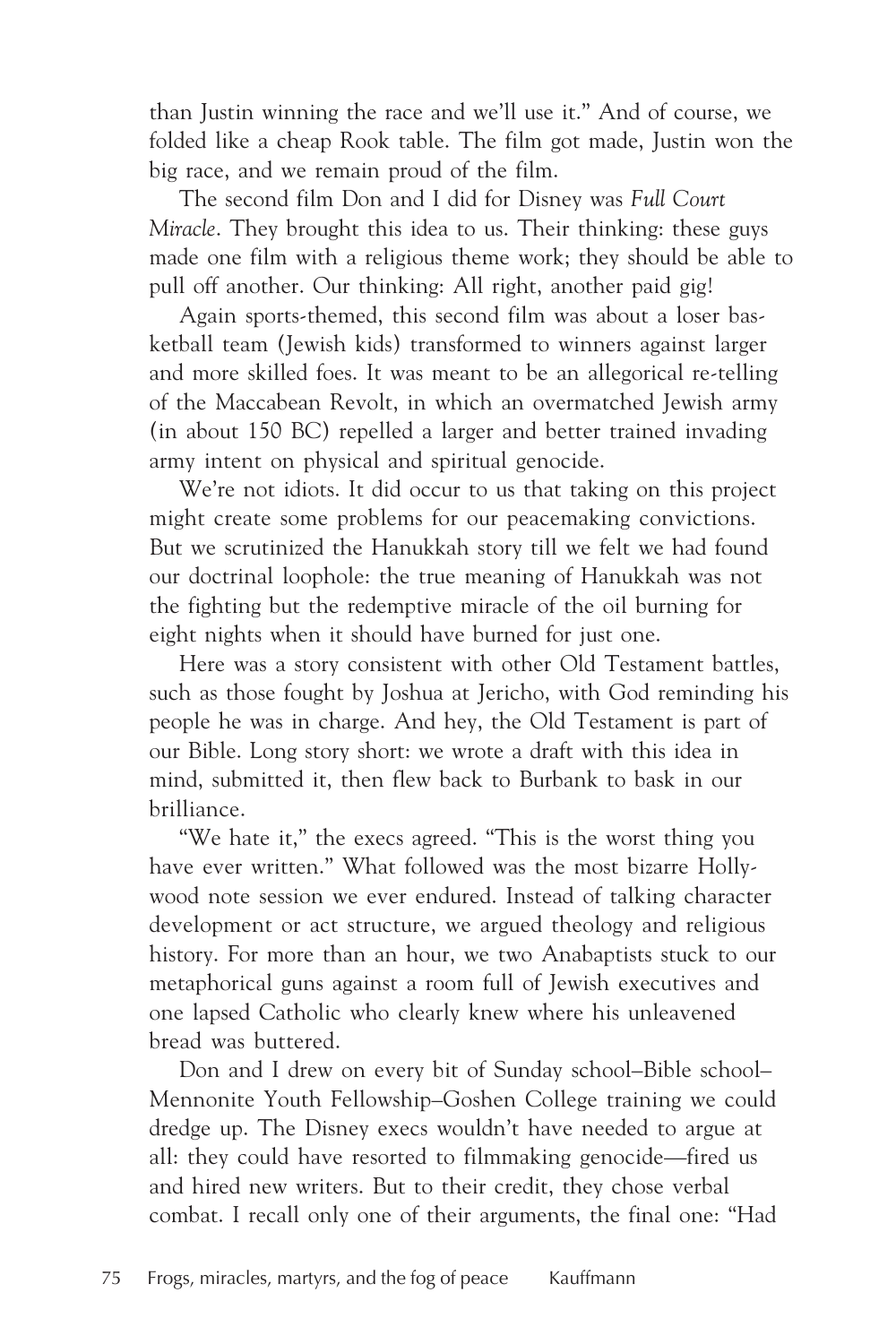the Maccabees not fought successfully, the Jewish nation would not have survived long enough for Christianity—and by extension, Anabaptism—to emerge."

We were not convinced. This line of argument was wrong on so many levels (but primarily that God's plan for our salvation was dependent on our fencing skills). But we were sufficiently confused by it to wave the off-white flag of acquiescence. We left the room knowing we had lost. And this time we had lost not just

**I cheer any who rise to the challenge of promoting peacemaking through popular culture, but I also offer this warning: it's more likely that popular culture will change you than that you will change it.**

the battle but the war. We had lost our way in the fog of peace.

The film got made, was modestly successful, and we still cash the occasional royalty checks. Our one small consolation was that the first miracle film won awards, but the second had to settle for mere nominations. Go God!

Two takeaways: (1) Sometimes popular culture will embrace a message that elevates the human condition and acknowledges an intelligent exploration of our relationship

with God. (2) However, and more significantly, popular culture is not a blank slate on which any message can be written with equal ease. It is inscribed with big themes, consistent ones, nearly all of them contrary to the tenets of Anabaptism. It prefers winners to losers. It prefers the perseverance of the individual to the preservation of community. And a good fast-paced fight is always preferable to the tediousness of reconciliation.

I cheer any young Anabaptist who rises to the challenge of promoting the idea of peacemaking through popular culture, but I also offer this warning: it's more likely that popular culture will change you than that you will change it.

## **The Radicals**

Having begun with Michael Sattler, I'll end with the 1989 biopic about this Benedictine-monk-turned-radical-reformer that I made with a gang of fellow and once-radical Anabaptist filmmakers (Ron Byler, Jim Bowman, Michael Hostetler).

After years of pre-production and fundraising, we headed to the Alsace to make our epic that would launch Anabaptism, and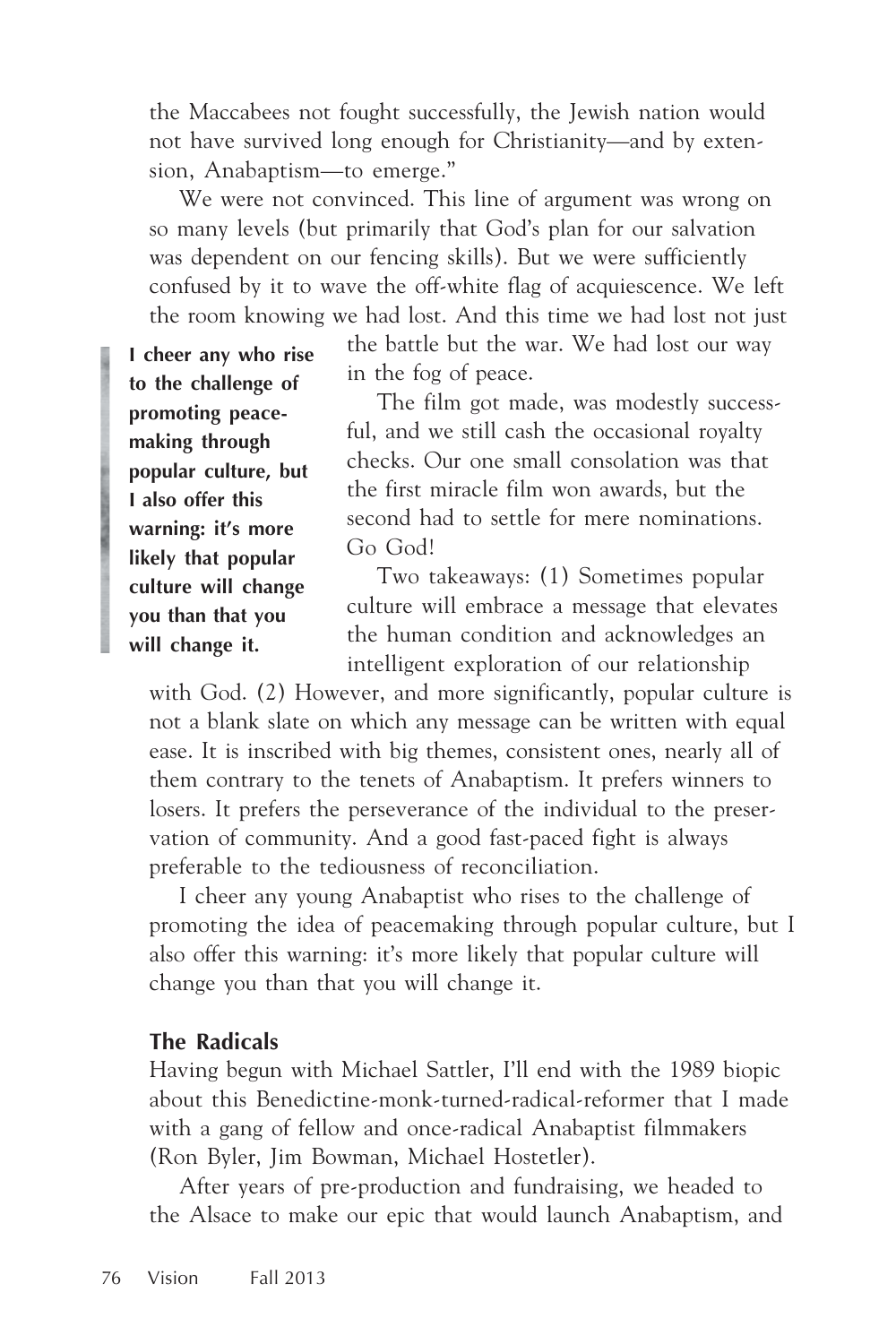more importantly (hey, we were young), our careers into the mainstream stratosphere.

Amid the daily chaos of casting crises and call sheets, we happily allowed ourselves to be enveloped by the fog of filmmaking. That fog cleared for me the last night before filming began in a reconstructed medieval village on the outskirts of Mulhouse. The mayor invited us to join him at the town hall for a toast to our mutual good fortune. Through a translator, he proudly announced that in this very room in the year 1527, a dozen or so Anabaptists were tried for heresy, frog-marched to the edge of town, and burned to a crisp.

Glasses were raised . . . and never has wine seemed more reminiscent of blood. This was no longer a film about a halfremembered patron. This was real. This was the inception of a movement paid for with breath and blood, an origin enhanced with further martyrdoms, career-killing marginalizations, harsh and frequent migrations, and banishments from American Legion baseball leagues (hey, when you're twelve years old, that's real suffering).

For a moment the fog lifted and I could see clearly. How incredible that these ancestors would put life and limb on the line for something that today might falter as a coffee shop discussion. How incredible that we have sustained these commitments and ideals for 500 years, despite our human failings and frailties, our Darwinian desires to conform to those about us. To be liked. To be successful.

So maybe we do have something to say to the world around us. And just maybe we should take up pen and keyboard and camera and attempt to pierce the oft-veiling mists and contrariness of popular culture. We'll often say our piece poorly. We'll settle for half measures that make a paycheck possible. But so long as, in those fog-clearing moments, we believe that we truly do have a worthy story, I hope we find the courage, and the chutzpah, to keep telling it.

### **About the author**

Joel Kauffmann is married to Nancy Kauffmann, denominational minister for Mennonite Church USA. His current project is developing the program for the Museum of the Bible in Washington, DC, which is scheduled to open in 2017.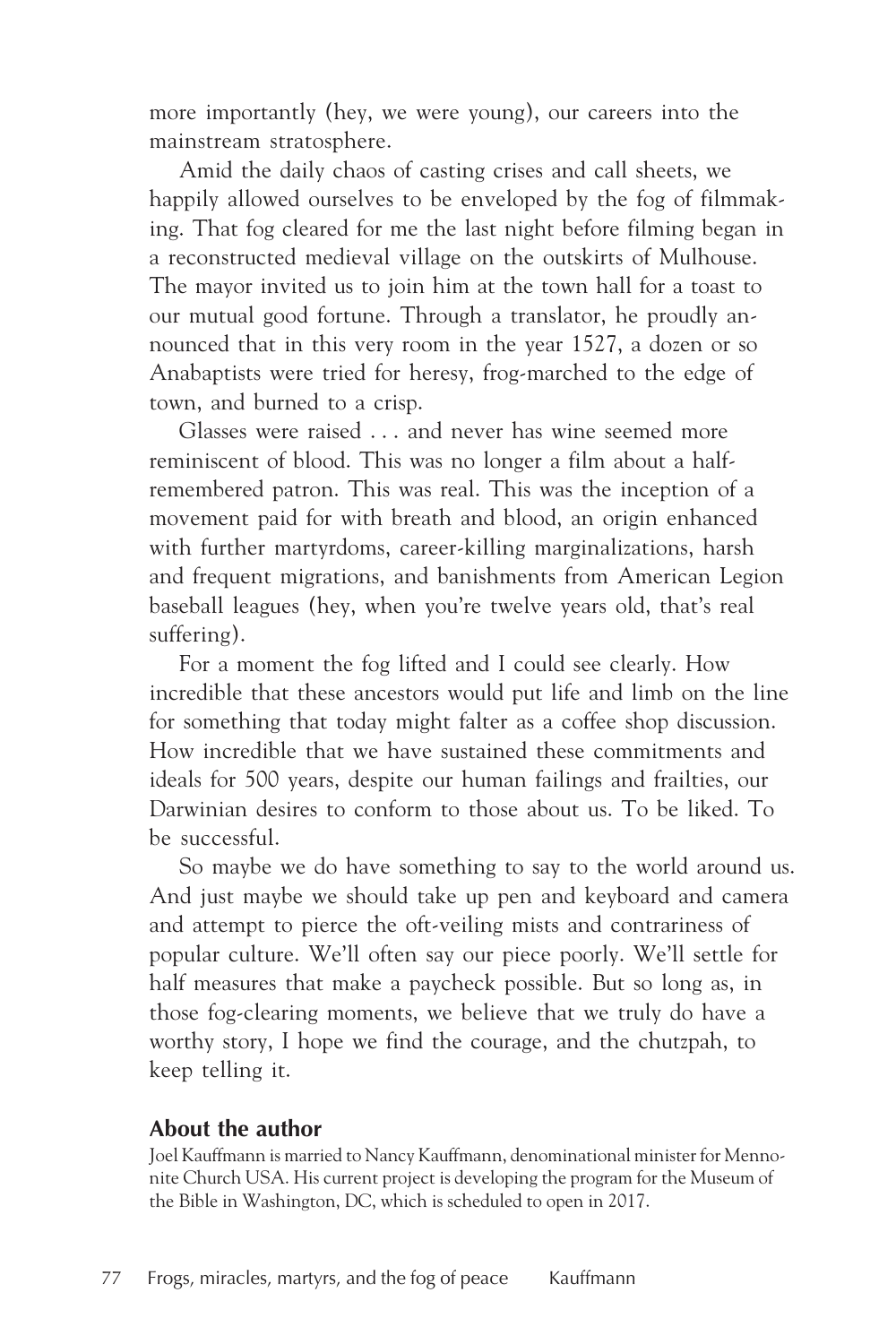# **Take the red pill Tumbling down the rabbit hole of peacemaking**

Nekeisha Alexis-Baker

**T** he night is dark and rainy. A car pulls up to an abandoned building with water cascading down its façade. Three robotic characters, looking pale and lethal, exit the car. A fourth, a man named Neo, looks unsure amid the ominous surroundings. After ascending a winding staircase, one of the trio—a woman named Trinity—ushers Neo into a near-empty room where a tall Black man in dark leather and sunglasses awaits. Morpheus invites Neo to sit in a worn armchair near a table holding a glass of water and says:

> *You're here because you know something. What you know, you can't explain. But you feel it. You've felt it your entire life. That there's something wrong in the world. You don't know what it is, but it's there, like a splinter in your mind, driving you mad. . . . It's all around us. Even now in this very room. You can see it when you look out your window or when you turn on your television. You can feel it when you go to work. When you go to church. When you pay your taxes. It is the world that has been pulled over your eyes to blind you to the truth . . . Like everyone else, you were born into bondage. Born into a prison that you cannot smell or taste or touch. A prison for your mind.*

Then Morpheus presents Neo with a choice: take a blue pill and continue sleepwalking through life, or take a red pill, wake up, and see "just how deep the rabbit hole goes."1

On the surface, a scene from *The Matrix* may seem like a strange framework for describing how I developed a deeper understanding of and commitment to God's shalom. After all, the film revels in violence. Yet Neo's shift—from sensing the repres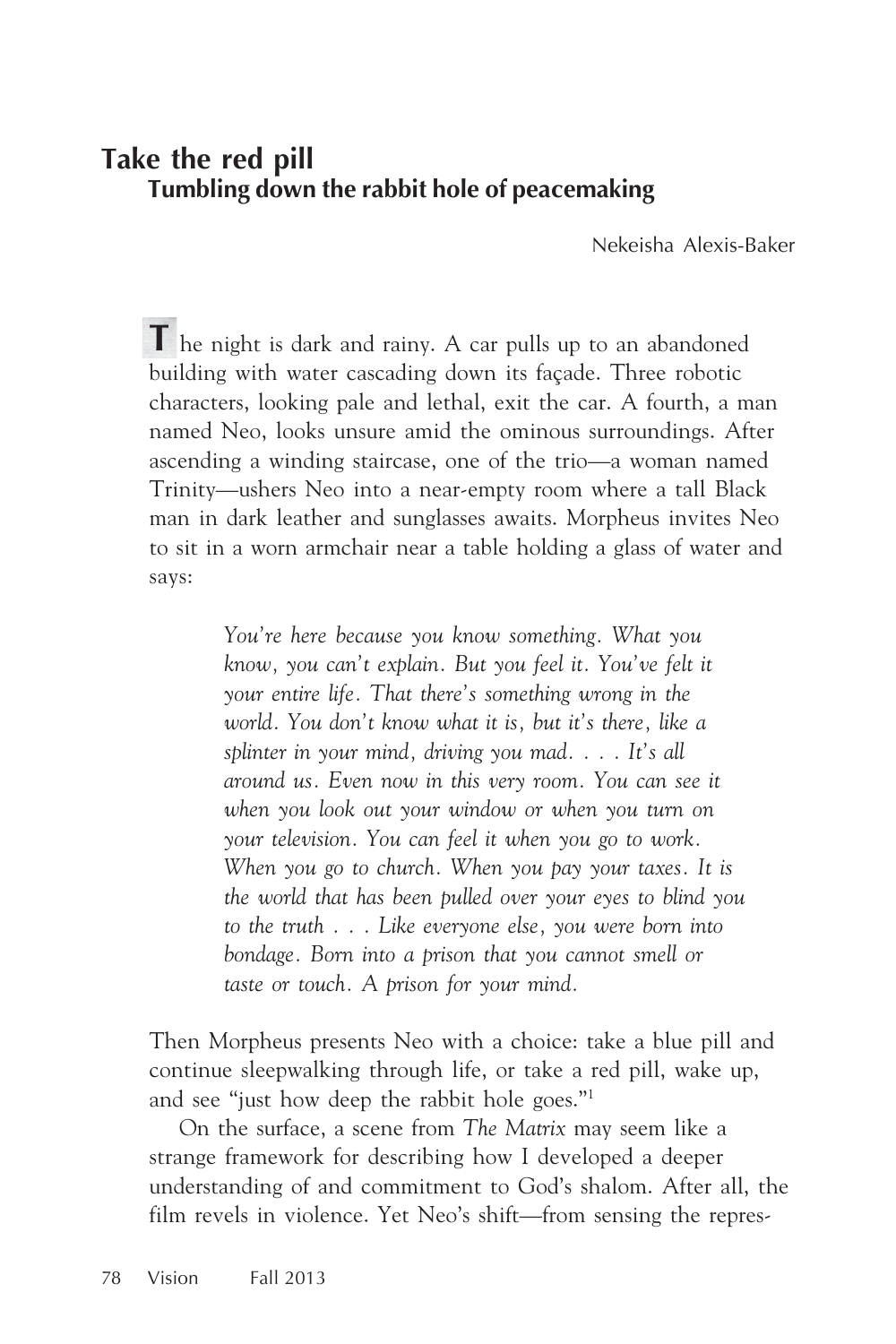sion in his world, to discovering his physical and mental bondage, to joining the struggle for liberation—resonates with my journey. Over the past decade, I have taken steps away from a narrow view of peace as the absence of war and violent conflict and toward a pursuit of peace that challenges systemic human oppression and embraces forgotten members of creation. This is a snapshot of my story.

**"I imagine that right now, you're feeling a little bit like Alice."** When I was ten, my family moved from my rural home in Trinidad to New York City. In Trinidad I did not think of my brownness; I grew up in a context where brownness was the norm. I had much to learn about the ways racial and ethnic categories shape the United States. One lesson came after I won an elementary school tennis match. As I shook hands with my opponent, a white-identified girl from another school, she said, "They only let you win because you're black." Caught off guard, I reacted: "Well, the reason you lost is because you're white." The coaches heard my comment and saw me as the instigator. I realized then that regardless of my identity as a Trinidadian or my character and abilities, I was racially categorized as Black and should expect to share in the injustices that African Americans and other Black people experience here.

Over time, my awareness of racism and other forms of oppression heightened. In high school I had a Morpheus-like teacher whose specialties included telling the truth about the hard facts of American history. He gave an unvarnished picture of European genocide against Indigenous peoples, of European enslavement of African peoples, and of white-identified people's ongoing subjugation of various communities of color. He also inspired us with stories of repressed people's struggle for liberation and equality. A pivotal time in my learning came when MC (as we called him) sent his students to Revolution Books to purchase *A People's History of the United States*. Together we read Howard Zinn's book alongside the state-assigned textbook—an exercise that demonstrated how narratives are shaped by access to socioeconomic power; how our telling of history shapes our loyalties; and how communities are made visible or invisible, essential or expendable, depending who controls the pen.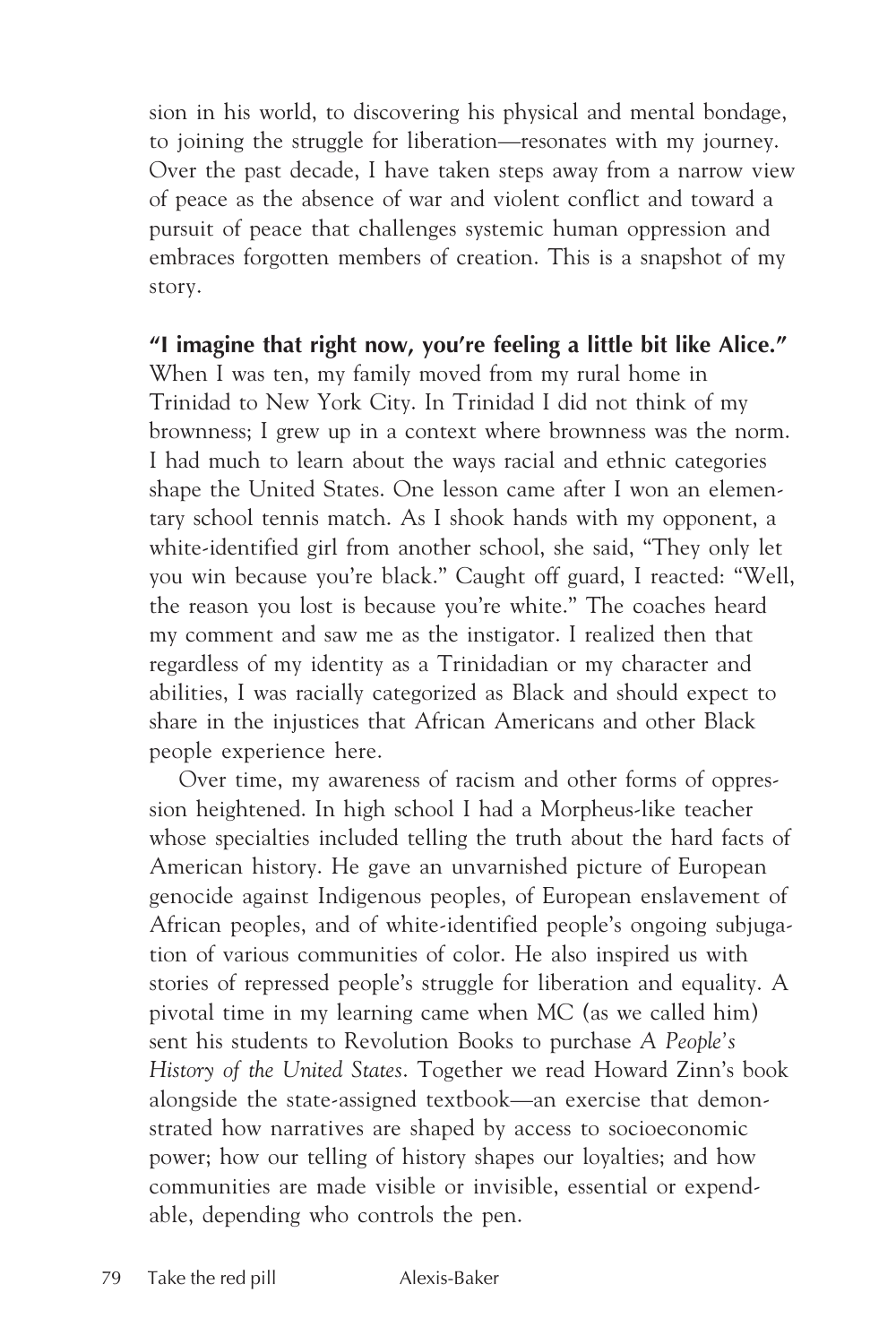By the time I went to New York University, I was primed to explore colonialism, racism, economic injustice, and the complexities of life in the Black/African diaspora, past and present. What I had not yet determined was how to bridge my faith with these interests. By my sophomore year, I had been part of three Christian traditions. Yet my faith consistently focused on purity, piety, and personal sin and salvation, resisting secular vices, believing the proper things, and fear of hell. Closely examining and engaging in critiques of oppression was reserved for my liberal arts education.

## **"You ever have that feeling where you're not sure if you're awake or still dreaming?"**

My journey with Mennonites began when a real-life Trinity invited me to walk through doors I did not know existed. Andy was an activist and agitator whose love for Jesus, peace, and justice took him to Fort Benning, Georgia, for demonstrations against the School of Americas; and to Vieques, Puerto Rico, to support local resistance to the US military presence. He was a recent convert to the Mennonite faith whose passion for the

**I remember how safe it felt to speak openly about an alternative to more violence and how relieved I was to be among Christians who had not conflated church and state, God and nation, patriotism and the gospel.**

Sermon on the Mount, love for John Howard Yoder's theology, and anarchist politics quickly transformed my life. Together, we discovered Manhattan Mennonite Fellowship (MMF), a church of people from various backgrounds who wrestled with faith, church, and what it means to believe and follow Jesus. The group valued mutual care and support, a practice especially demonstrated when our pastor, Arlene Pipkin, died from cancer. Sermons, prayer, and worship highlighted the public, social implications of Christ's boundary-crossing love and the ways he upset the

various structures of his day. Being part of this church was spiritually energizing as I met people who added breadth and depth to my Christianity.

After people flew planes into the World Trade Center and reduced the buildings and their occupants to rubble, the grief of New Yorkers was as raw and palpable as the smell of burning fuel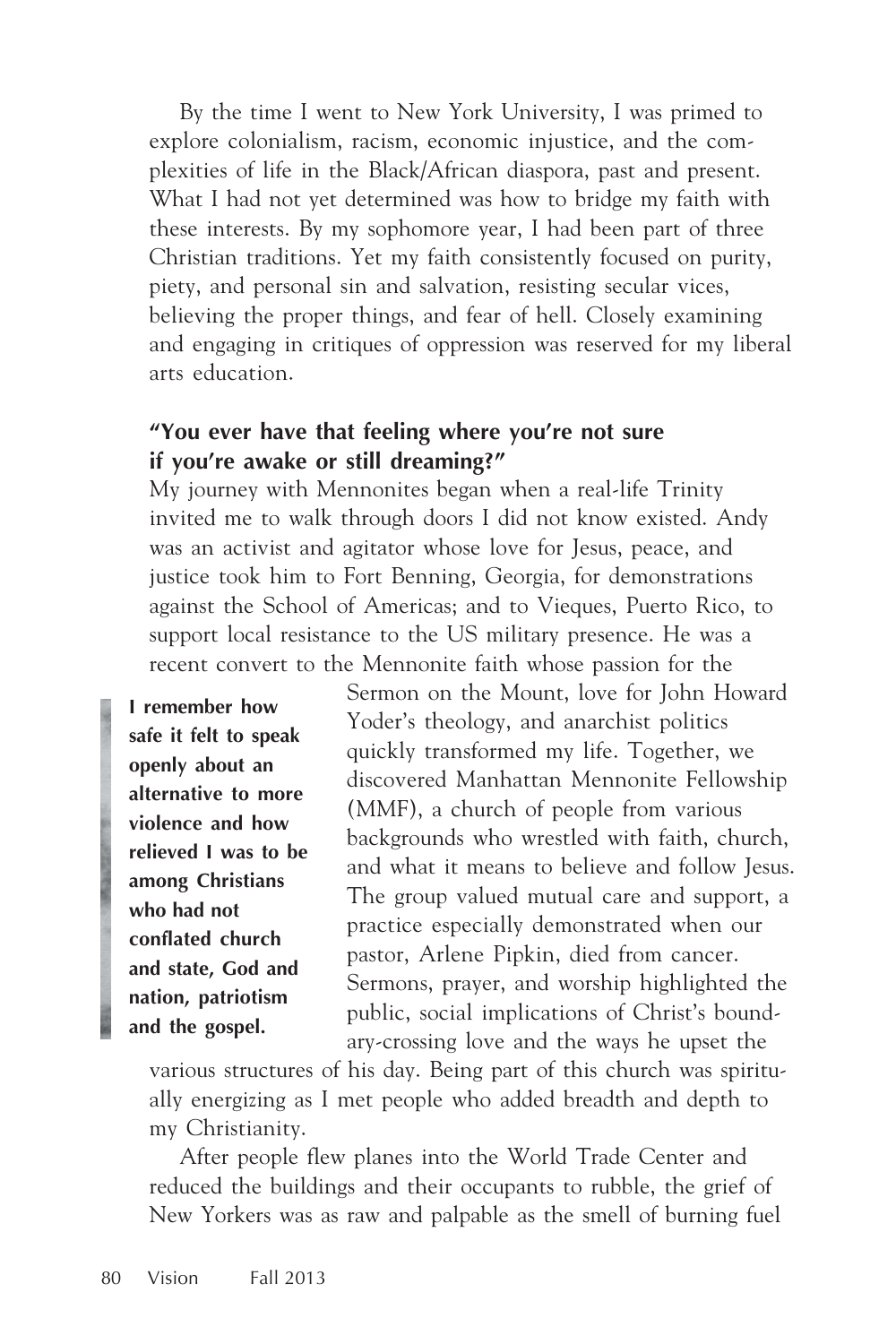throughout the city. As I watched the events unfold on television from the safety of my family's apartment, my first words were, "We're going to war." In the wake of the attacks, people at MMF organized a gathering at Menno House, a communal residence that hosts Mennonite Voluntary Service volunteers, provides hospitality for travelers, and contains a library of Anabaptist resources. Sitting in the living room filled with books about peace, people took turns reflecting on the traumatic incident, the pain and shock we were experiencing, and the isolation we felt from family, friends, and others who demanded retaliation. Some of those present described how difficult it was to remain committed to nonviolence and reconciliation when such terrifying violence had hit so close to home. I remember how safe it felt to speak openly about an alternative to more violence and how relieved I was to be among Christians who had not conflated church and state, God and nation, patriotism and the gospel.

When the nation's grief eventually became a cry for wars in Afghanistan and Iraq, MMF became a hub of resistance. Together, people in our church participated in witnesses for peace in New York City and Washington, DC. Prayer times included requests that cooler heads on all sides would carry the day, that we would learn to love our enemies, and that peace would prevail. Announcement times included updates on the human and economic costs of the war and information on local protests. And when I was involuntarily and illegally arrested at a demonstration against war profiteers, it was our interim pastor, Stan Bohn, who supported me. Our rich peace theology enabled us to withstand the tide of retribution when unprecedented violence came our way, and our stance attracted people to our community. When Andy and I eventually relocated to Elkhart, Indiana, for him to attend seminary, it was hard to leave MMF behind. But the move led me to a new and sometimes painful peacemaking adventure: working for positive systemic change among fellow Mennonites.

### **"Most of these people are not ready to be unplugged."**

Although I expected to have culture shock in Elkhart, I was unprepared to feel disoriented within my denominational family. Andy and I arrived during a fever-pitched Kerry vs. Bush presidential race, and lots of people, Mennonites included, seemed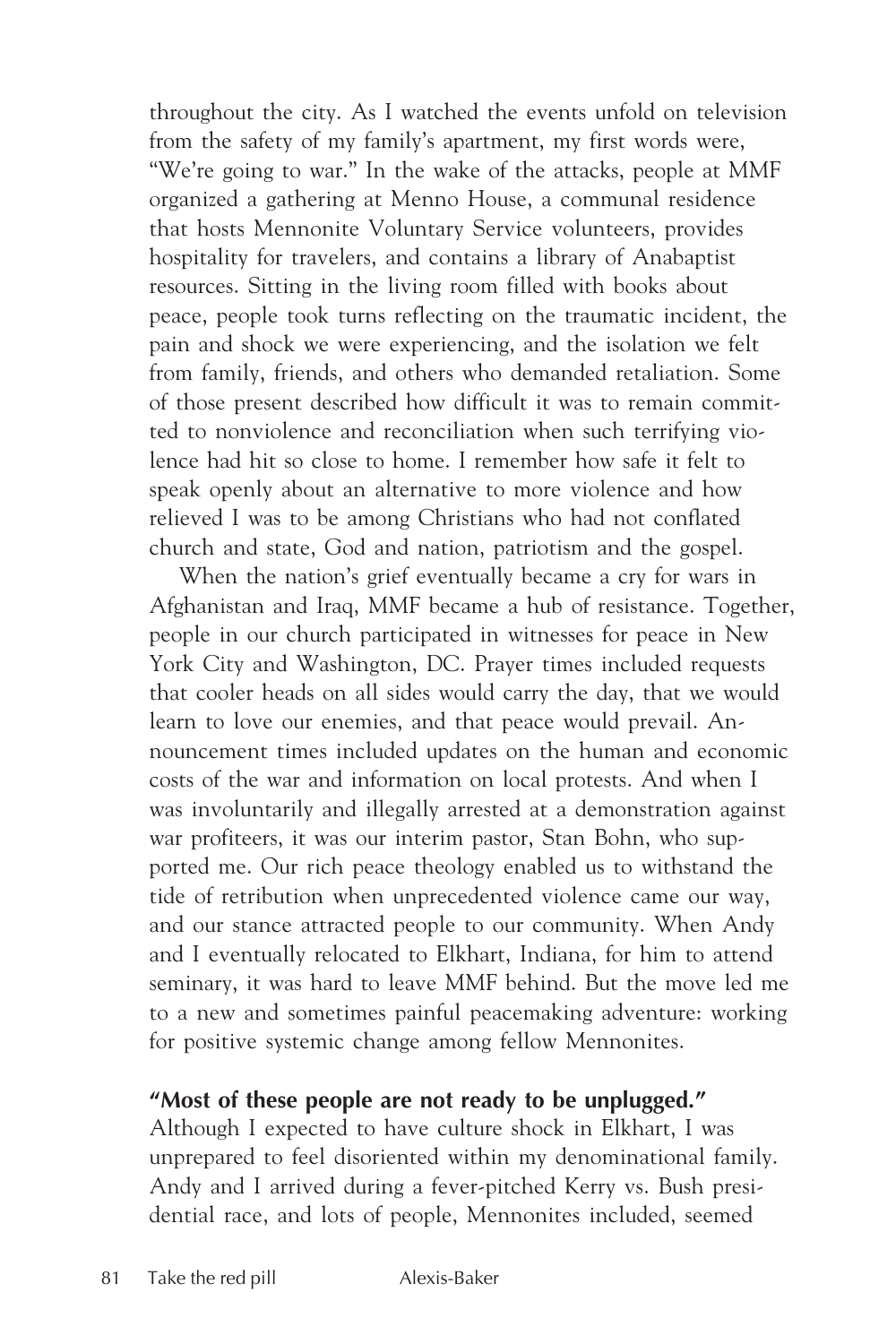driven to distraction by the campaign. As one who—because of my faith and anarchist politics—does not vote, I felt isolated everywhere from casual conversations to Sunday school classes where the election was the central topic. The pervasive Mennonite name and genealogy games became tedious. These interactions were not meant to be unwelcoming, but they emphasized my racial, ethnic, and geographical differences, and made it hard to belong. Finding a local church also proved to be difficult. Although MMF was homogenous in terms of racial identity, it was

**Why is it that the fastest growing churches consist of people of color, but the power bases do not reflect this shift? Why are so many young adults feeling alienated by the church and unheard by our leaders?**

an urban church whose members negotiated transition and diversity daily. In Elkhart it would take me eight years to find a faith community—in an African Methodist Episcopal Church, not among Mennonites.

I have gained privileges and opportunities within the Mennonite church—sometimes because people invited me to exercise my gifts or because a quota had to be met; other times because of my persistence—but I have nevertheless been frustrated by practices that betray the denomination's peacemaking

claims. Why is it that the fastest growing churches consist of people of color, but the power bases do not reflect this shift? Why are so many young adults feeling alienated by the church and unheard by our leaders? How can we resist war without attending to the racial and class dimensions of military recruitment and concretely supporting people with limited options? Why do men lead most of our organizations while the "worker bees" are usually women? Why are the people most affected by our policies on sexuality so excluded from the conversation? Why is it that most of the people educating future Anabaptist and Mennonite leaders are white-identified men who have a "traditional" Mennonite pedigree, when worldwide Anabaptist growth has shifted to the two-thirds world? Are these and other similar patterns coincidences? Or are there systemic and personal sins at work that need to be confronted and undone?

Over time, I have observed that many people, even those of us who are adamant in our peace and justice stance, are still plugged into structures that distort the church's mission, weaken our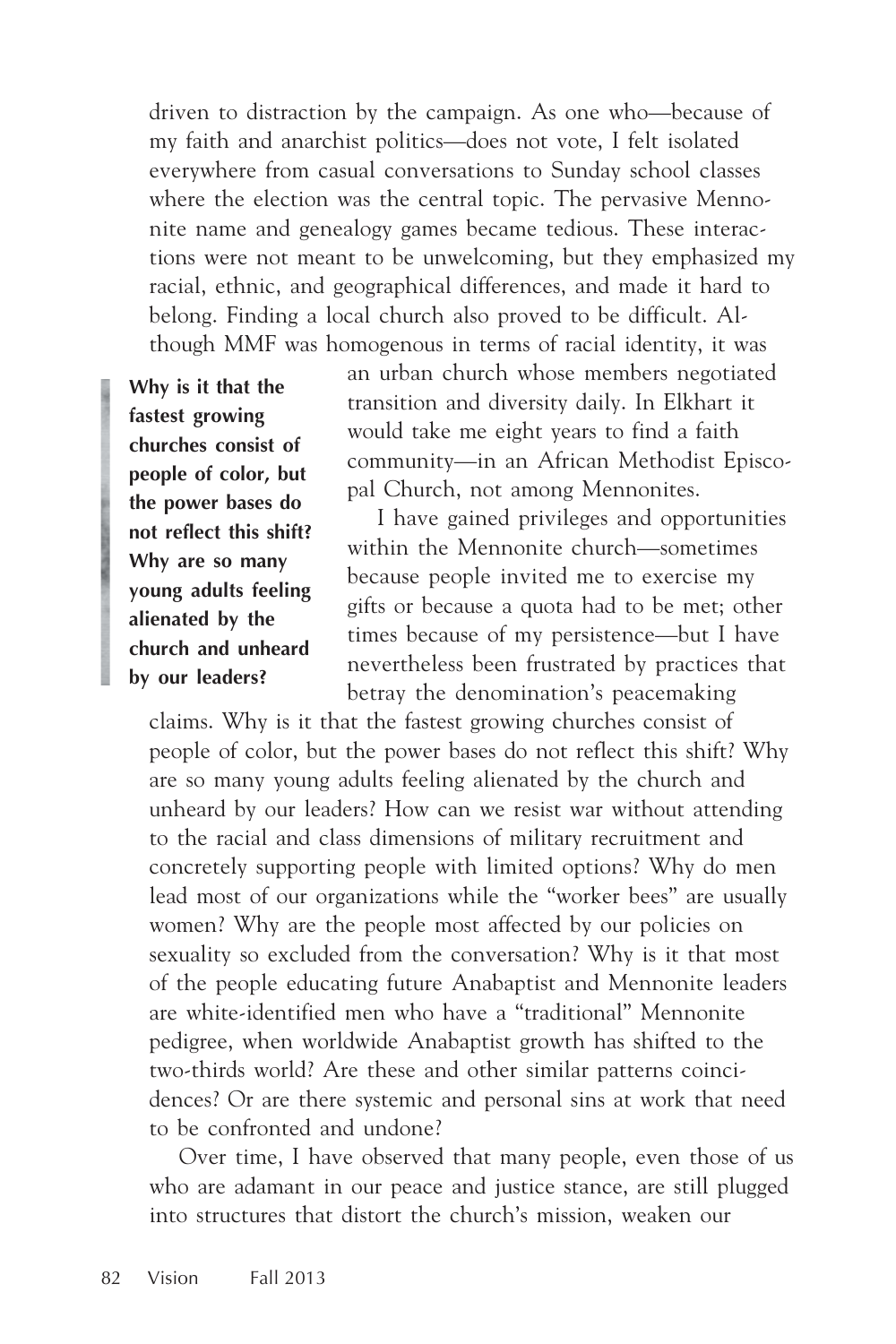members, and damage our fellowship. For some, that plug is connected to unearned privileges based on racial and gender categories, age, mental and physical ability, class and sexual identity. These privileges blind us to the ways we wield oppressive

**Many people, even those who are adamant in our peace and justice stance, are still plugged into structures that distort the church's mission, weaken our members, and damage our fellowship.**

power over our brothers and sisters. Meanwhile, others are plugged into sources that diminish our self-worth; undermine our call; limit our access to needed resources; and cause emotional, mental, spiritual, and physical death. Many of us can play dominant and subordinate roles depending on the situations we are in.

On bad days, the massive task of resisting these sins against healing and wholeness tempts me to take the blue pill! But I remain committed to the cause and rooted in this

theological home because of my pre-Mennonite foundation, and because I believe in the peace message that characterizes this tradition. If the arc of the universe bends toward God's shalom, then I want to join in, wherever I am. So I thank God for the opportunities I have had to seek God's peace in this denomination, in taking Damascus Road antiracism training; in developing antiracist communication principles with colleagues at Mennonite Mission Network; in pursuing a degree in theology and ethics at Anabaptist Mennonite Biblical Seminary; in working for intercultural transformation and undoing the "-isms" at the seminary; and in building relationships with Mennonite and other allies.

## **"Follow the white rabbit."**

Of all the stops on my peacemaking journey, the most surprising has been shifting from a human-centered view of God's shalom to one that includes justice for other animals. This new awareness began when I attended Wake Up Weekend, a vegan gathering hosted at Calvin College in Grand Rapids, Michigan. Although I was already on a mostly plant-based diet, I was still eating fish, chicken eggs, and products derived from female cows. I went to the event without any intention of becoming vegan; foregoing all animal-based products seemed extreme. What I quickly learned is that the real extremism is in the unmitigated violence used to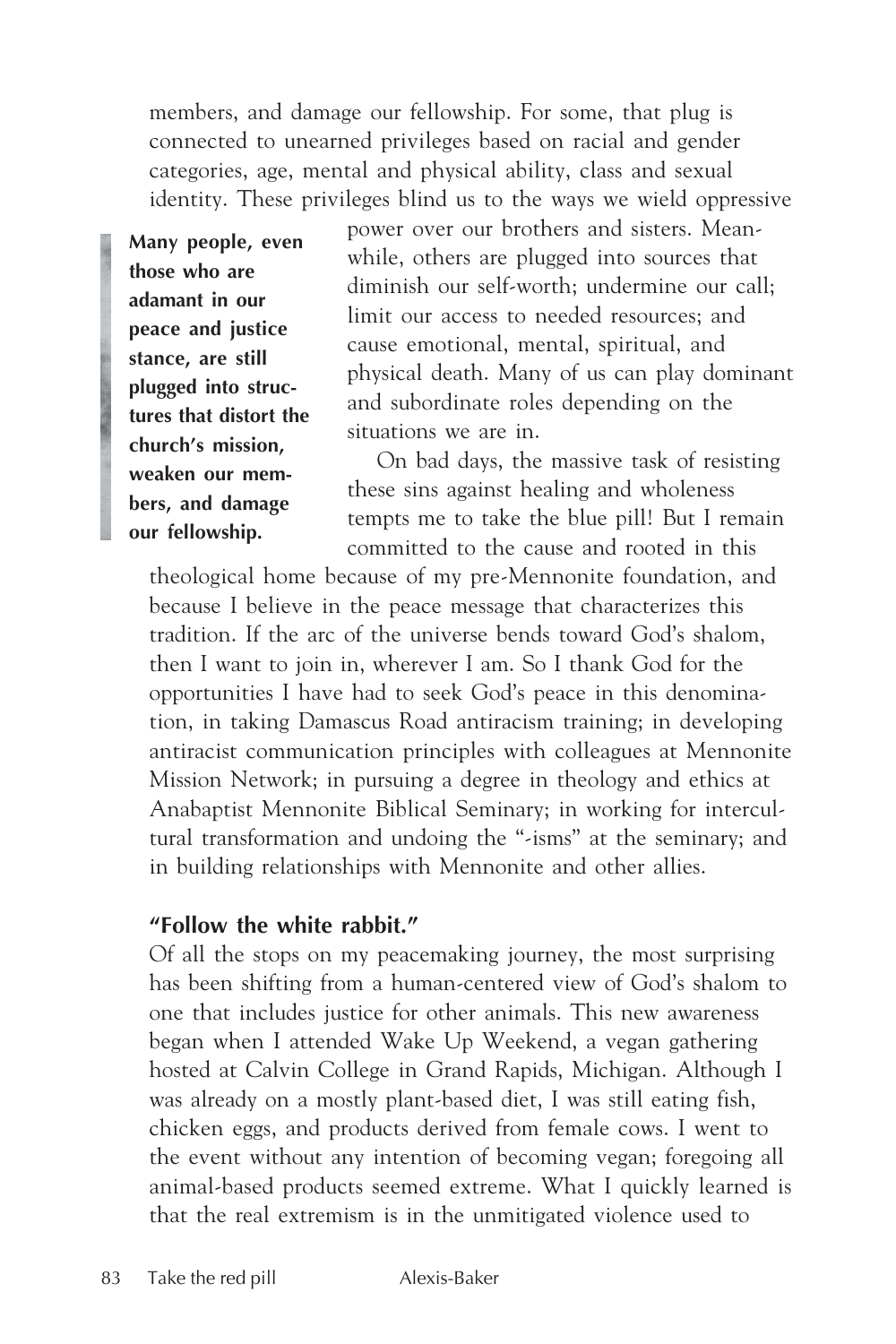make even the products I thought were harmless. What is really extreme is the unrelenting cruelty billions of defenseless animals experience as a matter of course in the flesh-food industry. It dawned on me that I—a professed peacemaker—was investing in unthinkable violence at a scale that I could not even fathom. How had I remained so ignorant of such sustained and senseless abuse? How could I say that I was committed to nonviolence and remain complicit in such a heinous system?

Listening to people talk passionately about the plight of other animals, and confronting my indirect participation in the abuse of other creatures challenged me on such a deep emotional and spiritual level that I was compelled to make the switch. But my initial questions were only the starting point in moving toward a deeper consciousness about the intersections of animal ethics, Christian ethics, environmental ethics, and human oppression. For example, "livestock production" not only creates a vast amount of animal suffering; it is also the biggest contributor to ecological degradation, surpassing the transportation sector in its damage to air, water, and soil. Today, people are decimating rainforests and other green spaces worldwide to raise billions of

**Of all the stops on my peacemaking journey, the most surprising has been shifting from a human-centered view of God's** shalom **to one that includes justice for other animals.**

animals to satisfy a global flesh-food fetish. The environmental impact this causes has huge implications for all of earth's residents, but it is especially alarming for the Indigenous people and wildlife in those areas and for those most vulnerable to the effects of climate change. The "livestock sector" also exploits people who are economically poor, lack formal education, and otherwise live in socially precarious situations. Slaughterhouses in the United States are not only responsible

for massive animal bloodshed; they are also places where workers—many of whom are people of color and/or immigrants experience grave injustices and abuse. Violence is not only inflicted on other animals in these industrial hell-holes; it is also internalized by workers who harm themselves and others at disproportionate rates.<sup>2</sup>

Even if other animals could be killed, eaten, worn, and otherwise used at minimal to no human cost—even if it can be done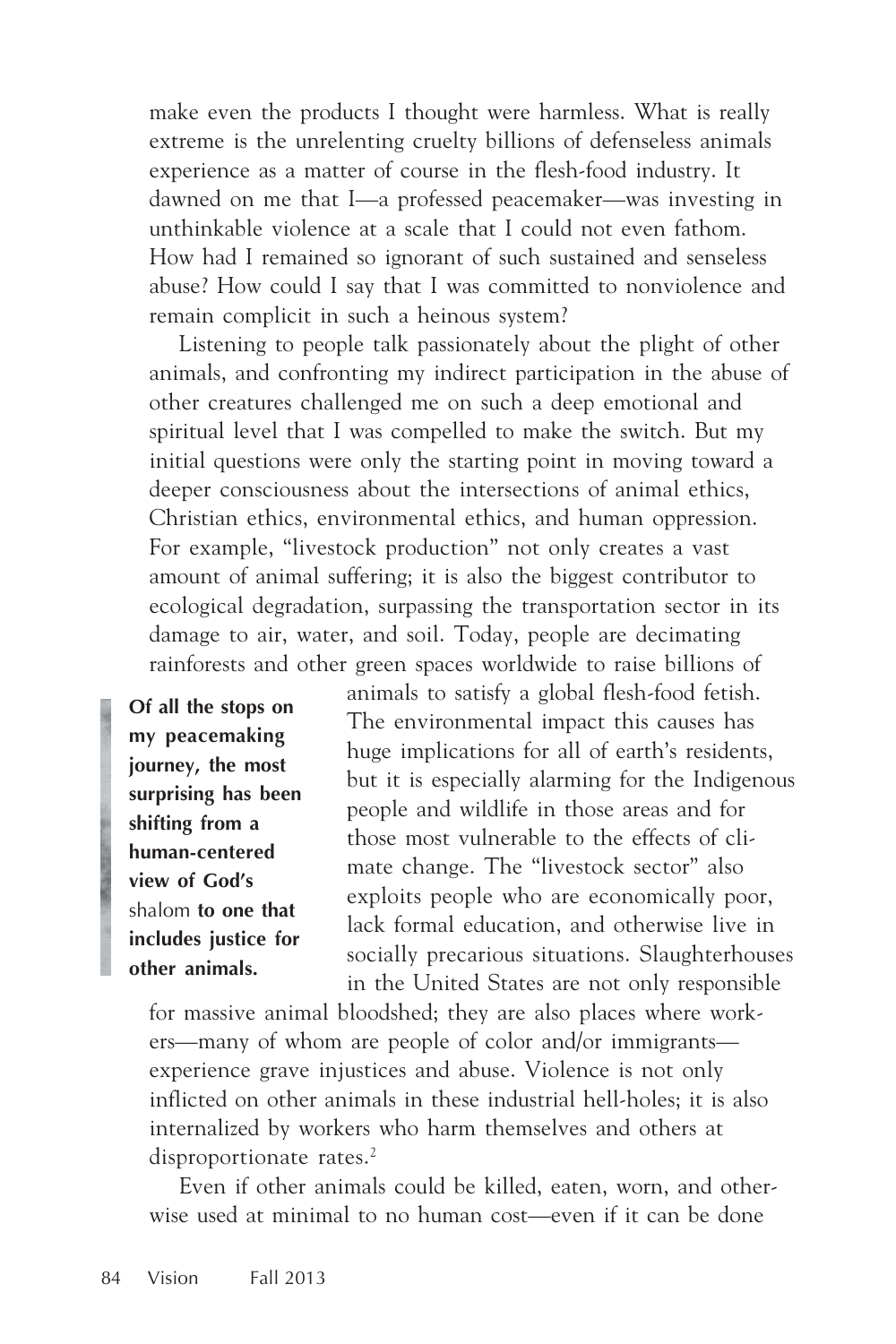with minimal pain and harm to the animal—the question remains: Is the violence legitimate? Over time, I have observed that one's response to this question is determined in part by how one sees other animals. Rather than taking a utilitarian view of these animals as "food," "clothing," or "test subjects," I now see as biological and theological kin the cows, chickens, chimpanzees, deer, mice, and other animals used in our food, garment, medical, entertainment, and military industries. This perspective comes from biblical texts such as Genesis 1–2, Psalm 104, Job 38–41, Isaiah 65:17–25, and Romans 8:22–23. It has also emerged for me through reflecting on what it means to extend Jesus's compassion to strangers and to the least of these—the neighbors we have neglected because they belong to other species.

I have also observed that how people see violence toward other animals is affected by their understanding of themselves as humans. Do they see that they too are animals? Do they see being made in the image and likeness of God as license to overpower creation? As I have embraced peacemaking with other animals as part of my peacemaking identity, I have come to see them as fellow creatures who share in God's love and are also being reconciled to God in and through Christ. With this orientation in mind, my primary questions are: When it is okay to harm my animal kin? When is it all right to cause suffering to my friends? My response is that it almost never is.

## **A funny thing happened on my way out of the matrix.**

When people accept the status quo, they perpetuate violence that is less obvious than planes flying into buildings and bombs falling on cities. The more I realize this fact, the more I believe that peacemaking involves more than resisting overt destructive conflict. Today my peacemaking includes investing in my church families, networking in my community, mentoring youth of color, learning about the prison-industrial complex, and discovering ways to be a better neighbor. It includes writing articles about oppression and resistance, organizing conferences about Christianity and anarchism, and working for racial justice among Mennonites and beyond. It includes making daily decisions about what I eat and wear, thinking and writing theologically about other animals, teaching about and criticizing the flesh-food system, and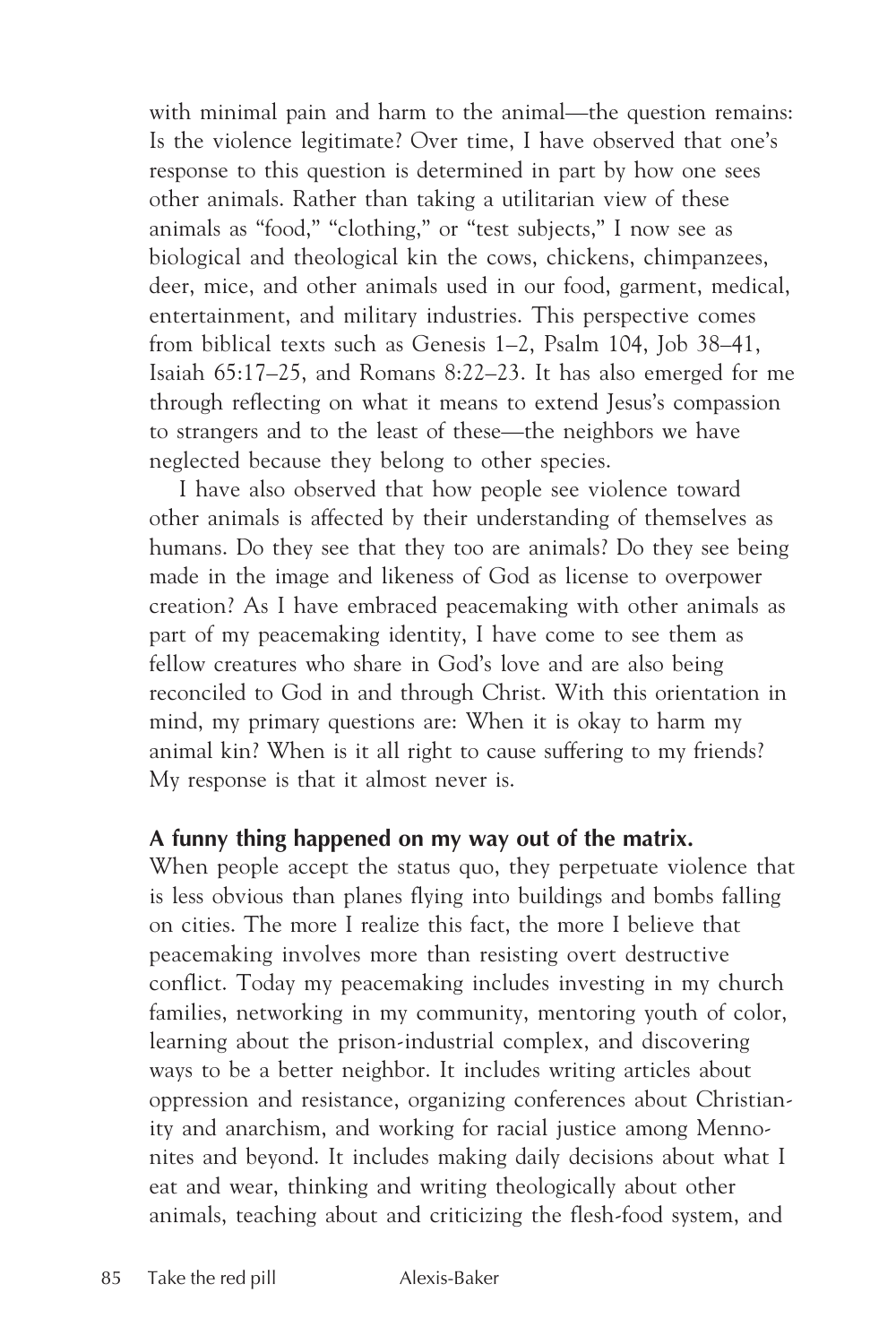"vegangelizing" others to show mercy to all our kin. Like any human effort, these steps are incremental and incomplete, and I

**Today my peacemaking includes investing in my church families, networking in my community, mentoring youth of color, learning about the prisonindustrial complex, and discovering ways to be a better neighbor.**

continue to discover logs in my eye even as I try to shake the specks from others' eyes. But the call to more justice, grace, equality, and healing remains, and I pursue it alongside others, with God's guidance and by God's grace.

All these practices constantly remind me that you can't predict where you will land or what will become dear to you when God's vision for shalom takes hold. That I am where I am in my journey never ceases to amaze and delight me. Indeed, I see this diversity of interests as a testament both to the many ways our world is broken and to the many

threads we can grab hold of to begin making changes. If there is anything I have learned over the years, it is that rabbit holes are surprising places. Only God knows where they will take us. All we need to do is accept God's invitation, choose to take the plunge, and follow wherever the Rabbit leads.

#### **Notes**

<sup>1</sup> The Matrix, directed by Andy Wachowski and Lana Wachowski (1999; Burbank, CA: Warner Home Video, 2007), DVD. The movie makes repeated reference to Lewis Carroll's *Alice's Adventures in Wonderland.*

2 Gail A. Eisnitz, *Slaughterhouse: The Shocking Story of Greed, Neglect, and Inhumane Treatment inside the U.S. Meat Industry* (New York: Prometheus Books, 2006).

#### **About the author**

Nekeisha Alexis-Baker is an occasional writer and speaker with primary interests in a comprehensive peace theology and ethics toward other animals, undoing racism and other forms of oppression, and connecting anarchist politics with Christian faith. She received her bachelor of arts degree from New York University and holds a master of arts in theological studies from Anabaptist Mennonite Biblical Seminary, Elkhart, Indiana. One of her most recent essays can be found in *A Faith Embracing All Creatures: Addressing Common Questions about Christian Care for Animals* (Cascade Books, 2012). A native Trinidadian and former New Yorker, Nekeisha currently calls Elkhart home.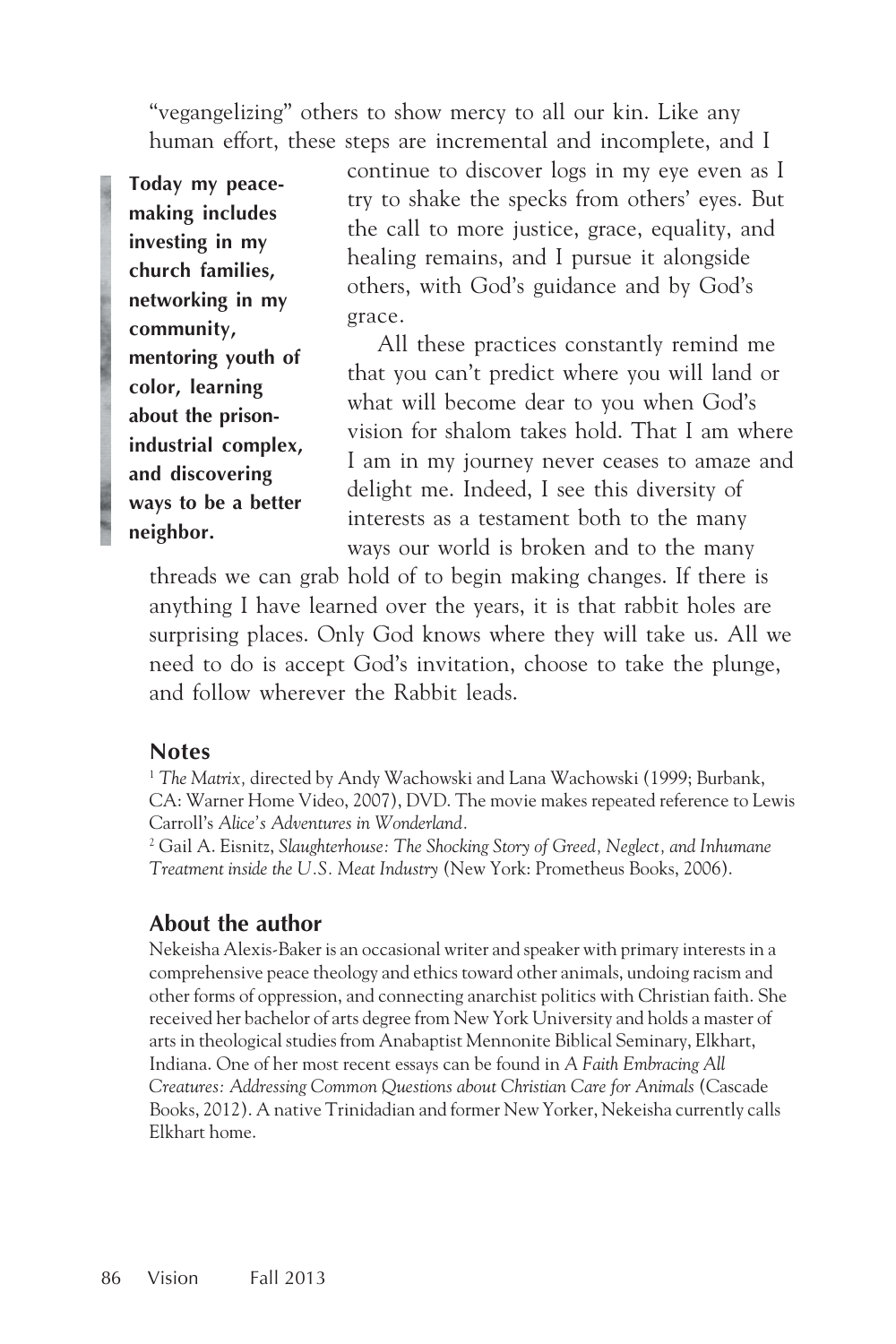# **What a half-Italian Jersey girl is doing in a peace church**

Samantha E. Lioi

 **I** remember sitting on the floor in the living room of a Houghton College professor, part of a circle of would-be Menno adults, some students (like me) who were curious about this budding worshiping community, and some students who'd grown

**To me, Mennonite readings of the world and of faith, which hold together a firm realism about what's wrong in the world and an unreasonable hope in the possibility of redemption, felt true to both the pathos and the power of the gospel of Jesus Christ.**

up Mennonite, with last names like Stoltzfus and Gingerich—though at the time I had no inkling that in some worlds those names would mean more than other last names. I remember sitting, belly full of tea and warm homemade bread with honey, holding my Bible in my lap, open to Matthew chapter 6. I remember that moment because it was the first time it seemed obvious to me from scripture that Jesus taught nonviolence.

I remember the first time I heard of a listening committee—possibly in that very living room. These people take listening that seriously? Enough to form a committee just to listen through a whole event? (I didn't yet

know about the underbelly of committifying things, but I still think it's a beautiful practice.)

I remember the appearance of the mutual aid box at our seminary's reception desk, and a matter-of-fact e-mail from our campus pastor explaining the need and inviting anyone to give. This was just a habit of being community, of being the body of Christ together.

It was also there in Elkhart, Indiana, that I first heard the name Swartzendruber. I am from northern New Jersey where I was surrounded by Italian- and Irish-Americans, and a large enough Jewish population to have played with plastic dreidels in elementary school each year at Hanukkah. Swartzendruber—that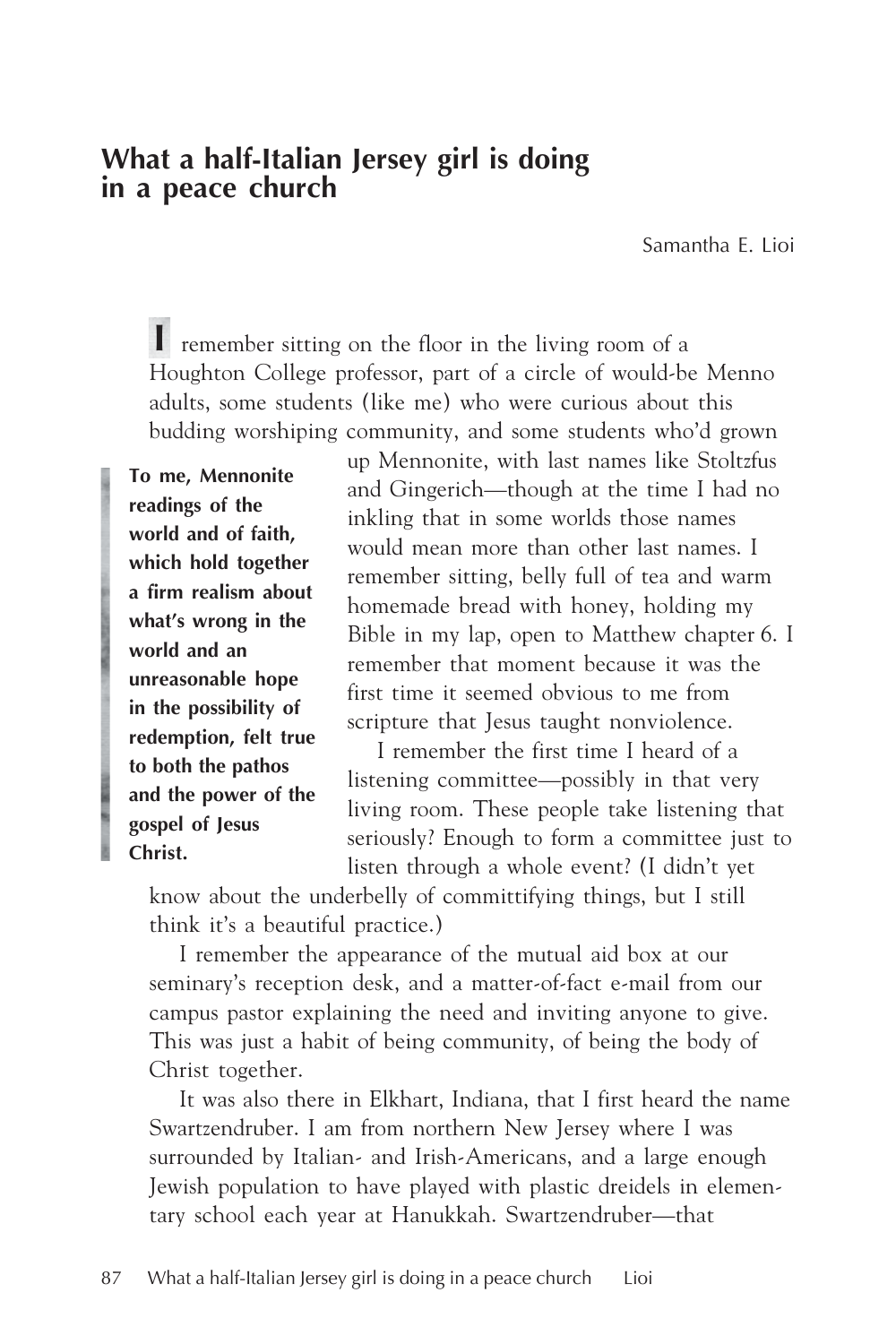couldn't possibly be one word. It was the name of a local furniture-making business, and I heard it as Swartz & Druber. That's all one word? Really? Wow. No wonder you can't get good pizza around here.

That was one type of culture shock. Another was my first experience of singing "Lift your glad voices" at the end of a funeral held in the seminary's chapel. "We shall not die"? I mean, I know we believe Jesus defied death, but this kind of triumphal singing at a funeral? It was a little much. I was stunned, maybe even embarrassed. When I mentioned it to a classmate, he told me it was traditional to close funerals with this song. These people don't mess around.

Oh, and the singing! Long before I knew the sound of a congregation singing four-part harmony in full voice, our Houghtonarea "Mennogroup," as we called it (officially Sojourners Mennonite Fellowship), was learning songs from the blue hymnal, week by week.<sup>1</sup> These words and harmonies were healing for me. "Joyful is the dark." "We are the young—our lives are a mystery." "Bring forth the city of God!" "Since love is Lord of heaven and earth, how can I keep from singing?" A new, deeply honest, and life-affirming way was opening. We even learned and practiced 118 (why do people keep saying 606? I get it now), standing in those living rooms, so we could be official.<sup>2</sup>

I remember a seminary professor's clarity, honesty, and humility in admitting that while we may choose to reject the use of violence, we live in a world governed by force and the threat of it, and we rely on systems built on both. I needed this modeling: to see someone who had committed his life to living and studying and teaching this way of peace sitting with the messiness of this call and these claims without attempting to resolve them. I also had peers at seminary who questioned reflexive calling of the police. We could think together about this. We planned, led, and joined in worship of the Lamb who reigns, against all evidence to the contrary.

To me, Mennonite readings of the world and of faith, which hold together a firm—at times brave—realism about what's wrong in the world and a completely unreasonable hope in the possibility of redemption, felt true to both the pathos and the power of the gospel of Jesus Christ. There was no unscathed victor, no swift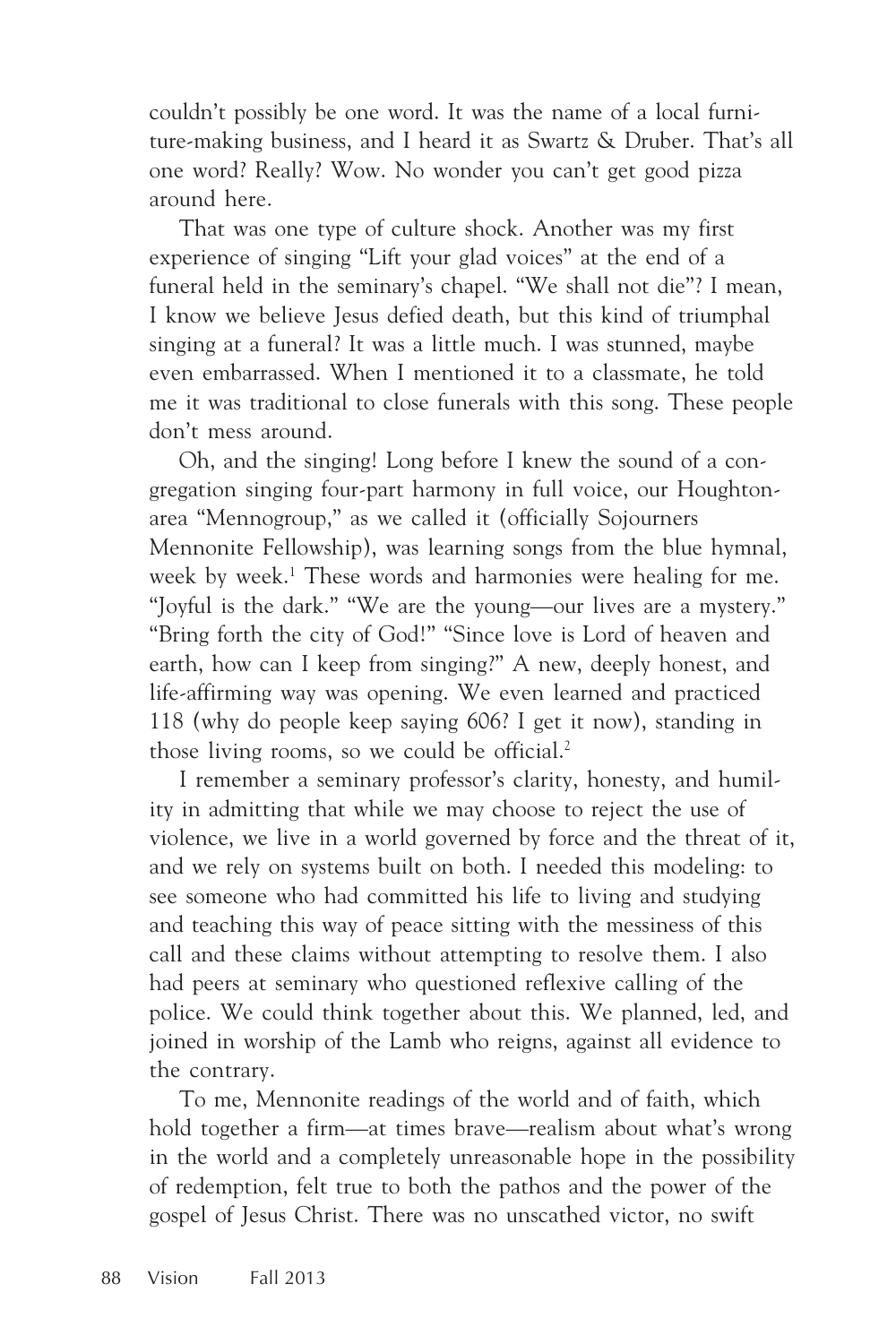triumph over evil, but a painful, personally costly defiance of death and the powers that be. Without the option of meeting force with greater force, there was the naked necessity of trusting God, and God's goodness, and God's constant work making all things new. I continue to be drawn to the tenderness and vulnerability of this ecclesiology, side-by-side with a "damn the torpedoes" persistence. I see that in the story of Jesus. This year during Holy Week, I was especially caught by his agony in the garden. He is scared and weak and pleading—we see the tension of a human being who wants to do the right thing, and wishes it could pass to someone else. And then there is his savvy as he faces Pilate, in dignity, claiming the authority that is his, speaking the truth though it likely will make no difference.

Throwing my lot in with the Mennonite tradition awakened in me that human desire to risk on behalf of something bigger than ourselves, or on behalf of a beloved. I think any true encounter with the gospel, with Jesus, does that to a person; it happened for

**Emotional and relational nonviolence is perhaps the most challenging because it requires long-haul commitment and daily practice, which I believe lays a foundation for refusing to resort to physical violence.**

me in the process of becoming Mennonite. But this risking is not the sacrifice spoken of by politicians and praised in soldiers. In fact, lately, as I learn more about the scars borne by combat veterans, I see we are not talking about an individual's choice to risk his or her life. Rather, in training soldiers to kill reflexively and sending them to kill on our behalf, as a nation we are choosing to sacrifice their basic human moral instincts, and we often ignore or push away their pain when they return, all in the process of preserving our way of life—or so goes a popular national

rhetoric. Emotional and relational nonviolence is perhaps the most challenging because it requires long-haul commitment and daily practice, which I believe lays a foundation for refusing to resort to physical violence.

What I have learned in becoming Mennonite, and in becoming more fully human, is not about sacrifice. It is something about moving toward abundant life. It involves my whole inspirited body/embodied mind-soul. It touches how and what I eat, how I speak to strangers, my understanding of money and how much I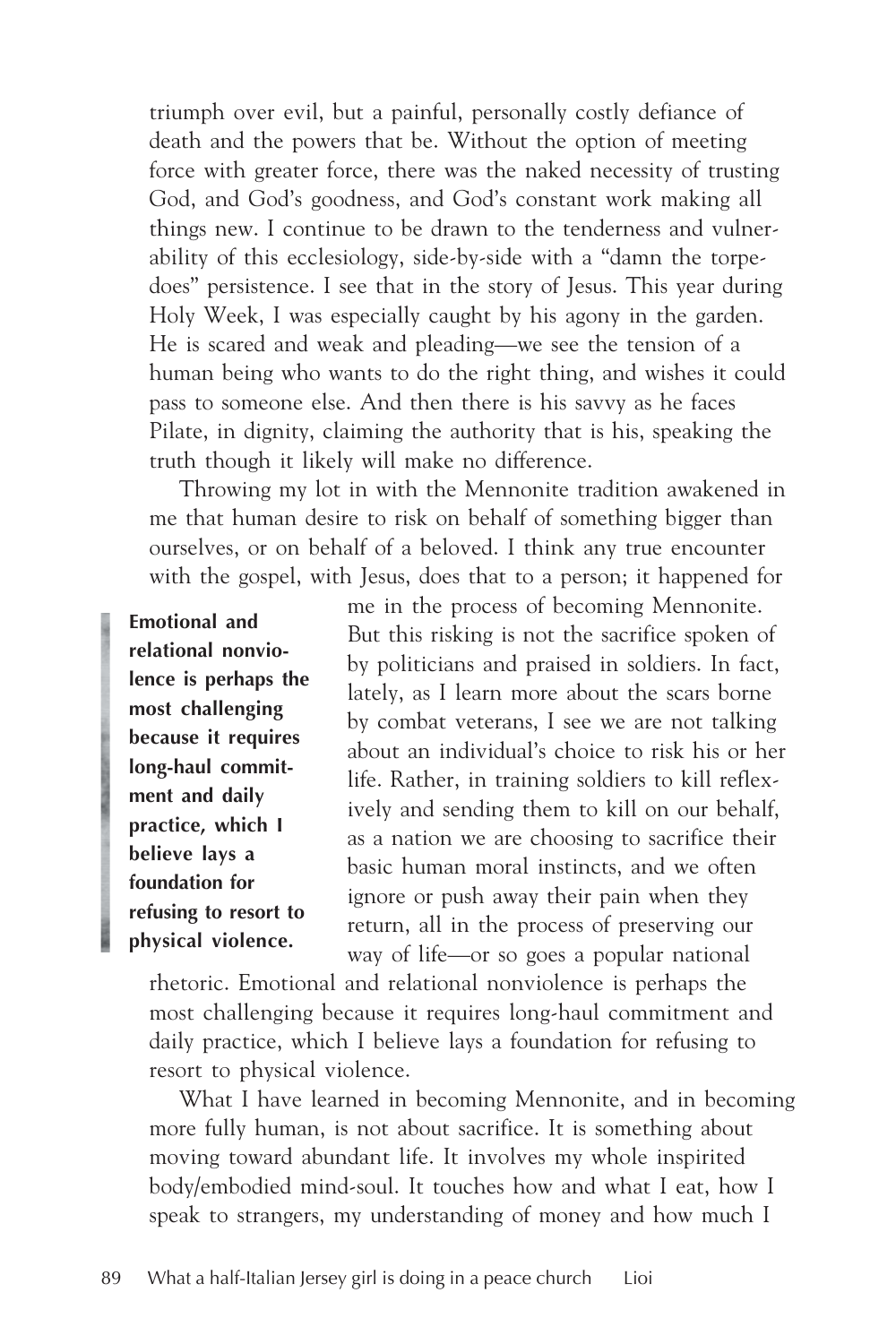need. Again, things any Christian could (even should!) say about following Jesus, but which I came home to among Mennonites, for whom living simply, honoring participatory community, and finding peaceful alternatives to violent systems were assumed. My path into the hope and the failings of this beautiful and flawed peace church continues to mean facing what is not as it should be in ourselves and our dealings with one another and opening those parts and those places to the compassionate gaze of Christ. This is very grand and easy to say. How does it look in real life?

For the last several years, I've been working with the reality and practice of vulnerability. I find it is woven all through my call, especially the call to live and speak God's justice and God's peace. As I follow generations of spiritual seekers in haltingly opening my deepest places to God—and to my spiritual director—in trust, I have found my own heart to be some of the rockiest soil for sowing peace. What I mean is: the church that shaped me did not teach me to welcome my unwanted parts. The church culture in which I grew up taught me about original sin, taught me regularly to question my motives, taught me that human beings are not—that I am not—trustworthy. It was not a very kind environment for compassion, particularly the gentle compassion for self that is the fertile soil of peace with one's neighbor, to say nothing of one's enemy. Unintentionally we all participated in creating an environment better suited to judging ourselves and others, keeping shame hidden and unspoken, than to opening ourselves to forgiveness and mercy and the depths of healing that flow from our Creator. Still, there was real love there, and the vast beauty of the scriptures, and people bursting with pride to see me baptized. These were the people who planted deeply in me the reflexive assumption that scripture is normative for our living. Here I first experienced the words and taste and touch and smell of communion, and cold, windy sunrise services by the river at the park, with my pastor playing his trumpet to accompany the rising of Jesus.

Yet church did not give me practice at making peace, with myself or with anyone who did not fit the moral code I had been given. Tensions and inconsistencies were to be resolved as simply and neatly as possible, and sin was to be cut off as soon as it was noticed. As I became a regular in our small "Menno group," I saw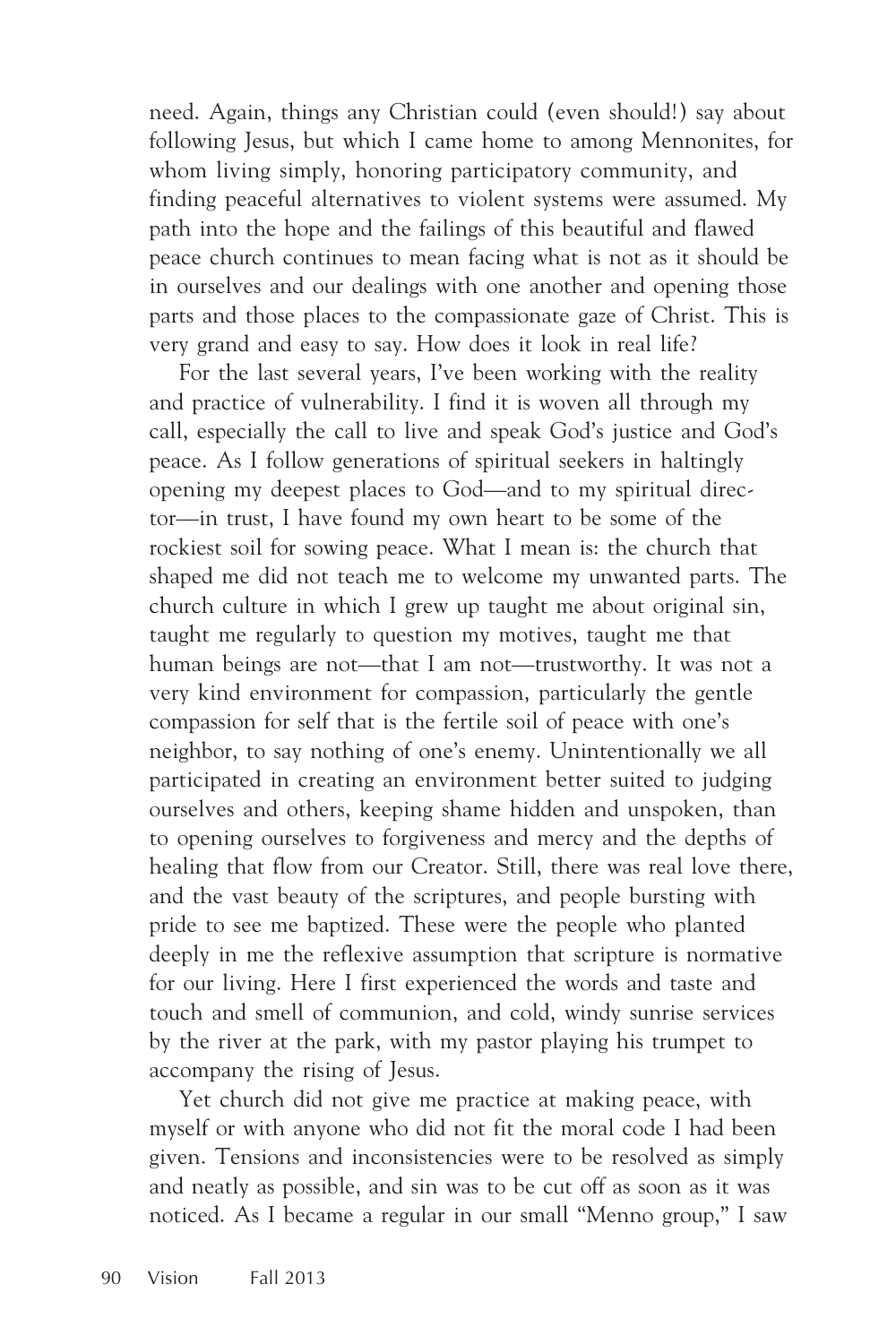a willingness to talk about hard things, an honesty about tensions within us and about the mess of wrongdoing in which we are implicated beyond our choosing. In my seminary professors, and in many beloved friends before and since, I saw a remarkable vulnerability modeled, and I recognized in it a necessary and beautiful and frightening part of living fully as human beings created in the image of God. Indeed, it seems vulnerability is a divine characteristic, and in being transformed into the image of Christ, we become more vulnerable, not less. And mysteriously, only in sitting with my own inner discrepancies can I find what is mine to do, find where the life is. As I allow wanted and unwanted bits of myself to occupy the same space, in the presence of Love, I move toward wholeness and reduce my need for external tensions to be quickly resolved.

To be a peace church is to be vulnerable, despite our many reminders to ourselves that peacemaking and the renunciation of violence were the basic orientation and assumptions of the early church, and despite our belief (quite justified, if at times irritating

**It seems vulnerability is a divine characteristic, and in being transformed into the image of Christ, we become more vulnerable, not less. And mysteriously, only in sitting with my own inner discrepancies can I find what is mine to do, find where the life is.**

to our other Christian brothers and sisters) that every part of Christ's body should claim or reclaim this identity.

We are so small. Such a tiny fraction of the Christians in the United States and in the world. We grow weary of professing things most people think are crazy, unrealistic, and weird—especially in a context where shows of dominating force are generally applauded or reluctantly deemed necessary. In the midst of this, we must continue to nurture vulnerable love as our path to pursuing peace and renouncing violence.

In becoming a Mennonite pastor and leader, I have bumped up against our

(Anglo) comfort with significant wealth, our scarce ability to pursue economic justice or practice mutual intercultural relationships. The road from charity to justice is long. Many of our Mennonite systems are ones in which oppressive, culturally biased, sometimes overtly racist assumptions and actions can go unaddressed. These are opportunities to bring unwanted things